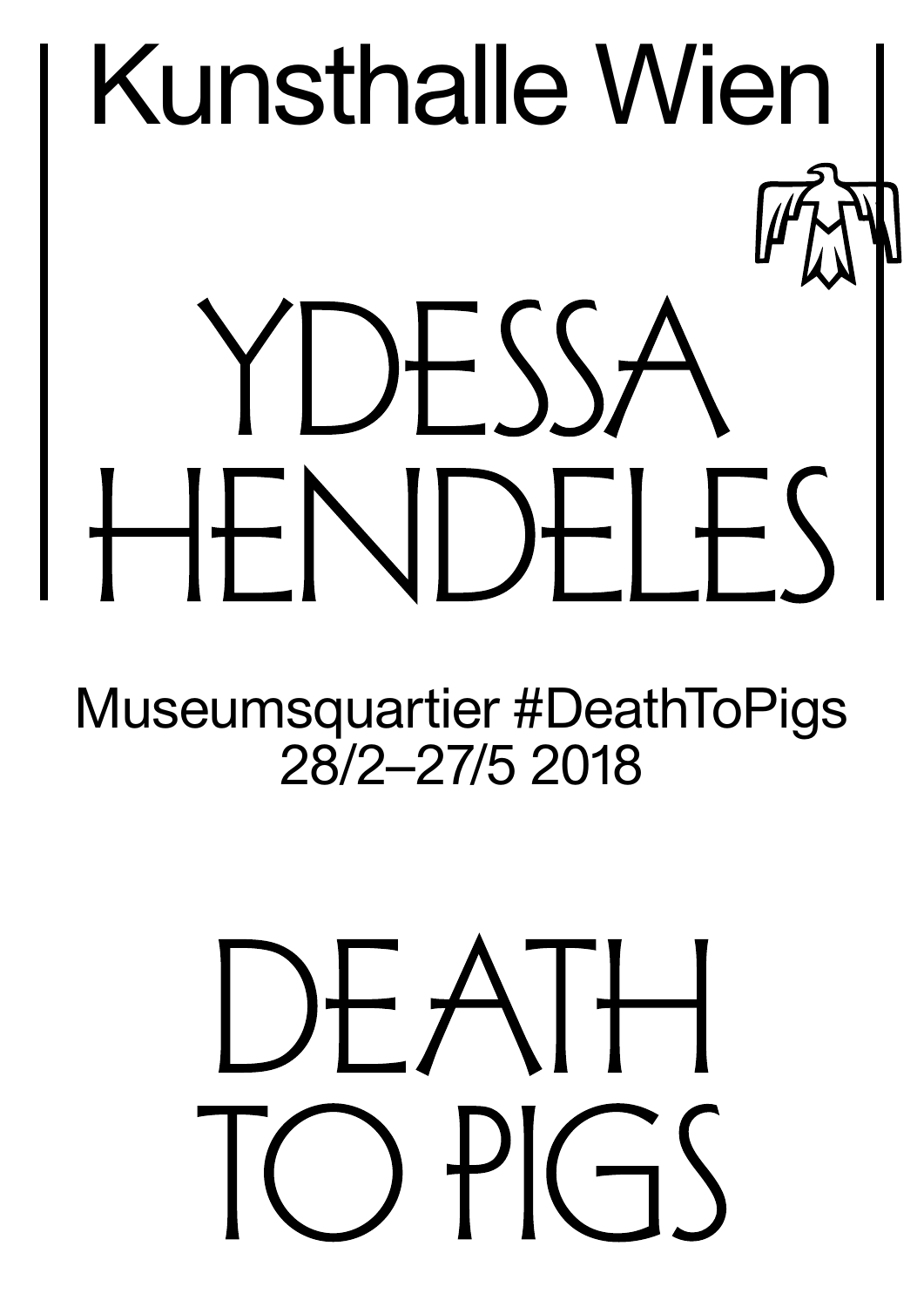# Lower Floor-No. 1



# *Veronica's Veil/Tigers' Tale***, 2016–2018**

## **1. Tavern table, English, c. 1850** Metal-bound, double-plank, scrubbed-pine top with angle bracing stretchers, base retaining original painted surface 72.4 (h) x 137.8 x 53.0 cm

- **1.1 Ecclesiastical panel depicting "Veronica's Veil," South German, 17th century** Hand-carved walnut with traces of original polychrome, on a custom-made steel stand 60.3 (h) x 48.9 x 17.1 cm; height with stand: 67.9 cm
- **1.2 Ecclesiastical panel depicting "Veronica's Veil," South German, 17th century**  Hand-carved wood with traces of original polychrome, on a custom-made steel stand 32.4 (h) x 26.0 x 3.8 cm; height with stand: 14 1/2 in., 37 cm
- **1.3 Miniature painting depicting the procession of Jesus to Calvary with Saint**  Veronica and her veil, European, early 17<sup>th</sup> century Oil on agate with gilded highlights, in original hand-carved, gessoed and gilded wood frame, displayed under antique glass dome on a mahogany base Frame: 17.1 (h) x 19.7 x 1.9 cm Agate panel: 8.3 (h) x 10.8 cm Glass dome: 22.9 (h) x 28.9 x 18.7 cm Mahogany base: 2.2 (h) x 31.4 x 21.6 cm Provenance: Sir George Martin Anthony Bonham, 5<sup>th</sup> Baronet, England (b. 1945)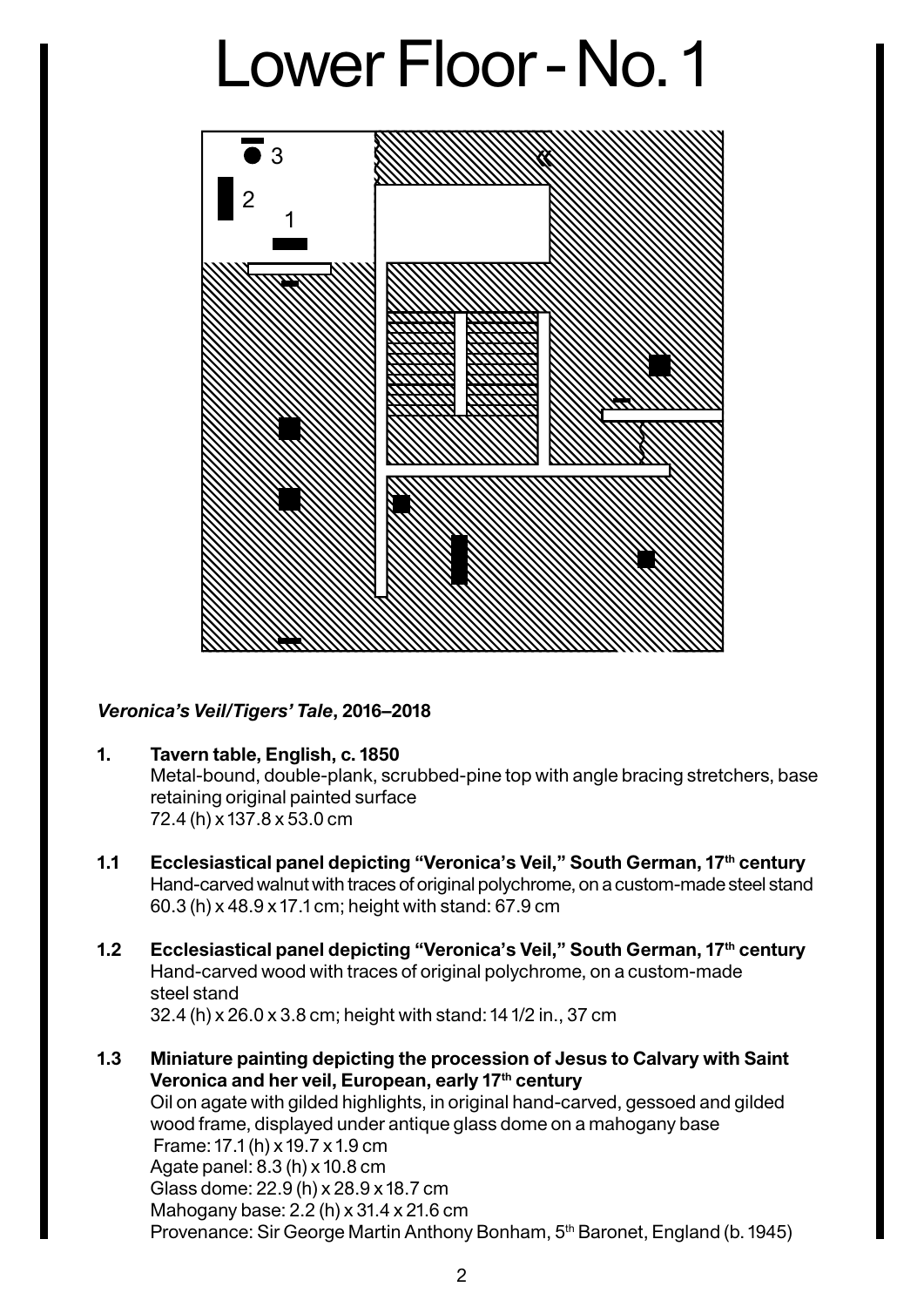# **2. Tavern table, English, c. 1740**

Copper-bound, single-slab elm top on silhouette baluster trestle base 76.8 (h) x 198.8 x 57.2 cm

## **2.1 Sculptural child-form mask, English, c. 1870**

 Hand-modelled and painted terracotta, with black painted face, white eyes and red lips, on a custom-made steel stand 14.6 (h) x 9.5 x 7.0 cm; height with stand: 22.2 cm; display cube: 12.7 x 12.7 x 12.7 cm

### **2.2 Pastry jigger, Swedish, c. 1800**

Pine and metal, with serrated metal wheel, on a custom-made steel stand 14.6 (h) x 7.0 x 1.3 cm; height with stand: 16.5 cm

#### **2.3 Oversize safety pin, retailer's trade sign, English, c. 1920**

 Functioning brass or steel spring mechanism and hand-shaped sheet-copper catch, with galvanized finish overall and historic mounting points, on a custom-made steel stand 8.9 (h) x 45.7 cm; height with stand: 29.2 cm

#### **3. Folk-Art, tilt-top tripod table, Swedish, c. 1830**

 Scrubbed alder wood circular top, cleated by two bearers to the underside and of swing action, on twin-baluster turned and painted alder wood stem terminating on painted pine silhouette bird-form tripod base 67.3 (h) x 71.8 x 73.7 cm

## **3.1** *The Story of Little Black Sambo***, Helen Bannerman (née Watson, Scottish, 1862–1946), Grant Richards, London, 1899**

 Number four in the series *The Dumpy Books for Children*, edited by E. V. (Edward Verral) Lucas (English, 1868–1938) 57 pages, including 27 full-page illustrations by the author, engraved on wood and colour-printed by Edmund Evans (English, 1825–1905) Two first edition issues 13 x 8.3 x 1.3 cm

## **3.2** *After George Stubbs: "Tiger,"* **2018**

 Facsimile colour pigment print of original painting by George Stubbs (English, 1724– 1806), on stretched canvas in replica hand-gilt wood and plaster frame Original painting: oil on canvas, c. 1769–1771, in period gilt frame Printed canvas:  $61.4$  (h) x  $72.9$  cm Replica frame: 81.3 (h) x 93.3 x 4.4 cm The original framed painting is in the Paul Mellon Collection of the Virginia Museum of Fine Arts, Richmond, Virginia, USA Digital image courtesy of the Virginia Museum of Fine Arts

**The journey through** *Death to Pigs* **begins with the iconography of the two intertwined narratives in** *Veronica's Veil/Tigers' Tale***. One is an uncertain adult construct from a central belief system that has historically been an arena for acceptance and rejection; the other is a story for children celebrating a child's resourcefulness when faced with threatening forces. A boy must appease tigers to survive, just as the female in** *Blue Beard***, another fairy tale, must master the threat of the domineering male.** 

**This show is about the shifting power dynamics of victims and their oppressors, about the basic human struggle to survive against dangerous and often cruel odds and of the impact the struggle has on successive generations on both sides. The relationships may ebb and flow, perhaps undergoing radical reversals in which the wildest tigers may be tamed and caged. But the dynamics**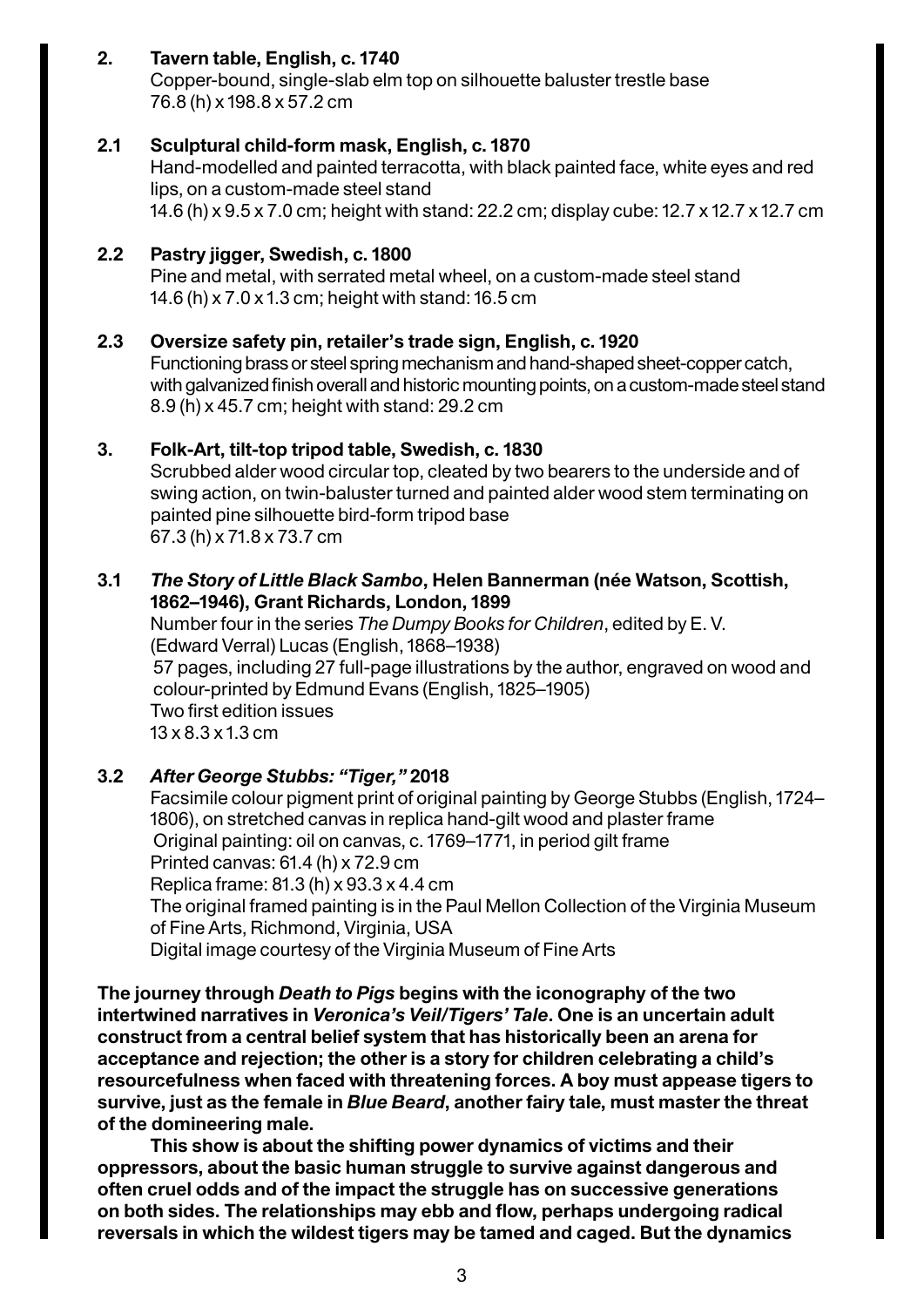**of inclusion and exclusion, sufferance and intolerance, remain constants through world history no matter how often or readily victims and victimizers may change their stripes.**

**There are vulnerable characters trying to survive throughout this exhibition, a wily menagerie of characters striving to fit in and thrive in their surroundings and societies. Not all succeed, but the drive to survive is a common impulse in all. Life is not a zero-sum game in which there are no winners and losers, and for most of us, the effort is to turn what we inherit from our parents and fashion it into something positive for our descendants.** 

**The intertwined stories of** *Veronica's Veil/Tigers' Tale* **also introduces us to the way** *Death to Pigs* **explores these themes in a non-linear, imagistic way, reflecting the way we are willing to suspend or amend belief to give order to our world and make sense of a situation we are trying to control. Over time these stories and fables, sometimes based on the flimsiest or most fantastical evidence, have assumed deep significance in our survival narratives.**

**The story of Jesus leaving an imprint of his face on the veil offered by Veronica on the Via Dolorosa is memorialized in the sixth of the 14 Stations of the Cross, although the first references to this legend are of much later date. The veil of Saint Veronica had become a revered object of veneration in the Catholic tradition by medieval times and it remains a central but controversial element of Christian reliquary. There are references to a purported original in the 7th century, and the accounts of later pilgrims and travellers have documented its passage and history. According to these, the veil travelled from Jerusalem to Kamulia in eastern Turkey, then Constantinople, Rome and Manoppello, Italy, where a Capuchin monastery currently guards a relic many believe is the veil described in the earlier accounts.** 

**Helen Bannerman (née Watson, 1862–1946) was a Scottish author of children's books, the best known of which, published in 1899, is** *The Adventures of Little Black Sambo***. Bannerman was married to a doctor in the Indian Medical Service. The couple spent 30 years in British colonial India, raising a family of two girls and two boys. Bannerman wrote and illustrated** *Little Black Sambo* **as an entertainment for the two girls (born in 1893 and 1896). It has an Indian setting, and features local geography in references to the bazaar, jungle, tigers and "ghi" (butter). The success of the book encouraged Bannerman to produce further related titles, including** *The Story of Little Black Mingo* **(1902),** *The Story of Little Black Quibba* **(1902),** *The Story of Little Black Quasha* **(1908),** *The Story of Little Black Bobtail* **(1909) and** *The Story of Sambo and the Twins* **(1936). Almost all of Bannerman's books are set in India, and most feature black characters related to the original Sambo figure.**

**Bannerman's inspiration for Sambo, one of the characters in** *Death to Pigs* **using his wits to fight oppression, remains unclear. There is a similar character in the wildly popular 1895 children's book by Bertha and Florence Upton,** *The Adventures of Two Dutch Dolls and a "Golliwogg***,***"* **which appears elsewhere in this exhibition. The dress of the Uptons' Sambo clearly places him in the American black-face minstrel tradition, while Bannerman's character, though brightly and colourfully dressed, is less easily identifiable nationally except for his skin colour and bright red lips. The origins of the "Sambo" name itself are not certain, with some sources suggesting it originated in Latin America as a term to describe offspring of mixed marriages. It was, however, also a relatively common name for slaves in America and appears in literature in works as diverse as William Thackeray's 1847** *Vanity Fair* **(the name of a bow-legged, black-skinned servant) and Harriet Beecher Stowe's 1852** *Uncle Tom's Cabin* **(the name of one of Simon Legree's overseers).** 

**Yuill also cites another possible source first proposed by Selma G. Lanes in**  *Down the Rabbit Hole: Adventures and Misadventures in the Realm of Children's Literature* **(Atheneum, New York, 1971). Lanes notes some close similarities**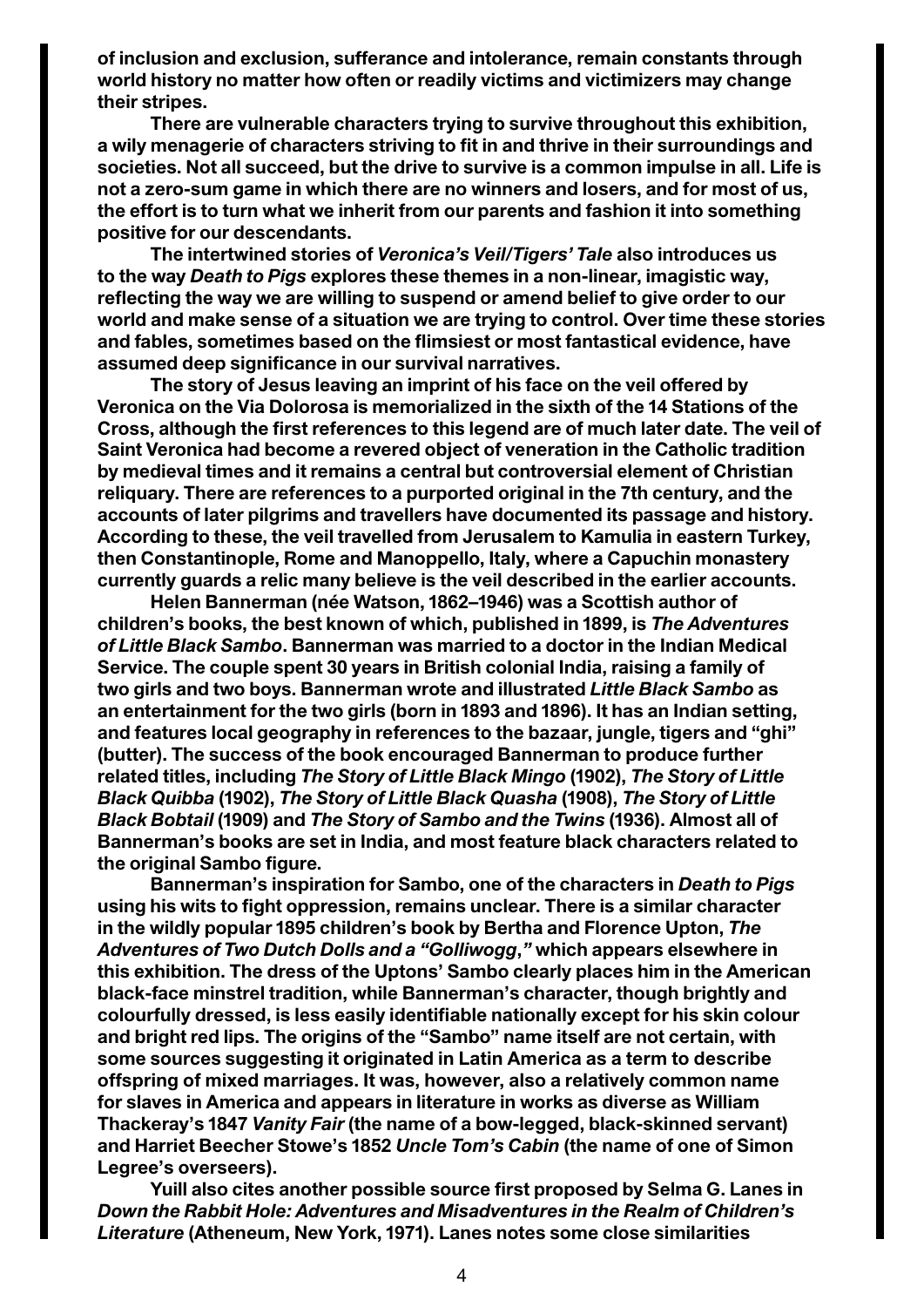**between the Sambo and a story in** *Struwwelpeter, Merry Tales and Funny Pictures for Children from 3–6* **by Heinrich Hoffmann, first published in German in 1846 and translated into English just two years later. In a series of unlikely stories with fantastical illustrations, the book purports to teach children that bullying misbehaviour has consequences. In the** *Story of the Three Inky Boys***, three unruly boys harass a "black-a-moor" taking a walk just as the tigers harass Sambo. A wise man tells the boys to stop, then punishes them by dipping them in a giant inkwell so they end up blacker than the "black-a-moor." Lanes notes that the victim is like Sambo in an unlikely detail—he carries a green umbrella.**

**Bannerman also appears to have picked up rather than created the names of Sambo's mother and father—Black Mumbo and Black Jumbo. The origins of the term "mumbo jumbo," which has the sense today of meaningless discourse, is cited in early 18th-century explorer books as the name of an idol or spiritual figure in west African tribal cultures. In one account, Mumbo Jumbo was a figure with the authority to arbitrate disputes between women in polygamous households, and used by husbands to maintain control. It has been suggested that this African reference is also the source of the name of the elephant memorialized elsewhere in the exhibition in** *The Dead Jumbo.* **This derivation, however, remains uncertain, in part because the elephant was captured on the eastern side of the continent. An early 19th-century English dictionary of slang and sporting idioms that cites "Jumbo" as a term for a large, ungainly person is perhaps a more likely source for the elephant's name; others have suggested the Zulu word, "Jamba," which refers to a large package, is another possible source.** 

**Though simple in conception and execution, Bannerman's** *Little Black Sambo* **was a huge success when it was published in England, going through three reprints in 12 months after publication. In 1900, it had its first U.S. printing by New York-based Frederick A. Stokes, which purchased the American rights from Bannerman's English publisher. The book became hugely popular in the U.S.**  through much of the 20<sup>th</sup> century, widely recommended on reading lists for young **children and much imitated by other authors. Despite its Indian setting, Sambo was inevitably associated with black history and culture in the U.S., and attacked for reinforcing unacceptable racial stereotypes among young white readers while providing a demeaning model for young black children. Bannerman's once-popular series would eventually be shunned by school systems and society at large as prejudiced.**

**While Bannerman was undoubtedly a product of her British colonial times, she had little experience of U.S. racial dynamics. Ironically, she gained no benefit from the immense popularity of her first book in America. Against advice, she had not retained copyright when she sold the book to her British publisher, which itself would profit when it quickly sold rights for U.S. distribution. "Many of the versions of** *The Story of Little Black Sambo* **published in the U.S. did not credit Bannerman as author," Yuill notes, "and since the book was never copyrighted here in her name, she received no income from its U.S. sales."**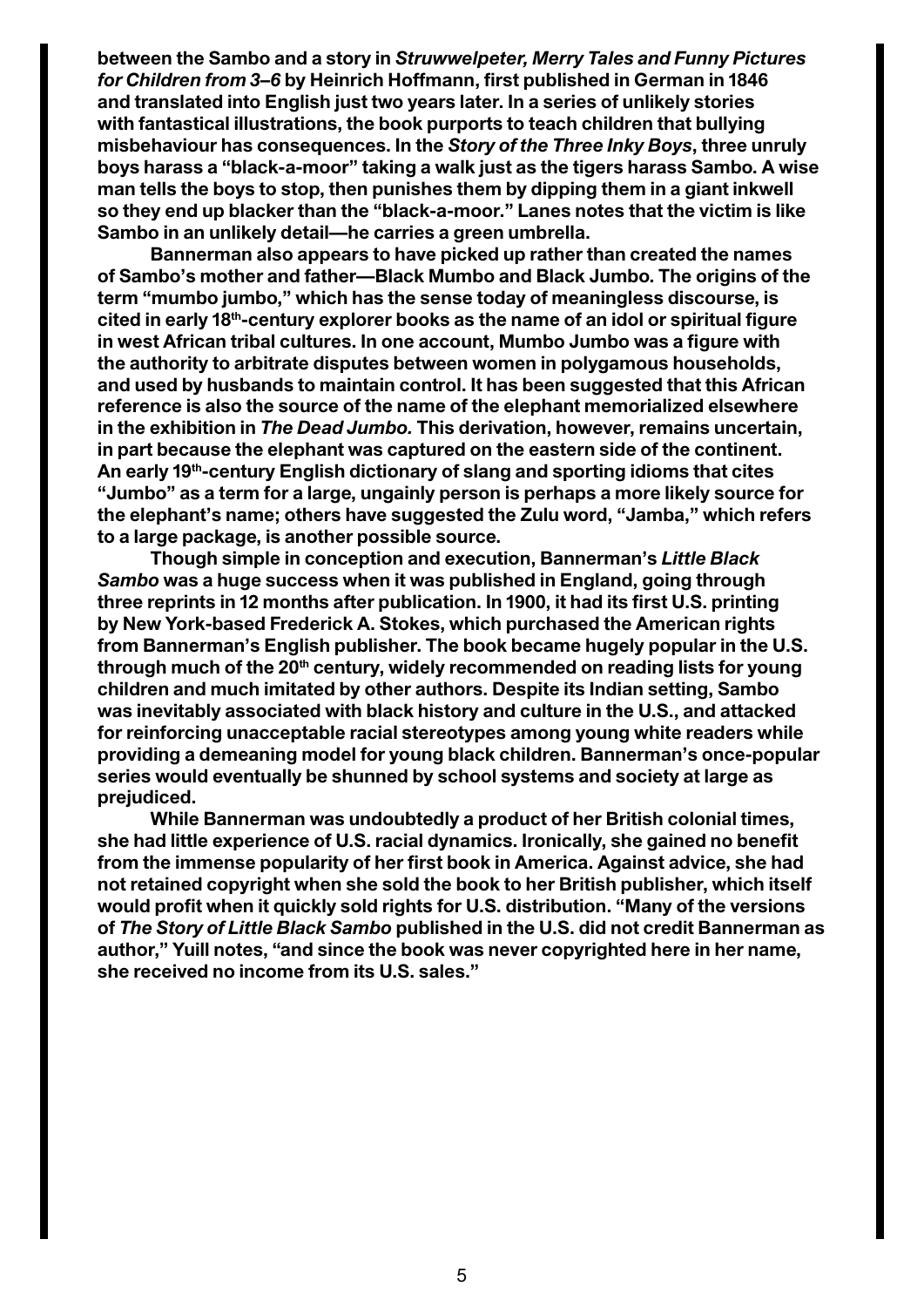# Lower Floor - No. 2



# *Blue Beard***, 2016**

- **1. Collection of six provincial Gustavian-era skeleton keys, Swedish, c. 1770–1800** Hand-wrought and cut steel, each mounted on custom-made steel stand, displayed on a custom-made, steel, wall-mounted shelf Smallest key: 15.2 cm in length; largest key: 21.3 cm in length Steel shelf: 7.0 (h) x 44.8 x 7.0 cm
- **2. Artist's articulated life-size female manikin (holding severed head of male**  manikin), French, late 19<sup>th</sup> century and skeleton key, European, 19<sup>th</sup> century Manikin: Moulded papier-mâché, plaster, leather, rope, wood, iron; supported on adjustable stand affixed to ebonized quarter sawn oak octagonal pedestal; labelled "1209" on thigh Originally retailed by La Maison Berville, an art-supplies store on Rue de la Chaussée-d'Antin, 9th arrondissement, Paris Figure: 161.3 (h) x 48.3 x 22.9 cm Overall height including pedestal: 221.6 cm Severed head of male manikin: 18.4 (h) x 24.1 x 18.4 cm Pedestal Base: 60.3 (h) x 40.6 x 40.6 cm Skeleton key: Hand-wrought and cut steel, 21.0 x 9.5 x 1.3 cm
- **3. Artist's articulated life-size male manikin, French, late 19th century** Moulded papier-mâché, plaster, leather, rope, wood, iron; supported by adjustable stand affixed to ebonized quarter sawn oak octagonal pedestal; labelled "1208" on thigh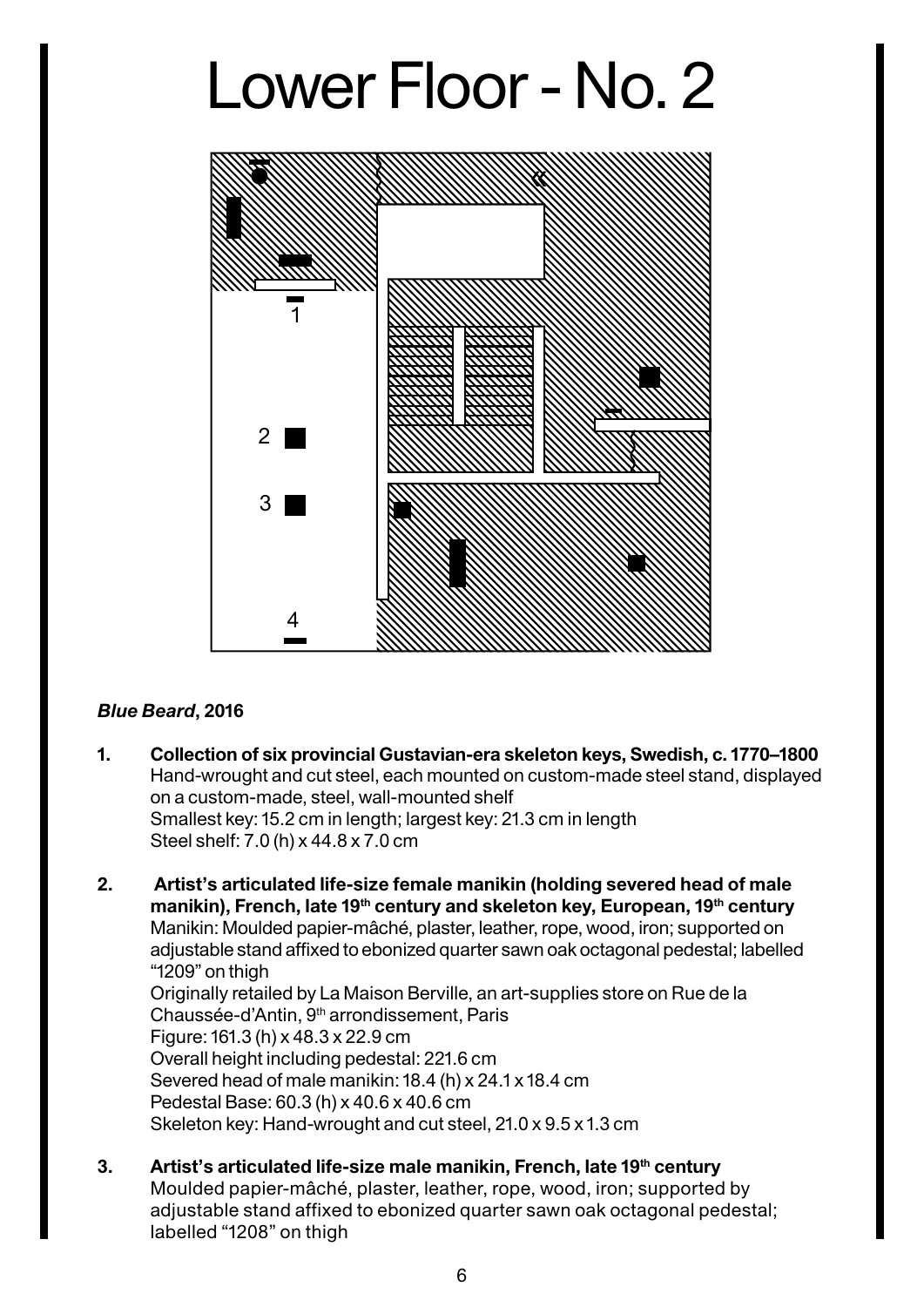Originally retailed by La Maison Berville, an art-supplies store on the Rue de la Chaussée-d'Antin, 9th arrondissement, Paris Figure: 169.5 (h) x 55.9 x 25.4 cm Overall height including pedestal: 229.9 cm Pedestal Base: 60.3 (h) x 40.6 x 40.6 cm Original clipped-corner platform base (in the collection of the artist): 4.4 (h) x 79.4 x 55.6 cm

#### **2.1 - Pair of custom-made display vitrines, 2017**

**3.1** Mahogany, glass, linen, brass hardware, rear door (double-keyed) for access Fabricated by Michael Buchanan, Toronto 293.1 (h) x 96.5 x 96.5 cm each

#### **4.** *After John Ferguson Weir: "His Favorite Model,"* **2016**

 Facsimile colour pigment print of original painting by John Ferguson Weir (American, 1841–1926), on stretched canvas, replica hand-gilt wood and plaster frame Original painting: oil on canvas, signed and dated (date indistinct: 188?), in period gilt frame Printed canvas: 63.5 (h) x 48.9 cm Replica frame: 82.6 (h) x 66.7 x 7.9 cm The original framed painting is in the collection of Yale University Art Gallery, New Haven, Connecticut, USA (Gift of Vincent Price, B.A. 1933) Digital image courtesy of Yale University Art Gallery

**Though sourced from different parts of the world, these two manikins are united here in a scenario. Unlike the roosters who face off in conflict in the** *Marburg! The Early Bird!* **segment of this exhibition, the protagonists stand together in back-to-back apposition. As originally installed in** *The Milliner's Daughter* **at The Power Plant Contemporary Art Gallery in Toronto (2017), the viewer approached the scenario either from the lobby, thus encountering the female figure first, or from the waterfront entrance, thus encountering the male first. The female carries the severed head of another example of the same male manikin. It has the same face as the one standing here. Since the male figure in the vitrine is not headless, the placement, contextualized by the painting and the keys, suggests a filmic sequence in which the female has, in fantasy if not in fact, decapitated the man. In today's world, as depicted in the painting and the Blue Beard story would be called a "male chauvinist pig."**

**The fairy tale of Blue Beard appears first in literary form in French in 1697, when Charles Perrault (1628–1703) included "Barbe-bleue" among the original eight stories in** *Histoires ou contes du temps passé***. The basic story and its tropes, however, are much older and appear in the folklore of diverse cultures. Shakespeare references an earlier English variant, "Mr. Fox," in** *Much Ado About Nothing***, a comedy thought to be written about a century before Perrault's publication.**

**In Perrault's version, which through subsequent translations for children's books has become the most familiar, a mysterious but immensely wealthy man, whose large blue beard makes him look like an ogre, persuades a young girl to marry him and move into his castle. Called away for business, he gives the girl six large keys that unlock rooms, chests and cupboards filled with his riches; he also gives her a smaller key to a room at the end of a corridor, but forbids her to unlock the door:**

**"You may open everything, you may go everywhere, but I forbid you to enter this little room. And I forbid you so seriously that if you were indeed to open the door, I should be so angry that I might do anything."** 

**(***Old-Time Stories told by Master Charles Perrault***, trans. by A. E. Johnson, Dodd, Mead and Co., 1921; reprinted in** *Perrault's Fairy Tales***, Dover Publications, 1969).**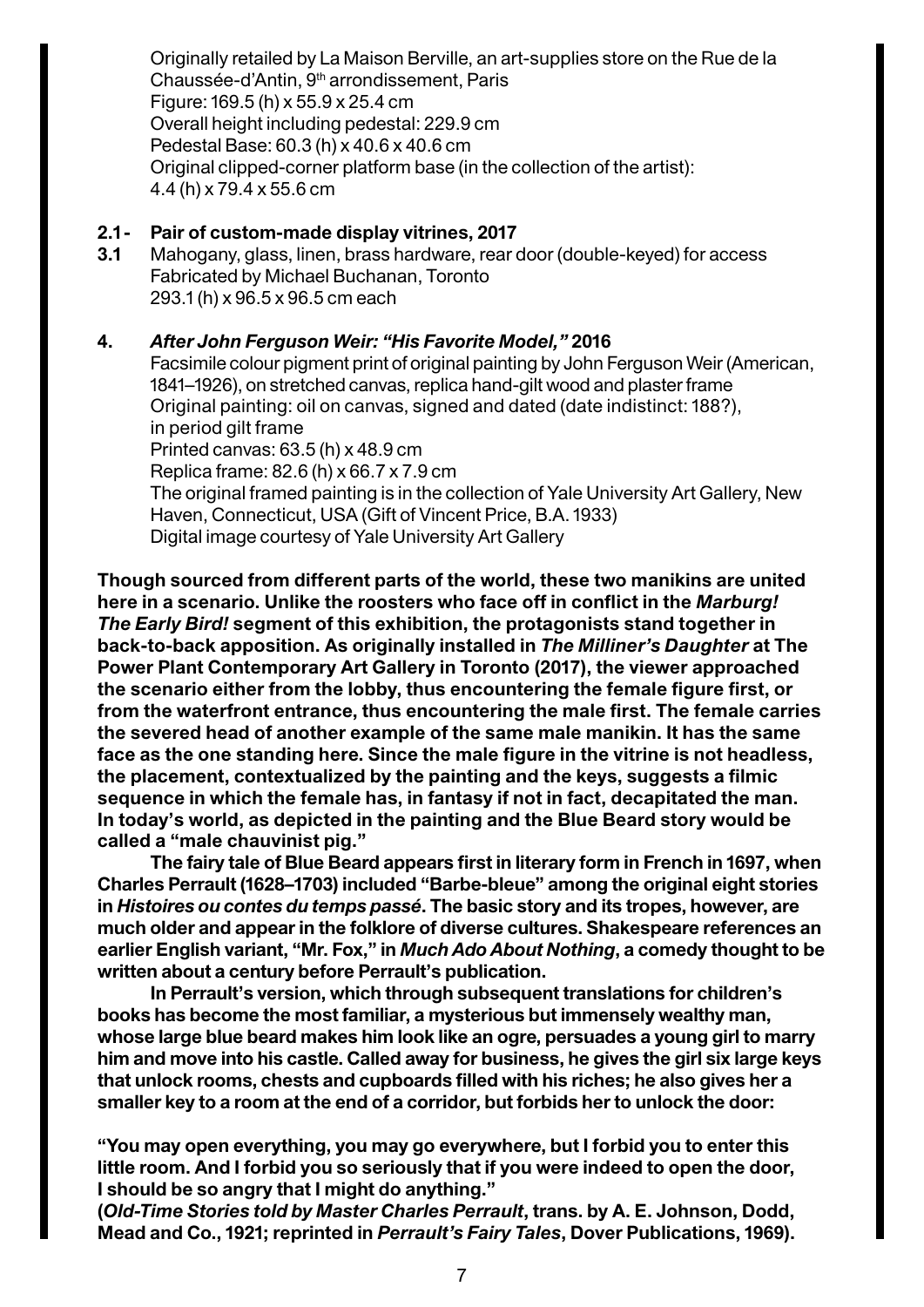**Though quietly compliant at first, his young wife disobeys her husband, thus violating what was, until only recently, part of the traditional marriage vow. After Blue Beard leaves, she explores the house with friends and neighbours, unlocking all the doors permitted. Then, overcome by curiosity, she cannot resist sneaking off alone to the forbidden room, where she finds the corpses of Blue Beard's previous wives hanging from the walls and the floor covered with blood. Terrified, she tries to hide her transgression after Blue Beard returns, but the little key gives her away. Smeared when she accidentally dropped it in the forbidden room, the blood, magically, will not wash off completely. Blue Beard is incensed:**

**"Why is there blood on this key?" "I do not know at all," replied the poor woman, paler than death. "You do not know at all?" exclaimed Blue Beard; "I know well enough. You wanted to enter the little room! Well, madam enter it you shall you shall go and take your place among the ladies you have seen there."**

**She begs for mercy, but Blue Beard "had a heart harder than stone." He grants her time to pray, however, and she is saved by the just-in-time appearance of her two brothers, who kill the ogre. Since he has no heirs, the young girl becomes "mistress of all his wealth." After settling money on her family, "the rest formed a dowry for her own marriage with a very worthy man, who banished from her mind all memory of the evil days she had spent with Blue Beard."**

**The origins of the Blue Beard story remain uncertain, though the character in Perrault's French version has been associated with the historical Gilles de Rais (1405–1440), a military commander and associate of Joan of Arc subsequently convicted and hanged for the serial sexual abuse and murder of young boys (but not of any woman or wife); the character has also been linked to Conomor the Cursed, a 6th-century Breton king who, according to legend, killed his wives when they became pregnant after he was told he would die by a child's hand. The plotline, however, is likely too widespread to be tied to a single historical figure, and it also embodies numerous symbolic devices and motifs from the wider world of fairy tales.**

**A blue beard is the title character's principal distinguishing characteristic, and immediately suggests an unnatural and suspicious nature by its very colour. The beard sets him in the company of other furry or hairy beasts in the fairy tale tradition, in this case a threatening authority figure (perhaps a threatening father figure, given that the other characters are all young siblings). Fairy tale animals or beasts are by no means always dark or evil (as with the beast in "Beauty and the Beast," for example, or the cat in "Puss in Boots"), but here Blue Beard is immediately isolated as one whose beard "made him so ugly and frightful that there was not a woman or girl who did not run away at sight of him."** 

**There are both sexual and, given the fate of Blue Beard's wives, misogynistic elements to the story, too, which portrays the young wife as independent in allowing her curiosity to guide her and "disobedient" in breaking the taboo against entering the small room. Though never named, the young wife is, like numerous young fairy tale characters of both sexes, pitted against a more adult character and forced into a life-or-death struggle. With its focused gender dynamics and the more sharply etched male chauvinism of its eponymous character, "Blue Beard" is a darker counterpart to "Beauty and the Beast," in which the love of the young heroine tames and redeems the savage beast and finds contentment for them both. In "Blue Beard," the power of love is not a factor, the young bride's short marriage being more like a physical test or trial to gain control. As the victor, she comes out of it wiser, richer and fulfilled. The relationship with Blue Beard starts and ends with betrayal. His silence about the fate of his other wives is a betrayal of her trust in him, while her insistence on using the forbidden key is a betrayal of her promise to follow his instructions. Through her betrayal, however, she becomes a stronger individual who can banish "from her mind all memory of the evil days she had spent with Blue Beard."**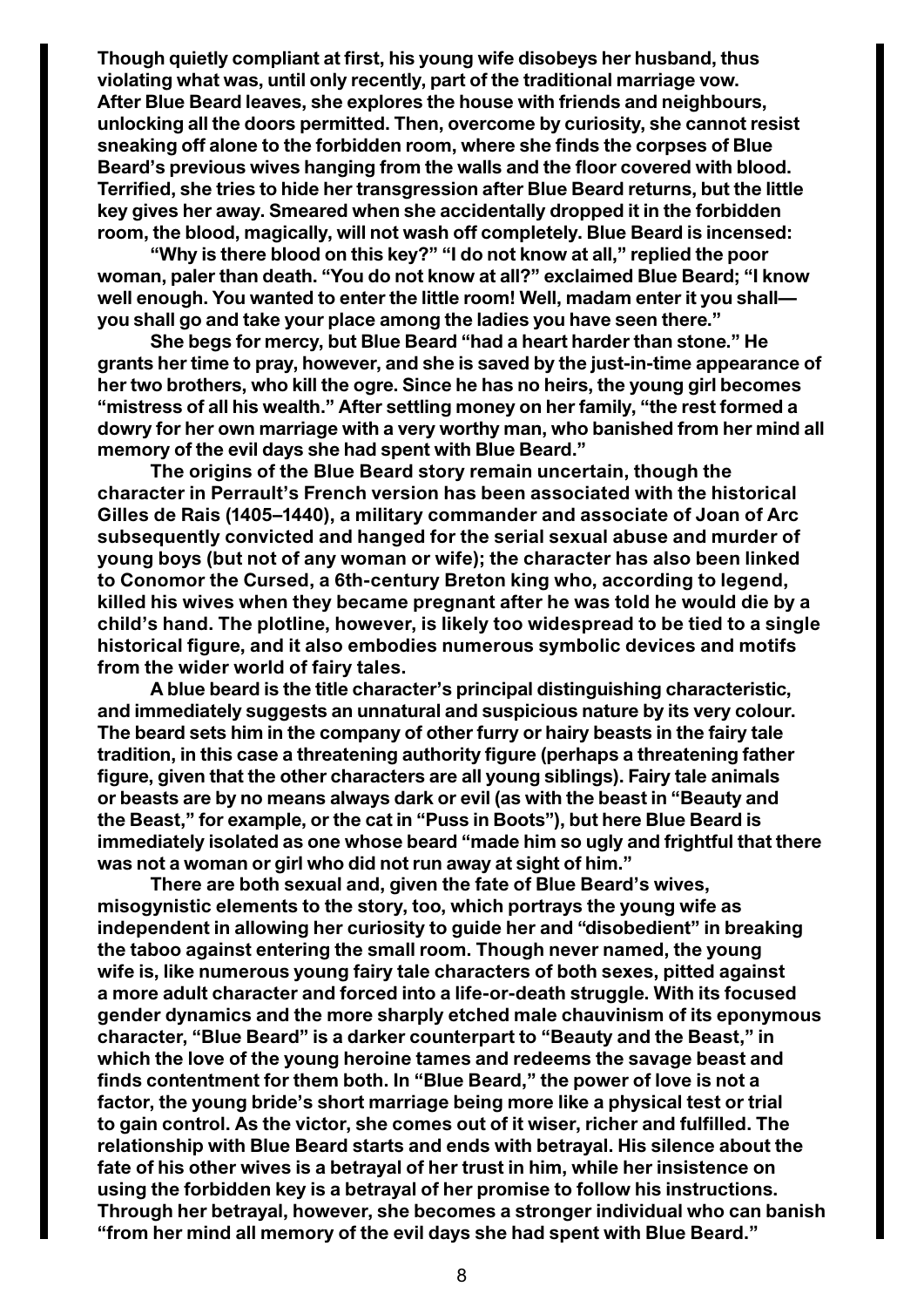**Beyond the characters, the locked space (if not a room, then perhaps a cupboard or a chest) is also a common element of fairy tales. Often a repository for wealth and riches, it may also be, like the forbidden room in Blue Beard, a hiding place for dark secrets. For every locked space, there is usually a key to open it, sometimes, as in "Blue Beard," with supernatural powers. Unlike the six keys Blue Beard encouraged his wife to use, the key to the forbidden room "was bewitched, and there was no means of cleaning it completely." When the blood was removed from one side, it reappeared on the other. Besides unlocking physical wealth or closely held secrets, keys may metaphorically unlock the future or the means to achieve some goal, insight or desire, though these may not necessarily be beneficent or beneficial.**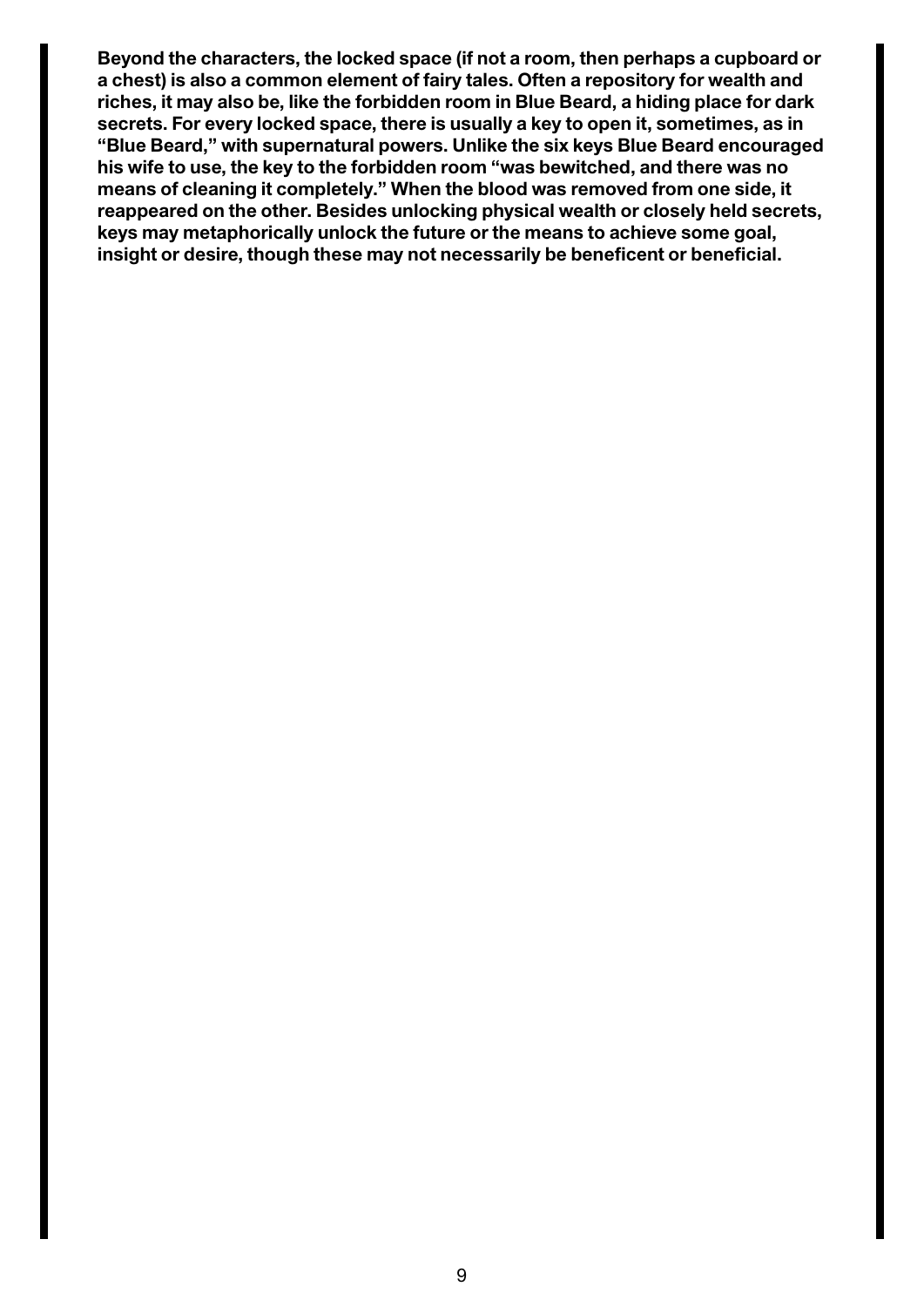# Lower Floor - No. 3



# *Crypt***, 2016**

# **1. Museum display case, English, 1880s**

 Oak and glass, with brass hardware, key-lock removable side panels and new linencovered wood riser; stamped "Holland & Sons, Mount Street, London" 175.3 (h) x 199.4 x 71.8 cm

## **1.1 Artist's articulated life-size manikin, French, 19th century**

 Hand-carved pine, with wooden ball joints and dowels; incised furrowed brow and eyebrows; dimpled chin; sculpted rib cage; fully jointed and articulated fingers 175.3 (h) x 50.8 x 25.4 cm

# **1.2 Christian rosary, French, mid-19th century**

 Double strand, pea-beaded rosary suspending brass, three-bar Patriarchal cross and Medal of the Immaculate Conception; brass clip to hold rosary at the waist of traditional Catholic habit, stamped with miniature Medal of the Immaculate Conception design Overall length: 63.5 cm Cross: 7.3 (h) x 4.0 x 0.3 cm Medal of the Immaculate Conception: 3.8 (h) x 3.2 x 0.2 cm Clip: 6.4 (h) x 1.6 x 1.3 cm

### **2. Artist's articulated life-size manikin, French, early 20th century** Hand-carved wood, with wooden ball joints and steel screw dowels; stylized anatomical features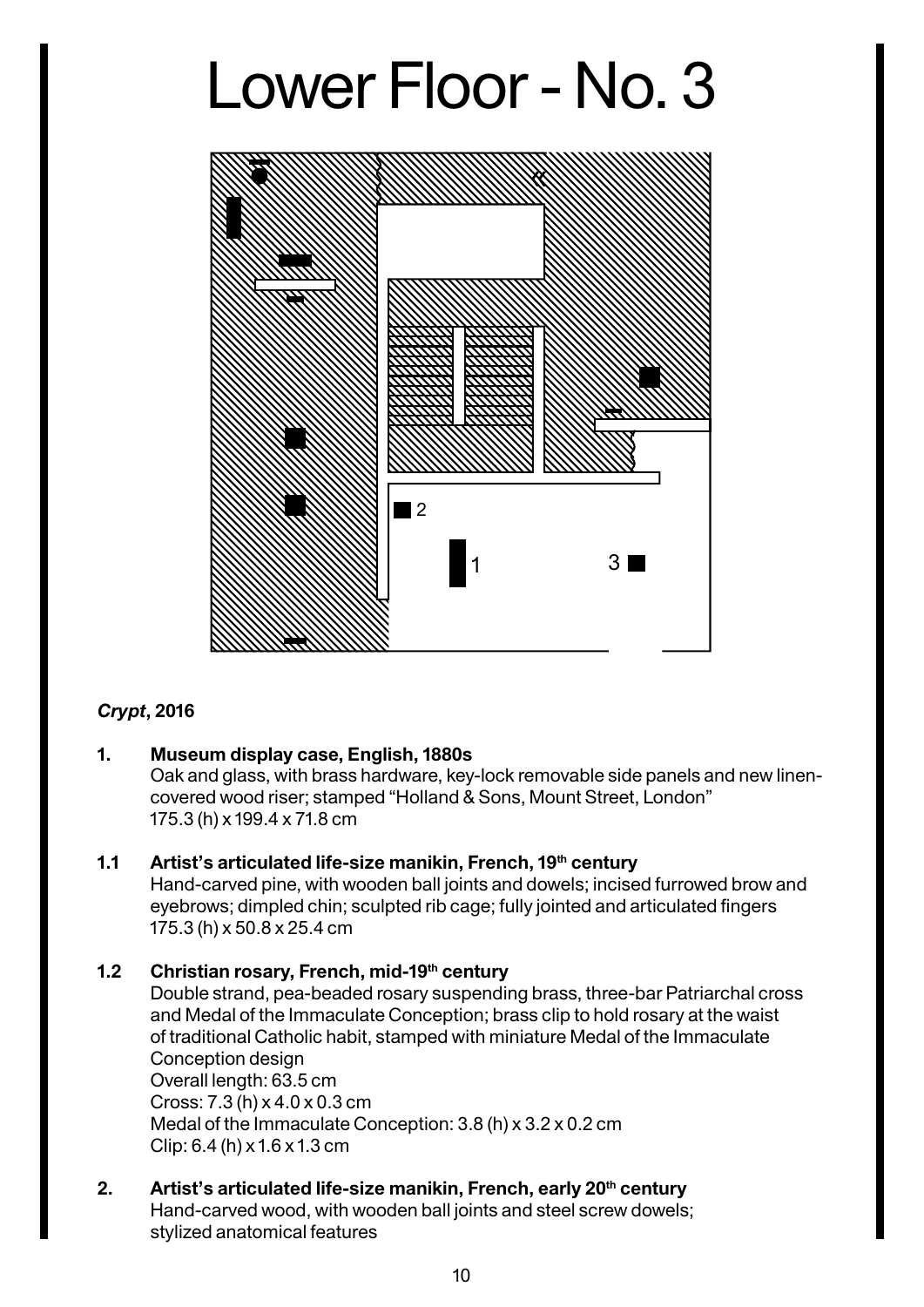# 167.6 (h) x 43.2 x 21.6 cm

 Provenance: Collection of Eugenio Pellini (Italian, 1869–1934), a prominent sculptor in the *Scapigliatura* movement

# **3. Santos figure holding candle, Italian, c. 18th century**

 Hand-carved wood, with removable head; torso and floor-length skirt carved from single block of wood; articulated at shoulders and elbows; clasped hands carved together holding a lit, 30.5 cm beeswax candle between palms Custom white-painted wooden plinth Figure: 149.9 (h) x 50.8 x 40.6 cm Plinth: 61.0 (h) x 91.4 x 91.4 cm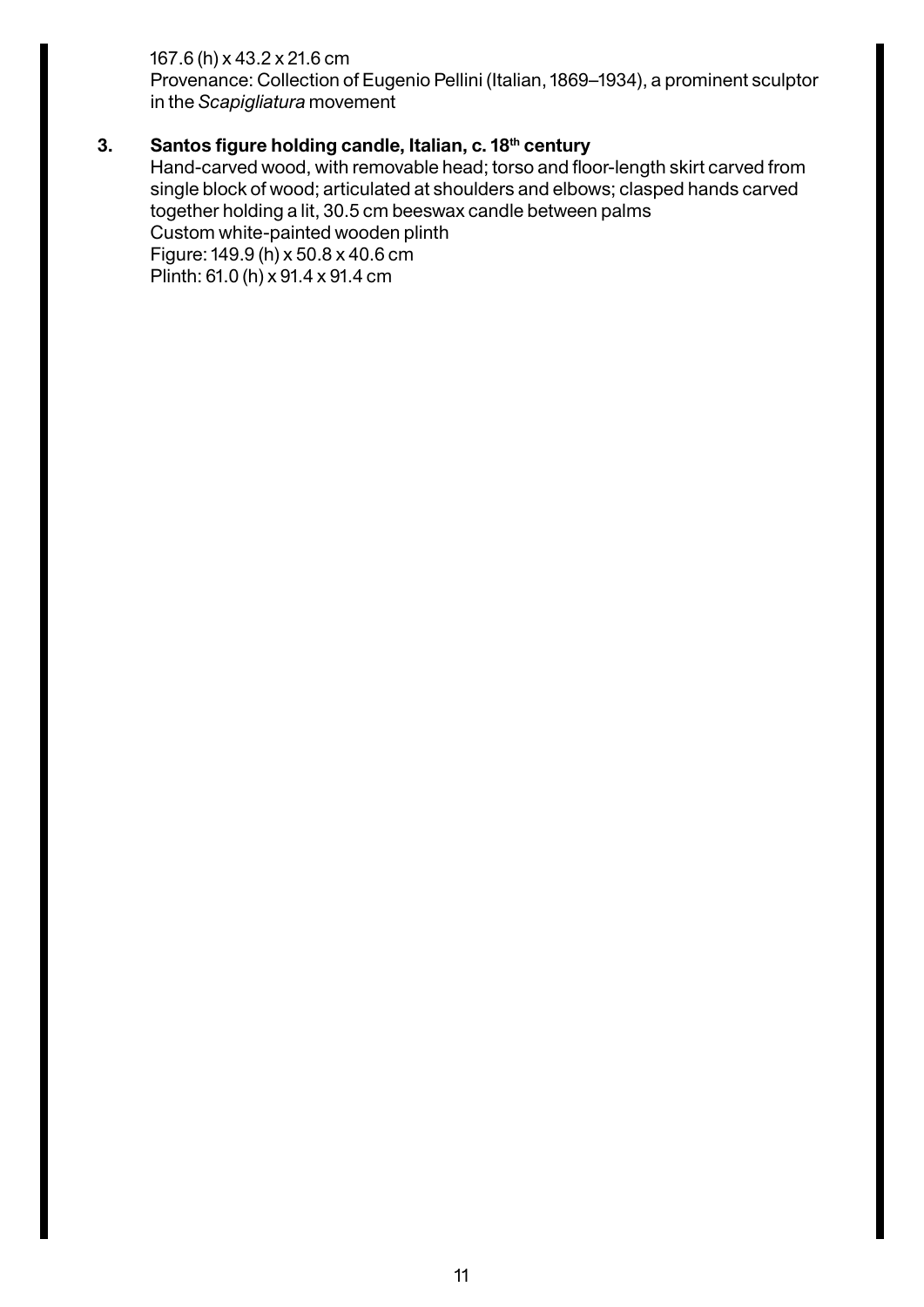# Lower Floor - No. 4



*From her wooden sleep…***, 2013**

#### **Manikins**

**This show includes a unique collection of more than 150 artists' manikins that Hendeles has assembled over two decades. With singular and multiple examples covering three centuries of their production and use, these handmade, finely crafted wooden pieces populate the realm of** *From her wooden sleep…* **and here become essential subjects of a work of art rather than studio tools for artists, the role for which most were made.** 

**Artists used manikins as a means of fixing a pose or the drape of material on the human body as far back as the Renaissance. Through the 19th century and into the 20th, the artistry of the dedicated and capable artisans producing them in earlier times gave way to more geometric and generic renditions that resulted in less individualization between the figures. Shoulder balls became mechanized abstractions rather than, as in earlier models with extra rotating joints, elaborations of the mechanism of human joints. Even when manikin faces are painted or carved in some detail, with such features as eyebrows, furrowed brows, heavy-lidded eyes or dimpled chins, physiognomies are usually generalized, with the narrowed waists further emphasizing a figure's anonymous and androgynous mien.**

**The preferred spelling for the figures in this show is "manikin," though "mannequin," the French form, is more common. In both cases, the derivation is from the Dutch** *manneken***—literally, "little man." An artist's manikin may also be referred to as a "lay figure." This comes from an antiquated usage of "layman," which again derives from a Dutch term,** *leeman***—literally, "joint man."**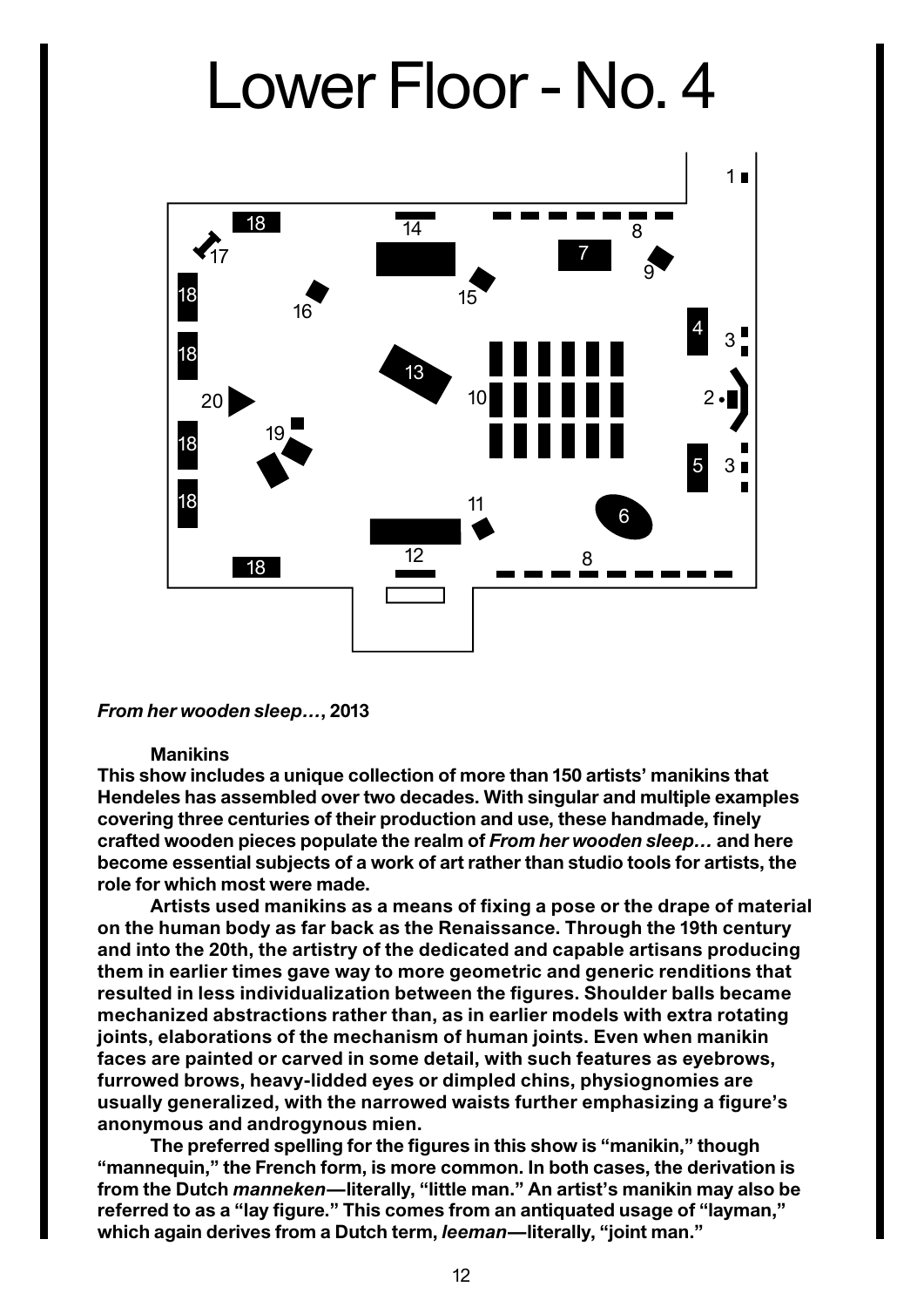**Though at first seen mainly in artists' studios, manikins found ready applications in any context that required the human body as a model. As a result, they have long been associated with medical disciplines as well as the clothing and fashion industries, and by extension retail display. In medicine, the manikin is often a life-size model used for teaching, such as the Transparent Anatomical Manikin developed in the late 1960s to show internal organs.**

**For the most part, manikins for artists or medical purposes are made of wood, with wood turning essential for the creation of the wooden dowels and pins needed to build articulated joints. At the same time, however, torsos, major body parts and fine details were handcrafted. As with the Grödner Tal dolls, it seems likely that as the volume of production rose in the 19th century especially, craftsmen might specialize in the production of specific parts so that a finished manikin would be the work of several people in a manufacturing workshop. Rather than being homemade or one-off productions, the artist learned from the process of building her collection that manikin workshops may have functioned rather like the studio of a master painter, who delegated some of the creation to able studio assistants. Manikins were produced across Europe, although France, and especially Paris, became a leading centre of production during the 19th century.**

**In her show** *sameDIFFERENCE* **in Toronto (2002) and later in** *Partners* **at the Haus der Kunst in Munich (2003), Hendeles made an installation called** *The Teddy Bear Project***. This included an archive of found family-album photographs determined by a single motif—a jointed, mohair-covered toy teddy bear. In a playful spoof on the authority of a natural history museum and its didactic use of classification, she arranged the archive in more than 120 typologies that were both real and fanciful, presented in a series of interlocking narratives.** *From her wooden sleep…* **has an analogous approach insofar as the manikins, too, are articulated and posable, and seemingly take their place in the tableau according to typological similarities. Sometimes, these adhere to their chronological dates or places of manufacture, but sometimes they are positioned as real or "found" families. Groups on some of the settles, for example, share a clear "genetic link" (such as common carved facial features or expressions), suggesting the shared "look" of a family grouping. Others may be related by the evidence of a single production feature, such as the remains of a subsequently painted gesso overlay. In still other cases, the grouping and positioning choices were determined by differences rather than similarities (life-size figures with and without carved hair, for example) and often by varying modulations in colour and size. Most of the manikins are positioned in an attentive pose—they are, as art historians would say, "rapt." Most of them appear to have their eyes trained on the lone standing figure at the front of the assembly, though a few appear to be distracted by people walking along the aisles. This common focus unites them in their own community and subtly casts the viewer as an outsider, interloper, intruder or voyeur.** 

**Almost all the manikins in the tableau are situated on the same floor as the viewer rather than on pedestals, plinths and platforms or behind glass, as a museum would likely display them—as artefacts or protected specimens. Here they share the viewer's physical and psychic space while still maintaining a communal cohesiveness. Since the figures lend themselves to projection, these objects summon a dreamscape that tends to blur the distinction between human and nonhuman. A few manikins, however, are deliberately set apart. Several are in glass vitrines in a** *mise-en-scène***, as if in a bubble of memory from the past. Others are positioned on surfaces, such as the refectory table or a sculptor's stand. And still others have lost their original "flesh" made of wood wool and stocking upholstery; these now appear under the refectory table as skeletal remains or in their vitrines like captured creatures—more suggestive of insects than human beings.**

**The standing figure with the key in its head—the key, like that of one of the manikin horses, used to lock a pose—stands apart from the rest, the subject**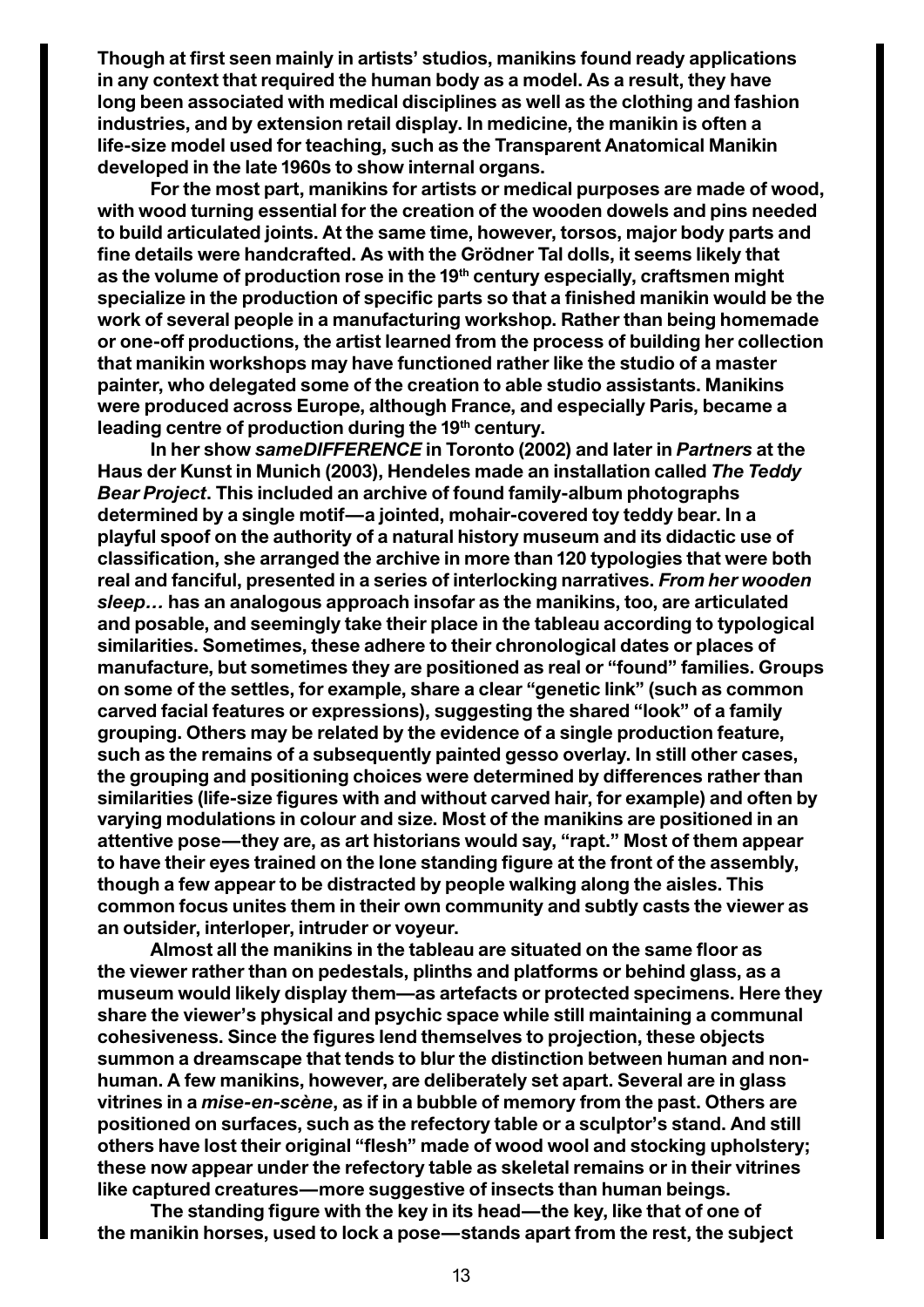**of attention of the community at large. The seated male manikin in front of the standing figure is a figure of authority. He is made with carefully, indeed "lovingly," carved features that include the rendering of veins on his hands and feet. His gaze seems momentarily averted from the standing subject in front of him; he's looking at an earlier, smaller version of the same figure form, which lies prone on the child's table by his side. This is the earliest known manikin made for an artist's use, dating from c. 1630.** 

**Though almost all the manikins in this collection were artists' tools, a few had a different role. The** *Gliederpuppen* **(noted above) are the oldest figures here, but were not made as professional tools. Two other examples likely doubled as Santos figures—painted forms that, with articulated joints like artists' manikins, could be posed in a religious tableau. The static écorché figure by Austrian artist Franz Nissl (1731–1804), which shows the most detailed musculature, is a kind of hybrid between manikin and medical model, but without articulated limbs.**

**To date, there has been little committed interest in collecting manikins. Except for a few models in dubious condition in institutions that have been noticed mainly for their connection with a field of study, little attention has been paid to how they were made and who made them, other than the handful of art-supply houses that provided them. With the advent of the camera, they have become secondary in the making of art. Peered at as curiosities of a bygone era, they can be uncanny, freakish and, when in disrepair, a little bit scary, like cracked dolls in movies.**

**While manikins have become obsolete relics as tools for artists, they have figured sometimes in photography and art. The pair of manikins in the vitrine on the railway cart, for example, is the very model used by Man Ray (American, 1890– 1976) for his** *Mr. and Mrs. Woodman* **series (1947); in art, one might cite the work of Germany's Hans Bellmer (1902–1975). For the most part, however, manikins as individual items have now become antique artefacts more than functional tools.** 

#### **"Golliwogg's Cakewalk," sixth and most popular movement of** *Children's Corner* **suite, Claude Debussy (French, 1862–1918), 1908**

 Audio: Digital recording of 1912 Welte-Mignon piano rolls for which Debussy played his own piece. In *From her wooden sleep…*, the recording plays on a continuous loop, with 10-second breaks between the composer's performances Recording: TACET Musikproduktion, Stuttgart, Germany Producer: Andreas Spreer Welte-Mignon reproduction system technician: Hans-W. Schmitz

Steinway piano technician: Paul Stöckle

 TACET audio release: *The Welte-Mignon Mystery*, Vol. XII, Debussy and Ravel, cat. 0166-0 CD, 2009

**"Golliwogg's Cakewalk" is the last of a suite of six pieces that make up Claude Debussy's** *Children's Corner***, composed for solo piano from 1906–1908. Published by Durand et Fils in Paris in 1908, the suite is dedicated to Debussy's daughter, Claude-Emma, who was three years old at the time. Debussy dedicated the piece to her using her pet name: "A ma chère petite Chouchou, avec les tendres excuses de son Père pour ce qui va suivre." ("To my dear little Chouchou, with your father's tender excuses for what follows.")**

**Four of the pieces make specific reference to toys in Claude-Emma's nursery: "Jimbo's Lullaby" refers to a toy elephant, the English name used by Debussy likely a spelling error for Jumbo, the giant African elephant that had been kept at Paris's Jardin des Plantes before it went to the London Zoo and subsequently to the Barnum & Bailey Circus; "Serenade for the Doll" refers to one of Claude-Emma's dolls; "The Little Shepherd" refers to a cardboard figure of a young shepherd with a flute; and "Golliwogg's Cakewalk" refers to her Golliwogg doll. Debussy himself sketched the design for the cover of the music's first edition, which shows an**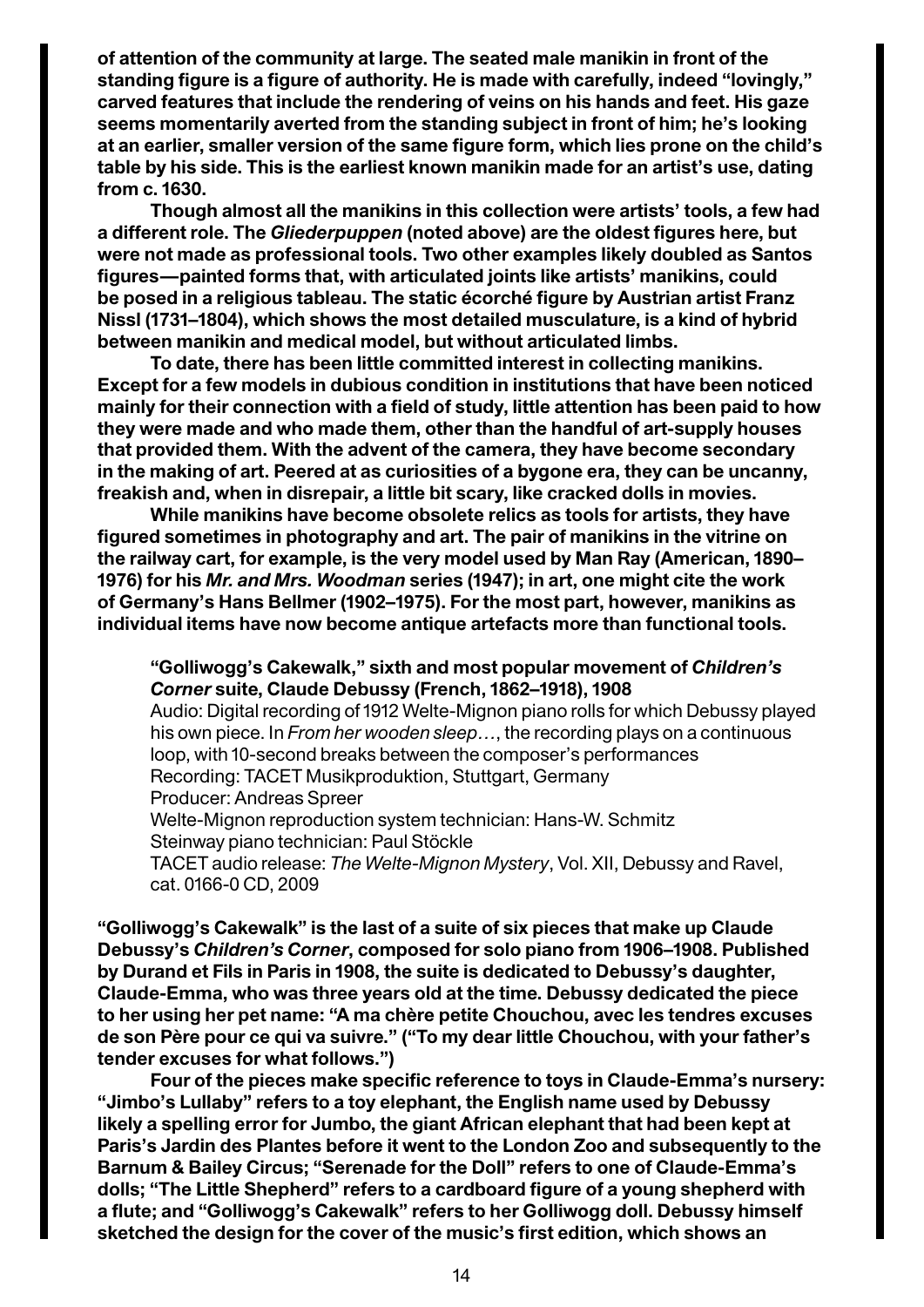**elephant and a Golliwogg. "The red on the cover," he wrote to his publisher on August 6, 1908, "must be an orange-red—try and surround the 'Golliwogg's' head with a golden halo—for the cover, a light grey paper scattered with snow." ("The Snow Is Dancing" is one of the six pieces.) The elephant, though not the Golliwogg, reappears on the dedication page.** 

**Debussy's musical humour is quite evident in "Golliwogg's Cakewalk." First, it is a spirited exploration of the syncopated ragtime musical genre born in**  African American communities in the American South, but later in the 19<sup>th</sup> century **prominent in broader popular culture. It was widely available in sheet music at a time when the piano was a principal form of entertainment in many homes. American composer Scott Joplin (c. 1867–1917) was a leading exponent of the genre, and there are indeed striking similarities between the introduction to his famous rag, "The Entertainer" (1902), and Debussy's "Golliwogg's Cakewalk." As a musical innovator looking to develop his own musical language (one that escaped the heavy influence of German Romanticism and especially Richard Wagner), Debussy was open to outside influences and non-European musical forms.** 

**By the turn of the century, ragtime and the cakewalk dance were closely associated. The cakewalk, too, had its origins in African American slave communities, the name according to some accounts referring to the prize of a cake given to winners of a dancing contest. Ironically, the dance's origins in slave society appears to have been born of mimicry of the minuets and marches danced by slaveholders at their own dances and get-togethers. In the cakewalk, the steps and gestures were increasingly exaggerated and became a source of entertainment for slave owners when their slaves danced it for them. Later, the cakewalk became more widely popular in travelling minstrel shows (often employing white performers in blackface) and was an established part of popular culture by the turn of the century.** 

**Cakewalk music typically has a 2/4 time signature, with two alternating heavy beats. In this respect, it's essentially similar to ragtime, so the dance and musical forms had affinities built in. The cakewalk dance was already known in Europe before Debussy wrote** *Children's Corner***, and indeed it was already something of a fad in Paris. "By 1908," writes musicologist Davinia Caddy, "the cakewalk had enjoyed a successful stage career. Renowned for its high-stepping, backarching postures, the dance was the star attraction of music hall and circus shows, performed by the celebrated entertainers Henri [sic] Fragson, La Belle Otero, and Marguerite Duval, to name a few. It even became a popular recreational activity; music halls sponsored concours de cake walk in which amateur couples competed in improvisational skill, and bourgeois salons incorporated the dance into their evening entertainment." ("Parisian Cake Walks,"** *19th-Century Music***, vol. 30, no. 3, Spring 2007, University of California Press.) The cakewalk was so well known in Paris, Caddy also notes, that the French tended to refer to all ragtime compositions as "cakewalks."**

**In writing "Golliwogg's Cakewalk," Debussy was playing to a degree off the popular culture of his time and a prevailing taste for primitive (especially negro) art that encompassed both American and African cultures. At the 1900 Exposition, there was both an Exposition de Nègres d'Amérique, which mainly through photography sought to highlight African Americans in a positive light in American society, and also an exhibit purporting to show primitive life in a Madagascar village (the kind of exhibition often referred to as a "human zoo").** 

**Debussy, however, famously introduced into "Golliwogg's Cakewalk" another alien element that has nothing to do with African or African American influences. The piece is cast in simple traditional ABA form, and in the B section, starting at measure 61 and continuing through measure 81, he quotes the opening phrase of Wagner's** *Tristan und Isolde***, the so-called Love/Death theme. The phrase is repeated three times and comes with banjo-like syncopations. Here high musical art is set in the context of popular culture, two alien forms playing off each other to**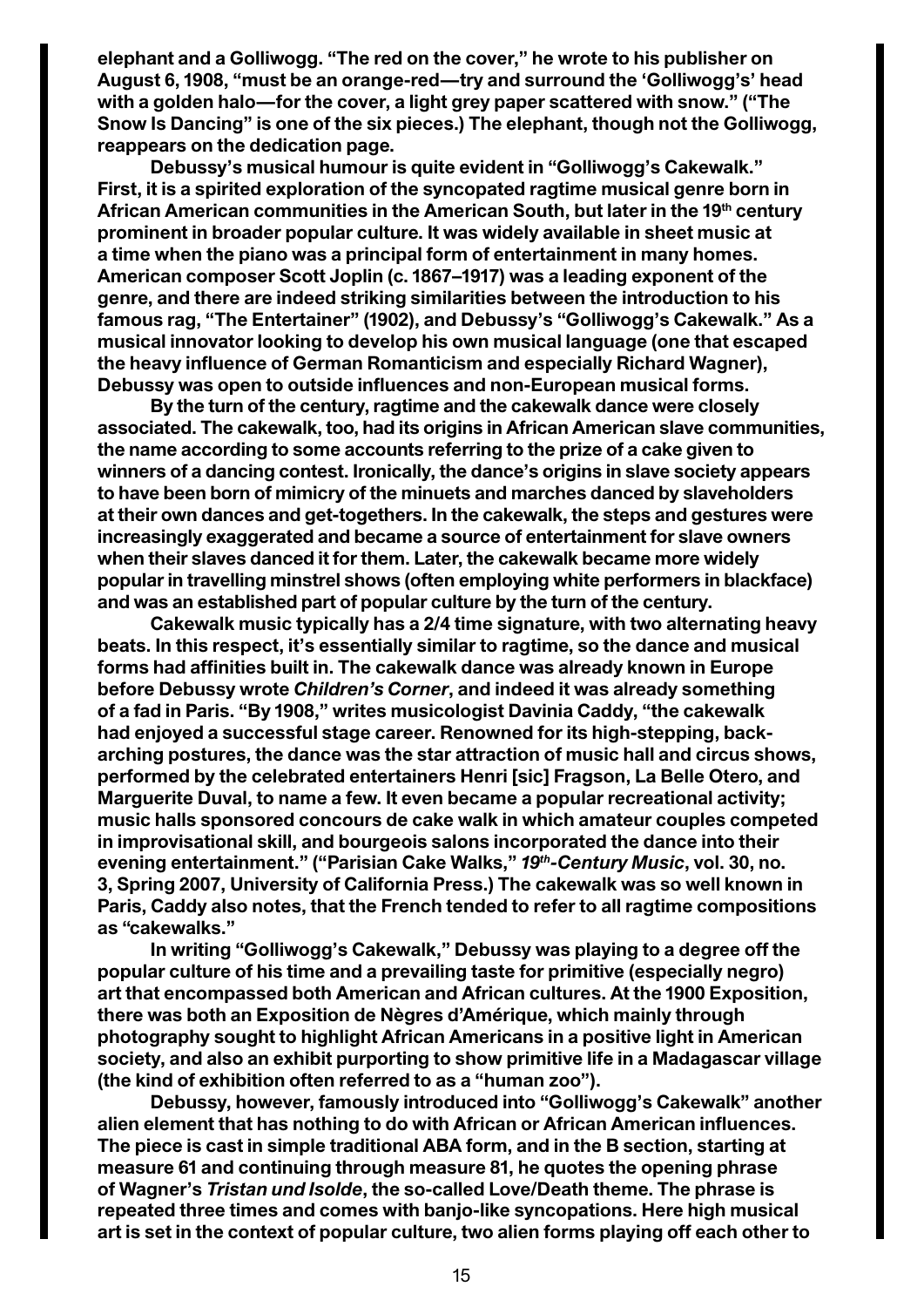**hilarious effect. Debussy's relationship to the German composer was ambivalent. While he was initially greatly influenced by Wagner's music—not least by the chromaticism of Tristan—he became increasingly eager to escape the influence of Wagner and the Wagnerism that had been as much of a craze in French musical circles as elsewhere.** 

**In this exhibition, Debussy himself is heard playing the piece, recorded in 1912 through the contemporary Welte-Mignon technology. The firm of M. Welte, based in Freiburg, Germany, had developed a mechanism that could accurately capture pieces played on a piano—in tempi and dynamics—on a paper tape. This could then be processed into a piano role for playback and reproduction. The digital recording heard in this exhibit was made by Stuttgart-based TACET Musikproduktion using the original 1912 Welte-Mignon piano roll and reproduction system.**

**1.** *Untitled* **[Girl doll reading], Morton Bartlett (American, 1909–1992), c. 1950** Unique unpublished vintage gelatin silver print, in wooden frame (Unique original negative and copyright: Collection of Ydessa Hendeles) Frame: 33.7 (h) x 28.6 x 2.2 cm Mat window: 11.4 (h) x 8.6 cm

**Morton Bartlett made his living as a graphic designer and print-project manager in his native Boston. Orphaned at the age of eight, he remained a loner all his life, with no living family and few friends. Over the quarter century since his death, however, he has won a reputation as an idiosyncratic outsider in the art world, his status the result of interest in his work as a sculptor and photographer. With no formal training in either discipline, Bartlett in 1936 started to make detailed half-size models of young children aged from about eight to 16, over the next 30 years literally creating a family of 12 girls and three boys. Working from anatomy texts and other books, he worked first with clay, and then cast his models in plaster before finishing their features in fine detail and dressing them in handmade clothes. He subsequently posed and photographed his models, his final archive of images numbering in the hundreds. In most cases, the photographed poses recreate mundane aspects of childhood and growing up.** *From her wooden sleep…* **begins with an unpublished Bartlett image of a young girl reading a book.**

**Precisely what urges found expression in Bartlett's unusual hobby is the subject of some speculation since critical discourse on his creations is entirely posthumous and he rarely talked about his work publicly. The consensus is that Bartlett's focus on making sculptures of preteen and adolescent children was largely innocent, born of his own difficult childhood circumstances and a subsequent lifelong yearning to create or be part of his own family. But there is also an erotic undercurrent in his idealized children, with the anatomical detail of the girl models especially detailed and finely rendered. (Though less detailed in execution, it has been noted that the three boy models bear features that are similar to Bartlett's own.) But even if Bartlett's choice of subject matter might strike some as less than innocent, there's no evidence that his interest in children in any way extended beyond his hobby. It appears that he stopped adding to his family after he was forced to move from a long time residence in Boston. He carefully stored his creations in custom-made boxes and wrapped these in newspaper. The full extent of Bartlett's work—each figure took a year or more to finish—only became public with the discovery of these boxes and the related photographs after his death.**

**Bartlett's sculptures and the extensive collection of family-album photographs documenting them appear to have been made solely for his own enjoyment. Since his death, however, he has increasingly been viewed as an important contemporary maker of "outsider art," the term denoting his self-tutored development outside any formal academic or institutional art context rather than any social or psychological marginalization. His art was privately made for palliative purposes, not for the public.**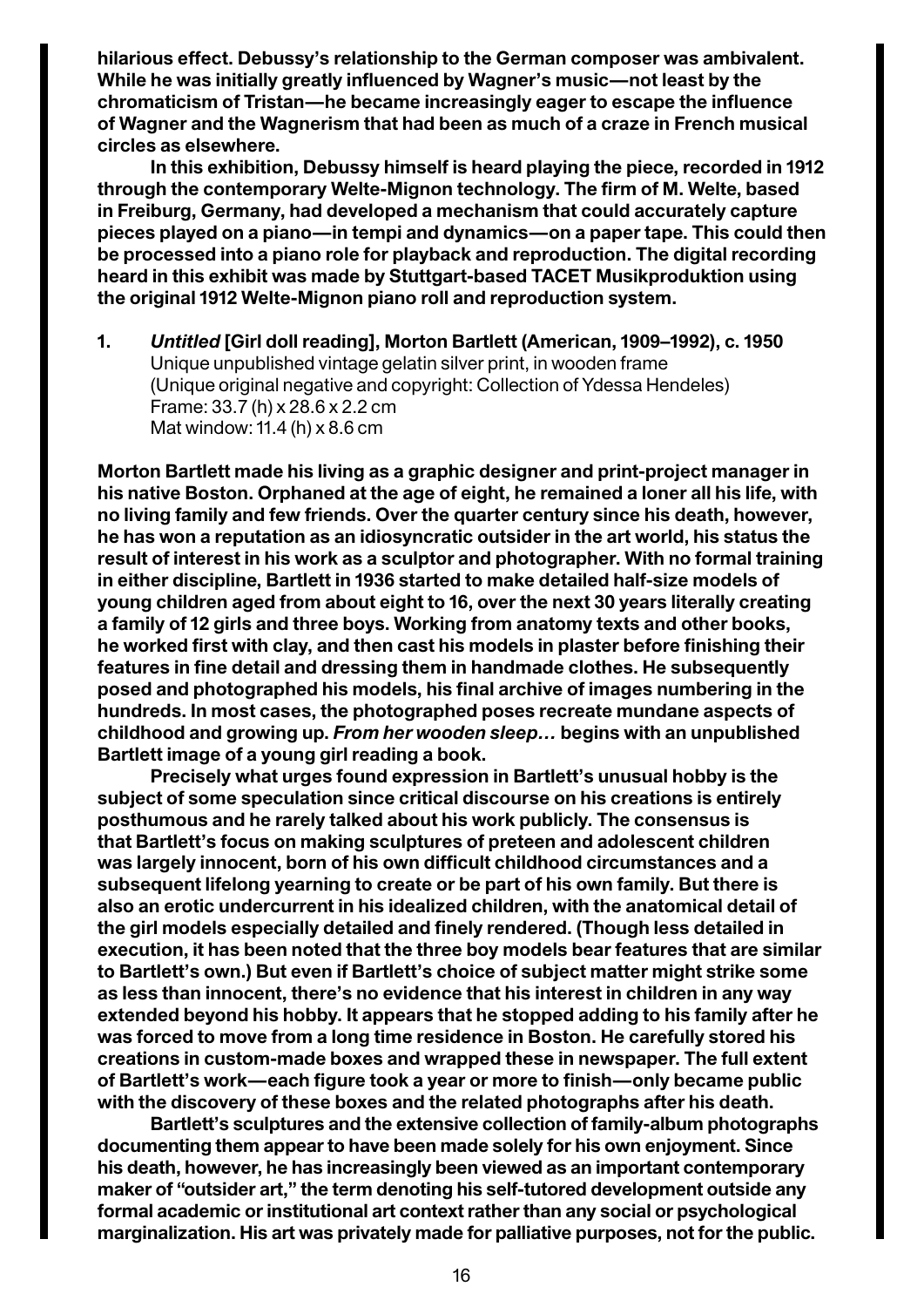**The significance of the description has been much discussed in recent times, from its relation to the idea of unschooled** *Art Brut* **laid out by Jean Dubuffet in the 1940s to its delineation as an art category by major institutions and contemporary art galleries.** 

**With its invocation of a bedtime story, this photograph seemed apt to launch the narrative of** *From her wooden sleep***…. Hendeles also chose it because it conjures a cinematic transition from black and white to colour (as in the original movie version of** *The Wizard of Oz***) and signals from the outset that this exhibition is a knowing conflation of curating and art-making.**

- **2. Three-panel, wall-mounted haberdashery mirror, French, c. 1870** Hand-painted "Chinoiserie" scenic landscape on back of ebonized wood panel; steel hinges; maker's label: "M. BRET, Fabricant, PARIS 57 Rue de MAUBEUGE" 142 (h) x 198.1 x 10.2 cm
- **2.1. Miniature piano, English, c. 1870; miniature piano stool, English, 19th century**
- **3. Collection of five mountain banjos, Virginia and North Carolina, USA, c. 1880–1920** Hand-carved hardwood, with vellum head covers and steel hardware Smallest: 83.8 (h) x 27.9 x 5.1 cm Largest: 92.7 (h) x 27.3 x 5.7 cm Provenance: Private collection of a scholar and curator in Virginia, USA, specializing in the arts and culture of the American South

**The focus of musical fads and fashions on both sides of the Atlantic through much of the 19th century, the banjo has a long history in popular culture. It is also the most prominent musical instrument in the turbulent history of race relations during and after the heyday of colonial slaving society.**

**Scholars have traced banjo-like instruments back to Ancient Egypt, but the modern instrument's immediate ancestors are more likely found in West Africa, such as the xalam, an instrument with one to five strings and a wooden sound box typically covered with cowhide. The banjo derives from such primitive instruments brought to America through the slave trade from Africa or through the Caribbean.** 

**The development of the minstrel show in the 1840s and especially the popularity of white "negro impersonators" were key to the banjo's wider entry into society. Its popularization across racial and social barriers eventually reached the point where the banjo rivalled the piano as the instrument of choice for amateur parlour players. Joel Walker Sweeney (c. 1810–1860) was one of the most influential performers, after reputedly being taught to play by slaves on his family's Virginia farm in the 1820s. As a "blackface" performer, he not only toured extensively in the US, but also travelled to England with an American circus in 1843 and enjoyed huge success there. Also in 1843, the Virginia Minstrels blackface troupe followed Sweeney to England, and these acts are credited with establishing minstrelsy and the banjo in that country at the same time.** 

In the latter part of the 19<sup>th</sup> century, there was in the US especially a major effort **to appropriate the banjo as an instrument of white culture, explicitly an attempt to deny its folk roots. As the instrument grew in popularity, it underwent numerous changes in terms of construction and materials, tuning, playing styles and attitudes to its legitimacy as a serious instrument. White banjo artists, displaying virtuosic skills, started to enjoy great success playing arrangements of Western classical music, thus helping the banjo make the transition from circuses and minstrel shows to the concert hall. The emergence of banjo orchestras was part of this process.** 

The craze for the banjo died out around the turn of the 19<sup>th</sup> century in both **the US and England just as the African American-inflected music with which it had become most associated—including rags and the cakewalk—won wider acceptance in popular and serious culture. The minstrel tradition would continue**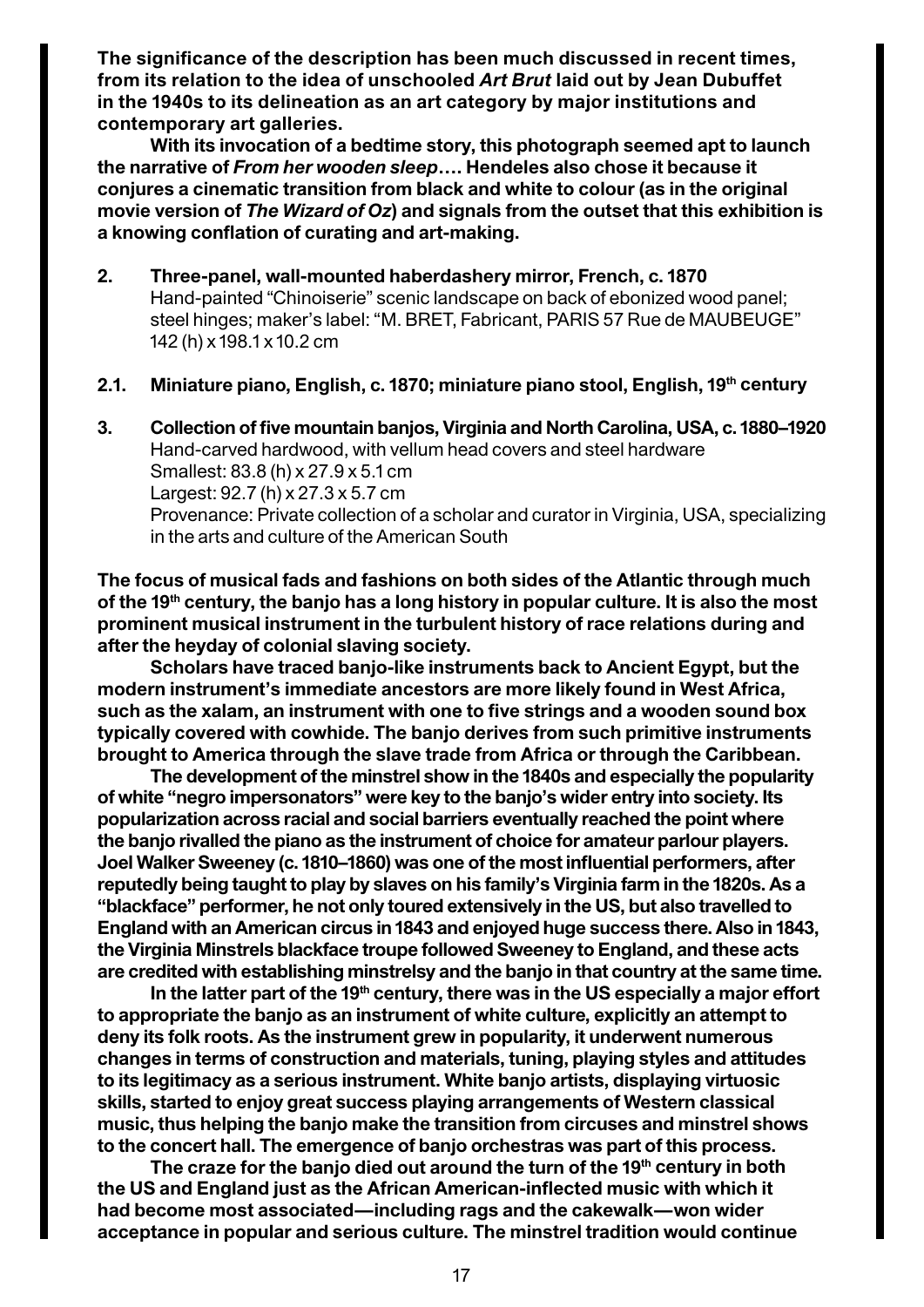in various forms well into the 20<sup>th</sup> century—in the US, for example, in the New **Christy Minstrels (named for Christy's Minstrels, one of the original 1840s troupes) and in England through the long-running Black and White Minstrel Show (which, unlike the American group, carried the blackface tradition into the 1980s).**

- **4. Museum display case (ex-Victoria & Albert Museum, London), c. 1850; birdhouse, French, c. 1850**
- **4.1 Pair of articulated figures, South German, c. 1520** Hand-carved linden, with birch dowel pins; catgut stringing Male: 43.8 (h) x 17.8 x 7 cm Female: 43.8 (h) x 18.4 x 6.7 cm

**This early 16th-century pair of German manikins (the German term is** *Gliederpuppe***) exhibits characteristically fine carving and finishing. Internal catgut stringing connects the articulated limbs. Given the size and intricate detail of these male and female figures, it is quite possible that they were not made specifically as lay figures for an artist, but as specimens for a** *Kunst-* **or** *Wunderkammer***, set up by institutions or wealthy people to display personal collections of diverse curiosities. Such disparate collections, which would become more widely known in English as a "cabinet of curiosities," gained popularity in Renaissance times, when people started to take a keener intellectual interest in the natural world around them. The original museums were filled with objects that were as yet unclassified or unclassifiable by existing science. There were fewer categorical boundaries between types of objects in such museums, and so there was a greater openness to considering different kinds of objects side by side. A cabinet of curiosities might include natural and man-made objects. As part of such a collection, these manikin figures would have been made to be displayed and admired as artworks rather than used as wooden models.**

- **5. Museum display case (ex-Victoria & Albert Museum, London), c. 1850; artist's articulated manikin with stand, French, c. 1880**
- **5.1 Nineteen milliner's head form lasts, French, c. 1830–1880**

Hand-carved wood, leather Smallest: height, 11.4 cm Largest: height, 24.1 cm Measurements of all 19 (h x w x d):

- 1:  $11.4 \times 2.5 \times 2.5$  cm
- 2:  $12.1 \times 2.5 \times 2.5$  cm
- 3: 14 x 4.4 x 3.8 cm
- 4: 14 x 6.4 x 6.4 cm
- 5: 16.5 x 5.4 x 4.8 cm
- 6: 15.9 x 5.7 x 6.4 cm
- 7: 18.1 x 7 x 5.4 cm
- 8: 19.7 x 7.3 x 7 cm
- 9: 24.1 x 9.8 x 9.8 cm
- 10: 18.4 x 13 x 10.5 cm
- 11: 22.2 x 17.8 x 15.9 cm
- 12: 21 x 7.6 x 6.4 cm
- 13: 21 x 10.2 x 8.3 cm
- 14: 22.2 x 10.2 x 8.9 cm
- 15: 19.1 x 17.1 x 15.2 cm
- 16: 22.9 x 17.8 x 15.2 cm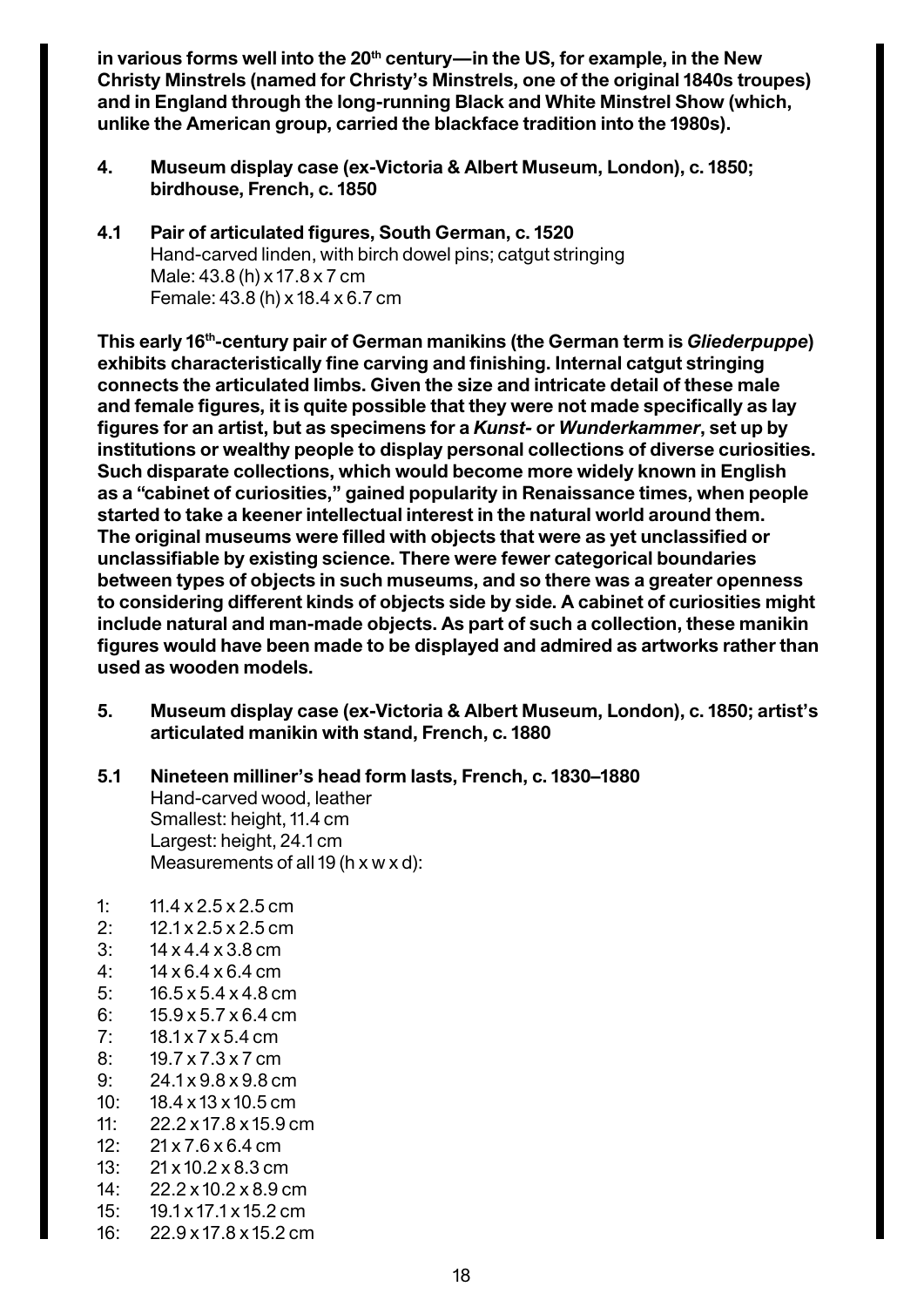17: 22.9 x 16.5 x 14 cm

18: 24.1 x 17.8 x 15.2 cm

19: 20.3 x 16.5 x 13.3 cm

**This group of head form lasts, all in original working condition and likely unique as a collection, was discovered in an old French milliner's workshop. The collection includes head form lasts for adults, children and, unusually, even smaller models for making wigs and bonnets to fit early wooden- and porcelain-headed dolls. The function of the head form last for the milliner is loosely analogous to that of the lay figure for the artist. As a tool to help define size, the last has a more generalized human shape than the more specific hat block and a wider variety of applications as a result. The varying sizes in this collection suggest they are from the boutique or workshop of a specialist milliner or hatter with a coterie of regular clients.** 

**When Hendeles encountered this collection of hat lasts, she was struck by the multiple pin punctures in the lasts, which recalled a childhood in which her mother made all her clothing. This vitrine is rooted in the artist's past because her mother, Dorothy Zweigel, was a milliner and seamstress.** 

**She was born in Zawiercie in southern Poland in 1916. Her mother died when Dorothy was still a child, leaving the family impoverished by medical bills. Her rabbi father, Joel Menachem Zweigel, was left to raise her and her five siblings.**  He could trace his ancestry back to the eminent 16<sup>th</sup>-century rabbinical scholar, **Joel Sirkis, who was born in 1561, about the same time that the oldest objects in this installation, the German** *Gliederpuppen* **manikins, were made. Her father also became a renowned scholar and a member of the internationally regarded governing board of Chachmei Lublin Yeshiva, Europe's most distinguished centre for Torah studies until the Nazi occupation, when its books were destroyed and the building became the Military Police Headquarters.**

**As a teenager, Dorothy Zweigel learned the craft of the seamstress in the nearby city of Lodz, later opening her own custom hat workshop in Zawiercie. It was a successful business—successful enough to buy her music-loving father, a cantor, a large cabinet radio/phonograph—until her eventual arrest and deportation to Bergen-Belsen and then Auschwitz. When Ydessa Hendeles was a child, her mother told her that her older brother Karl's child, Szlamus Zweigel, often played in her workshop. A family photograph survives— Hendeles's uncle hid it in his clothing—showing the young boy in a Bavarian-style yellowand-green outfit that her mother made to help camouflage his Jewish identity. The photograph is the only evidence of the little boy's existence. It is dated "Warthenau [the German name for Zawiercie after the occupation] May 31, 1942." Shortly after the picture was taken, Szlamus was put on a train to Auschwitz and murdered.**

**Dorothy Hendeles's sewing skills in part helped save her life in Auschwitz. Female guards admired her artistic talent and asked her to make special items for them. This provided her with a measure of protection, albeit precarious, as well as enough food to subsist, which she shared with her sister, Balla. When Balla was too ill with typhoid to attend the 4 a.m. roll call—failure to attend was usually a death sentence—Dorothy's intercession with the guards saved her life.**

**For Hendeles, the head form lasts resonate with meaningful associations that span four centuries, which is the same temporal frame for the items making up** *From her wooden sleep....* **The objects underlying the associations sit in the vitrines in a kind of dreamscape that crosses the chasm between public and private realities before and after the National Socialist era.**

**Like all the vitrines in this installation, these antique showcases and the objects inside evoke personal memories of her past. Her work, however, though inspired by her memories, is not autobiographical. She positions the vitrines in a shared present for viewers to summon their own memories.**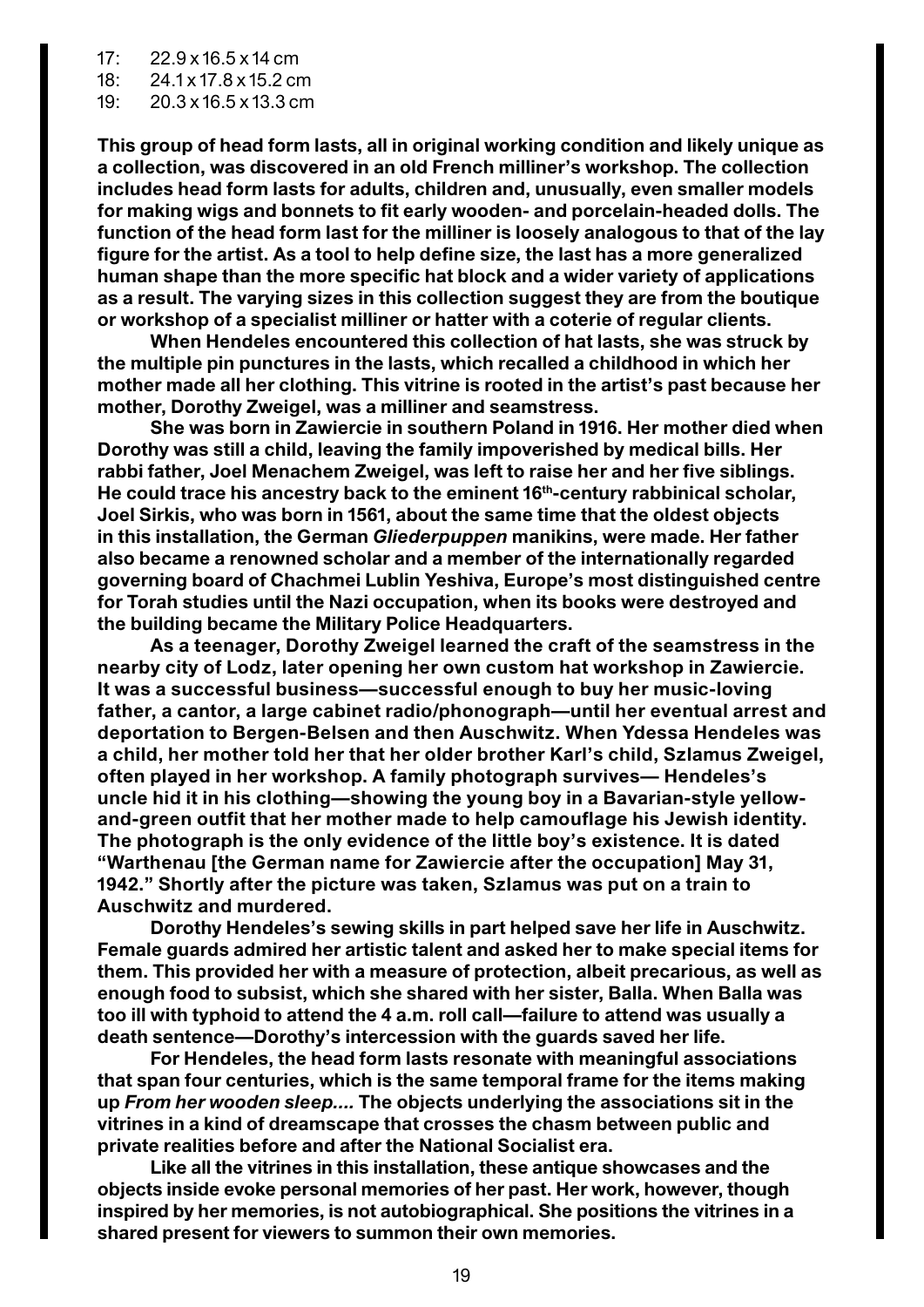### **6.** *Marburg Madonna***, Ydessa Hendeles, 2007–2008**

- **6.1 Artist's articulated equestrian manikins, French, c. 1890** Hand-carved wood, with steel joints Both manikins impressed on back: "MAQUETTE FRANÇAISE, BREVETÉE S. G. D. G." and "PARIS B DEPOSÉE, SUR ARMATURE ARTICULÉE" Male manikin: 50.8 (h) x 12.7 x 7 cm Female manikin: 47.6 (h) x 12.7 x 7 cm
- **6.2 Travelling salesman's miniature model of an obstetrician's examination table,**  probably Argentinian, early to mid-20<sup>th</sup> century Fully articulated steel and brass construction; impressed: "N. Strikman, Chile 967, BS Aires"

26.7 (h) x 61 x 30.5 cm

**6.3 Medical lamp, Type LRG, No. 1772, designed by André Walter, Paris, c. 1930** Aluminium lamp hood and steel base; half-mirror incandescent lamp bulb; maker's label on base: "ÉTABLISSEMENTS ANDRÉ WALTER, SOCIÉTÉ ANONYME AU CAPITAL DE 600,000 FRS, UNIS-FRANCE 128, 37 Boulevard Saint-Michel – PARIS"

129.5 (h) x 104 x 54.6 cm

# **6.4 Custom-made disassemblable display vitrine, 2010**

 Mahogany, linen, double curved glass showcase with two curved-glass end doors (keyed) for access, brass fittings, electrical socket Fabricated by Michael Buchanan, Toronto 190.5 (h) x 198.1 x 121.9 cm

**These four objects were specifically created to serve particular functions, but are here brought together in a vitrine Hendeles designed to make a** *mise-en-scène* **that is removed from their individual origins. The wooden male and female manikins were made for use with wooden articulated horses and were used by artists to animate and then capture a rider's posture and position. The obstetrician's examination table is fully functional, an exact miniature of the real thing used by travelling salesmen. It was probably made by a medical-supply company, since the name and address on the label are precise, though its exact significance is lost. The source of the medical lamp is clear. Lighting designer and engineer André Walter was an innovator in lighting for the medical sector, and his Parisbased company was a leader in the development of systems and units for operating theatres and other specialized medical contexts.**

**In this composition, the female wooden manikin lies on the adjustable model table, posed in a way that projects the head support as a shining silver halo. The reflections in the curved glass of the vitrine augment this sense of the ecclesiastical and ethereal.**

**When she was born in Marburg in 1948, daughter and only child of Jacob and Dorothy Hendeles, the city was already a focus for rebirth and regeneration after the catastrophe of National Socialism. Emerging relatively unscathed from the war, in part because it was a known hospital city, Marburg quickly became an important administrative centre in the American Zone of Occupation. It was also one of a handful of cities designated as collecting points for Nazi-looted art and artefacts. Its famous university was among the first institutions designated to restore the ruined country's system of higher education. Indeed, the University of Marburg, especially for those who wanted to pick up their lives by continuing their education, was yet another attraction for Hendeles's parents and their surviving family and friends.**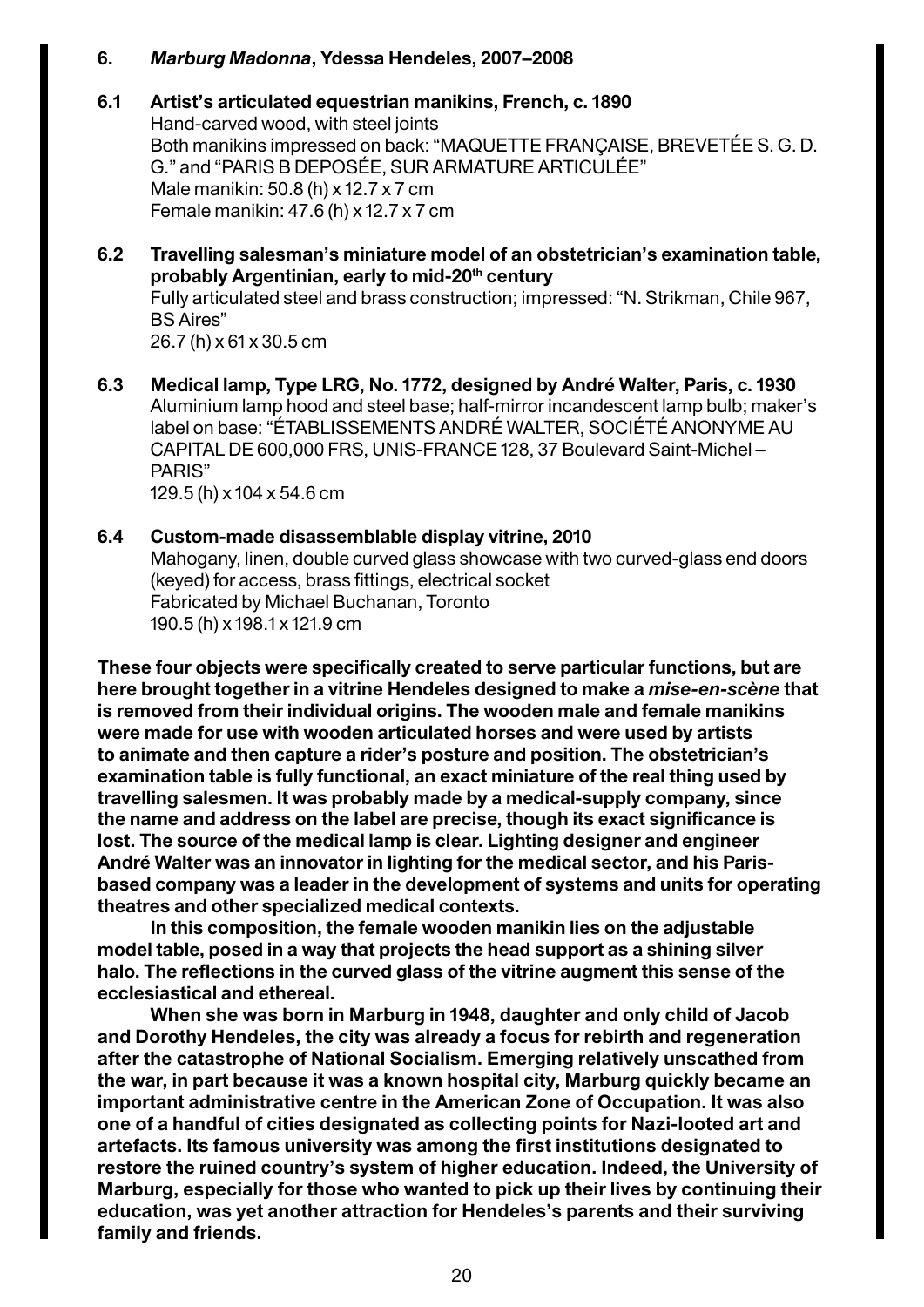**7.** *The Adventures of Two Dutch Dolls and a "Golliwogg,"* **Bertha Upton (1849– 1912, writer) and Florence K. Upton (1873–1922, illustrator), Longmans, Green & Co., London, 1895**

Four first edition issues 22.2 (h) x 28.6 x 1.9 cm each

**Florence K. Upton was born in Flushing, New York, to English parents. Her father had immigrated to New York City in 1868, where he went to work for the American Exchange Bank, and her mother followed in 1870. Florence was the second of four children (including two sisters and a brother), and by all accounts she grew up in a happy, arts-loving household.** 

**When she was 15, Florence joined her father to take free art lessons offered on evenings by New York's National Academy of Design. When she was 16, she had already started to earn some income selling drawings and illustrations to publications, an activity that tragically became a necessity when her father died of a stroke in 1889, leaving the family without its major source of income. The family in fact found its feet quite quickly, with Florence's mother, Bertha, giving voice lessons, and the two oldest girls quitting school to work, Florence as an illustrator.** 

**In 1893, the family had sufficient means to visit Bertha's family in the London suburb of Hampstead. Now 20, Florence had been successful as a commercial illustrator in New York and started to find such work in London. Her goal was to become a painter, though she recognized that she would need further training, preferably in continental Europe. As a way of supplementing her income to finance her goals, she started to think about producing children's books. She decided to stay on in London when her family returned to New York in September 1894, and then also conceived the idea for the series of books that were, in their time, as much anticipated as J. K. Rowling's Harry Potter stories would become a century later.**

**Upton started with an idea for a story based on her own collection of five "penny-wooden" peg dolls. Produced mainly in Germany, these were popularly known as "Dutch Dolls" (a common Anglicization of "Deutsch" or "German," but also perhaps because some were made in the Netherlands). Upton's story about toy dolls that come alive was relatively new at the time, though the theme was known in England as early as 1845 from an English translation of a reworking of E. T. A. Hoffmann's** *Nutcracker***. One of the most famous living-toy creations,**  *Pinocchio***, had come to life in Italy in 1881, though an English translation was not available for another decade. The plan was for Kate Upton to illustrate a new story written in verse by her mother, Bertha. Somewhere along the way, the Golliwogg, a soft rag doll of a black boy dressed in the American minstrel tradition, was taken up and given a central role in the story—and the leading role in all the sequels to what on its initial printing was titled** *The Adventures of Two Dutch Dolls***.**

**In later years, Upton gave a matter-of-fact explanation of the genesis of the Golliwogg character. The inspiration, it seems, was a rag doll the Upton children owned, though Florence isn't clear about where it came from. In "Birth of the Golliwogg" (***John O'London's Weekly***, December 22, 1950), author Hubert Peet quotes Upton from notes made by his father when he was head of advertising for Longmans, Green & Co., Upton's English publisher:**

 *He fell into our hands when we were children. In those days he was nameless. Be it said to our disgrace he submitted to some pretty bad treatment. Seated upon a flowerpot in the garden, his kindly face was a target for rubber balls and other missiles, the game being to knock him over backwards. It pains me to think of those little rag legs flying ignominiously over his head, yet that was a long time ago, and before he had become a personality.*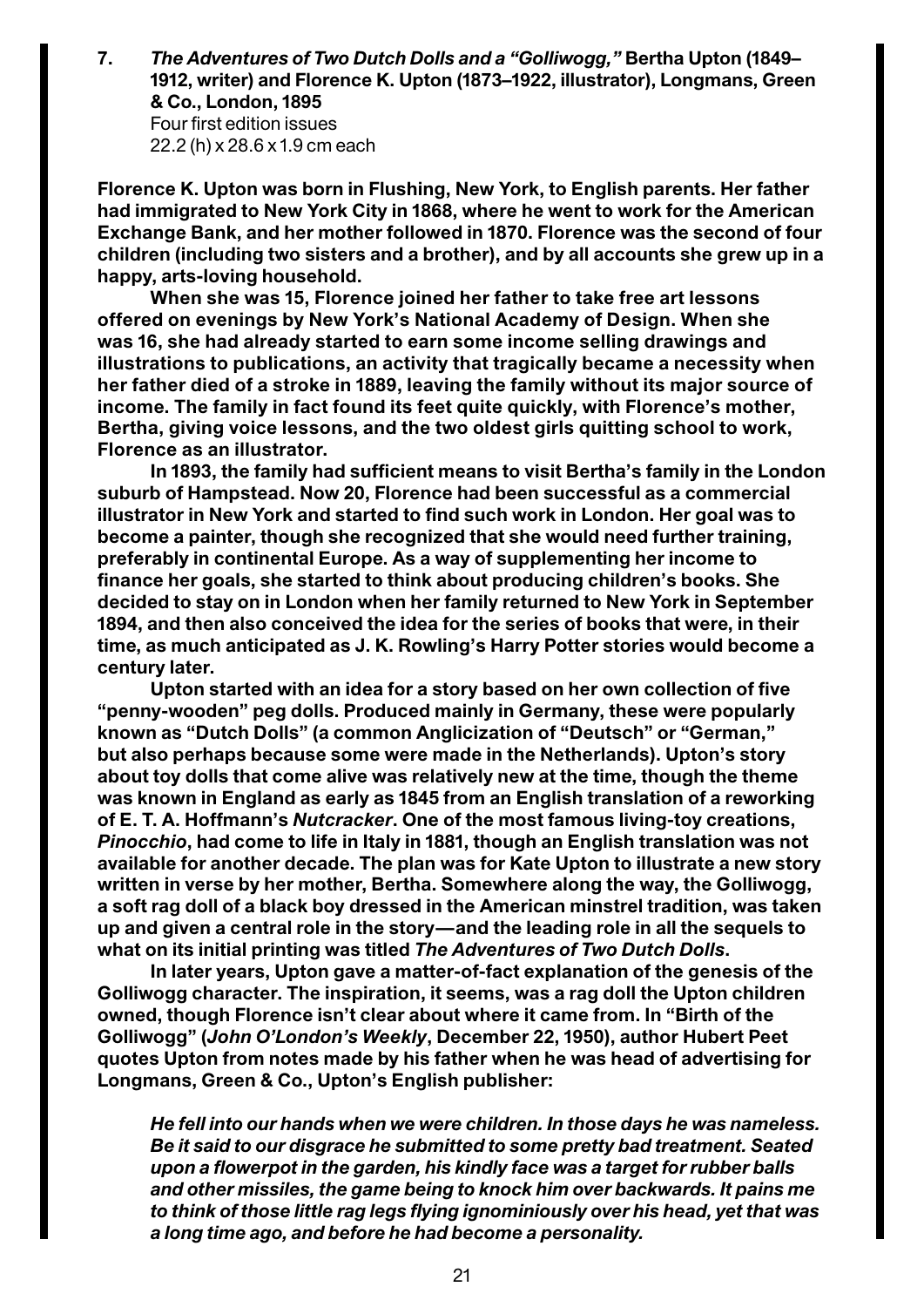**Longmans was taking a chance when it signed a contract with the 21-year-old Upton. Initially, the company had not been interested, but one of its editors, J. W. Allen, took Upton's story home to read to his children. Their enthusiastic response is credited with changing the publisher's mind. When the title was released before Christmas, it was a huge success, necessitating additional printings. With these, and recognizing the instant popularity of the Golliwogg character, the title changed to** *The Adventures of Two Dutch Dolls and a "Golliwogg."*

**So successful was this first volume that the company commissioned the Uptons to develop a series, and the pre-Christmas launch of a new Golliwogg adventure would become a tradition for more than a decade. In all, there were 13 titles, one a year until 1909 (with the exception of 1908). By the time the series came to an end, the Golliwogg had become a well-established figure in the toy industry, too. While the first Golliwogg dolls would have been handmade, commercial companies**  took them up in the early 20<sup>th</sup> century, with the Germany-based Steiff starting mass **production of them in 1908. In fact, as a toy, the Golliwogg predates the Teddy Bear, which made its first appearance commercially as a soft toy in late 1905. The Golliwogg became a favourite childhood companion of boys as much as of girls, as is evident in the poignant memories summoned by the late English art historian Sir Kenneth Clark in his autobiography,** *Another Part of the Wood: A Self Portrait* **(John Murray, 1974):**

**Like Charlemagne, I thought I would never succeed in mastering this difficult art [reading] but in the end I succeeded, and what joys were available to me. The chief of these was a series of illustrated books, by Florence and Bertha Upton which recount and illustrate the adventures of a Golliwogg and five Dutch dolls. I do not think it an exaggeration to say that they influenced my character more fundamentally than anything I have read since ... He was for me an example of chivalry, far more persuasive than the unconvincing Knights of the Arthurian legend. I identified myself with him completely, and have never quite ceased to do so.** 

**The success of the Golliwogg series allowed Upton to realize her original ambition of studying further to pursue a career as an artist. She went on to study in Holland and France, and, at the time of her death, was described by** *American Art News* **as having "lived in London for many years and painted many portraits of wellknown American and English men and women."** 

**Upton never copyrighted her illustrations for the Golliwogg books, so never received royalties from the toy companies that appropriated her imagery. The only other notable income for her invention was an act of charity to aid the war effort. In 1917, she gave Christie's her dolls (including the rag doll minstrel figure that inspired Golliwogg) and 350 original illustrations from the 11 books for an auction to benefit the Red Cross. The lot sold for about £500, which was used to buy and equip an ambulance—called Golliwogg—that served on the Western Front in France. The dolls are now in the collection of the Victoria and Albert Museum of Childhood in London.** 

**There's no reason to believe that Upton's invention of the Golliwogg character is based on anything other than her own fond memories of a childhood toy, though he was undeniably introduced as a distinctly different character and one who was frightening on first encounter. He first appears on page 26 of the original book:** 

*Then all look round, as well they may to see a horrid sight! The blackest gnome Stands there alone, They scatter in their fright.*

**The mood changes over the next two stanzas when the dolls ask for a name ("The 'Golliwogg' my dear"), and then all three walk off arm-in-arm as each doll "tries her chance/And charms him with 'small talk'."** 

**The shift in the dolls' attitude is significant. Initially, they react to Golliwogg's**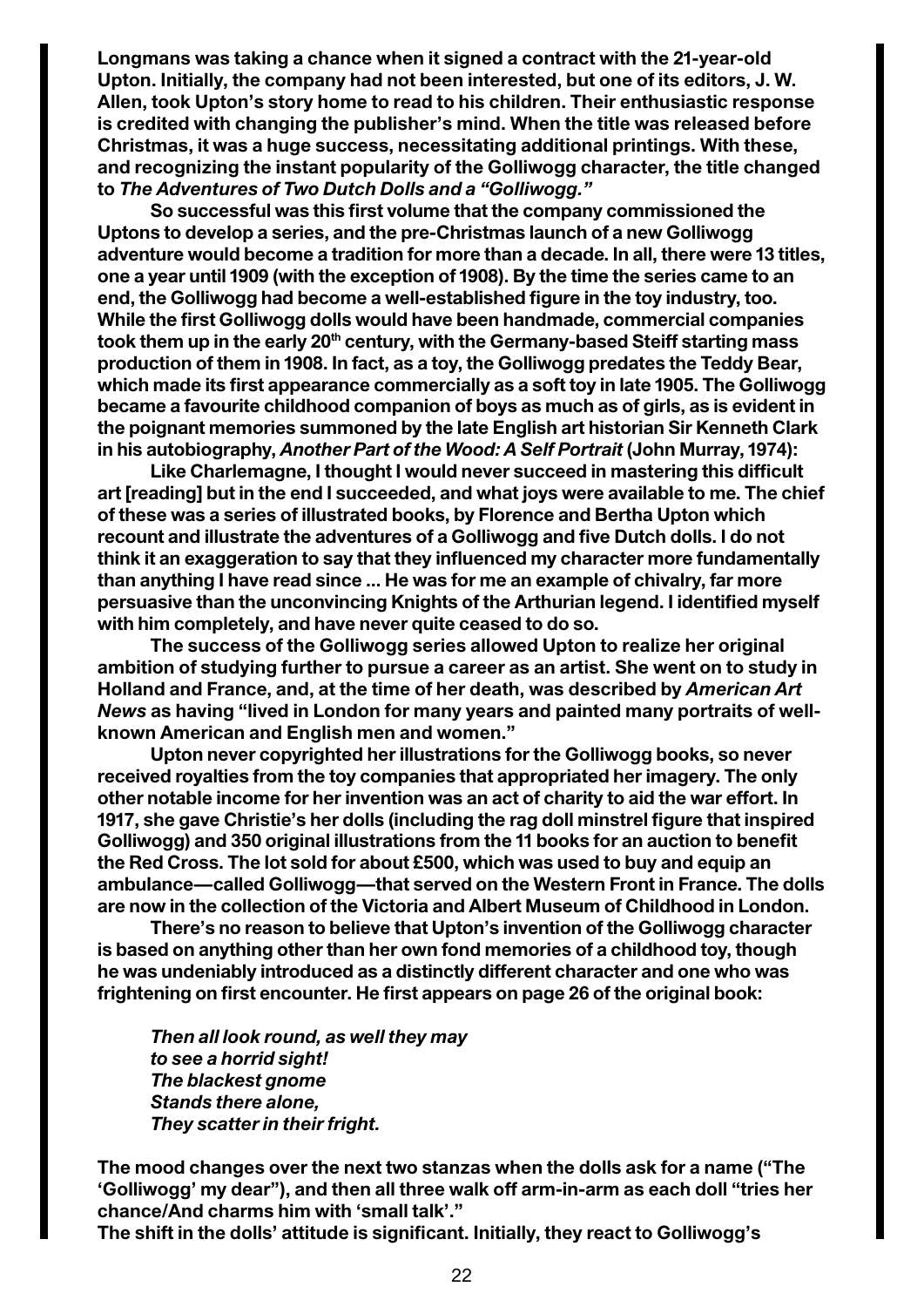**difference based on skin colour, but then look beyond surface appearances. From here (and through the rest of the book series) the Golliwogg is a benevolent figure—cheeky, adventurous and extricating himself and his companions from all kinds of mildly dangerous situations (many of his own making). One can understand how the somewhat anarchic character might have appealed to children in the relatively straitlaced times in which he was created.** 

**Another sympathetic but somewhat different perspective has been explored by Australian scholar Olga Buttiegieg in** *Recognizing the spirituality of the Golliwogg: An analysis of Upton's Golliwogg picture books* **(PhD thesis, Australian Catholic University, April 2014). She argues that the character's "original identity has been misrepresented by subsequent childhood authors ... The change reflects the different social conditions under which many people appropriated the Upton Golliwogg and used his name and image in ways that reflected racism. However, the Upton Golliwogg was a character who brought a new kind of spiritual presence to childhood literature." Far from alienating young readers by his otherness, Golliwogg invited them "to embrace all of life's experiences by drawing them into various adventures and creating characters with whom children could identify, thereby providing the potential to nurture their spirituality. His key spiritual qualities of kind-heartedness and imagination were legitimate ways of knowing and being in the world."**

**In the original book, Golliwogg is not, from the dolls' perspective, the only exotic character they encounter. One of the set pieces in the first story is a ball, where the more extroverted Sarah Jane dances with "a jovial African with large admiring eyes," a "magnate from Japan ... dances a curious Easter dance," Golliwogg dances with Peggy Deutschland, and "Sambo sings a song."** 

**Upton's rendering of the "magnate from Japan" is not particularly Asian in demeanour, but he's shown dancing to the delight of the Caucasian girl, who watches with her arm over the shoulder of the "jovial African," an unnamed black girl in a striped dress. The illustration of Sambo draws entirely on the American minstrel tradition, still current when the Uptons produced their books. The character is seen playing a six-string banjo, dressed in a top hat, high-collar, tails and striped pants. The fuzzy hair protruding from the hat and the exaggerated lips are shown in white to stand out against the black skin in one of a group of sketches rendered in black and white to contrast with the more finely detailed main suite of coloured illustrations.** 

**Interestingly, Upton's rendition of Sambo predates by four years another famous children's book seen elsewhere in this exhibition, Helen Bannerman's 1899** *The Story of Little Black Sambo***. The setting of Bannerman's story is South Asian, however, while Upton's explicitly derives from the African American history of her native America.** 

**Even if the creation of Golliwogg, as Upton insisted, had no racist or discriminatory intent, her beloved character was soon burdened with negative historical baggage. "The comic incongruity of his gentlemanly demeanour, combined with his minstrel-show features, could only, in a basically racist society, lead to a degeneration of both his situation and his name," writes Lois Rostow Kuznets in** *When Toys Come Alive: Narratives of Animation, Metamorphosis and Development* **(Yale, 1994). Certainly, the minstrel tradition in popular entertainment, by the late 19th century well established in America and Europe, played off stereotypes of black people (males especially) and tended to bolster assumptions of their inferiority in white, Eurocentric society. In "Golliwogs and Teddy Bears: Embodied Racism in Children's Popular Culture" (***The Journal of Popular Culture***, vol. 46, no. 3, June 2013), Donna Varga and Rhoda Zuk describe the stereotyping embedded in the minstrel tradition:**

 *Originating in the US in the 1820s and a common entertainment in Britain by the 1850s, the white performer used burnt cork to color his face; painted a broad band of white or red around his mouth; put on elongated shoes to*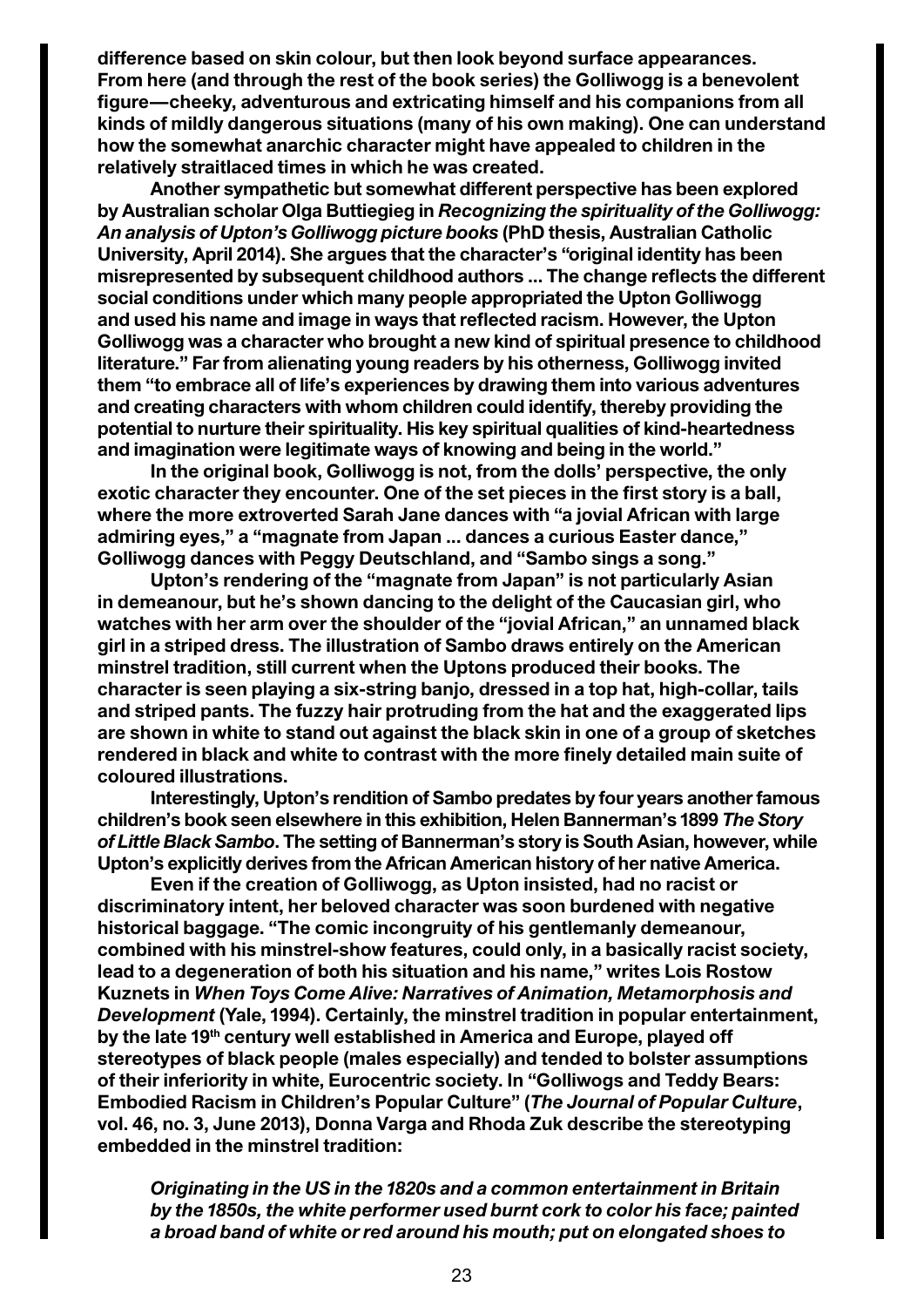*represent the supposed ape-like feet of blacks; dressed in fitted trousers and waistcoat to emphasize black male sexual debauchery; a tailcoat and top hat as mockery of incomplete civility; and/or a fright wig—the long black hair would stand on end when a cord was pulled. The minstrel spoke in a spurious dialect; sang, danced, clowned. Black performers in minstrel theatres were made to apply the burnt cork and paint as well—in effect imitating white people who imitated black people!*

**While Upton's creation may bear distinct connections to aspects of 19th-century American popular culture and racial attitudes, the use of a black figure as an outsider is of longer lineage and more global. In Europe, the black man, often portrayed as an inferior to white counterparts, might be associated as much**  with Middle Eastern as African peoples. Hence the origin in the 16<sup>th</sup> century of **"blackamoor" to designate someone with a dark skin. In the arts, there is a very long history of characters whose position as (often malevolent) outsiders is signalled through the colour of their skin—in some variants of the** *commedia dell'arte* **tradition, for example, the Harlequin character had his origins in a blackfaced servant of the devil who rounded up damned souls. The later Punch and Judy tradition in England saw the inclusion of a black character as early as 1825 and its development into a minstrel-like figure named Jim Crow, after the popular song of the 1850s. In literature and music, one might cite Shakespeare's Othello and Aaron in** *Titus Andronicus***, Mozart's Monostatos in** *Die Zauberflöte***, and (a comparatively rarer female) Verdi's fortune-telling, cave-dwelling Ulrica in** *Un ballo in maschera.*

At the beginning of the 20<sup>th</sup> century, the Golliwogg's popularity grew without **much comment. Toy companies appropriated the character freely, and it famously became the logo of the British jam manufacturer, James Robertson & Sons, in 1910. A decade later, Robertson's started a hugely popular programme, which**  lasted until the turn of the 20<sup>th</sup> century, in which children could exchange tokens **from Robertson products for Golliwogg pins.**

**As the 20th century progressed, however, the Golliwogg morphed from child-friendly companion to increasingly insulting symbol of racial discrimination. Not surprisingly, in 1934, Adolf Hitler banned Golliwogg books and toys because the black characters were deemed unsuitable for Aryan children. Also in Nazi Germany, a Sambo-like minstrel figure, with grossly exaggerated lips and a Star of David on the lapel of his tailcoat, was used as an icon to represent** *Entartete Musik* **(Degenerate Music). In the post-war era, however, the Golliwogg was perceived in much more specifically racist terms further afield. In the English-speaking world, the name itself gained usage as a dismissive epithet for black people, and its association with the equally offensive "wog" only compounded the situation.** 

**The etymological origins of "Golliwogg" and "wog" are not clear, and they are likely connected only by circumstantial usage. On some accounts, "Golliwogg" is derived from the much older "polliwog," which originally referred to tadpoles, though in later usage also designated sailors crossing the Equator for the first time or served as a dismissive epithet for politicians. One account connects "Golliwogg" to "polliwog" by suggesting that the character's tailcoat reflects the shape of a tadpole. It may be that the original doll character that inspired Upton was purchased as a "polliwog," a name that did not generally carry racial connotations.** 

**Less than a century after** *The Adventures of Two Dutch Girls***, Golliwogg, initially so beloved of children, was totally discredited as a negative and unacceptable stereotype. Racial tensions, immigration patterns and civil rights movements all contributed to the eventual elimination of Golliwogg images. By the**  late 20<sup>th</sup> century, the Upton books were already largely forgotten, and by that time **opposition was focused more on the malevolent Golliwoggs of English author Enid Blyton's stories of the 1940s and 1950s. These developed three characters directly**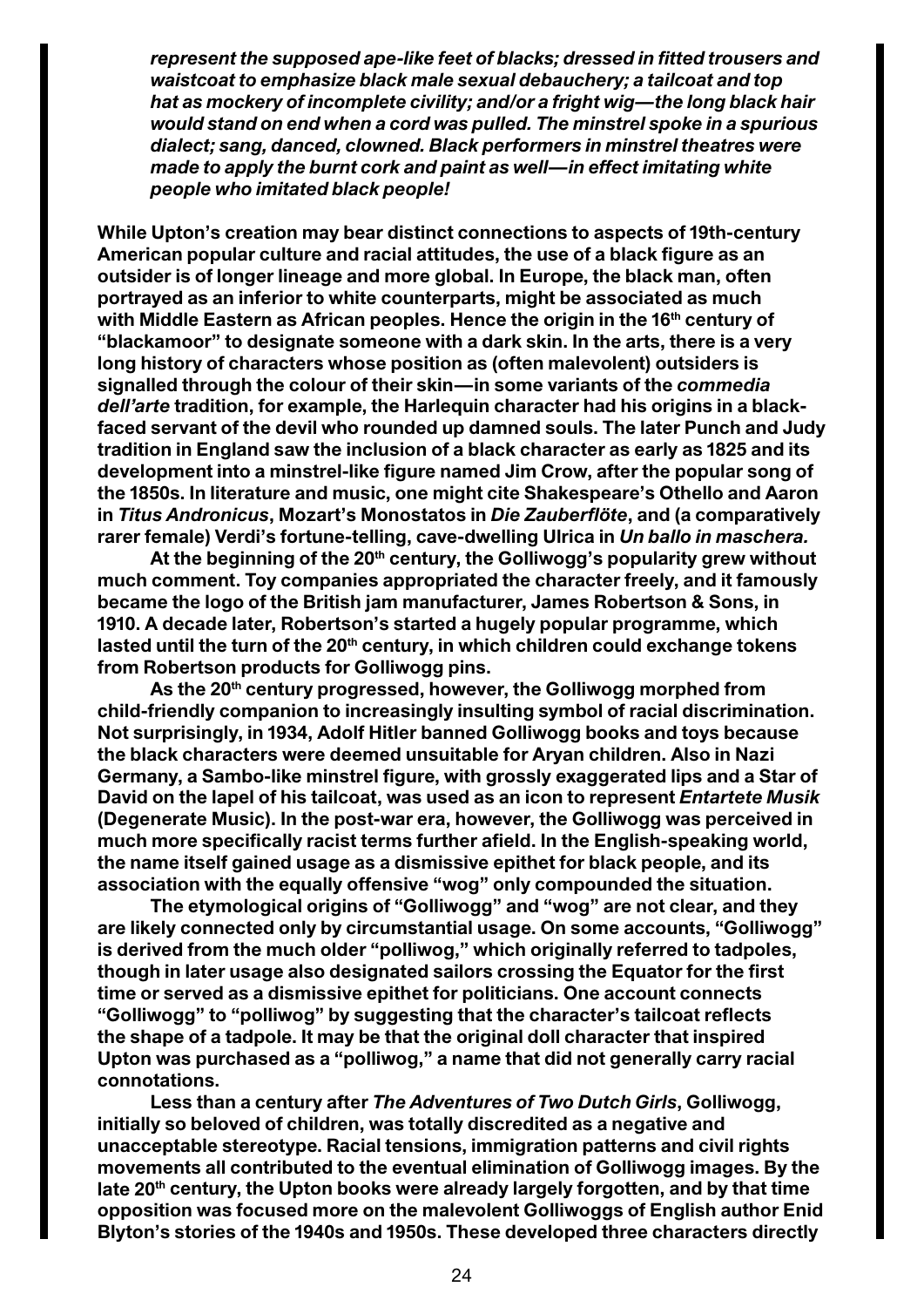**appropriated from Upton in Golly, Woggie and Nigger. There was never anything in Upton's books to match Blyton's overtly racist passages, such as this from** *The Three Golliwogs* **(1944):**

*Once the three bold golliwogs, Golly, Woggie, and Nigger, decided to go for a walk to Bumble-Bee Common. Golly wasn't quite ready so Woggie and Nigger said they would start off without him, and Golly would catch them up as soon as he could. So off went Woggie and Nigger, arm-in-arm, singing merrily their favourite song—which, as you may guess, was Ten Little Nigger Boys.*

By the turn of the 20<sup>th</sup> century, the Golliwogg had been largely relegated to the **status of a collectible with a dubious heritage and associations. The Robertson jam company ceased production of its Golliwogg pins in 2001—20 million of them had been sent out by that time—and dropped the Golly brand altogether the following year, ostensibly on the grounds that children no longer knew about the character.**

**Caricatures of dark-skinned figures persist and cause suffering. There is, for example, the debate about Zwarte Piet (Black Peter), a traditional character in the Netherlands. He made his first popular appearance in an 1850 book by Jan Schenkman, but has deeper roots in the folklore of the Low Countries. Zwarte Piet is a servant of Saint Nicholas who distributes candies to children on the evening before his master's December 6 feast day.** 

**Zwarte Piet, in Renaissance costume, is usually depicted as a blackamoor with blackface makeup. Even though Holland has its own history as a colonial power in Africa and Asia, polls suggest that most Dutch people do not associate Zwarte Piet with racism or slavery. But opposition is growing. Though a charge of racial stereotyping raised at the United Nations Educational, Scientific and Cultural Organization (UNESCO) in 2013 was dropped, protests have continued, leading authorities, including the Mayor of Amsterdam, to suggest that some changes to the representation of the character may be made in future.**

**Such situations are in sharp contrast to the presentation here of an antique book depicting a black protagonist. The inclusion of the Upton book recalls the way society saw things at the time of publication. In the context I have provided, the focus is on the behaviour of the character, not his appearance, which is no impediment to his acceptance by the other toys. Upton's presentation is inclusive and Utopian. Whether that is the reality is up to the individual viewer to decide.**

**7.2 Steel worktable, French, c. 1910**

#### **7.3 Pair of Grödner Tal wooden dolls, German, 19th century**

 Hand-carved wood, with wooden peg joints at the shoulders, elbows, hips and knees; painted hair, bonnet, face and neck, one bib, forearms, hands, lower legs and shoes

19.7 (h) x 5.1 x 2.5 cm each

**Dolls have been produced commercially in Europe for more than half a millennium, though the word "doll," a short form for Dorothy, only came into use in the 19th century. While wooden dolls have been produced over the years in many European countries, Germany and German-speaking regions were probably the first commercial centres and have always been dominant producers. As Jill Gorman notes in her essay, "The Heart of the Tree: Early Wooden Dolls to the 1850s" (Part II,** *Doll News***, Fall 2002), Germany had the natural advantage of abundant hardwood and softwood trees in its forests, as well as fast-flowing streams to power lathes. There were strong local traditions of wood carving and woodworking for architectural or ecclesiastical use.**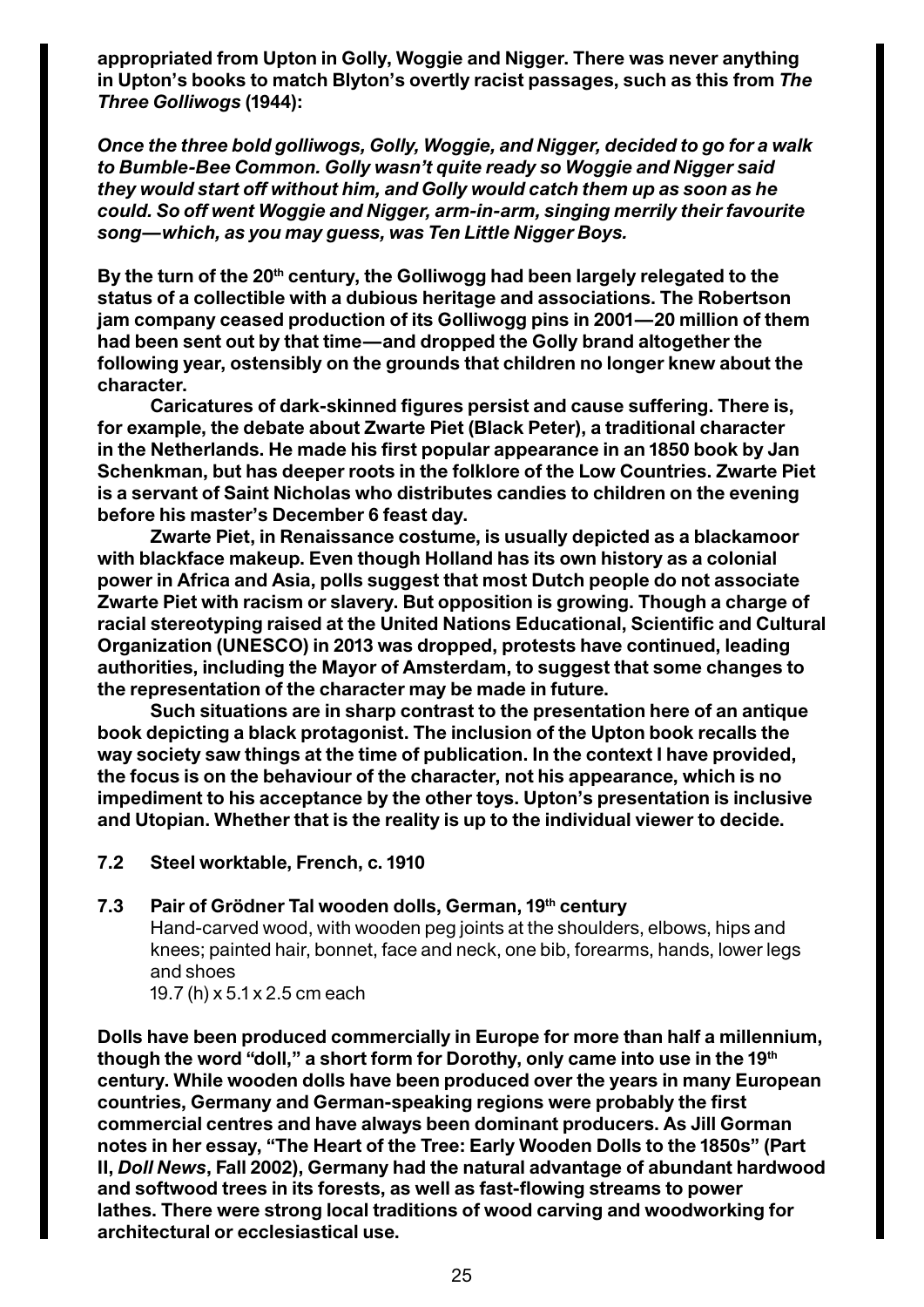**Peg wooden dolls, also known as Dutch Dolls, are a type that originated in the relatively isolated Grödner Valley region of South-Tyrol/Südtirol (a form Austrian region, that is now Italian). Starting as lathe-turned dolls with fixed, immobile limbs, they evolved into jointed constructions, with the arms and legs attached to the torso by pegs. They were sold without clothes, to be dressed in home-sewn garments. As is evident from the name "Peggy Deutsch" for one of the main characters, Florence Upton's** *The Adventures of Two Dutch Dolls and a "Golliwogg"* **relates the adventures of peg wooden dolls from this tradition.**

Production of these dolls was effectively a cottage industry. An early 19<sup>th</sup>**century** *Handbook for Travellers in Southern Germany* **(John Murray and Son, London, 1837) shows how important wood was to the local economy, although it does not mention dolls specifically:**

**A large part of the population of this valley are carvers in wood. The crucifixes planted by the road-side in every corner of Tyrol, the figures of animals of unpainted wood which fill the toy-shops of London, Paris and other European capitals, are made here. They are cut out of the soft wood of the pine (***Pinus cembra zirbelnusskiefer***), a tree of slow growth, found in very lofty situations, and now become rare owing to the improvidence of the peasants in cutting down the forests, without sowing or planting others to succeed them. The total population of the valley exceeds 3000 souls, and the value of the articles they manufacture and export annually amounts to 50,000fl.**

**It is believed that the wooden peg doll was invented around 1800, and Grödner liked to take credit for that (as opposed to other wood carving centres such as Oberammergau or Thuringia). But another source says the first lathe was not introduced into the Grödner Valley until about 1820, which suggests that the earliest dolls would have been handcrafted. Grödner certainly eventually became the principal supplier of Dutch Dolls, also known in England, a prime market, as Plain Bettys, Gretchens and Plain Janes.** 

**The construction of the dolls was reasonably good, but with their wooden pin joints they were inherently fragile. Wear and tear due to the stress and strain of normal child's play guaranteed a healthy replacement market. The volume of production was surprisingly high in its consistency. Doll production continued robustly up to World War I, but never really recovered from the total economic disruption that ensued. The industry then declined rapidly between the wars as interest in wooden peg dolls dwindled.** 

**The peg-doll image became iconic through its widespread popularity as a children's toy, just as later figures would achieve similar status through childhood associations—from Mickey Mouse, Brer Rabbit and Elmo to Super Mario and Pokémon characters in our own video-gaming times. And just as the Golliwogg image was appropriated commercially beyond its original incarnation in a children's storybook, so the peg doll also had a longer history in popular culture through its use in non-toy items, such as the sugar tongs and salt-and-pepper shakers included in** *From her wooden sleep....*

#### **7.3 Curved glass haberdashery display case, French, c. 1910**

- **8. Collection of seventeen fairground distortion mirrors, English, c. 1890–1930** Each curved (concave, convex or both) mercury-glass mirror housed in ebonized wooden box frame; maker's label: "T. & W. IDE, Glasshouse Fields, London" Smallest: 59 (h) x 64 x 10.8 cm Largest: 157 (h) x 65 x 10.8 cm Thickness of mercury-glass mirrors: 0.95 cm
- **9. Primitive Windsor armchair, English, c. 1835; artist's articulated manikin, Italian, c. 1800**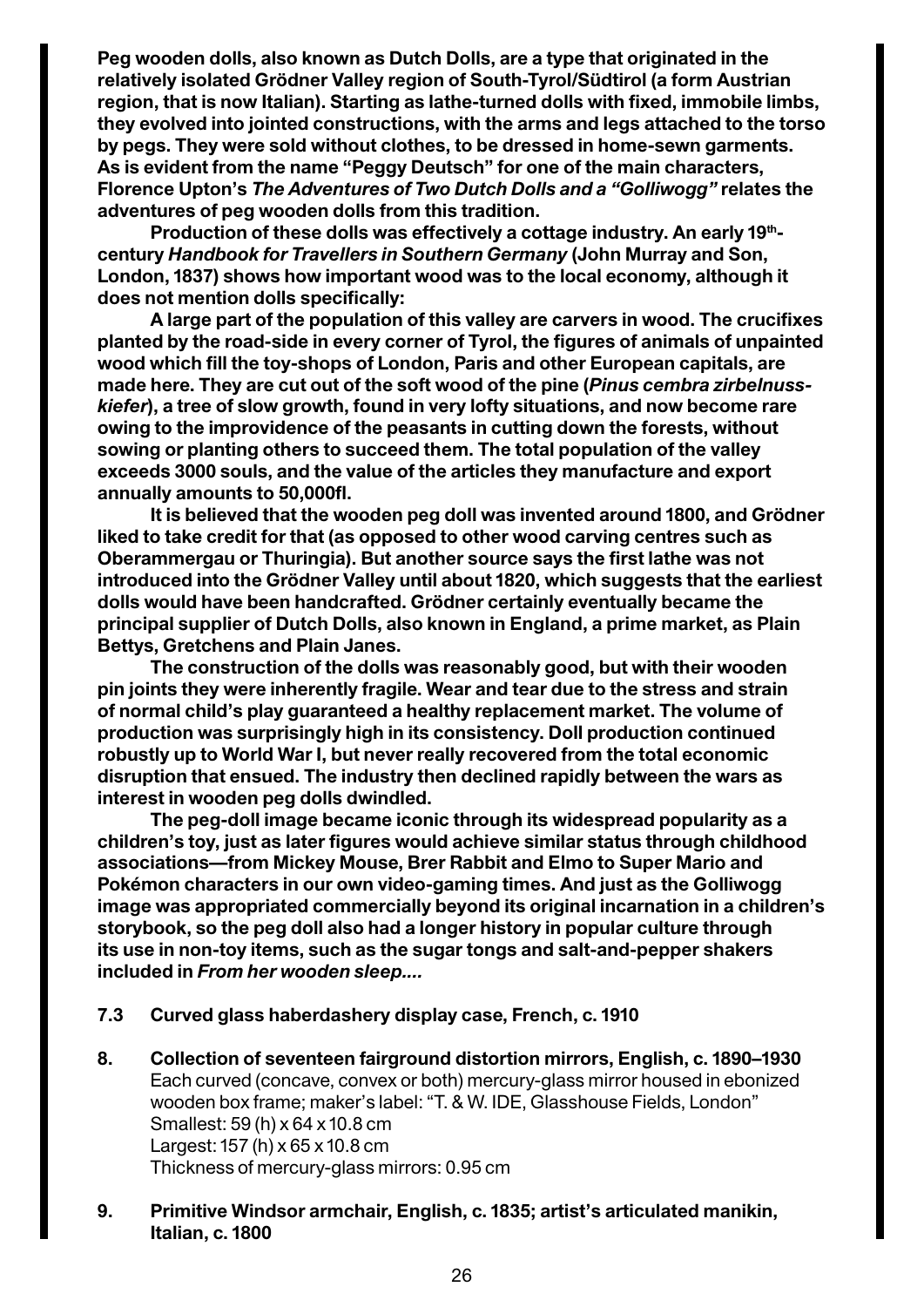**10. Audience rows 1–3: Nine children's settles (catalogue no. 1937), Charles P. Limbert (American, 1854–1924), c. 1905** Quarter sawn fumed oak Eight of the nine settles in rows 1–3 custom-fabricated from an original example in the collection of Ydessa Hendeles by Michael Buchanan, Toronto, 2013 The  $9<sup>th</sup>$  settle in this installation is the original Limbert example 58.4 (h) x 96.5 x 38.1 cm each

#### **10.1 Artist's articulated manikin, English, mid-18th century**

 Hand-carved mahogany, with wooden ball joints reinforced with steel bolts and nuts; dimpled chin; sculpted rib cage and chest; articulated toes; fingers carved in the round 68 (h) x 20.3 x 10.2 cm (Row 1, middle, 2/3) Provenance: Collection of surgeon/artist Henry Tonks (English, 1862–1937)

**Born in Solihull just outside of Birmingham, where his father owned a brass foundry, Henry Tonks first seemed destined for a distinguished career in medicine. He studied at the Royal Sussex County Hospital in Brighton before moving to the Royal London Hospital, where, in 1886, he was named House Surgeon under the eminent Sir Frederick Treves (1853–1923). That was the same year that, at Treves's instigation, the grossly disfigured Joseph Merrick (1862–1890), who had eked out a sad living as a freak under the title of the "Elephant Man," moved into the hospital to live out the final years of his life. It seems most likely that Tonks, mentored in this period by Treves, would have encountered Merrick, whose plight as a rejected outsider became a cause for some leading members of London society. Later in his early career, Tonks became Senior Medical Officer of the Royal Free Hospital and taught anatomy at the London Hospital Medical School. He passed his final exams and was admitted to the Royal College of Surgeons in 1888, the year he also started to take evening classes at the Westminster School of Art with Frederick Brown, later principal of University College London Slade School of Fine Art.** 

**Brown subsequently persuaded Tonks to give up medicine and teach drawing and anatomy at the Slade, where he became a potent influence for generations of British artists. Tonks succeeded Brown as Slade Professor of Fine Art in 1918 and continued in that position until his retirement in 1930.**

**From the first exhibition of paintings in 1891 until the end of his life, Tonks put a premium on careful observation and fine draughtsmanship. He returned to medical practice at the front during World War I, but also produced a significant body of work (in the final stages of the conflict as an official artist) ranging from large-scale canvases documenting the battlefield to studies of wounded men for use in plastic surgery. Though far from an adherent of new directions in early 20th century art himself, Tonks nonetheless was a key figure in British art history for his influence on so many young artists over almost 40 years of teaching.**

#### **10.2 Audience rows 4–6:**

 **Nine children's settles (catalogue no. 215), designed by Gustav Stickley (American, 1858–1942), c. 1903** Quarter sawn fumed oak Custom-fabricated from original examples in the collection of Ydessa Hendeles by Michael Buchanan, Toronto, 2010

76.5 (h) x 104.5 x 35.6 cm each

#### **10.2.1 Artist's articulated manikin, French, c. 1800**

 Hand-carved pine, with wooden ball joints and dowels; incised eyebrows; carved drapery around waist; painted head and face; fully articulated fingers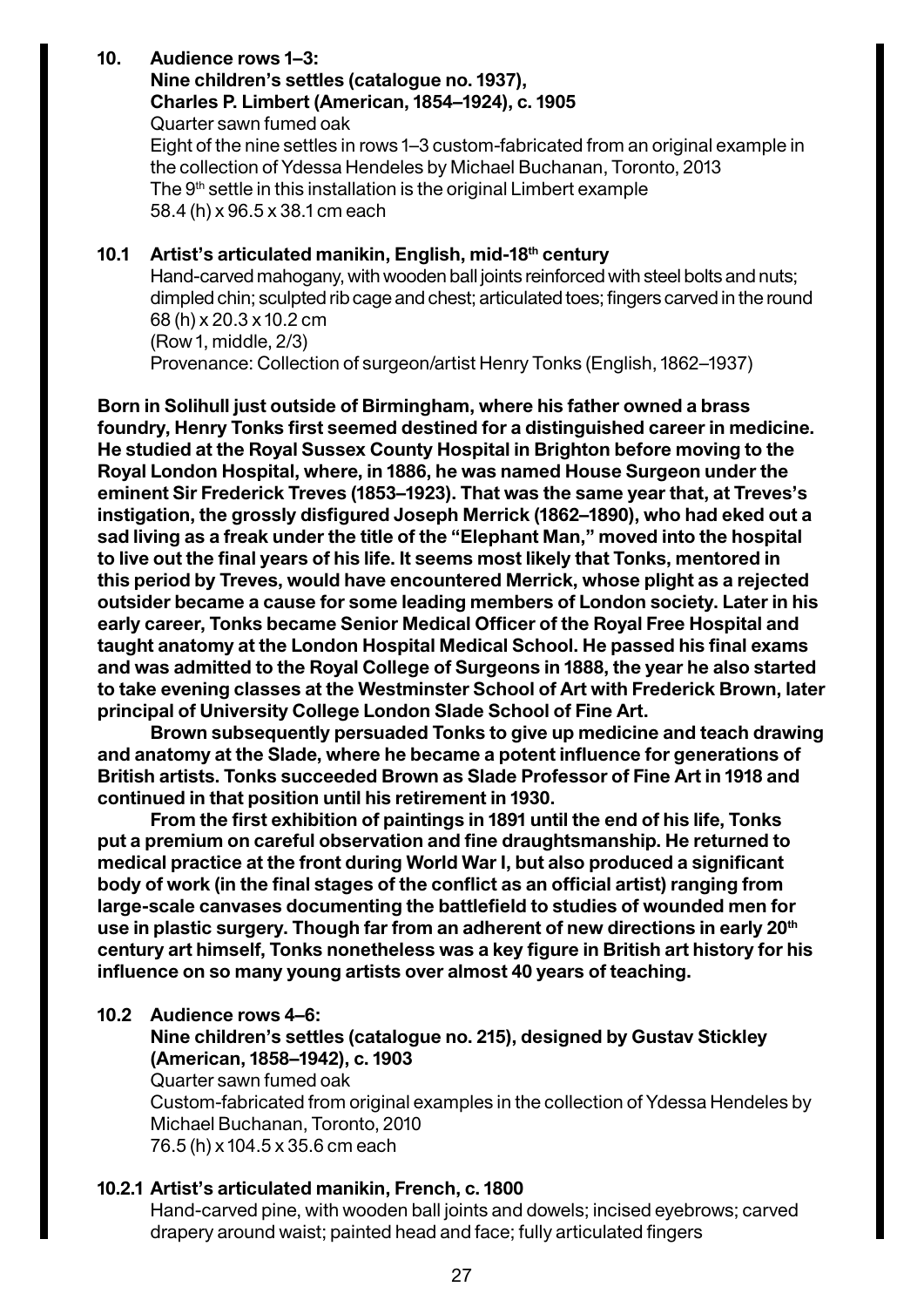146.1 (h) x 44.5 x 20.3 cm (Row 4, middle, 2/2) Provenance: Collection of artist Arnold Machin, OBE, RA (English, 1911–1999), sculptor and designer whose effigies of Queen Elizabeth II were commissioned for coins and stamps

**Born to a family of potters in Trent Vale, Arnold Machin's career began at the Minton factory in Stoke-on-Trent, where he painted figures on china. He subsequently moved to the Crown Derby Porcelain Works and started to study art part-time in Derby. After switching to full-time studies, he won a scholarship to the Royal College of Art, where his specialty was sculpture. The outbreak of World War II hampered his progress somewhat, though his early success won him a place with Josiah Wedgewood & Sons, which provided many opportunities to develop his technical and artistic skills. Besides his work for Wedgewood, Machin pursued his own interests, developing a flair for capturing the essential details for busts and portrait medallions. It was this facility that prepared him for his work as sculptor and designer of effigies of the Queen, starting in the 1960s. Machin's portrait of the sovereign appeared on every coin minted between 1964 and 1985, as well as on postage stamps from 1967. He was also commissioned to design commemorative coins marking the Royal Silver Wedding in 1972 and the Silver Jubilee in 1977. He was an influential teacher at the Royal College of Art and the Royal Academy School, where he held the position of Master of Sculpture.**

- **11. "Skeletal" armature for artist's articulated manikin, Italian, c. 1870; standing display case, English, c. 1875**
- **12. Artist's articulated manikins of a horse and male rider, possibly French, late 19th century**

 Unique extant example with original box, stand and locking key Hand-carved walnut, with steel-screw ball joints; key-lock adjustable steel stand Base also serves as storage box for the horse when collapsed Original retailer's metal tag on base: "Roberson & Co. 99 Long Acre – London" Possibly made by: Pitet Ainé & Fils, 24 Rue du Faubourg, St. Denis, Paris Horse: 33 (h) x 64.8 x 11.4 cm Rider: 38.7 (h) x 12.7 x 6.4 cm Overall height, including box/stand, horse and rider: 75 cm Provenance: C. A. (Nick) Bell-Knight (English, 1918–1994), the first restorer and craftsman of the American Museum in Britain

**The London-born C. A. (Nick) Bell-Knight went through a series of apprenticeships including cabinet making, French polishing and upholstering—that established him as a master craftsman and restorer. He had already established his own business as an antique dealer and restorer when he was persuaded to move with his family to the derelict but structurally sound Freshford Manor near the English city of Bath, in Somerset, where he undertook a major restoration on behalf of the new owners, antique dealers John Judkyn and Dallas Pratt. Bell-Knight's success with this project led to the invitation from the same two dealers to restore Claverton Manor, just north of Freshford and about three miles outside of Bath, to establish the American Museum in Britain. Judkyn and Pratt owned a major collection of Americana and saw the museum as a means of making it more widely accessible to the public. With a small team, Bell-Knight created the 15 period rooms that established the museum, as well as restoring furnishing and fittings. After the museum opened in 1961, Bell-Knight continued to develop other parts of the property and remained active with programs established at Freshford by Pratt after Judkyn was killed in a car crash in France in 1963. Bell-Knight would also establish his own museum of artefacts and collectibles, which he opened under the name of British Nostalgia**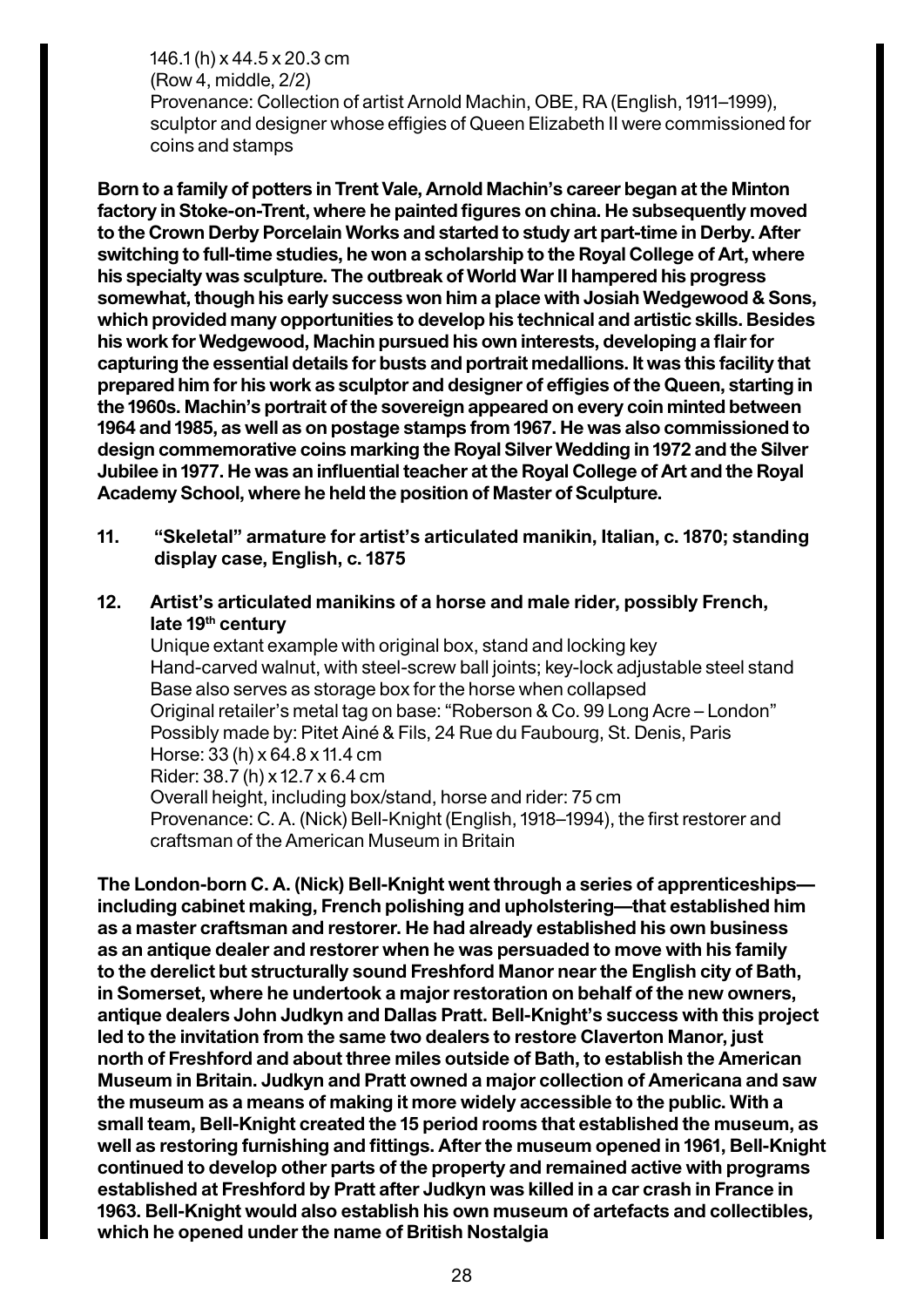- **12.1 Manikin newborn baby, unknown maker, 1860s Hand-carved ivory, unique, fully articulated with metal ball joints With arms outstretched: 9.5 (h) x 9.5 x 1.9 cm**
- **12.2 Celluloid pelvic bone, unknown maker, 1890s 3.2 (h) x 7.6 x 5.1 cm Glass-dome display case with wooden base: 24.1 (h) x 29.2 x 18.4 cm**

**The components of an ivory manikin newborn baby, together with the celluloid pelvis, make up what is called an "obstetric phantom"—a tool for the medical teaching of the birthing process.** 

**Its position, with arms outstretched, is that of a newly born baby, whose arms open up to allow the chest cavity to inhale air. This powerful symbol of life has its counterpart in a dark symbol of death. It is speculated that Christ died largely from the inability to inhale when limbs stretched open by crucifixion incapacitate the diaphragm.** 

**Celluloid is the name of a class of compounds created from nitrocellulose and camphor, plus dyes and other agents, generally regarded as the first thermoplastic. Easily moulded and shaped, celluloid was first made as an ivory replacement. It is highly flammable and therefore no longer used.**

12.3 Comic theatrical nose worn by Jester or Pulcinella character, Italian, c. 17<sup>th</sup>–18<sup>th</sup> **century Hand-carved pearwood, with traces of reddish-pink pigment and a hole in the top flange Nose: 13.5 (h) x 7 x 5 cm Nose with stand: 20.3 (h) x 7.6 x 5.7 cm**

*The nose would be tied around an actor's head with ribbon threaded through the flange hole, which would then be hidden by an upper face or carnival mask*

**Pulcinella is a stock character in the** *commedia dell'arte* **theatre tradition, which**  flourished in Italy in the 16<sup>th</sup> century. The origins of the tradition remain a subject of **debate, with some tracing it back as far as comedic genres of the Roman Empire. In its 16th-century form, it emerged as street or puppet theatre, and while improvisation was a prominent feature, stock characters and stock situations evolved. Three main role types included masters, servants (usually clowns) and lovers. Pulcinella, first making his appearance as such in Naples, apparently represented a put-upon servant suffering the demands and whims of aristocratic masters.**

**Traditionally, Pulcinella appeared with a long beak-like nose and was dressed in white with a black mask. He was characteristically devious, crafty, mean and violent, often angling to gain the upper hand by pretending not to understand what's going on around him or what the other characters are saying.**

**From his early Italian origins, the character subsequently appears in variant forms across numerous popular cultures—as Polichinelle in France, Kasperle in Germany, Petruschka in Russia and, in perhaps the most-enduring puppet form, Mr. Punch in Great Britain. Punch had crossed the English Channel in the latter half of the 17th century. It's thought that a line in Samuel Pepys's diary for May 9, 1662, may be the earliest reference to a Punch and Judy puppet show: "Thence to see an Italian puppet play that is within the rayles there, which is very pretty, the best that ever I saw, and a great resort of gallants." (Accessed online,** *pepysdiary.com***). Italian puppeteer Pietro Gimonde, performing as Signor Bologna (after his native city), introduced the first Pulcinella character in his glove-puppet performances around Covent Garden in the same year, and it's likely that Pepys saw one of these.**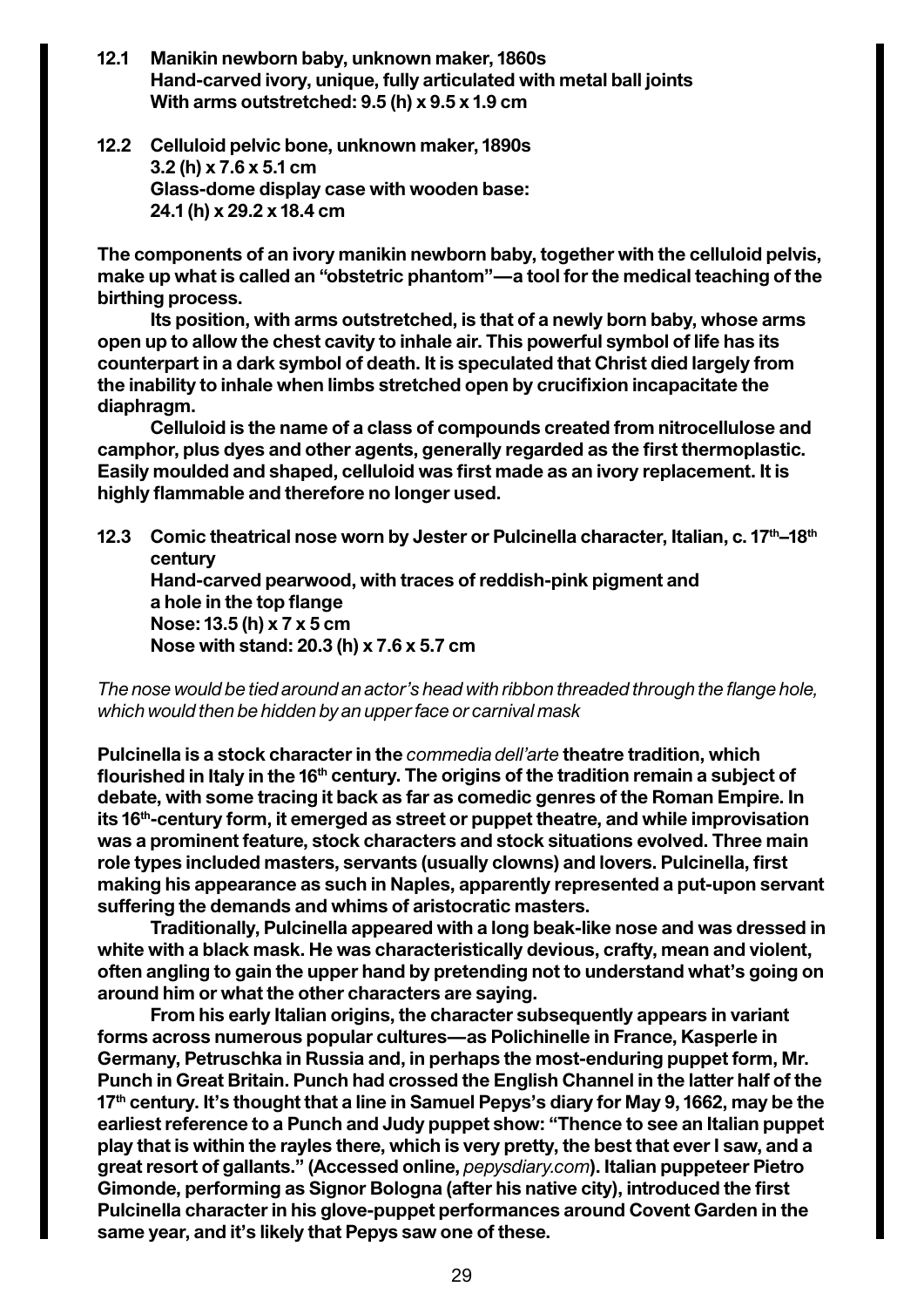**The Punch and Judy puppet tradition became well established in Britain through**  the 18<sup>th</sup> century, though it wasn't until the early 19<sup>th</sup> century that it was documented **in literary and artistic form. In 1827, journalist John Payne Collier, artist George Cruickshank and publisher Edward Prowett visited Giovanni Piccini in London's Drury Lane district. Piccini was a leading "Punchman," and the glove-puppet performance he mounted for his visitors—much interrupted while Cruickshank sketched and Collier took notes—was captured in** *The Tragical Comedy, or Comical Tragedy, of Punch and Judy***, published the following year. This is the first recorded script of a Punch and Judy show in England, though both marionettes and glove puppets were part of English popular culture long before Gimonde's first shows featuring Pulcinella. Collier's role in the first written presentation of one of western culture's great dissembling tricksters is ironic since he later gained notoriety as a literary forger.**

**By Piccini's time, England's Punch and Judy tradition had its own set of characters (such as the constable with his truncheon and Jack Ketch, the hangman) and its own storylines. With his anarchic defiance of authority, uninhibited speech and propensity to deal with any obstacle by violently eliminating it, Punch struck a responsive chord in children and adults alike. His development and popularity in the late 18th and early 19th centuries has been associated with Britain's rapid industrialization, increasingly violent colonial experience and the hardening of socio-economic divisions along class lines. Individual characters came to reflect social dynamics and tensions. The way Punch tricks Ketch into hanging himself, for example, resonated at a time when public hanging or transportation could be the penalty for trivial offences. The country's fractious involvement in the slave trade is reflected in a Punch script in Henry Mayhew's** *London Labour and the London Poor* **(1851), which has vivid scenes with a black character named Jim Crow. Later scripts, reflecting British expansion in Asia, added a Chinaman character.** 

**"As Punch puts an end to wife and child, black servant and beggar, doctor and courtier, constable and hangman, he puts an end to the society that gave rise to the repressions of gender, race, class and law," writes Peter Linebaugh in** *The London Hanged: Crime and Civil Society in the Eighteenth Century* **(Allen Lane, 1991). "This, so to speak, is the revolutionary side to Punch. In exercising his murderous rage against women, children, beggars and black people, Punch recapitulates, in the little motions of the puppeteer, larger, actual divisions within the London working class as a whole, in which rape, infanticide and the suppression of slave rebellion were mass experiences, recognizable and undeniable."**

**Punch survives today, but differently and without any underlying dynamics of social protest. It is now pure slapstick entertainment, with Piccini's Punchman successors—often called Professor and working puppets made for the trade—nonetheless providing one of the few living links to the age-old oral tradition of itinerant players, street theatre and puppet theatre.**

**The theatrical nose is presented in this show both as a way to breath in air and also as a way to block breathing. Additionally, it might serve as a cultural signifier, since nose shape is determined by genetic characteristics linked to each person's family origins.** 

- **12.4 Miniature, apprentice-made cheval mirror, English, c. 1870–1880** Hand-carved wood and iron details in Regency style, with convex mirror 27.9 (h) x 13.3 x 9.5 cm
- **12.5 "Highway" mirror, Belgian, c. 1880** Circular convex mercury-glass mirror in steel frame Diameter: 124.5 cm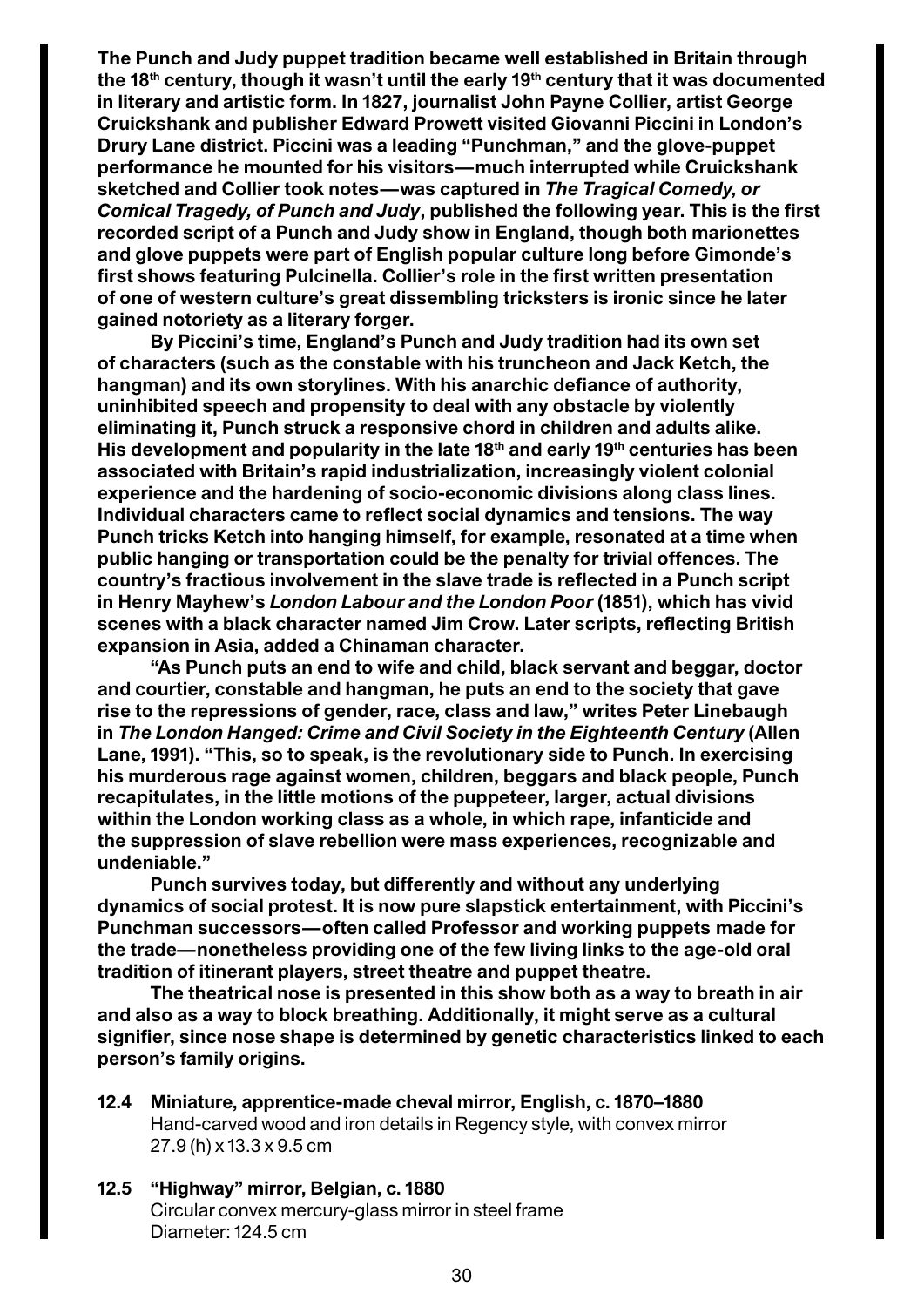- **12.6 Refectory table, English, c. 1620; twelve artists' articulated manikins and**  artist's manikin carrying case, 19<sup>th</sup> century; "Dutch doll", German, 19<sup>th</sup> century; **Shaker child's armchair and Shaker miniature oval box, American, c. 1875**
- **13. Industrial cart, Czech, 1986; 31 artists'miniature articulated manikins, 19th century; twelve "Dutch Dolls" and "Dutch Doll" objects, early 20th century; anatomical demonstration model of a pregnant woman, German or Austrian, c. 1770; display case, English, c. 1910**
- **14. Shaker tailor's worktable, American, c. 1860–1880; "skeletal" armature for artist's articulated manikin, Italian, c. 1850–1880; haberdashery display case, French, c. 1900**
- **14.1 Fairground distortion mirror, British, late 19th century** (Separate example from the set of 17 described above) Mercury-glass mirror in ebonized-wood box frame 68.6 (h) x 68.6 x 10.2 cm

**The set of fairground distortion mirrors was made by T & W Ide Ltd., a wellestablished 19th-century London glass manufacturer, located in Glasshouse Fields in the East End Borough of Tower Hamlets. Founded by Thomas Ide (1832–1896), the company grew to produce a wide array of glass products for commercial and household use (such as glass shades for electrical fittings) as well as more specialized components for medical and scientific equipment. In some contemporary references, Ide is also referred to as a glass bender, a skill necessary for the set of 17 distortion mirrors in this work. The set is believed to have been part of the last original "Hall of Mirrors" travelling fairground show in the United Kingdom; it was also a feature at one time in Brighton's Kings**  Road Arches, built in the 19<sup>th</sup> century and long the site of sideshows and public **amusements.** 

**Besides the set of fairground distortion mirrors, this show includes other mirror elements. A large convex outdoor "Highway" mirror hangs on the wall behind the refectory table, and there is a rectangular concave fairground mirror, not part of the Ide set, on the wall opposite. Both mirrors visually link different parts of** *From her wooden sleep…* **according to their surface geometries. On the refractory table, there is a miniature, full-length doll's house dressing mirror, also called a chevalier mirror, while at the entrance, standing behind the small Beaux Arts children's piano like an altar triptych or church organ pipes, is a three-part, flat-surface tailor's mirror, marked from Paris.** 

**Although the history of the modern mirror—glass backed with a reflective sheet—certainly predates the Renaissance, key discoveries in that period spurred its development and wider usage. Convex mirrors, of the kind seen in such artworks as Jan van Eyck's 1434** *Arnolfini Portrait* **in the National Gallery, London, became more common with the development of glass-blowing techniques, while the Venetians are credited with the commercial development (if not the invention) of flat mirrors starting in the early 16th century. Because they feared catastrophic fires in a city where wood was a primary building material, Venetian authorities had moved its glass manufacturers and their furnaces to the linked Murano islands, just outside the city proper in the lagoon. As the mirror trade became more lucrative, the Murano manufacturers enjoyed an effective monopoly and were in fact forbidden to share any of the secrets of their craft outside. Despite the strictures, Venetian glassmakers were enticed to France, where their expertise fuelled the development and refinement of glass- and mirror-making industries in that country. Mirrors were still luxury goods at this point, and, especially after the refinement of the polished plate glass process in France permitted manufacture**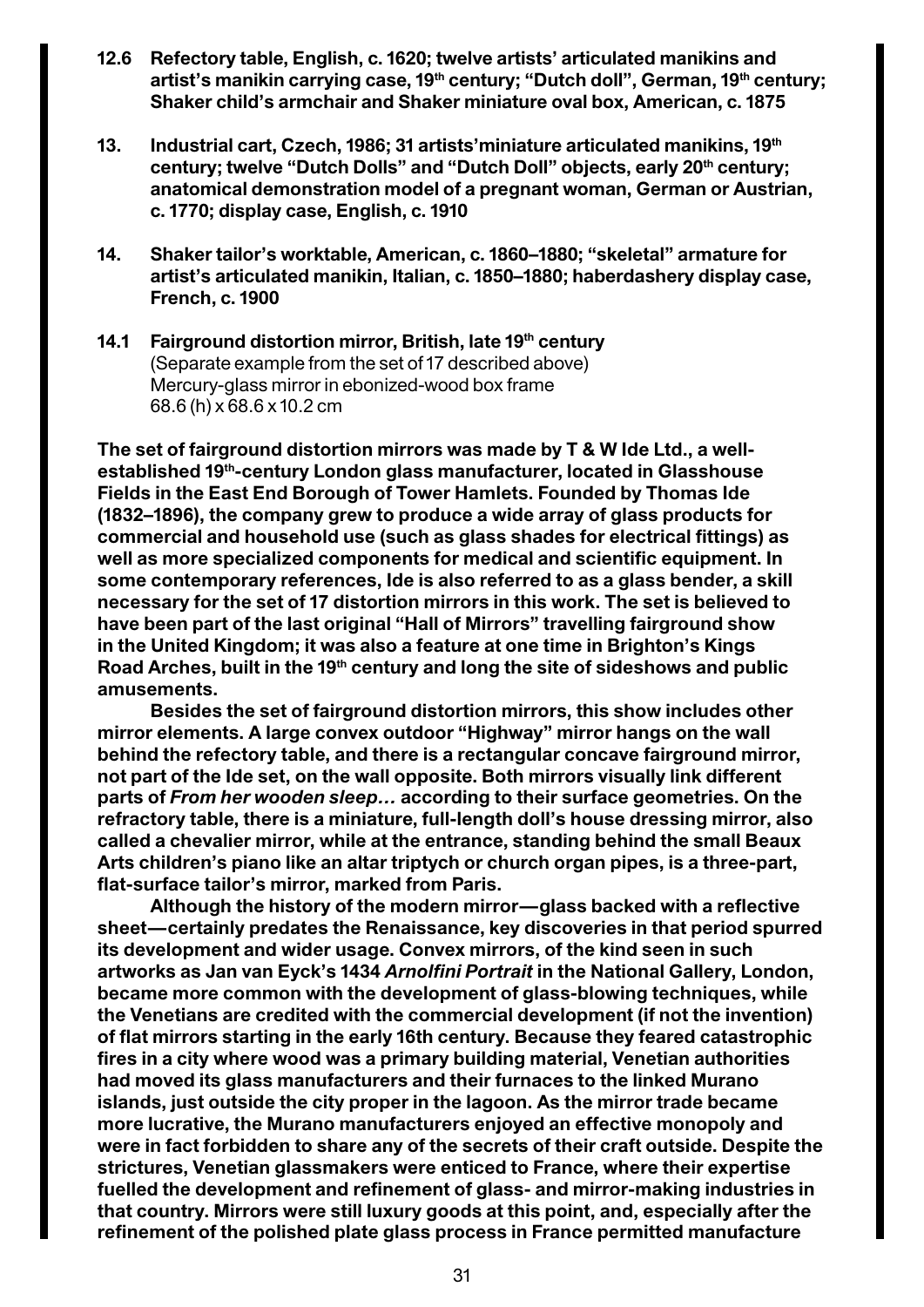**of larger sheets, were increasingly prized features in high-end interior design. The**  most extravagant example is the late 17<sup>th</sup>-century Hall of Mirrors built during the **reign of Louis XIV at his Royal Palace of Versailles. Each of 17 arches contains 21 mirrors, for a total of 327 along the hallway, which reflect the 17 arcade windows opposite overlooking the royal gardens.** 

The history of mirror making into the 19<sup>th</sup> century is complex, as **manufacturers across Europe experimented with different raw materials and processes to find a manufacturing solution that was efficient, economical and safe. The invention of the silver-backed mirror in 1835 (credited to German chemist Justus von Liebig) met all three goals and was key to carrying the mirror from luxury good to the mass market.** 

**The history of the mirror has been crucially connected to the evolution of our ability to examine and document our world and geophysical environment in increasingly fine detail. Beyond the physical sciences, however, the mirror has served as a metaphor for the way we see and define ourselves socially, psychologically and psychically since the earliest times. There are biblical references, as well as numerous non-Christian religious citations. From the 12th– 16th centuries, probably spurred by the growing interest and development of glass and mirror making, there emerged a whole genre of "speculum" literature, named for the Latin word for mirror. With titles such as** *Speculum Humanae Salvationis* **(Mirror of Human Salvation), manuscripts or texts generally surveyed knowledge on a certain subject or laid down broad prescriptive guides to behaviour or duties. In English, titles included the word "Mirror," such as** *Myrrour of the Worlde***, one of the first illustrated books in that language. From Cassius's enticement of Brutus in Shakespeare's** *Julius Caesar***—**

**And since you know you cannot see yourself So well as by reflection, I, your glass, Will modestly discover to yourself That of yourself which you yet know not of.**

**—to more contemporary titles from Oscar Wilde's** *The Picture of Dorian Gray* **and Lewis Carroll's** *Alice Through the Looking Glass* **to J. K. Rowling's Harry Potter series, the mirror has remained a powerful and continuing literary symbol or metaphor for self-knowledge, self-awareness and self-deception.** 

**In art photography, the** *Distortions* **series by André Kertész (Hungarian/ American, 1894–1985) also comes to mind. Commissioned in 1933, the series of 200 female nudes explores extensively the perceptual effects of using reflections and mirrors. Kertész had first become interested in such effects much earlier, when he photographed a swimmer underwater. (There was a print of this work in Hendeles's 2010 show,** *Marburg! The Early Bird!***) Further experiments that predate the** *Distortions* **series are to be found in photos Kertész made in the late 1920s for**  *Vu***, the Paris-based photography magazine. In her show** *Realities* **(Toronto, 1998), Hendeles included a group of seven unique prints of a shoot acquired from the** *Vu* **archives featuring editor Carlo Rim.**

**In** *From her wooden sleep…***, the visitor is invited to find and interpret his or her own image in the mirrors, all in the context of a self-contained world populated by other people and by otherworldly people and their manikin surrogates. Though they are certainly distortions of our known reality, the mirrors also serve as portals to a dreamscape world of fragmentary recollections and memories. The curved mirrors are analogous to the use in film of waves or ripples on water as a convention to cue a flashback in time or space. The eerie and ethereal effect of the mirrors is augmented in this show with reflections playing off the glass of the large curved antique and custom-made vitrines housing some elements when their interiors are illuminated and their exteriors are dark.**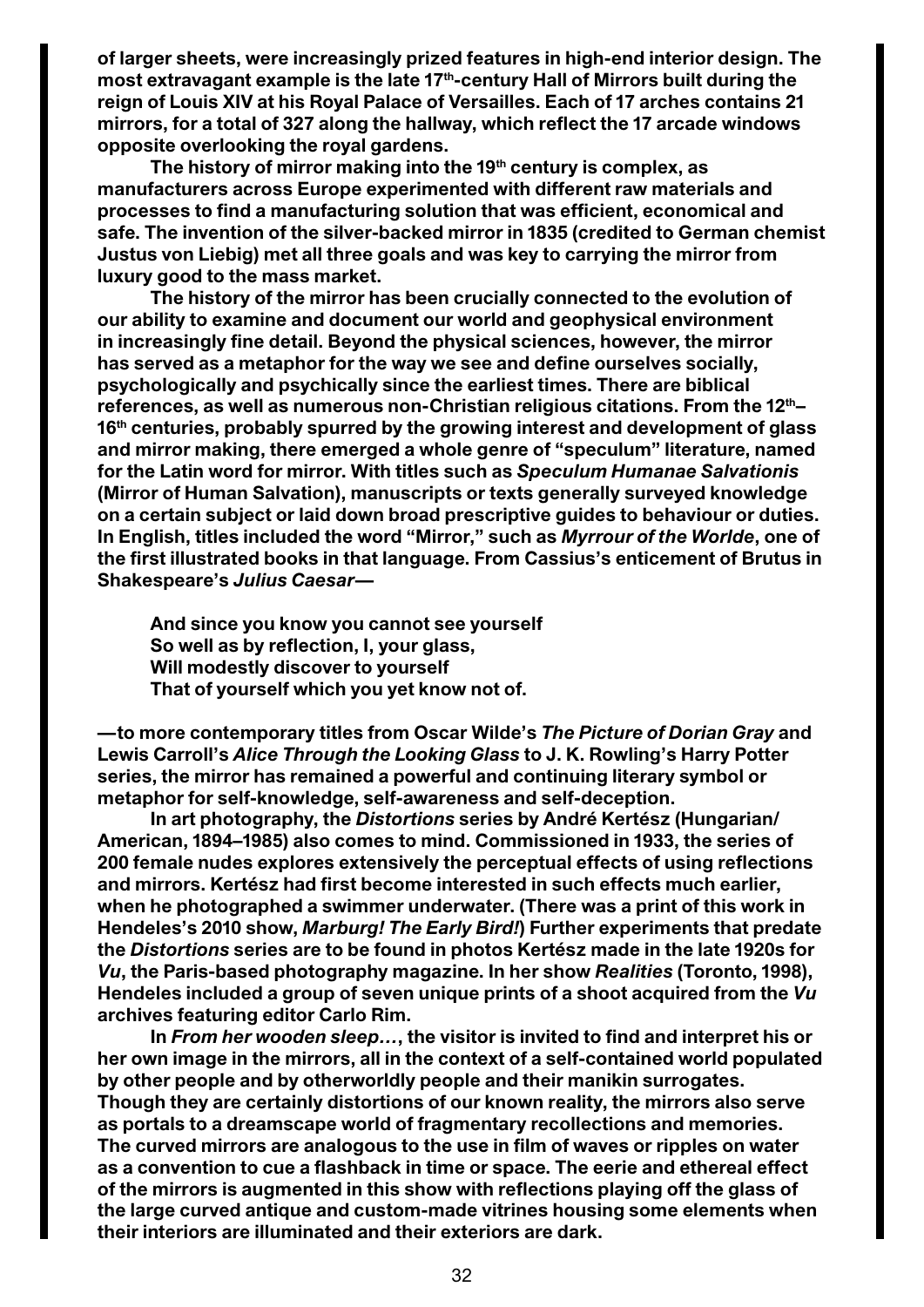- **15. Primitive industrial stand, French, c. 1900; artist's articulated female manikin, European, c. 1930**
- **16. Anatomical model of a European Honeybee, German, c. 1920** Hand-painted plaster and paper, with steel supports on wooden base Maker's label on base: "Louis M. Meusel, Sonneberg, Thüringen, Germany" Overall: 55.9 (h) x 53.3 x 53.3 cm

**While most of the bees in the more than 20,000 species described are solitary or sub-social, three distinct groups of the Apidae family, including the honeybee, are eusocial. This denotes the highest level of animal sociality; it typically involves a multi-generational community in a common home, a clearly defined caste structure in which most individuals work for the direct welfare of the relative few engaged in reproduction (and hence the continuation of the community) and cooperative care of the young. The honeybee has been used since classical times as a symbol or metaphor for industry and community.** 

**In France, the bee is believed to be one of the oldest symbols of French royalty, dating back as far as the Merovingian monarch Childeric I (c. 440–481/482). A chance discovery in Tournai (now in Belgium) uncovered Childeric's tomb, which included numerous gold and silver objects, including what were described at the time as 300 golden bees. On some accounts, the bees were the visual inspiration for the** *fleur-de-lys***, which has been associated with French kings since about the turn of the 12th century, although the design has been traced back to Mesopotamia. Since Childeric's tomb at the time was on Hapsburg land, the contents eventually went to the imperial treasury in Vienna, but then, in 1665, the Austrian Emperor Leopold presented the treasure to Louis XIV. The French king, however, then still in the first trimester of his long reign and not yet given to extravagant patriotic gestures like the Palace of Versailles and its Hall of Mirrors, consigned the gift to the royal library, where it was largely forgotten for more than a century. The Emperor Napoleon, searching for an alternative to the** *fleurde-lys* **used by the deposed Bourbon royal family and looking to establish his own legitimacy and connection to a more ancient royal order, brought Childeric's bees back to light and life. He had the symbol woven into his coronation robe, into his Imperial Coat of Arms and engraved on imperial utensils and household objects. Besides the eagle, the bee became one of the most important Napoleonic icons, though the emperor may have adopted it under a misapprehension. Some scholars believe that Childeric's golden insects are cicadas rather than bees. Much of Childeric's trove was stolen in the early 1830s, and only two of the insect figures were recovered.**

**While bees have been taken as a symbol of industry and good social order through history, the inclusion of the bee here is also to suggest a medical class for which the enlarged model serves as a teaching tool.**

- **16.1 Sculptor's adjustable tripod stand, European, c. 1880–1920**
- **17. Painter's easel, French, c. 1875; oil painting of a young soldier as sculptor's apprentice, French, 1916**
- **18. Butterfly-jointed hall settle, designed by Gustav Stickley, c. 1902** Quarter sawn oak Custom-fabricated from a unique antique example in the collection of Ydessa Hendeles by Michael Buchanan, Toronto, 2013 161.9 (h) x 144.8 x 62.2 cm

# 18.1 **20 artists' articulated manikins, 18<sup>th</sup>–20<sup>th</sup> century; Santos head, Italian, c. 1840**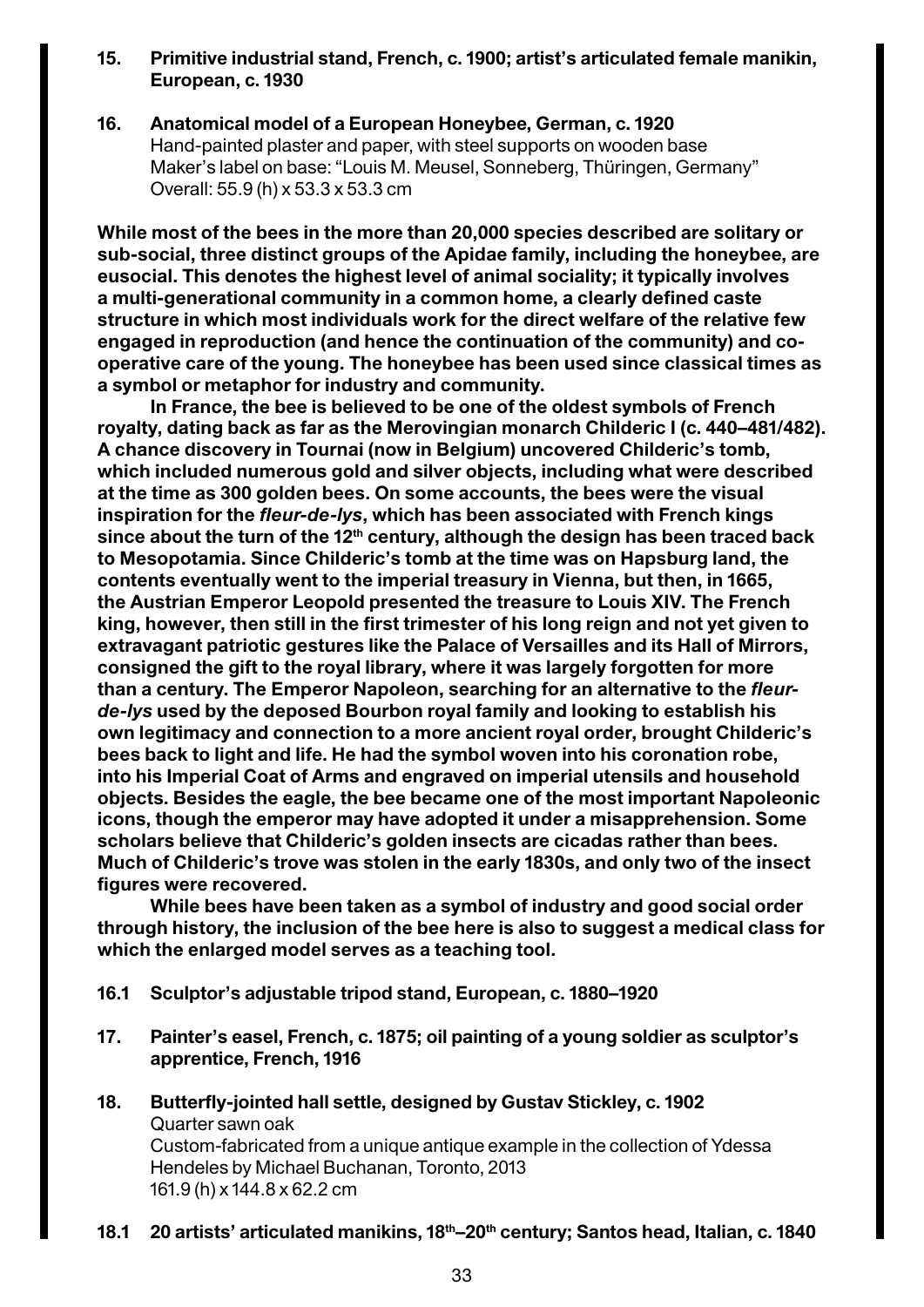**19. Child's Table (catalogue no. 639), Gustav Stickley, c. 1904** Quarter sawn fumed oak 55.9 (h) x 61 x 91.4 cm

**Gustav Stickley and Charles P. Limbert were both furniture makers around the turn of the 19th century whose work exemplifies the American Arts and Crafts Movement. Stickley is the more important figure, his company's introduction of the experimental New Line of furniture in 1900 doing much to launch the form and aesthetic of the style (also sometimes referred to as Mission Furniture). Based in New York State, the Gustav Stickley Company in 1903 became the Craftsmen Workshops and, while remaining primarily a furniture maker, branched out into other areas, including home design. Limbert's enterprise was based around Grand Rapids, Michigan, and his output was often described as Dutch Arts and Crafts to recognize the influence of the large Dutch immigrant population in that area.** 

**In the context of rapid industrialization, the philosophical aesthetic of the Arts and Crafts Movement inclined towards plain and simple design, emphasizing "honest" and quality craftsmanship to afford any household well-designed furniture that was good for the soul and mind. Stickley incorporated an old Flemish craftsman's phrase,** *Als ik Kan* **(To the Best of My Ability), in some of his branding marks. It was a "back-to-basics" philosophy of integrity, of objects crafted with "honest materials and honest labour," of furniture made with sturdy hardwoods in geometric and vernacular forms that primarily served function. Decoration was often limited to the natural look of the materials or to the details of construction—large key tenons or exposed joinery, for example. Much of the furniture, even the cheaper-quality items, lasted for years. Evolving to some degree out of Gothic furniture, Shaker furniture and Japanese designs, the Arts and Crafts style's "form-follows-function" approach to design was also a critical precursor to Modernism.** 

**American Arts and Crafts was a high-minded movement. The desire was to go back to a time when things were made by hand—the era of guilds. It was a reaction to the forces of industrialization and mechanization that were driving society in the later 19th century. The movement's work expressed a wistful longing for an earlier age that valued individual craftsmanship and a lifestyle that was more in harmony with the natural world.** 

**At the same time, as Kevin W. Tucker makes clear in his survey of the evolution of Stickley's enterprise (***Gustav Stickley and the American Arts & Crafts Movement***, Dallas Museum of Art, Yale University Press, 2010), Stickley and his designers were also keenly aware of and influenced by the work of contemporary European furniture designers, such as English architect-designer Mackay Hugh Baillie Scott (1865–1945). Stickley visited England and purchased furniture there, and the transatlantic connections of his approach were readily appreciated. Reviewing an exhibition organized by Stickley in 1903, The** *Rochester Herald* **noted under the headline "Arts and Crafts: Wonderful Exhibition in Mechanics Institute":** 

**Every bit of the furniture is made by hand. The big old fashioned [settles] and the goodly proportioned Morris chairs suggest some baronial hall or some rustic English country seat. There is a dining room, all furnished, every article handmade. It is indeed a revelation to one who has lived all his life in a machine-made world. (Quoted in Tucker, p. 44.)** 

**The tall, butterfly-jointed settle from Hendeles's collection appeared in that 1903 show, introduced as a unique piece and perhaps made on commission. The only extant example of this form, it is the model for the custom-fabricated versions used in** *From her wooden sleep....*

**Even though most American Arts and Crafts furniture was built by machine, consumers believed they were buying quality, handcrafted products, usually oak with strong joints. Arts and Crafts furniture functioned like a sturdy protective**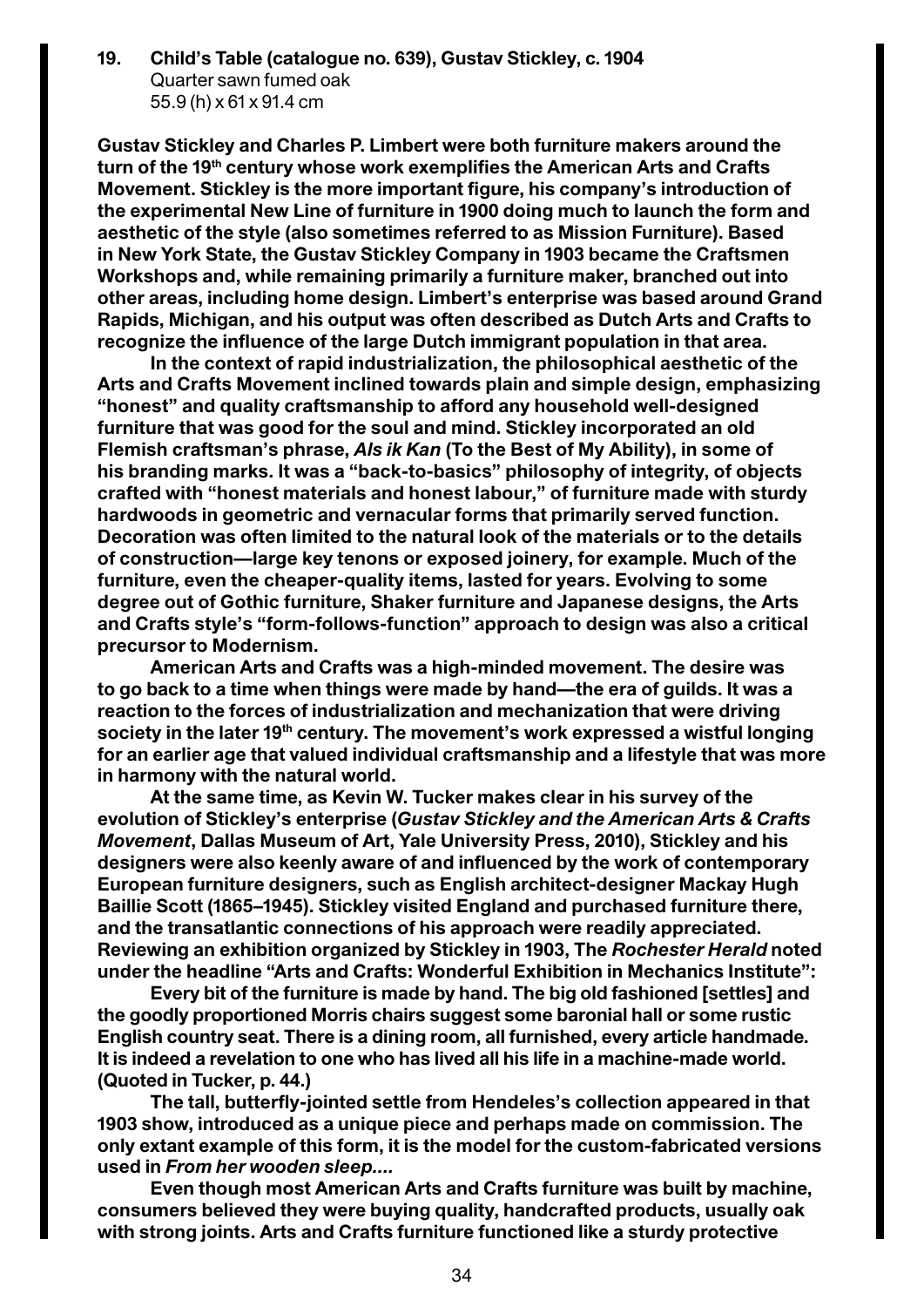**forest. Although frequently slatted, seating designs also included oak "settles," wooden benches with high backs as a protection from draughts, often placed near the fire in a sitting room. The kitchen was particularly important as the central hearth of a house, where food is cooked and eaten. The practical design philosophy was expressed in down-to-earth moralizing mottos, such as this one for the kitchen: "A place for everything and everything in its place."**

**The aesthetic colour palette of the American Arts and Crafts school was philosophically based and essentially autumnal. It celebrated the harvest moment in the seasonal cycle of Fall in the northern hemisphere, where everything is about to die in Winter. But every Spring, God, or Mother Nature, brings back new life, completing the cycle of birth, death and rebirth. This movement glorifies the glowing Fall fruits of the land.**

**The attempt to reconnect with some far-off, pre-industrial age is patently evident in some of the prominent design elements, such as the medieval-looking leather coverings attached by large round-headed nails. As Wendy Kaplan wrote in** *The Arts and Crafts Movement in Europe & America, 1880–1920: Design for the Modern World* **(Thames and Hudson, London, 2004), "Arts and Crafts ornament was thus meant to carry the mind out to the countryside, just as the historical inspiration of Arts and Crafts work carries the mind back to the past. Nature and the past were the twin dream worlds of the 19th-century Romantic imagination, the opposites of the city and the modern. Antimodernism runs deep in the Arts and Crafts."**

**In the end, the American Arts and Crafts Movement was not commercially viable and devolved into a trend of the times. Handmade furniture was then, as it is now, costly. With much of the American furniture made by machine, the sturdy pieces had become accessible to a wider market, but never a mass market. That, ironically, became the preserve of the mail-order enterprise of Sears, Roebuck and Company, which was established in 1893. This was how most people outfitted their homes. In fact, by 1908, the company was selling entire houses as kits, marketed as Sears Modern Homes.**

**By the time Roycrofters founder Elbert Hubbard (1856–1915) died in the sinking of the RMS** *Lusitania* **in 1915, the movement was already in decline. When Gustav Stickley's Craftsmen enterprise went bankrupt in 1916, he moved in with his daughter, Barbara, and lived with her until his death 23 years later. Modernism and Art Deco had begun to thrive, alongside the return to luxury materials and design extravagance. After World War I, tastes changed and other philosophies prevailed.** 

**Just a few decades after Stickley went bankrupt and American Arts and Crafts had gone out of style, Germany's post-World War I sentimental and patriotic interest in folklore had its attendant back-to-the-land movement. The embrace of the** *völkisch***, with its connotations of folklore and populism, comes out of the German term** *Das Volk* **("The People," as a national group). In 1932, Adolf Hitler conceived the idea of the Volkswagen (the "People's Car") at a time when only the economic elite owned cars. Hitler believed that everyone should own a car and enjoy it for vacation travel. He called the 1936 version of the car, which Ferdinand Porsche designed, the KdF-Wagen ("Kraft durch Freude" or "Strength through Joy"). His, too, was an anti-urban populism that aspired to a self-sufficient life in a mystical relationship with the land. Another good idea going bad.**

- **19.1 Artist's articulated manikin, French, c. 1630: child's slatted folding chair,**  German, c. 1900, with artist's articulated putto manikin, Italian, 18<sup>th</sup> century; **panelback open armchair, English, 1809, with artist's articulated life-size manikin, Italian, c. 1770–1800**
- **20. Standing artist's articulated manikin, with original supporting armature, base and locking key, Italian, c. 1800**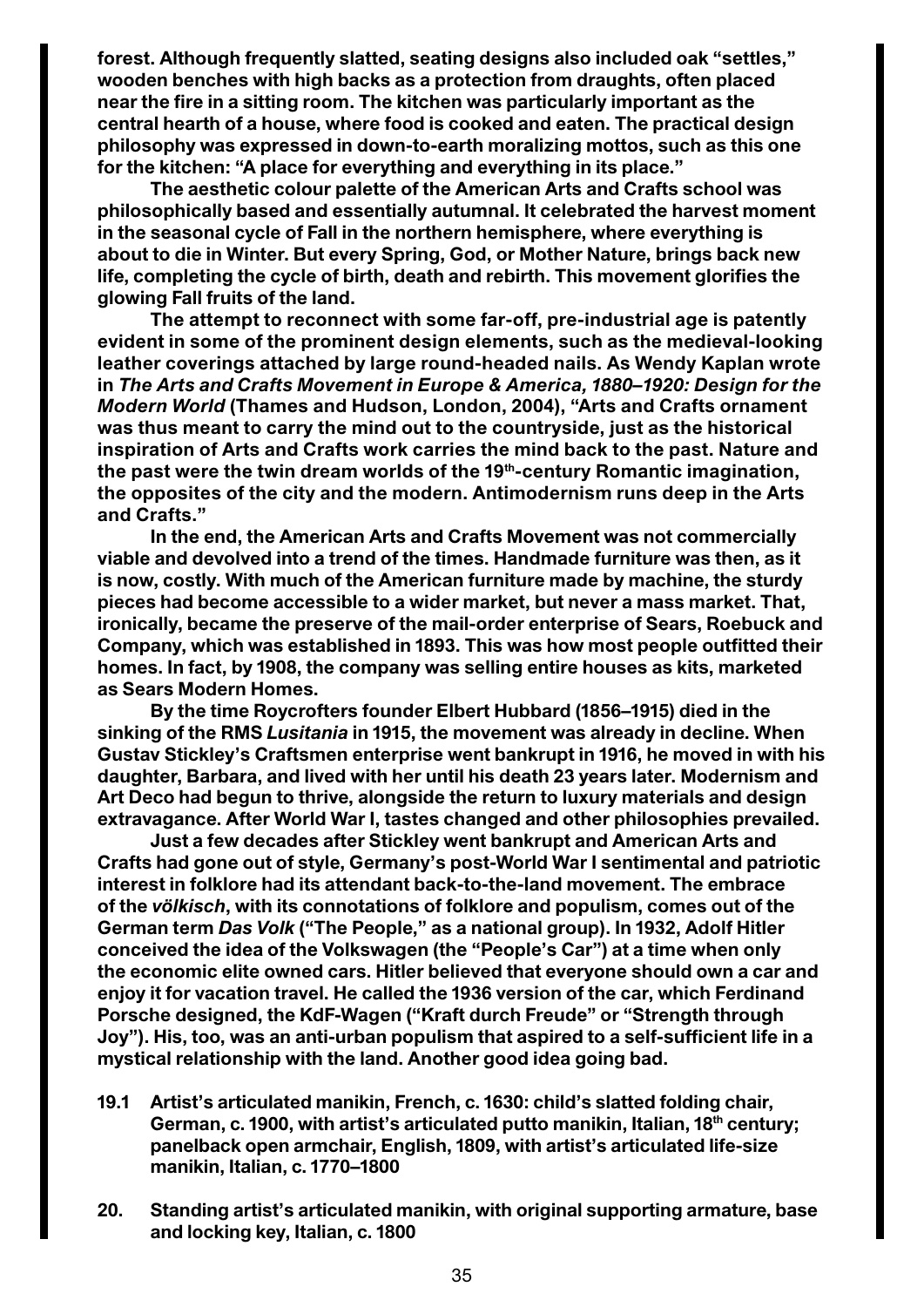# Lower Floor (Foyer) - No. 5



# *Canadian Child***, 2009**

- **1. Oversize bicycle bell, Établissements Paul Maury, Paris, c. 1925** Steel, with fully functional internal gears and action Image of rooster's head inscribed on front of thumb-lever ring mechanism, "Le Coq" inscribed on reverse Custom white-painted wooden plinth Bell: 55.9 (h) x 81.0 x 61.0 cm Plinth: 34.3 (h) x 121.9 x 121.9 cm
- **2. Family-album photograph, 1951** Black-and-white pigment print on archival paper, white-painted maple frame Print: 21.0 (h) x 29.5 cm Frame: 62.5 (h) x 57.8 x 3.4 cm

**This precise enlargement of a tiny object was probably fabricated by Établissements Paul Maury as an engineering prototype for the mass-produced "Le Coq" line of bicycle bells.** 

**French companies started to use the Gallic rooster, the country's national**  symbol, in their marketing in the late 19<sup>th</sup> century, the symbol being especially useful **in the burgeoning world of competitive sports. French bicycle maker A. Clément & Cie., for example, adopted the rooster, as did Émile Camuset, whose sportswear**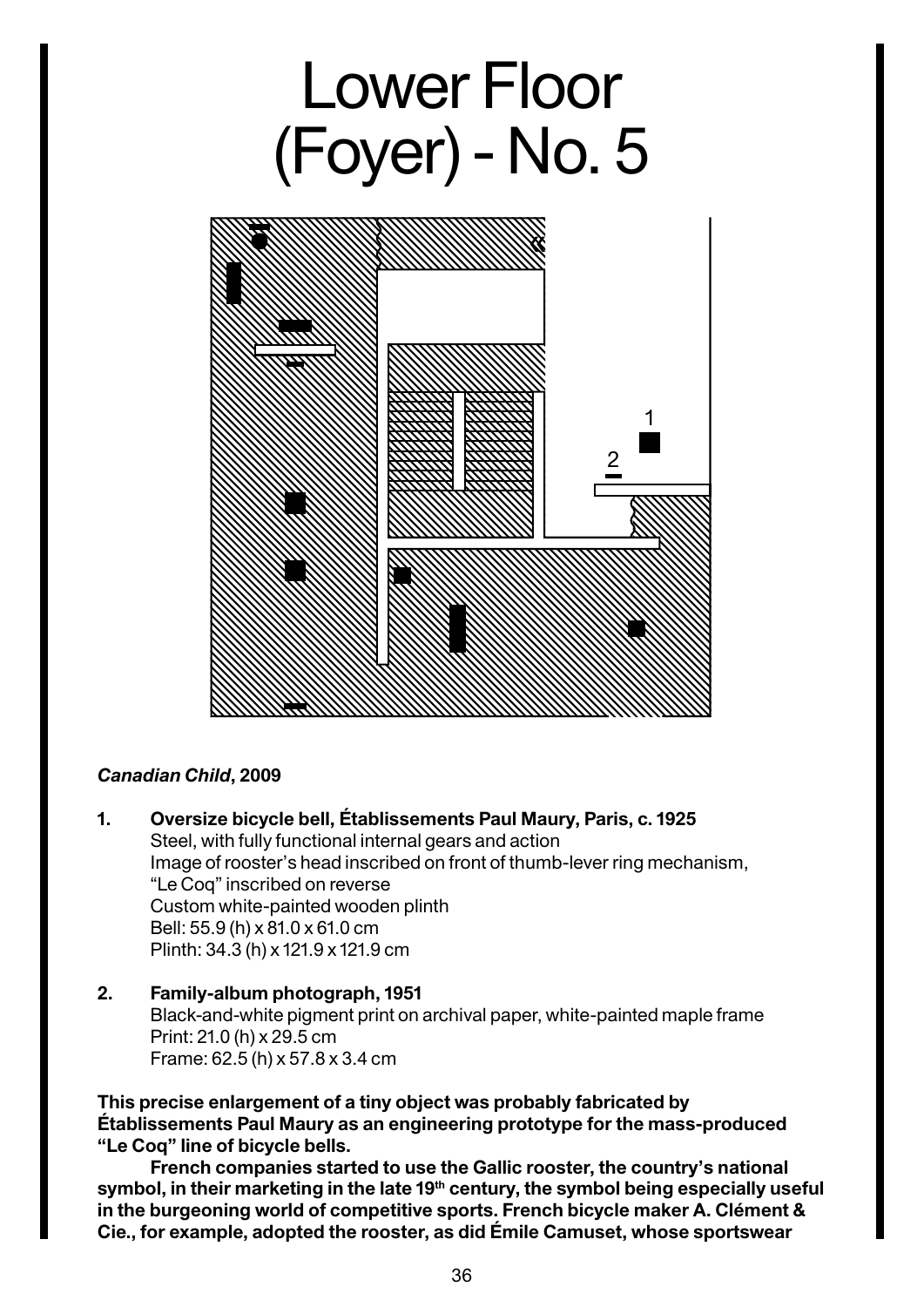**business would eventually become the giant "Le Coq Sportif" enterprise. The rooster symbol resonates through its associations with French history, culture, commerce and, ultimately, representations of virility, nationality and nationhood. The photograph of Ydessa Hendeles was posed and taken by her father, Jacob Hendeles (1917–1987), shortly after her family emigrated from Germany to Toronto, Canada in the wake of World War II to create a new identity in a new world.**

**The photo shows a surface change in identity already, with the Union Flag (the Union Jack) flying on the handlebar of the tricycle. Though Canada sometimes used the Union Flag before the country gained its own flag in 1965, the Union Flag was always strictly speaking the symbol of the royal sovereign and his or her services and representatives. It was put on the tricycle to celebrate the visit to Canada and America of The Princess Elizabeth and her husband, Philip, Duke of Edinburgh. When they arrived in Toronto for a visit that lasted October 10–12, 1951, an estimated 500,000 greeted them. Contemporary documentary film footage and photographs show local buildings festooned with flags and banners for the visit and crowds of cheering children greeting the couple with Union Flags wherever they went.**

**Less than six months later, while Elizabeth was touring African countries, King George VI died. On June 2, 1953, she was crowned Queen Elizabeth II in a coronation ceremony at Westminster Abbey in London. It was the first coronation broadcast on the relatively new medium of television, and, perhaps a mark of Canada's close British ties at the time, the Canadian Broadcasting Corporation beat out its American competitors by commandeering a Royal Air Force plane to fly the film back to Canada for the earliest possible broadcast.**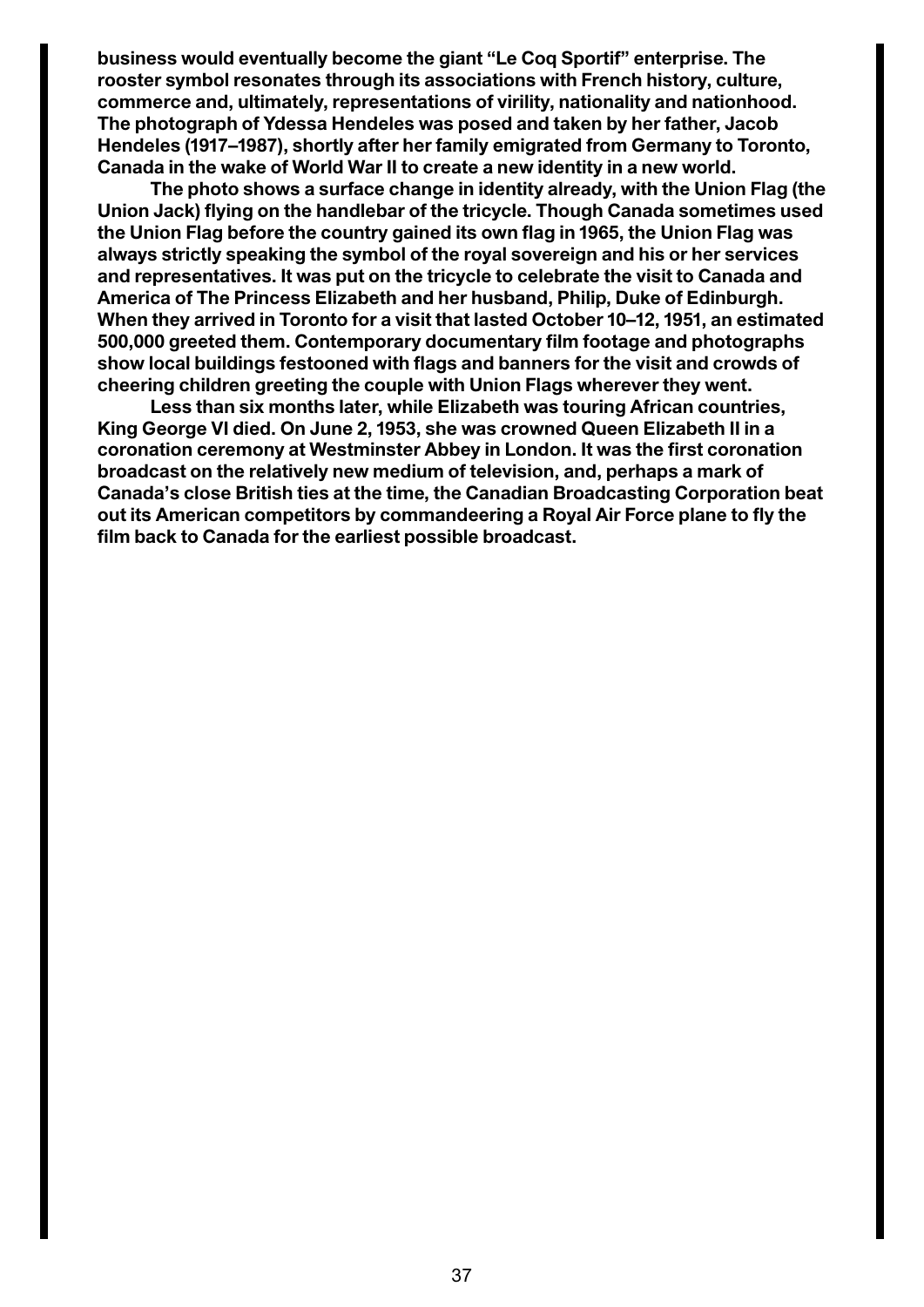## Upper Floor (Staircase) - No. 1



#### *The Eagle and the Hare***, 2017**

**1.** *Flying Eagle***, Alpine, 18th century**

Oil on canvas, unsigned, in wooden frame

 The painting by an unknown artist depicts a life-size golden eagle, in flight with talons open, descending on its prey. The eagle's head and it's neck was deliberately distended by the artist to make the figure look natural when viewed from below. 240 (h) x 106 cm

- **2.** *Wild hare* **(model no. 077531), Margarete Steiff GmbH, Germany, c. 2000** Woven wool, with painted acrylic eyes 33 cm in length
- **2.1 Four-post doll's bed, Charles P. Limbert (American,1854–1924), c. 1904** Oak with original fabric mattress 40.6 (h) x 53.3 x 30.5 cm

**Though the painting renders the eagle life-size, it is also an example of artistic anamorphosis in that part of the image is deliberately distorted to make the whole look realistic from a specific point of view. In this case, the head and neck of the eagle are distended so that they appear naturally in proportion when viewed from below. The device is familiar in art history from Renaissance times. The upper facial features of Michaelangelo's David are similarly distorted to be seen in proper perspective from below.**

**In heraldic terms, the painting shows a form of eagle displayed, meaning that it is upright with head, both wings, both legs and tailfeathers outstretched. The common phrase "spread eagle" is related to this, the most common**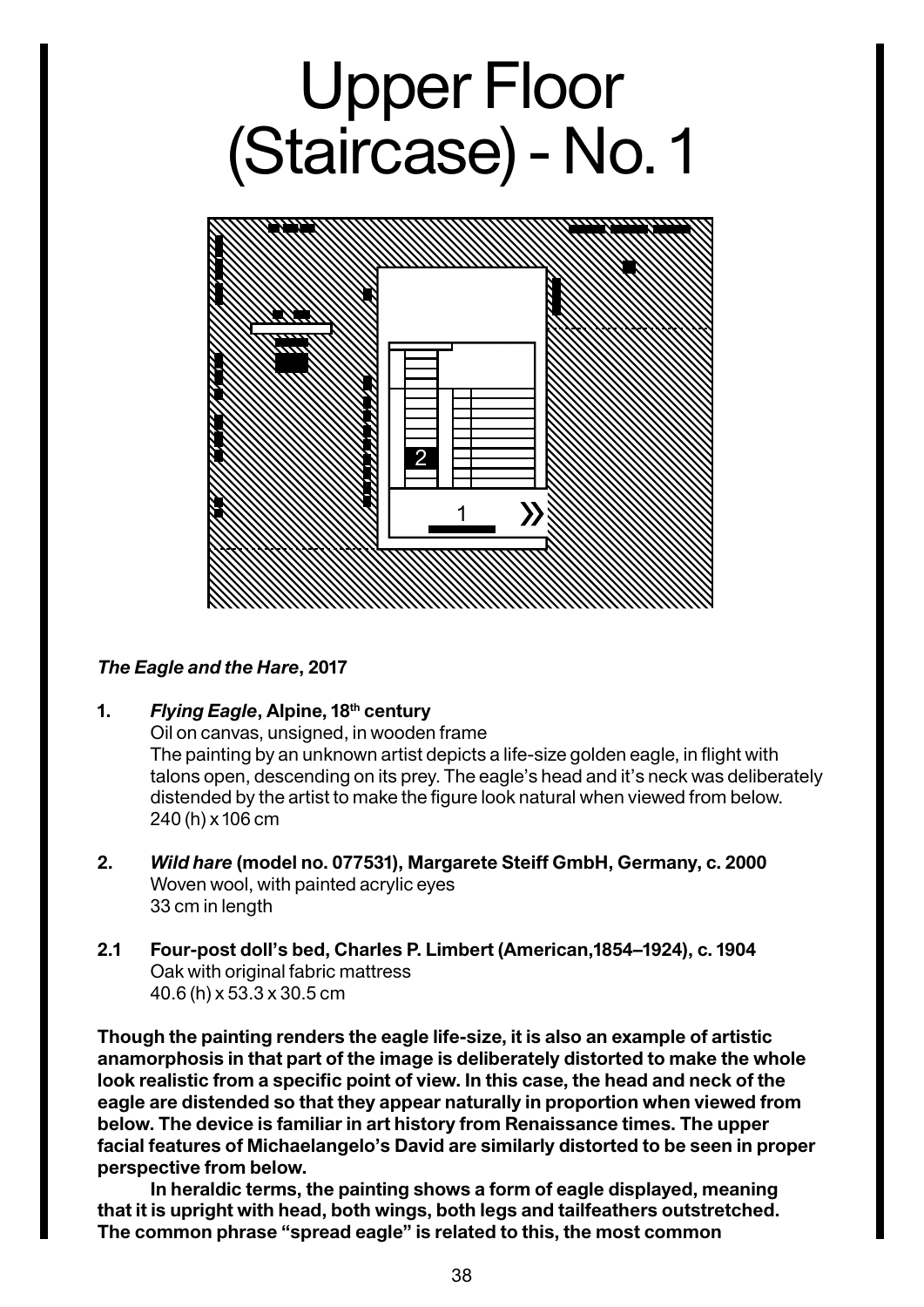**representation of eagles as emblems of military or national power. The attitude is not entirely warlike, serving as a symbol of the strength of a protector as well as of an aggressor. Besides Austria, the bird figures in the national seal or coat of arms of countries as diverse as Poland, Romania, the Philippines, Kazakhstan, Montenegro, Mexico and the United States.**

**The bird figures as an emblem of courage, strength, power and even wisdom around the world in mythology and history. It's natural size and superiority in the skies have given it a ready association with gods and supernatural forces across many cultures. It was, for example, thus associated with Zeus by the Greeks, with Jupiter by the Romans and with Odin by the Germanic tribes. In North America, the birds figure prominently in the myths and spiritual traditions of almost all First Nations, which often imbue the bird with magical powers. There is a Banner of the Eagle in Islamic history, while in Christian iconography the bird is the symbol of Saint John, alongside the winged lion, winged ox and winged man for the other three.**

**The dual potential of the eagle as predator or protector is well established in art history. While such old masters as Michelangelo, Rubens and Titian produced powerful images of deadly aggression—the story of the eagle eternally tearing a regenerated liver from Prometheus as punishment for giving fire to mankind is a common subject—the depiction of a more benign power and strength is especially evident in Christian and other religious or spiritual iconography. The eagle appears in other installations in this exhibition in different forms and contexts, and, just as the eagle here may be maneuvering to protect its nest or readying to attack the hare, the various representations of the bird are open to interpretation.**

**Though not prominent like the eagle as a national emblem, the hare nonetheless plays a rich part in global culture, featuring in folklore and legend in the East and the West. Though classified into the same family of rabbits, there are significant differences, most notably in the popular imagination their relatively long ears, their solitary, above-ground lifestyles and their generally faster speed. There are almost three dozen identified species of the mammals around the world.** 

**With significant variations from culture to culture, hares have been associated with or as deities, as fertility symbols (like rabbits, they breed rapidly), as tricksters and shapeshifters, and variously as cunning, careless, resourceful and mad. The phrase "mad as a march hare," perhaps referring to the animal's behaviour at the start of breeding season, appears as early as a 16th-century collection of proverbs in England, though the idea of madness would gain much wider circulation through the appearance of the character in Lewis Carroll's** *Alice's Adventures in Wonderland***. Another instance of the creature's supposed poor judgement comes earlier from the collection of Fables credited to the Greek storyteller Aesop**  around the turn of the 6<sup>th</sup> century BCE. In its most familiar version, the fable tells **of a boastful hare that goads a tortoise into a race. After swiftly taking the lead, the hare is so confident of victory that it decides to take a long nap, during which time the tortoise plods past and on to the finishing line. The moral of the story is some variant of "slow and steady wins the race."**

**On the other hand, there are traditions and beliefs that put the hare in a more positive light. In one, a hare immolates to feed Buddha and is rewarded by a permanent spot on the moon (visible in the heavenly body's dark markings; in another, an Indian hare, like Sambo in the** *Veronica's Veil/Tigers' Tale* **element in this exhibition, outwits a tiger intent on eating it by persuading the cat to engage in an endless fight with its own reflection.**

**The hare, like the "Golliwogg," has crossed the border from popular culture to high art. In 1965, the German artist Joseph Beuys (1921–1986) performed** *How to Explain Pictures to a Dead Hare* **as a performance piece for a gallery in Düsseldorf. In this, the artist, his head covered with honey and gold leaf, could only be seen at first from outside the locked gallery explaining pictures in the exhibition to a dead hare cradled in his arms. When the public was finally admitted, he sat at**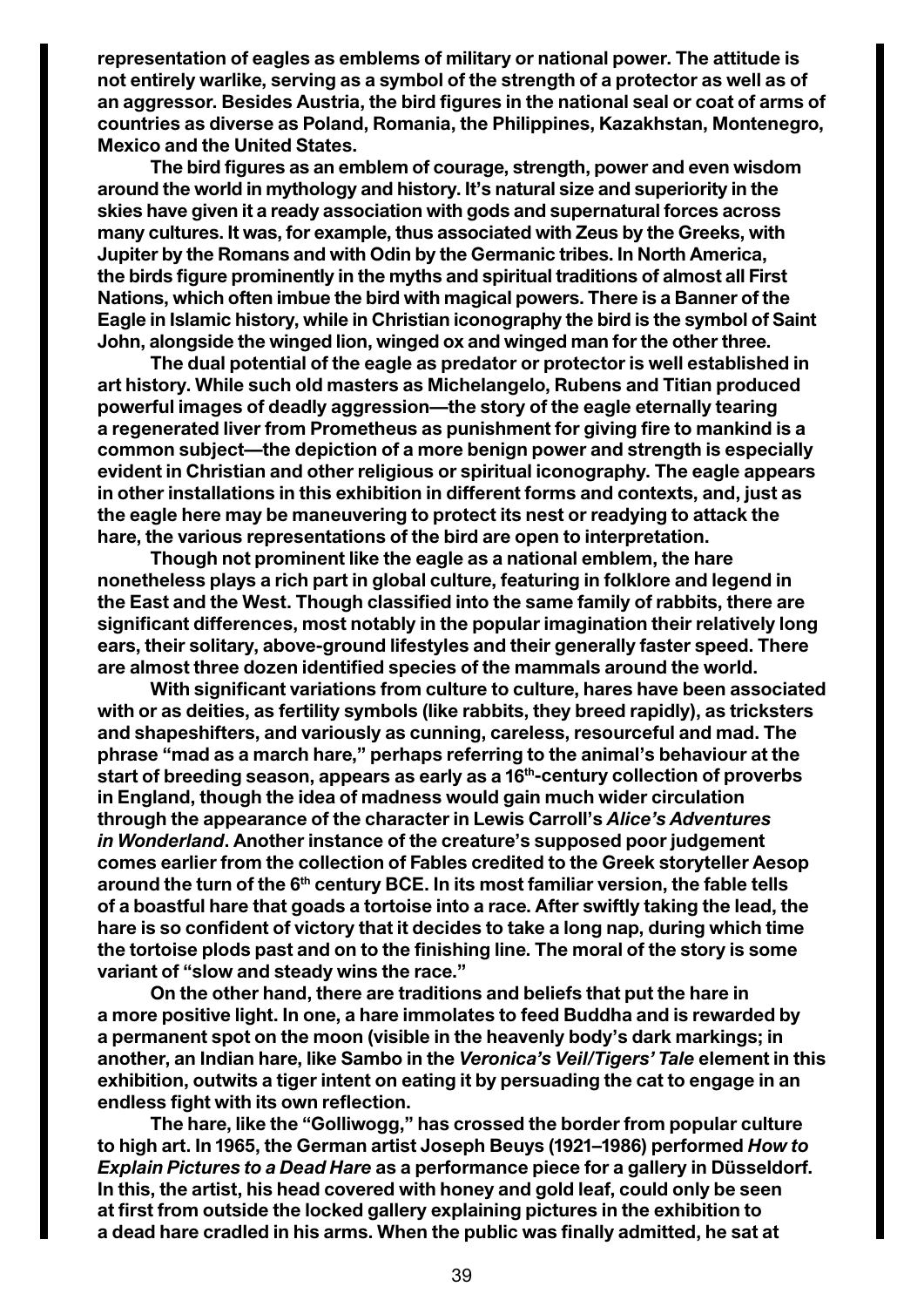**the entrance with the hare still in his arms and his back to the visitors. Beuys's widely discussed action proved influential beyond contemporary art circles. While the performance would be recreated in New York in 2005 by the Serbian performance artist, Marina Abramovic (b. 1946), its influence was also seen in the controversial 2004 production of Wagner's** *Parsifal* **staged by the late Christoph Schlingensief (1960–2010). In this, the Klingsor character was seen holding a large hare in a clear reference to the Beuys (one of many allusions to the artworld in the production), while Schlingensief also incorporated a time-lapse video,**  *Hasenverwesung* **(Rotting Hare, 2007), which graphically showed the decay of a dead hare as its corpse was infested with maggots. While Beuys wrote about the hare as a clear symbol of incarnation, and though dismissed by some as egregious bad taste on the opera stage, commentators also took Schlingensief's imagery as an exaggerated symbol of the life-death cycle.**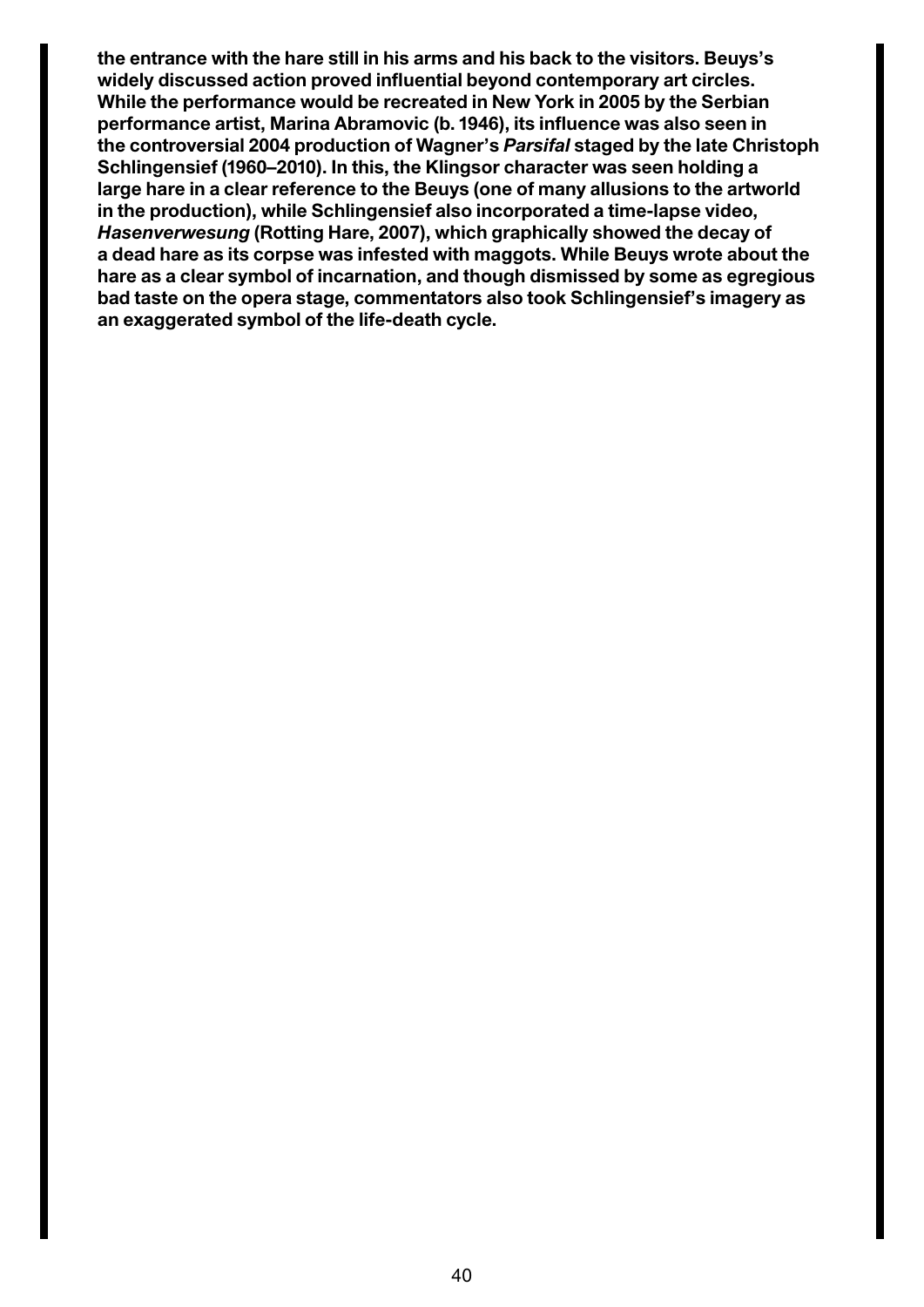## Upper Floor - No. 2



## *The Dead Jumbo.***, 2011**

### **1.** *The Dead Jumbo.***, 2011**

 Based on an original photograph by Scott & Hopkins, St. Thomas, Ontario, Canada (Thomas Hunter Scott, 1849–1918; James Henry Hopkins, d. 1927) Black-and-white pigment print on archival paper, with custom round blind deboss (3.8 cm, in diameter), mounted on museum-board, in ebonized poplar frame Original newspaper illustration Original publication: *Harper's Weekly*, Saturday, September 26, 1885 (Volume XXIX, No. 1901, p. 629)

168.1 (h) x 122.6 x 5.2 cm

## **2.** *The Dead Jumbo. ("Death of Jumbo." Obituary)***, 2011**

 Three black-and-white pigment print on archival paper, one print with custom round blind deboss (3.8 cm, in diameter), mounted on museum-board, in ebonized poplar frames Original publication: *Harper's Weekly*, Saturday, September 26, 1885 (Volume XXIX, No. 1901, p. 629), uncredited author The text is reset to run over three panels, the third marked with the round blind deboss in the lower right corner

155.9 (h) x 122.9 x 5.2 cm each

## **3.** *The Dead Jumbo. (French Bulldog, c. 1950)***, 2011**

 Lithographed tin-plate, key-wind clockwork toy, displayed on custom white-painted wooden pedestal and linen-covered riser, under acrylic cover Made in Nuremburg by the toy company Blomer & Schüler. "MADE IN GERMANY U.S. ZONE" marked on stomach. Blomer & Schüler Jumbo logo appears as a dog tag attached to the red collar. The logo also appears on both sides of the original winding key inserted in the side of the toy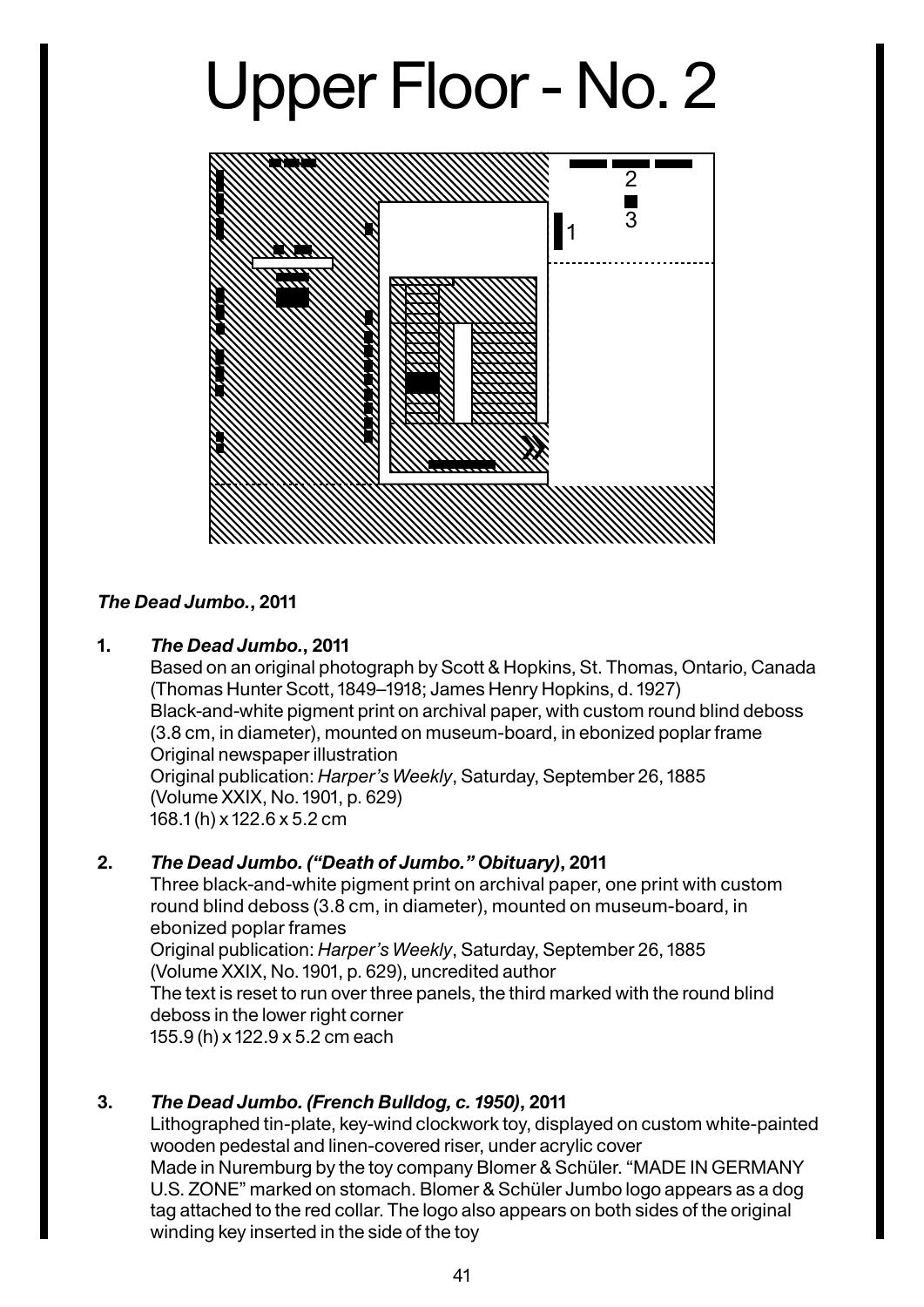Bulldog: 16.8 (h) x 20.3 x 8.3 cm Linen riser: 7.6 (h) x 21.6 x 21.6 cm Pedestal with cover: 150 (h) x 38.1 x 38.1 cm

*The Dead Jumbo.* **is an allegorical reference to the largest systematic, statesponsored extermination program in the history of the world. Originally made as a site-specific extension to** *THE BIRD THAT MADE THE BREEZE TO BLOW***, it includes wall panels based on material published in Harper's Weekly in 1885 and a Blomer & Schüler clockwork tin toy of a French Bull Dog (c. 1950) with the company's "Jumbo" logo on its collar tag.**

**In her practice, Hendeles frequently takes imagery and objects from one historical context and reorients them to precipitate insight into another. At a time when many cultures believe that they have experienced a "Holocaust" in their own histories, she summons the story of Jumbo to talk about the way a name—like "Holocaust"—has definitive roots, though its signification and usage mutates over time. Meanings change as shared values and belief systems play out in cultural and social dynamics—for better and for worse. The fate of "Golliwogg," explored in**  *From her wooden sleep...***, provides a different example.**

**The four hanging elements here recreate in word and image the violent end of an animal that had galvanized attention in North America and Europe, but whose celebrity and influence became global. The illustration was derived from a news photograph that showed a crowd of people around the animal. The image as it was etched showed the carcass of the animal, with its constant human trainer and companion standing over the body, while the anonymous text, from** *Harper's Weekly* **(a leading American publication that counted Mark Twain among its contributors), is an artfully written obituary that both records the event and provides a wry commentary on its circumstances and major characters.** 

**The African elephant named Jumbo would become the first live animal superstar in popular culture, his celebrity appeal becoming equally great on both sides of the Atlantic and his influence pervasive and enduring. His name quickly entered the English language as an adjective to describe any super-sized object, and his image and name is still used to market and promote a wide variety of goods and services, from hotdogs to jet airliners. Jumbo is one of the very earliest cultural icons whose widespread fame was both a product of and a shaper of the emerging mass media, a creature of hyperactive marketing and promotion and blatant manipulation.** 

**The exact origins of the elephant are unknown, with accounts placing his birth in various locations around what is now Sudan and Ethiopia. But as a young elephant, he ended up in a diverse group of wild animals that a Bavarian-born animal collector, Johann Schmidt, assembled for shipment to Europe in 1862. African wild animals were already popular attractions in European menageries and travelling shows, exotic creatures that excited great interest at a time when the African continent was still being explored and opened for colonial development.** 

**From Africa, the Italian adventurer and entrepreneur Lorenzo Casanova, Schmidt's boss, transported Jumbo to Trieste via Suez and Alexandria, and then by train on to Vienna and Casanova's home base of Dresden. Pressed for money, Casanova sold the animals to Gottlieb Kreuzberg (c. 1810–1874), a Prussian impresario with a travelling menagerie that was part circus and part itinerant pet shop. All of Kreuzberg's animals were for sale, and Jumbo, the first live African elephant seen around that part of Europe, was snapped up by the wealthy and prestigious Jardin des Plantes in Paris. It beat out the Zoological Society of London, which was looking for a specimen for its London Zoo.** 

**Three years later, in 1865, London got its opportunity when Paris offered to swap one of its three African elephants for a rhinoceros and other animals and birds. At this point, Jumbo was about four years old, but hadn't grown much since arriving in Paris and was not in good condition. Matthew Scott (1834–1914),**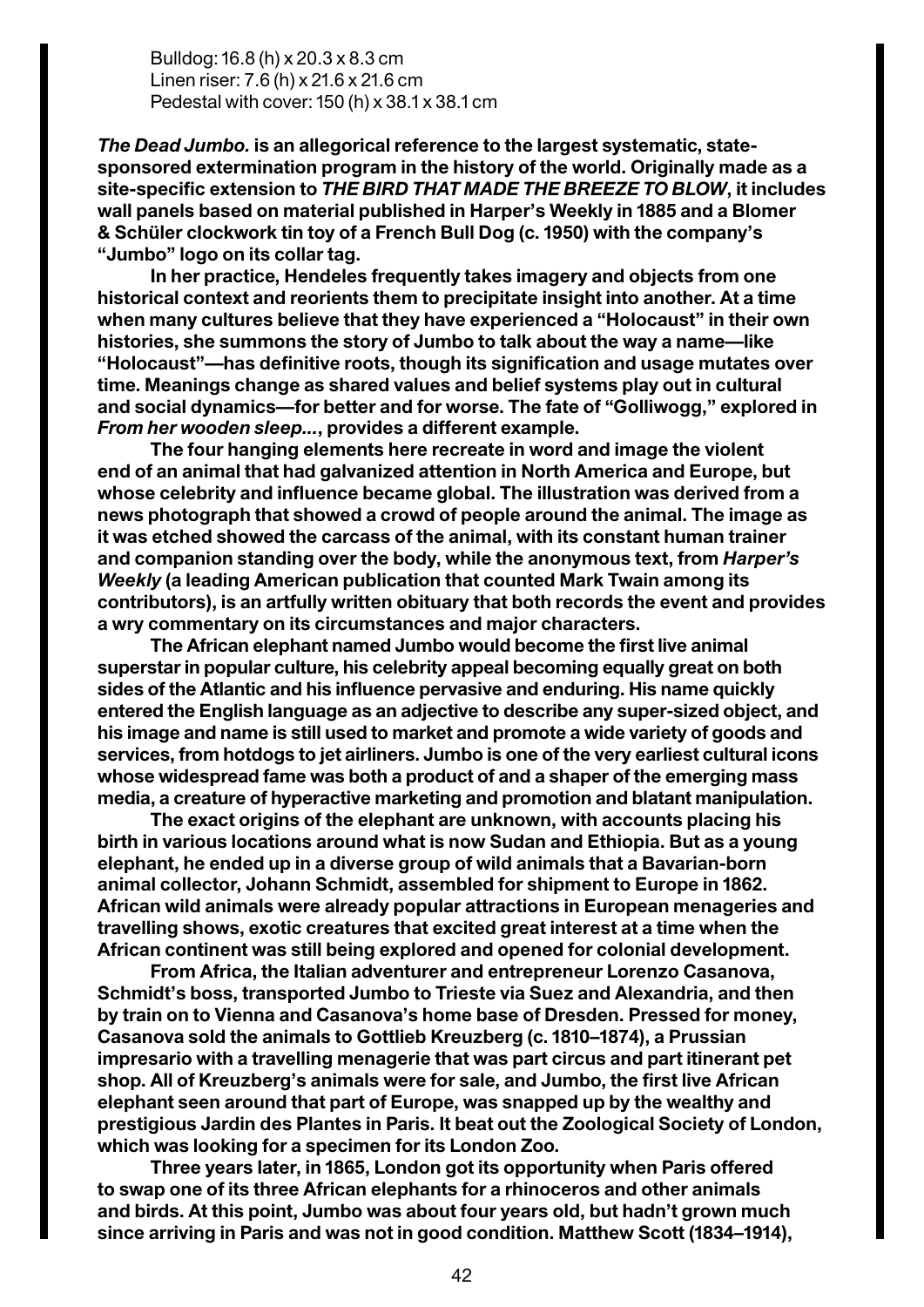**who would become Jumbo's principal keeper right up to the elephant's violent end, had a very poor assessment: "A more deplorable, diseased and rotten creature never walked God's earth."** 

**In London, however, Jumbo thrived and became the storied mainstay of the animal collection. Just how he acquired his name is unknown, although some believe the elephant already had the name in Paris. One possible derivation is from Mumbo Jumbo, a West African holy man known from explorers' descriptions, who dressed in bark and leaves. On this account, Jumbo's sorry-looking state when he was bought from Paris might have suggested the holy man's appearance. An 1823 English dictionary of slang and sporting idioms also has the following entry:** 

 *Jumbo—a clumsy or unwieldy fellow. 'Go it, my jumbo' said to an ugly wallupping chap. Watermen to hackney coaches, market-porters and others, who wear heavy patched-up habiliments are addressed with 'My Jumbo.' Derived distinctly from Mr. Park, who relates (***Travels in Africa***,) that a scolding wife of a certain nation (of blacks) was corrected by a being huddled up and clumsily disguised, applying a tremendous birch to her bare —. He took for name 'Mumbo Jumbo,' but is shrewdly suspected (by us) of being the hen-pecked husband himself.* **(***Slang. A Dictionary of The Turf, The Ring, The Chase, The Pit, of Bon-Ton and the Varieties of life***, Jon Bee Esq., T. Hughes, London, 1823)**

**No matter what the origins, the name became so associated with the animal that the large size it attained itself gave the term new meaning. A generally even temperament and willingness to carry children, first by saddle and then in a howdah, made the elephant a beloved beast of burden and turned him into a folkloric character. But as it approached full maturity, its behaviour also became more unpredictable. Keeper Scott seemed to be the only person who could calm him, and the zoo became increasingly nervous about the risks of keeping the undoubtedly popular animal in a public place. In 1881, when he was about 20 years old, Jumbo's behaviour was particularly erratic, perhaps fueled by the sexually charged state of musth in male bull elephants. Zoo Superintendent Abraham Dee Bartlett (1812–1897) was so concerned that he wrote to the Zoological Society Council: "In conclusion, I may ask that I should be provided with and have at hand, the means of killing this animal, should such a necessity arise." In December of that year, however, Bartlett received a telegram that offered a different solution: "What is the lowest price you can take for the African elephant?" It was signed "Barnum Bailey and Hutchinson."** 

**Phineas Taylor Barnum (1810–1891) was already one of the most flamboyant characters in American popular entertainment, an impresario and huckster whose travelling shows and entertainments —"The Greatest Show on Earth"—drew big crowds with a wide array of genuine and fraudulent oddities, freaks and sports of nature. After Barnum merged his operation with three similar shows owned by James Bailey (1847–1906) and James L. Hutchinson (1838–1902), the three were looking out for new and bigger attractions. When a scout cited Jumbo as the biggest thing he'd seen on his travels, the circus owners asked the zoo for a price. Bartlett set it quite quickly at £2,000. It took a while for the American showmen to follow through—ironically, Barnum was not enthusiastic initially—but they finally signaled their firm intent to bring Jumbo to North America.** 

**The sale attracted little attention initially. But after Jumbo acted up violently on the first attempts to get him to the ship for transportation and was returned to the zoo pending alternative plans, there was a new wave of Jumbo-mania. The press, including such leading establishment newspapers as** *The Times***, whipped up a public outcry against the sale that even raised questions in the House of Commons and resulted in legal action. Zoo visits skyrocketed again, with thousands of visitors a day in February, when attendance would usually be**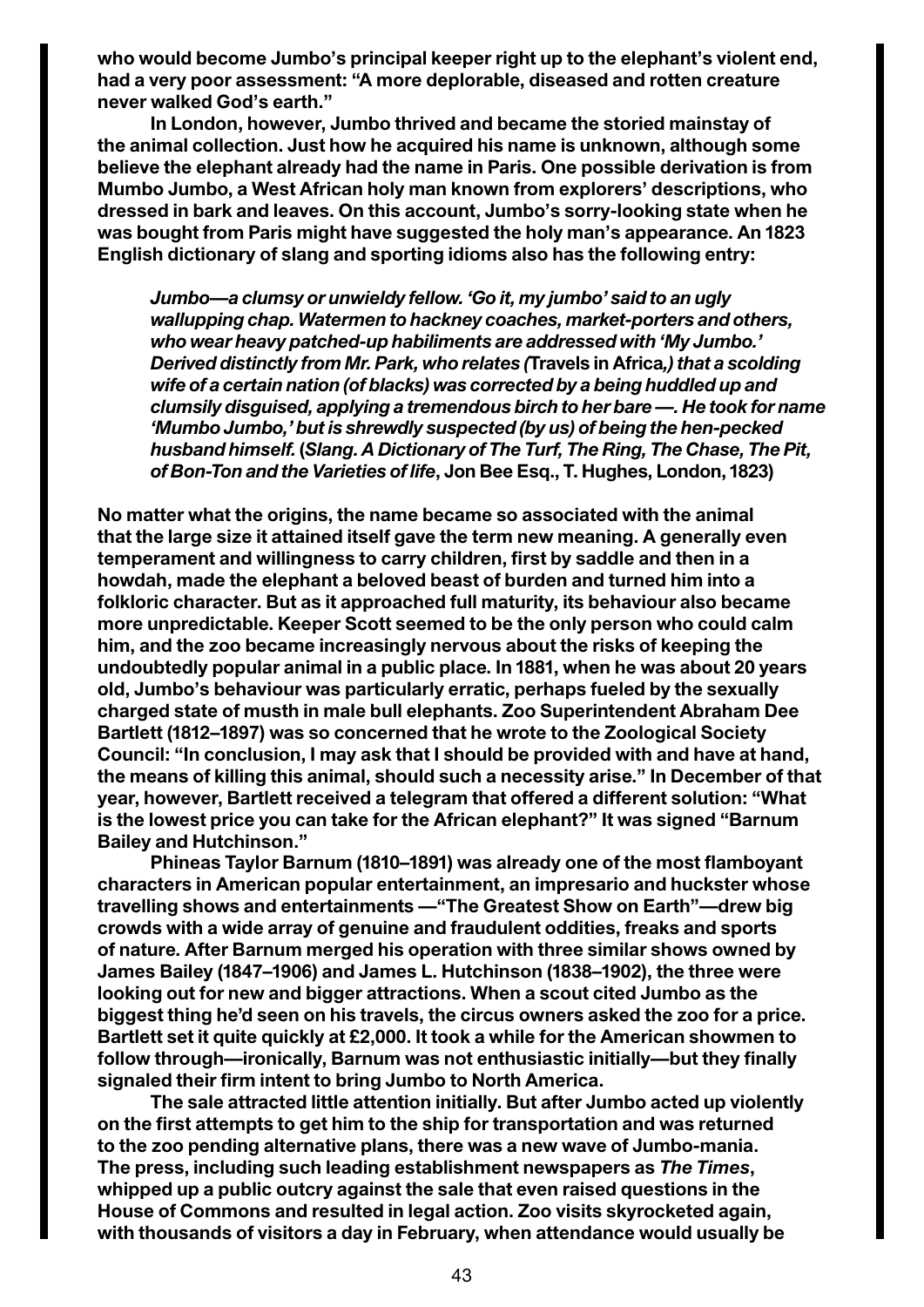**measured in the low hundreds. Barnum fueled the controversy with a canny eye on Jumbo's prospects in North America now that the purchase had become an international incident. Here's how London's** *Daily Telegraph* **characterized Jumbo's fate: "No more quiet garden strolls, no shady trees, green lawns, and flowery thickets... Our amiable monster must dwell in a tent, take part in the routine of a circus, and, instead of his by-gone friendly trots with British girls and boys, and perpetual luncheons on buns and oranges, must amuse a Yankee mob, and put up with peanuts and waffles." Even after the attempted assassination of Queen Victoria on March 2, 1882, Jumbo was still a bigger story in some newspapers.** 

**A deal had been made, however, and despite protests and legal wrangling, Jumbo was hoisted aboard the SS** *Assyrian Monarch* **for the transatlantic crossing, with keeper Scott in attendance. The ship left London on March 25, 1882, picked up more than 400 immigrants bound for a new life in the New World at Gravesend, Kent, and then, after a further brief stop at Dover, steamed westwards until it dropped anchor in New York late at night on April 8.** 

**Barnum, of course, had prepped the media for Jumbo's arrival, successfully rebuilding the hype around the elephant as a star attraction with his travelling circus. After an initial appearance at Madison Square Garden, Jumbo achieved the same celebrity status he had enjoyed in England. For the 1885 season, Barnum had revamped the Greatest Show on Earth program, and was laying plans to take Jumbo to western states that had not seen him yet and on an international tour back to Europe and to Australia. On September 15, however, the show was in St. Thomas in southwestern Ontario, the town then an important intersection for Canadian and U.S. railways.** 

**After the show finished that evening, Barnum's crew packed up to move on to the next destination. There are numerous accounts of what happened, but it appears that Jumbo and a young elephant, named Tom Thumb, were moving down an empty railway track to board their own train when Scott, who was minding them, saw the lights of a freight train bearing down on them from behind. According to one account, Jumbo heaved the young elephant out of the way in time, though it's more likely that the train hit them both. Tom Thumb was injured, but survived; for Jumbo, the clash with the freight locomotive proved fatal. Scott, who by this time had been with the elephant for 20 years, broke down and reportedly lay on the body for hours weeping and sobbing.** 

**Even in death, however, Jumbo exerted a powerful influence. Barnum lost little time getting the dead animal to a taxidermist, and for a while toured both a reassembled skeleton and a ghoulish replica made by nailing the animal's hide around a padded wooden frame. Indeed, in death Jumbo was truly larger than life, since Barnum encouraged his taxidermists to make the frame as large as possible with the injunction: "By all means…let him show like a mountain!" However, because they showed different sizes, the hide and the skeleton could not be displayed side by side. In the winter of 1889/90, Barnum's circus took both artefacts on tour to England, drawing English crowds once again.** 

**Shortly after, the skeleton was loaned, then ultimately donated, to the American Museum of Natural History in New York—not Washington's Smithsonian Institution as "The Death of Jumbo***.***" obituary text here on view suggests. It was on display until 1975, and bought out again in 1993 to commemorate the 200th anniversary of the first American circus (the museum promoted the bicentennial in a release titled, "Jumbomania returns to New York City"). Barnum gave the hide to what is now Tufts University in Massachusetts, an institution of which he was a major benefactor. Besides being a must-see attraction, Jumbo became a Tufts mascot, the elephant logo and "Jumbos" name still used by the college's sports teams. The hide stood in Barnum Hall (originally the Barnum Museum of Natural History) until April 14, 1975, when a fire destroyed the building and its contents. The only purported physical remains of Jumbo today are in ashes collected from the site**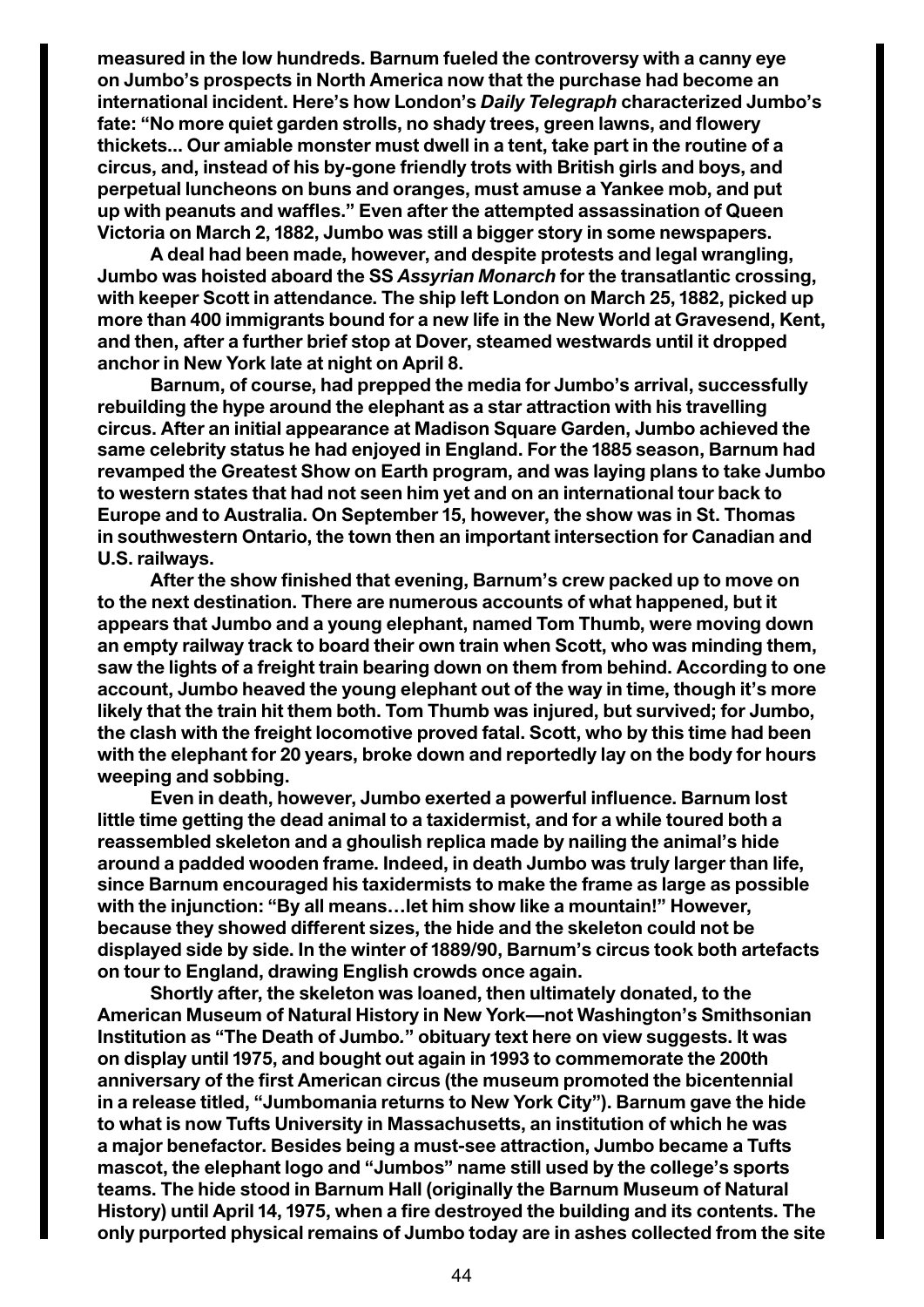**of the fire the day after in a Peter Pan Crunchy Peanut Butter jar, and a fragment of tail, apparently broken off by a Jumbo fan by accident years earlier and now in the Tufts archive.** 

**Nuremburg-based Blomer & Schüler made the toy bulldog shortly after World War II, when Germany was still occupied. The "Made in Germany U.S. Zone" shows the historical geography of its manufacture, though the company's Jumbo trademark on the tag on the toy dog's collar harks back to the company's prewar success. So popular were its wind-up tin toys of Jumbo in the 1930s that the company adapted the image of the elephant for its logo. Britain's Moko Lesney, which developed the Matchbox series of toys, would issue its own clockwork Jumbo based on Blomer & Schüler's design.** 

**Blomer & Schüler was well known for a variety of wind-up mechanical models, including carousels, helicopters and cars, including the Aero-Car design featured elsewhere in this exhibition. Here, however, is an animal from its toy menagerie––a small, rather wary-looking, pumpkin-coloured dog, who is a fan of Jumbo. In this composition, the dog appears to be reading the obituary of Jumbo, though it carries the legacy of the elephant in the logo on the dog-tag collar around its neck.**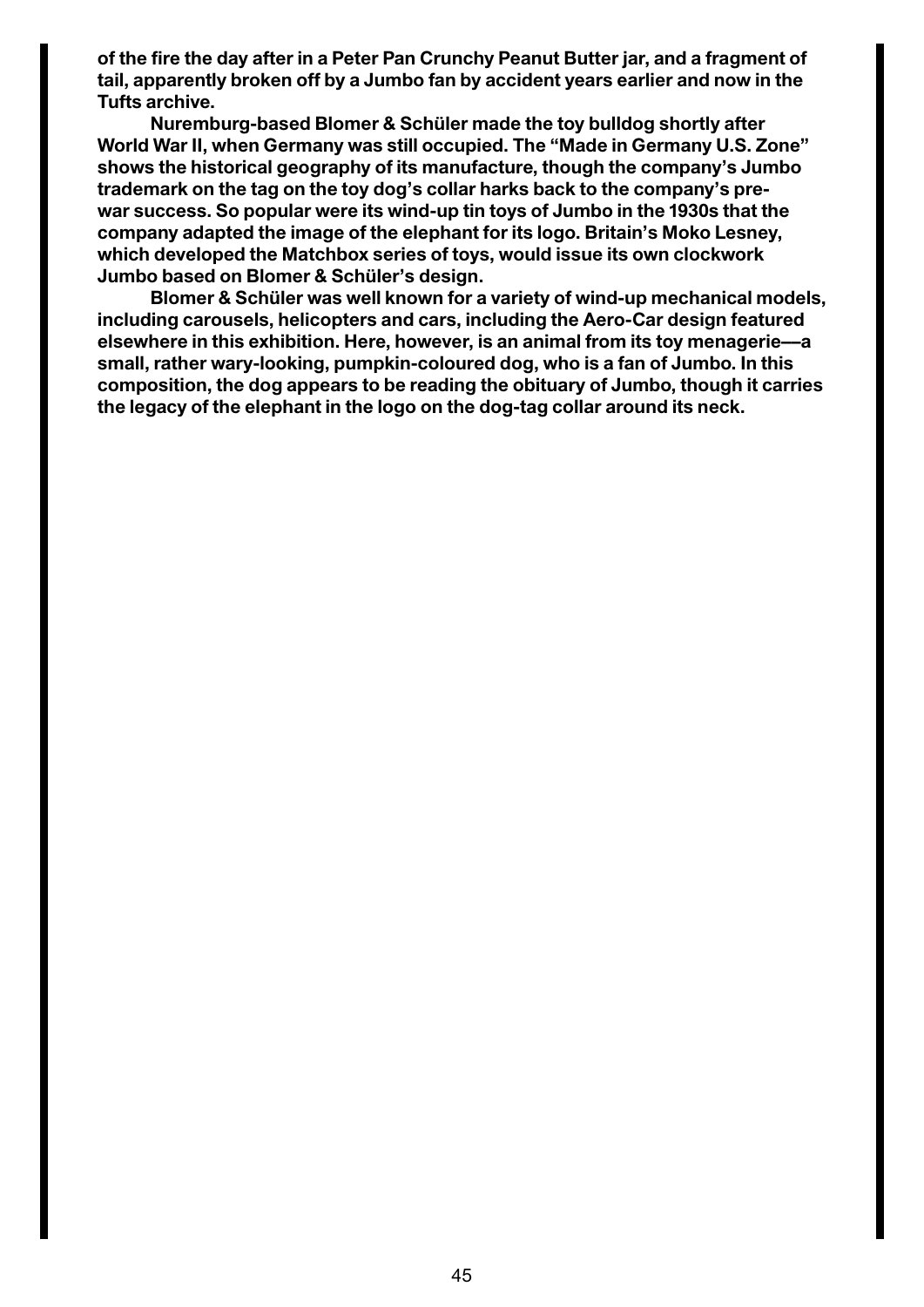# Upper Floor - No. 3



## *THE BIRD THAT MADE THE BREEZE TO BLOW***, 2006–2011**

This work is composed of three chapters:

- **I.** *THE BIRD THAT MADE THE BREEZE TO BLOW (Hallowe'en Girl)***, 2006**
- **II.** *THE BIRD THAT MADE THE BREEZE TO BLOW (Aero-Car N˚500)***, 2011**
- **III.** *THE BIRD THAT MADE THE BREEZE TO BLOW (PART ONE PART ELEVEN),*  **2011**

#### **1.** *THE BIRD THAT MADE THE BREEZE TO BLOW (Hallowe'en Girl)***, 2006** LightJet photograph of an enamel painted cast-iron doorstop, c. 1930 Made by Littco Products, a division of the Littlestown Hardware & Foundry, Littlestown, Pennsylvania, USA Printed on Kodak Endura Premiere archival matte paper, in ebonized poplar frame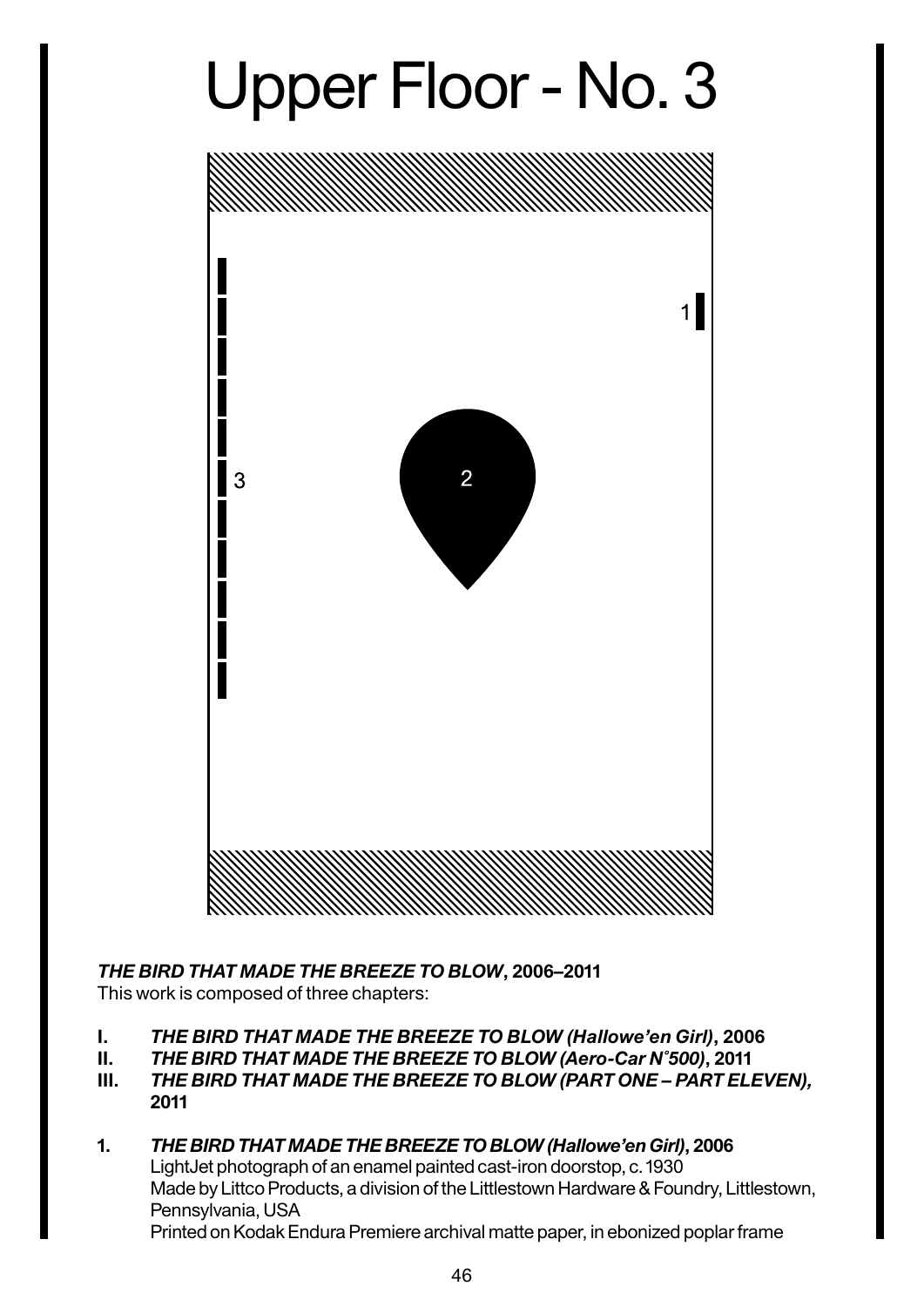**This is one of only four known examples of this doorstop design, and the only one with the maker's label on the reverse. The company, established in 1916, is still in operation, but now specializes in aluminium casting for commercial use as well as aluminium awning and marine hardware.** 

**The figure shows a young girl in a Hallowe'en ghost's costume, with a traditional carved pumpkin jack o'lantern distending her stomach, making her appear pregnant. The doorstop was made at a time when Hallowe'en was becoming increasingly popular in North America as a secular annual celebration in which children dress in costume to go door-to-door seeking candies, money or favours. Their cries of "Trick or Treat" when the homeowner opens the door is a playful threat that the household will suffer from their tricks if they don't receive treats. One of the earliest known references to the practice by the name of "Trick or Treat" is in a November 1927 newspaper article in the**  *Lethbridge Herald* **in Alberta, Canada.** 

**Although the spirit of today's secular Hallowe'en celebration is largely a 20th-century construct, it's just the latest development in one of the world's oldest and most widespread celebrations, which has been traced back beyond the early Christian era to pagan Celtic times. Some authorities believe that Hallowe'en has its roots in the Celtic festival of Samhain, which marked the end of summer and the beginning of the dangerous winter season. This eventually became the celebration of a kind of netherworld intersection of life and death where ghosts and spirits were abroad.** 

**The tradition of dressing up in costumes for Hallowe'en is also of very early origin, perhaps based on the practice of wearing masks to avoid being recognized by ghosts or spirits, or of dressing up as a ghost or demonic agent to blend in with the spirit world and so again avoid recognition. Until quite recently, children generally dressed as witches, goblins and spirits to go trick-and-treating, though today they are just as likely to dress in the costumes of popular cartoon characters or even figures from popular film, television or video-gaming culture. The actual practice of trick-or-treating itself likely has its origins in medieval times, when beggars and children around the time of All Saints Day would offer to say prayers for the dead in return for food or money.** 

**The custom of carrying a lantern to light the way on Hallowe'en or to guide good spirits to a home is also of great antiquity. The common name of jack o'lantern comes from an old British legend. According to one Irish variant, a farmer nicknamed Stingy Jack invited the Devil to have a drink with him, though, being stingy, did not want to pay for it. He convinced the Devil to turn himself into a coin, but then decided to keep the money and put it into his pocket next to a silver cross. This prevented the Devil from changing back into his original form. Stingy Jack agreed to free the Devil only on condition that he did not bother Jack for one year or, should he die, claim his soul. The next year, Jack tricked the Devil again, this time persuading him to climb into a tree to pick fruit. Jack then carved the sign of the cross into the tree, stranding the Devil until he agreed not to bother Jack for 10 more years. When Jack died shortly after, God would not allow the trickster into heaven, while the Devil, punishing Jack for his trickery, would not let him into hell and sent him off into the dark night with a burning coal to light his way. According to the legend, Jack put the coal into a carved-out turnip and has roamed the earth with it ever since. Jack o'lantern, then, is another eternally wandering soul, like the Mariner who killed the Albatross.** 

**In North America, the pumpkin has become emblematic of the Hallowe'en lantern, and the carved features in the Hallowe'en Girl doorstop are typical. Though perhaps not by design, the girl figure looks pregnant, which is suggestive of the pumpkin's significance in some cultures as a symbol of fecundity (as also is the rooster). In his** *Zoological Mythology, or the Legends of Animals* **(1872), the Italian born,**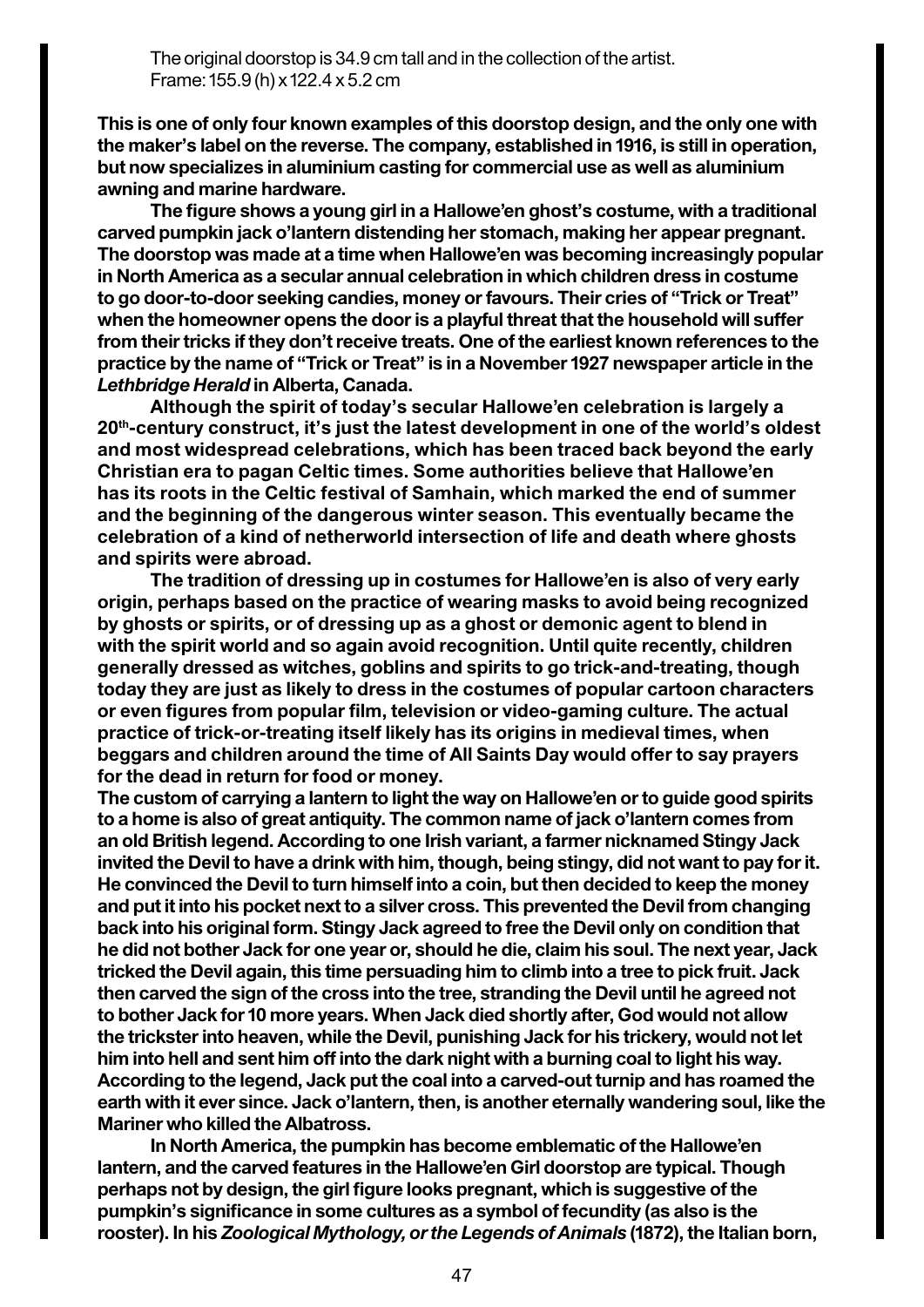**Berlin-trained philologist Angelo De Gubernatis (1840–1913) notes that, "In Hindoo (sic) tradition, besides the pea or kidney-bean, we have the pumpkin as a symbol of abundance, which is multiplied infinitely, or which mounts up to heaven. The wife of the hero Sagaras gives birth to a pumpkin, from which afterwards come forth 60,000 sons."** 

**The pumpkin, as a cultivar of squash, has a prominent position in North American indigenous cultures, which often consider it as one of the "three sisters" of agriculture alongside corn and beans. Indeed, the pumpkin and its golden orange colour is generally taken as a symbol of the fall season, after the harvest and when the days grow shorter. This in part explains why pumpkins and the orange colour feature prominently in the American Arts and Crafts Movement, whose aesthetic colour palette was essentially autumnal. The movement celebrated the harvest moment in the seasonal cycle of Fall in the northern states of America, when everything is about to die in winter. The colour orange is celebrated not only because it is a central symbol of a fruit that flourishes in the Fall, but because it represents fire and, by extension, the warmth of the hearth—the heart of the home, a refuge to keep safe from predators outside.** 

**The pumpkin figures in many other legends and tales, notably in the most familiar western versions of the Cinderella story, a fable of a journey from persecution to liberation that appears in some form in most cultures around the world. In the late 17thcentury version written down by Charles Perrault (1628–1703) as** *Cendrillon, ou La petite pantoufle de verre* **(***Cinderella or The Little Glass Slipper***) in his collection,** *Histoires ou contes du temps passé***, Cinderella has been reduced to the status of a servant after her father remarries and is not allowed to go to a ball at which a prince intends to choose his wife. Left alone, she is distraught until her fairy godmother appears to help, turning the girl's rags into a ball gown, a pumpkin into a golden coach, mice into horses to pull it, a rat into a coachman and lizards into footmen. She warns the girl that if she doesn't leave the ball by midnight, all the spells will be broken and the coach will turn back to a pumpkin and the animals to their original form. Cinderella just makes the deadline, though in her hurry loses a glass slipper that the prince finds and will eventually use to identify her to give her a happy ending. Such is the way children are encouraged to believe their lives will turn out. As she appears in this show, however, the fearful girl is left carrying the pumpkin, forever serving the door as a doorstop and burdened with a frightening and perpetual pregnancy.**

**The assemblage of elements in this work intertwines three psychological conditions in a way that suggests there may be no escape.** 

**2.** *THE BIRD THAT MADE THE BREEZE TO BLOW (Aero-Car N˚500)***, 2011**

Sculpture based on a toy made in the U.S. Zone, Germany, 1945–1952 An original example in green is in the collection of the artist. Hand-worked and machined aluminium body, clear-coat gloss automotive paint and nickel-plated steel and brass details, welded and aircraft-riveted to a waterjet-cut aluminium chassis, supported by four powder-coated cast-aluminium wheels Overall height: 85.7 cm

Overall length (propeller retracted): 297.8 cm Overall length (propeller extended): 316.2 cm Overall width (wings retracted): 108.9 cm Overall width (wings extended): 323.1 cm Original Toy: 6 (h) x 19.2 x 7 cm Scale of the Aero-Car to the original toy: 15.5:1

#### **2.1 Custom-made disassemblable display vitrine, 2011**

 Mahogany, linen, seven-paneled, curved-glass showcase with a pair of curvedglass end doors for access, brass hardware Fabricated by Michael Buchanan, Toronto Overall height: 252.7 cm Overall length: 510.9 cm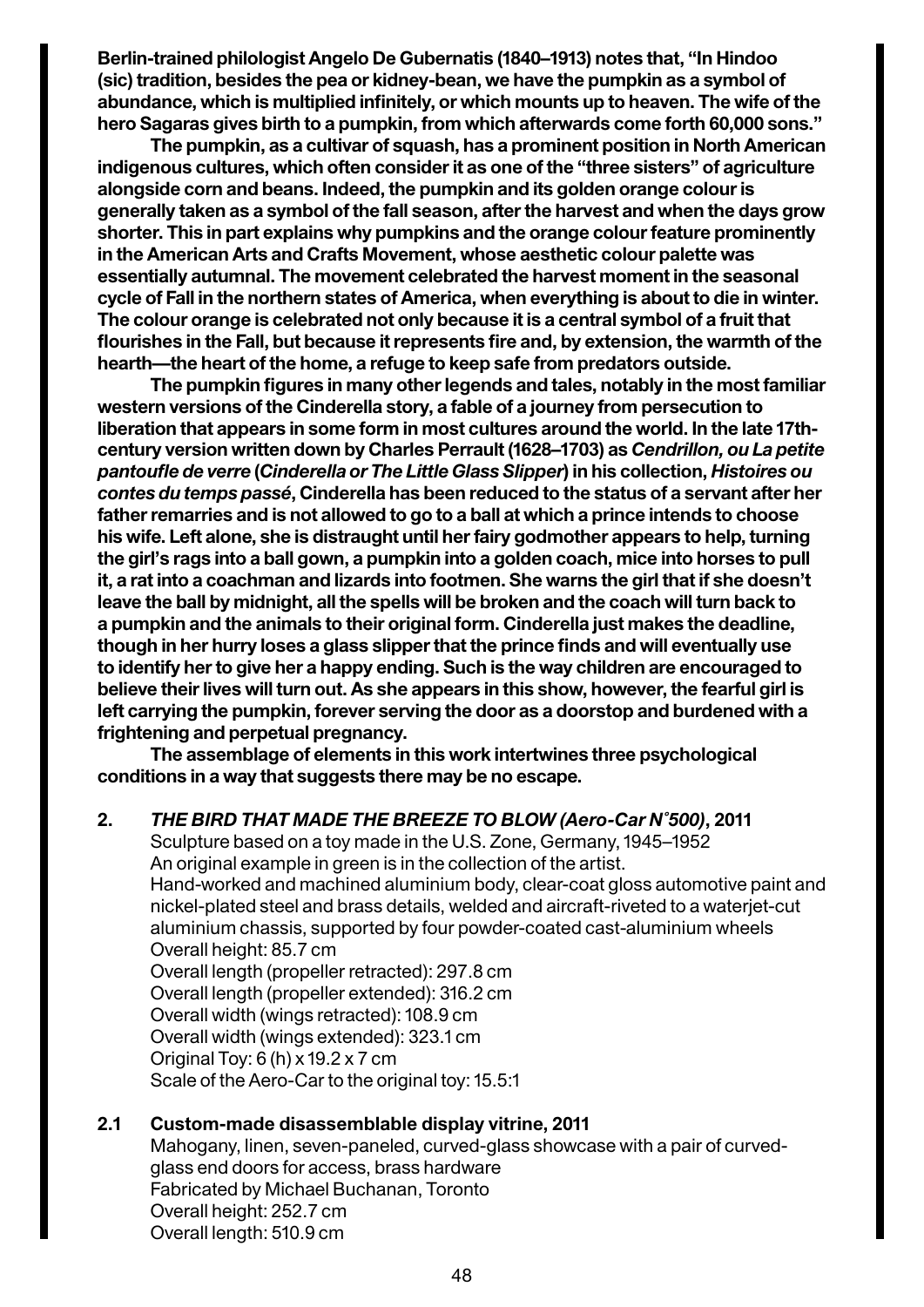Overall width: 368.9 cm Height of glass: 199.4 cm Height of base: 45.7 cm Height of the two interior risers: 15.2 cm each Key is in cast aluminium with sides and raised surfaces polished 41.3 (h) x 44.8 x 8.3 cm

**The vitrine has 26 structural elements to facilitate assembly and disassembly for transportation. These include: mahogany and poplar-plywood base consisting of six units bolted and keyed together to make a seamless construction; seven curved glass panels and two doors of two-ply curved glass panels provide hinge support for two rear curved glass doors; and locked-together, three-piece mahogany crown, which ties the entire structure together with pin-locks. Starburst ceiling formation not glazed so the sound can be heard.**

**Two hinged curved glass doors at rear provide access for Aero-Car, which is rolled into position on its four cast-aluminium wheels. Inside, it sits on two 15.2 cm high, linen-covered wooden bases built to support the 181 kg sculpture. Three-piece mahogany crown locks together and is pinned to each of the eight upright supports.**

**This Aero-Car, designed on a scale to suit a child of about seven, is based on an antique mechanical wind-up tin toy—Das Flugzeug-Auto—made shortly after World War II by Nuremburg-based Blomer & Schüler. The toy realized the dream of making a car that could travel by land and air, a futuristic hybrid that encapsulated the hope for new possibilities in the immediate postwar period. A lever on the bottom of the car allowed a child to set the toy to work either as a car or a plane.** 

**Quite apart from its protractible central turning propeller, vertically moving control lever at the back and retractable side wings and rear stabilizers, the overall shape of the toy embraced the modernist streamlining in European transportation design of the 1920s and 1930s, specifically the pre-war streamlined products of Czechoslovakia's Tatra automobile company. Tracing its corporate roots back to 1850 and, in 1897, Tatra produced the first car made in Central Europe and its vehicles were highly regarded in Germany by Hitler and Ferdinand Porsche. The earliest Volkswagen Beetle had so many elements in common with Tatra models that the Czech company launched a lawsuit, though that was dropped after the German invasion of Czechoslovakia.** 

**The articulated Aero-Car sculpture stands at just under 86.4 cm, but when positioned in the vitrine on risers, its roof height is 164 cm, which is about the same as that of the pre-war Tatra T-series production vehicle. The length of the vitrine also echoes that of the vehicle and is designed to accommodate the Aero-Car's full wingspan when extended to line up with the sculpture's riser platform. Significantly for this work, the fully extended wingspan of the automaton (323 cm) matches that of the Wandering or White-winged Albatross (***Diomedia Exulans***), the first species of Albatross fully described in science. The Wandering Albatross has the largest wingspan of any bird, and examples have been cited with spans as wide as 370 cm. The wingspan of the Aero-Car links this streamlined symbol of postwar hope to the promise the Albatross must have offered to sailors facing an uncharted and unknown future in their exploratory voyages in earlier centuries. The eagle ("***Der Adler***") was also a bird of hope (as well as a Christian symbol of omnipotence) soaring over the earth, and in Whalley's analysis of Coleridge's** *Ancient Mariner* **(op. cit.) is cited alongside the albatross as a symbol of the poet's creative imagination.** 

**Hendeles's interest in automata and clockwork wind-up toys dates to 1992, when she started to assemble an extensive collection of antique examples. Her first exhibited wind-up toy was in** *Canadian Stories* **(Toronto, 2000); the piece, called** *Snik-Snak***, was a German toy made by Ernst Paul Lehmann Patentwerk in the period 1926–1933. In 2002, she presented** *Minnie Mouse Carrying Felix in Cages* **in a show entitled** *sameDIFFERENCE***. In 2005, she positioned a unique, life-**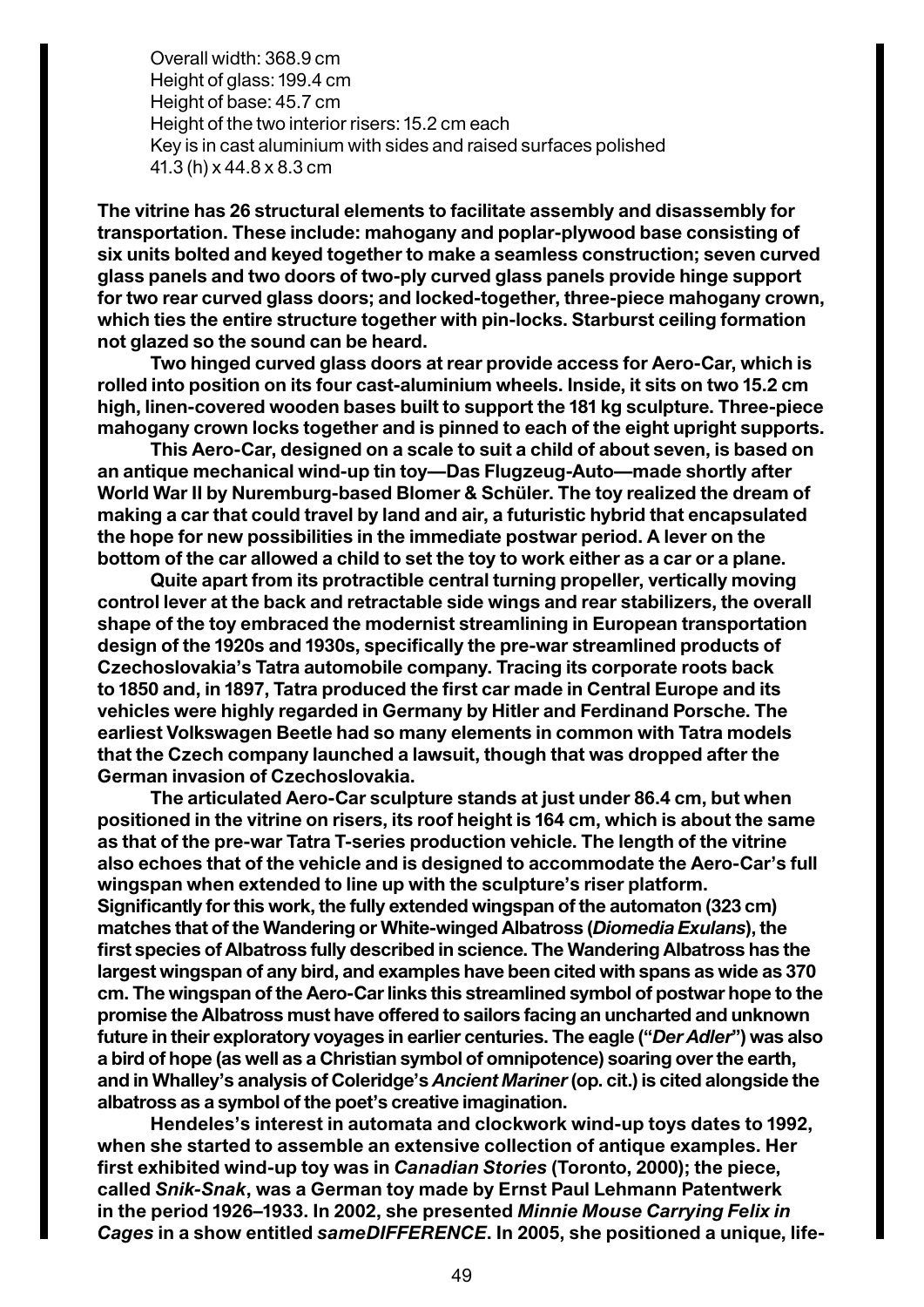**size, painted papier-mâché automaton of American illustrator W. W. Denslow's Mother Goose (made in 1901 for Marshall Field's department store in Chicago and perhaps the earliest automaton created to advertise a published American children's book) as a still element in a work she made for** *Predators & Prey* **in Toronto. Two years later, just after** *Documenta 12* **in Kassel, she returned to Marburg for the first time since her infancy at the invitation of Prof. Dr. Matthias Rothmund and his wife, Dr. Gesine Rothmund, to consider making an exhibition for their town. She was intrigued by the city's emblematic rooster, which functions in the manner of an automaton. She then installed a circa-1900 Puss in Boots automaton in** *Marburg! The Early Bird!* **exhibited at the Marburger Kunstverein in 2010, and restaged here in the North Gallery upstairs.** 

**This Aero-Car is the first automaton she conceived herself, reimagining the Blomer & Schüler toy's wind-up action as an articulated creature. The performance sculpture is controlled with a custom aluminum-and-steel clockwork mechanism driven by DC electric motors and controls. One motor drives a cam and crank assembly to control the movement of the wings and the in-and-out motion of the steel propeller shaft. A second electric motor controls the propeller's rotation through a set of bevel gears. And a third electric motor powers the up-down action of the lever on the back of vehicle. A zinc-coated steel spring mounted around the propeller unfolds the three propeller blades when they emerge; contact with a bezel closes the blades as the propeller shaft retracts.** 

**The Aero-Car in its vitrine as a sculpture in the round continued Hendeles's work with curved glass, the vitrine serving as both a container and as a generator of light reflections and refractions. Both static and in operation, the Aero-Car projects otherworldly images and light scintillations onto the transparent curves of the vitrine's glass elements, the effects changing as viewers shift position and perspective around it. The performance of the sculpture is a rendering of the mechanical function of the key-wind toy, except that the wings and propeller of the toy spring into place whereas the sculpture operates in a slow gliding motion. The remote-controlled sequence of the Aero-Car's movements is adjustable, and set using a series of timers, controllers and relays.** 

**The seven-part performing sequence is as follows:**

- **- Activation lever on the back moves down to the "on" position**
- **- The wings begin to unfold, gliding out to the side until they are at right angles to the car and give the vehicle the form of a Christian cross; at the same time, the propeller shaft in the car's body cavity moves the blades towards the edge of the bezel covering the opening on the front.**
- **- As the propeller blades move beyond the edge of the bezel, the spring around the shaft forces them to unfold.**
- **- Unfolded, the propeller begins to spin and continues for 1 minute 50 seconds.**
- **- The propeller shaft and the wings start to retract, the activation lever on the rear moving up to the "off" position as this happens.**
- **- As they retract past the bezel at the front opening, the propeller blades close like the petals of a flower at night.**
- **- The wings and the propeller fold back completely to rest inside the Aero-Car's body.**

**The large fabricated key that is part of this sculpture is based on the key for the Blomer & Schüler toy, and bears Hendeles's interpretation in** *bas-relief* **of the company's Jumbo the Elephant logo on both sides.**

**The articulated creature tries to fly, but is trapped behind glass. The glass also protects others from harm from the twirling propeller that comes out regularly.**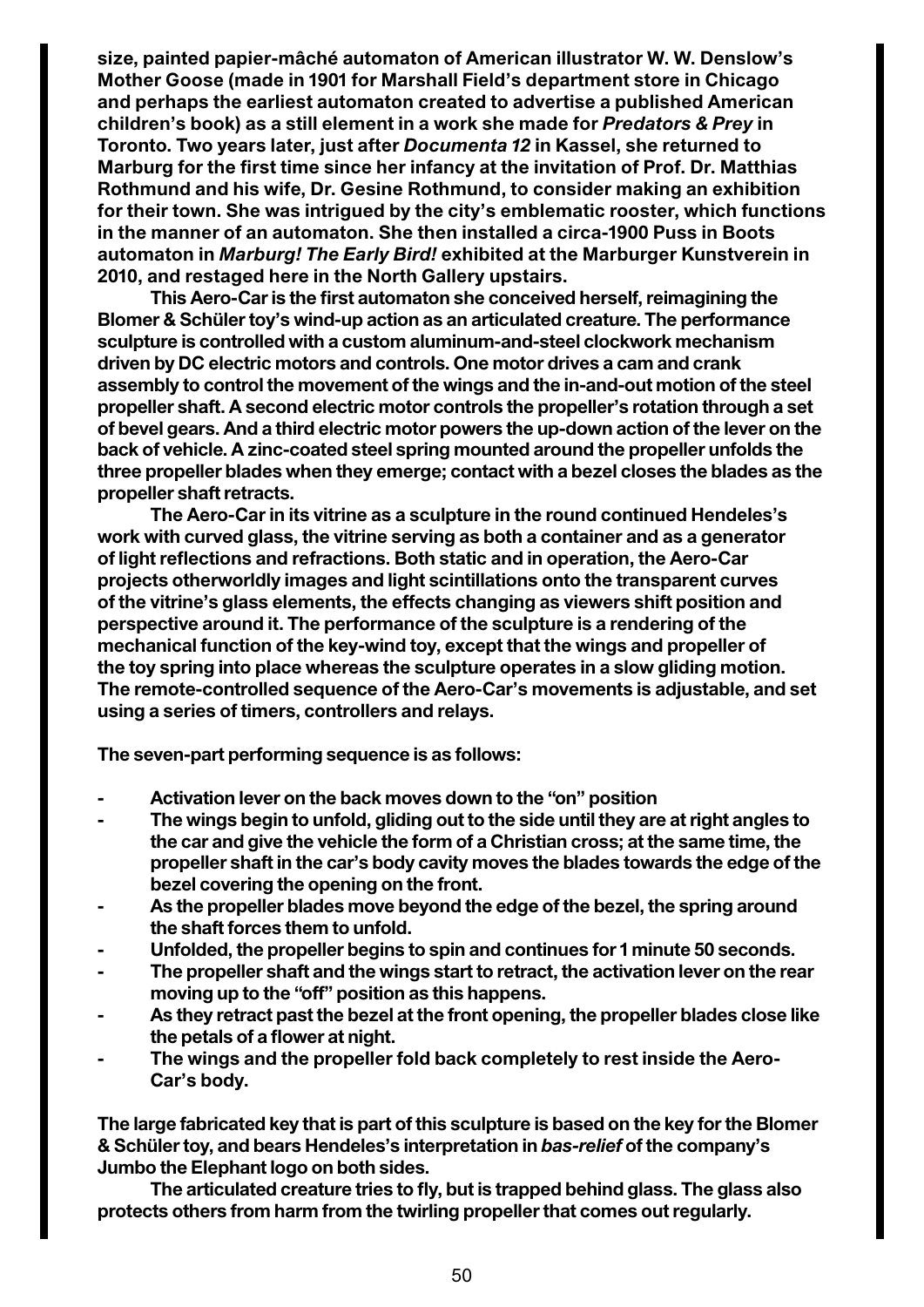### **3.** *THE BIRD THAT MADE THE BREEZE TO BLOW (PART ONE – PART ELEVEN)***, 2011**

 Eleven black-and-white pigment prints on archival paper with square blind deboss (3.8 x 3.8 cm), ebonized poplar frames Source: *The Rime of the Ancient Mariner*, New York, Harper & Brothers, 1877 American first edition issue in the collection of the artist Frames: 156.21 (h) x 122.6 x 5.2 cm

**Poet, critic and philosopher Samuel Taylor Coleridge (1772–1834) remains an enigmatic and emblematic figure in English letters. Alongside William Wordsworth (1770–1850), a close friend and collaborator, he is credited as a founder of the Romantic Movement in British poetry.**

*The Rime of the Ancient Mariner* **is the longest and most influential of Coleridge's poetic works. It was published in 1798 in** *Lyrical Ballads***, a poetry collection co-authored with Wordsworth. In his own recollections,** *Biographia Literaria* **(1817), Coleridge says that when he and Wordsworth devised the idea of a collection melding supernatural subjects with topics taken from everyday life "it was agreed, that my endeavours should be directed to persons and characters supernatural, or at least Romantic; yet so as to transfer from our inward nature a human interest and a semblance of truth sufficient to procure for these shadows of imagination that willing suspension of disbelief for the moment, which constitutes poetic faith." The idea of the "willing suspension of disbelief," then, may be traced back to Coleridge.**

**It's not certain why he decided to set his story on a sea voyage ranging as far as the southern ice pack, though such voyages were vivid in the popular imagination in the 18th century Age of Exploration. An account by Wordsworth suggests the idea for the poem was developed on a country walk with his sister and Coleridge. Wordsworth says he told his companions about a book he was reading,** *A Voyage Round the World by Way of the Great South Sea* **(1726) by Captain George Shelvocke (c. 1675–1742), in which a sailor kills an Albatross. Wordsworth also takes credit for the idea that supernatural spirits rose to exact vengeance for the crime.**

**Coleridge's mariner, however, seems condemned not only to a sea voyage over which he has no control, but also, even after he has reached port, endless wandering in search of redemption for the crime of killing the seabird. This key aspect of the story taps into more widespread narratives, most clearly that of the**  *Flying Dutchman* **ghost ship. That in turn has been linked with the older tale of the Wandering or Immortal Jew, an association that Coleridge himself made explicitly when he wrote in a notebook: "It is an enormous blunder...to represent the An. M as an old man aboard ship. He was in my mind the everlasting wandering Jew—had told this story ten thousand times since the voyage, which was in his early youth and 50 years before."**

**Although there is a Christian underpinning to the poem's tale of sin, guilt and the search for redemption, the universality of its themes gives it much wider resonance. The poem is also rife with references to the role of chance or fortune in our lives, of individual and collective responsibility and the secular concept of death-in-life.**

**The first illustrated edition of Coleridge's poem was published in Edinburgh in 1837, three years after the poet's death. There have been numerous attempts to capture its mystery since, though the most widely known is that of the Strasbourgborn Gustave Doré (1832–1883), one of the most influential artists and illustrators of the 19th century (see also the Note on** *Marburg! The Early Bird!***). His 38 full illustrations (there are also four smaller supporting images) were first published in a jumbo-format edition in 1876. The prints have assumed iconic status, and their visual representation of the poem has certainly influenced its interpretation.**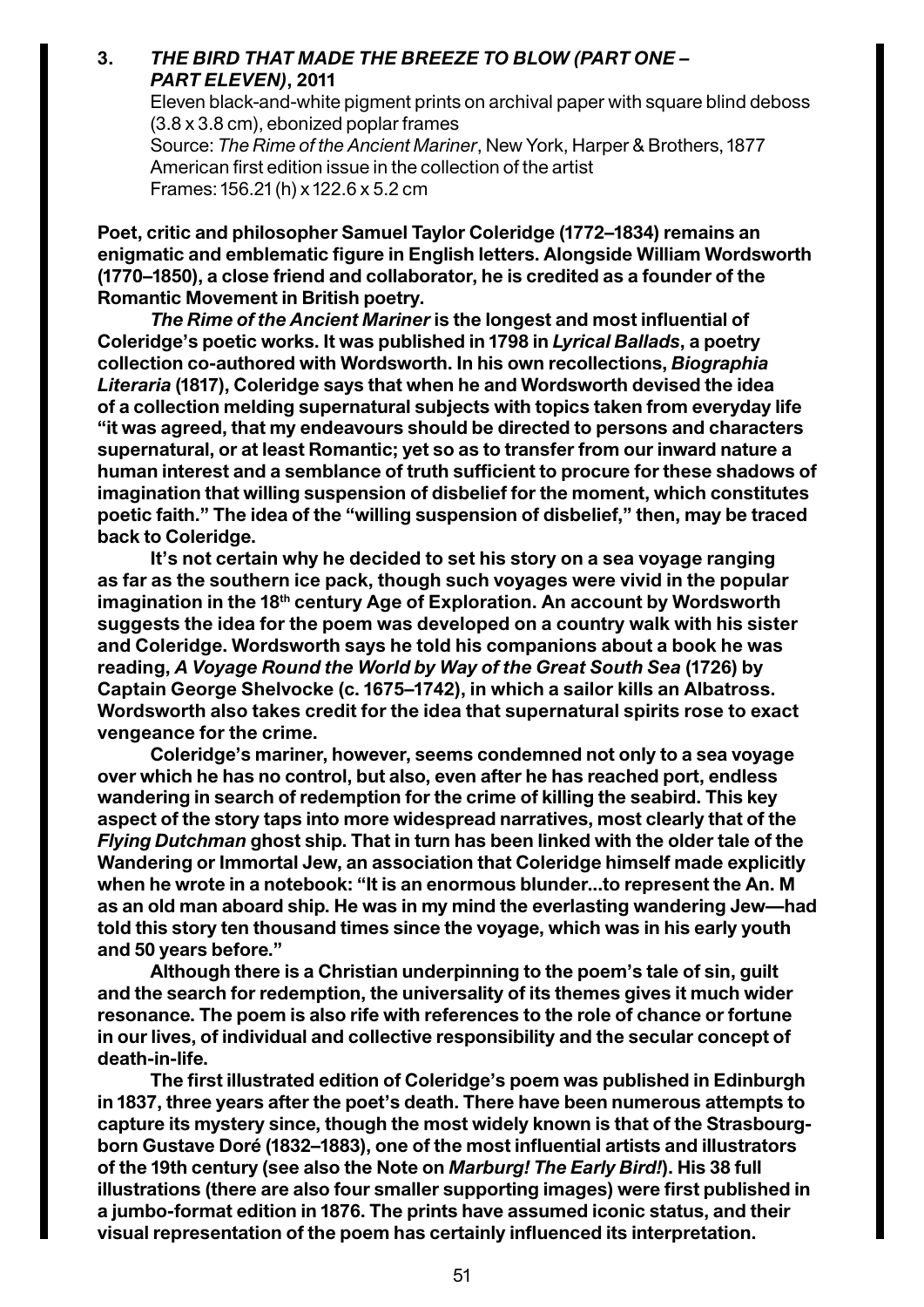*THE BIRD THAT MADE THE BREEZE TO BLOW (PART ONE – PART ELEVEN)* **derives from** *The Rime of the Ancient Mariner* **and uses some of Doré's illustrations to focus on the tale of the ship in trouble, the encouraging omen of the bird, the mariner's shooting of the bird and his subsequent shunning by the other sailors, who scapegoat him for the ship's miserable reversal of fortune after he kills the bird. By selecting specific images to create a filmic sequence that ends with the mariner still at sea, the sole survivor of the trauma, Hendeles's retelling of the story is restricted to the bird and the sailor and his subsequent isolation with the carcass of the albatross strung around his neck. There is no resolution or redemption in her allegory insofar as the mariner is stranded on the ship, burdened both by his own sense of responsibility and remorse and by the behaviour of the group of which he was part.** 

**The dynamic interplay of personal and group belief systems in Hendeles's interpretative reading arises from the eleven selections she made from the total suite of Doré illustrations, resequenced to create a narrative with an alternative beginning, middle and end.**

**In form, these large pages were inspired by the didactic panels recording another narrative of group prejudice, persecution and responsibility at the Topographie des Terrors museum in Berlin. Located on the site of the Nazi Secret Police, SS and State Security headquarters, the museum is close to König Galerie, where this artwork was first shown. As with early photographs, which were initially made for publications, engravings were generated for books and journals. Hendeles's renditions are scaled for viewing on a gallery wall. Their size addresses the viewer in the public space, while also inviting an intimate experience by revealing the handmade gestures inscribed in each engraving.** 

**They were made on a high-density, state-of-the-art scanner by a master scanner, the contemporary equivalent of Doré's master engravers, the resulting images recreating the original artwork on a larger scale and in unparalleled detail. The scans were painstakingly worked on to reverse the effects of the publishing process, effectively rendering the type and engraving on the original pages in a hyper-realistic way. They were then printed with inkjet technology that generated deep, rich blacks. The eleven elements chosen are debossed with individual square blind stamps to identify each one (***PART ONE* **to** *PART ELEVEN***) as part of a group. They were then presented as a specific selection.**

**The book pages selected create a new narrative that acts as both a context for and dialogue with the other components in this work, and they do the same for it. That is, each "frames" the other.**

**One aspect of Hendeles's practice is to choose narratives that are so deeply entrenched in culture that specific words or images can assume iconic status as metaphors for understanding the human condition. The common English idiom, "like an albatross around the neck," to designate an unwanted burden is derived from Coleridge's poem. It is analogous to a spiritual burden. It hampers an individual's freedom to act through its psychological or emotional weight, as well as isolating and stigmatizing the individual among peers. The Doré images reflect Coleridge's original portrayal of a solitary soul separated and tormented by his separation from others. In "The Mariner and the Albatross" (***University of Toronto Quarterly***, XVI, 1946/47), George Whalley (1915–1983) made a detailed case for reading Coleridge's poem as an allegorical reflection on his own life as an artist and outsider. "Whether or not he recognized this process at the time, Coleridge enshrined in** *The Ancient Mariner* **the quintessence of himself, of his suffering and dread, his sense of sin, his remorse, his powerlessness." Even the grotesquely vivid image of Life-in-Death in the poem reflects the ghosts and demons that haunted the poet's life and informed his writing. "Life-in-Death is a recurrent theme in Coleridge's thought," Whalley continues. "Lifein-Death meant to Coleridge a mixture of remorse and loneliness. Yet 'loneliness' is perhaps too gentle and human a word; let us say 'aloneness'."**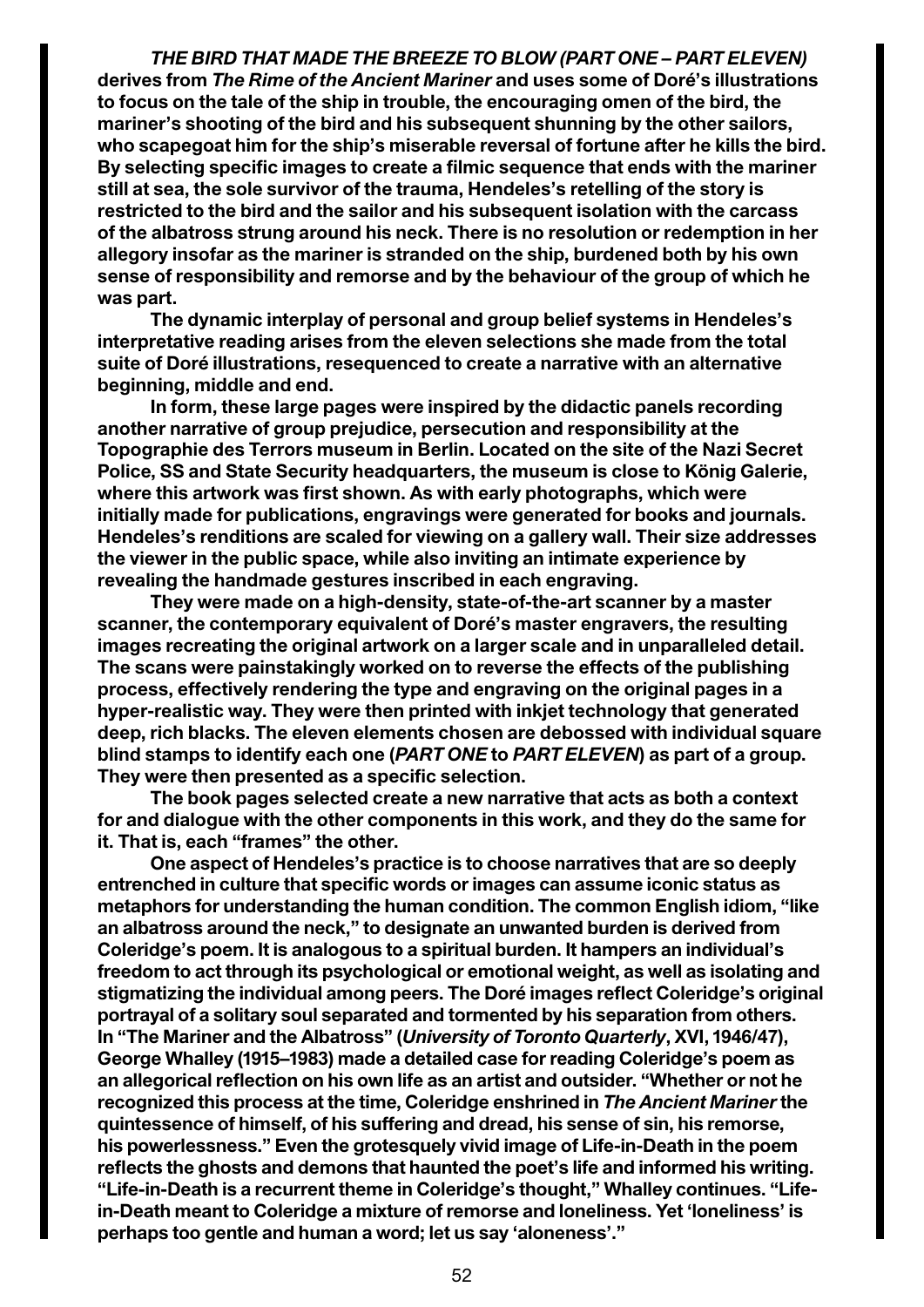## Upper Floor - No. 4



## *Predators & Prey (Denslow's Mother Goose)***, 2005–2017**

*Please note: Pages of the book* Denslow's Mother Goose *(1901) contain a number of politically incorrect / racial stereotypes. We want to point out, that Ydessa Hendeles and the Kunsthalle Wien do not agree with the depicted ideas (images), but included the pages in the show, for it's historical contextualization.*

## **1. Automaton of Denslow's Mother Goose, American, 1901**

 Life-size painted papier-mâché head articulated at the neck and beak, on a carved-wood body with hollow, hooped back containing an open-spring, key-wind clockwork motor and counterweight; webbed papier-mâché feet. Original yellow cotton cape with fringe and ribbon border beneath open-work cape tied with a black ribbon, pantaloons and felt bonnet trimmed with silk flowers. Figure stands on a dark-green, paper-covered wood base with printed gilt borders and lettering on four sides: "I am Denslow's Mother Goose." (Refers to the children's book: *Denslow's Mother Goose*, McClure Philips, New York, 1901.)

 When wound, Mother Goose nods her head, opens and closes her beak rhythmically and, as the spring unwinds, produces an occasional clucking sound. This automaton, originally displayed in the window of the Marshall Field's department store in Chicago, is believed to be unique.

 *Denslow's Mother Goose* may also be the earliest automaton created to advertise a published American children's book. Removable key: 6.4 x 3.5 x 0.6 cm 94.6 (h) x 43.2 x 30.5 cm

**The iconographic history of Mother Goose may be taken as part of the deep-rooted tradition of associating women with birds and winged goddesses. Such images are**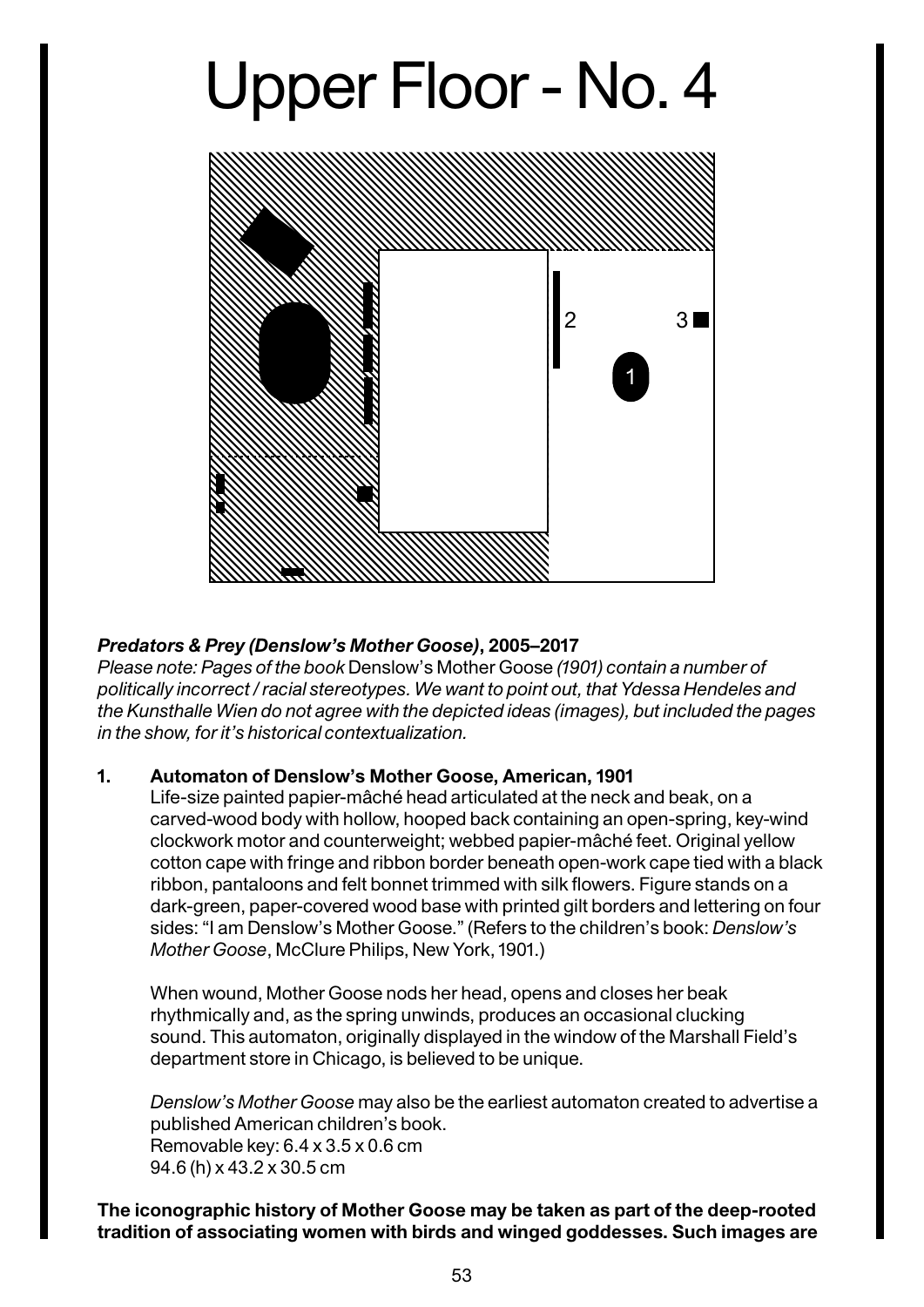**prevalent in Greek, Roman and Egyptian mythology, but also date even further back to the pre-historic Neolithic and Upper Paleolithic eras.**

**However, the name of Mother Goose was not connected to children's stories until 1650, when it first appeared in print in** *La Muse Historique***, a French versified diary of current events that ran over many years. After that, three countries claim her as their own: France, England and America. In 1697, Charles Perrault published his** *Histoire, ou Contes du temps passé***.** *Avec des Moralitez***, a collection of eight folk tales that included the still-familiar "Cinderella," "Sleeping Beauty" and "Little Red Riding Hood." The frontispiece shows a woman in a bonnet telling stories to children by candle and firelight; behind them, a poster reads: "Contes de ma mère l'oye." Although the storyteller has a rather prominent, beaky nose, she is neither old nor goose-like. In 1729, Robert Samber translated Perrault's collection into English, which remains the first authenticated appearance of Mother Goose in the English language.**

**After crossing the channel, the history of Mother Goose becomes a trans-Atlantic story. In 1744, a London publisher, John Newbery, brought out** *The Little Pretty Pocket Book***, which included rhymes and which was so successful that Newbery continued to publish juvenile literature until his death in 1767. His stepson, Thomas Carnan, took over the publishing business, and, in 1780, published what most regard as the first volume that associated Mother Goose with nursery rhymes:** *Songs for the Nursery, or Mother Goose's Melodies of Children***. It consisted of traditional English rhymes and nonsense patter songs, as well as some verses by Shakespeare.**

**Pirated editions of Carnan's** *Songs for the Nursery* **appeared in the young American republic almost immediately until, in 1786, Isaiah Thomas of Worcester, Ohio, published the first authorized U.S. edition. The collections were popular in America, as in England, and went through several reprints. By the early years of the 19th century, Mother Goose had become almost exclusively associated with rhymes and children's songs, effectively losing her original connection to the folk tales recounted by Perrault. After Thomas, the Boston publishing firm of Munroe and Francis published editions from the 1820s to the 1840s, which helped establish the character as a standard of American children's literature.**

There's a curious twist to the tale later in the 19<sup>th</sup> century. In 1860, John Fleet Eliot **wrote a letter to the** *Boston Transcript* **claiming that one of his ancestors, the colonial Boston printer Thomas Fleet, had printed a collection of nursery rhymes in 1719, under the title,** *Songs for the Nursery, or Mother Goose's Melodies for Children***. Not only does this book bear the same title used by Carnan in London in 1780, its publication is a decade before Samber's translation of Perrault's** *Contes***. If true, Mother Goose would have been invented as a figure in children's literature independently by Perrault in France and Fleet in England's American colonies! Intriguingly, Fleet's mother-in-law was named Elizabeth Foster Goose. However, no copy of the Fleet book has ever been found, and his claim to authorship remains conjecture.**

**Though not written down until the 18th century, nursery rhymes are of much older vintage in the oral tradition and there have been many interpretations of the rhymes as references to historical personages and events. The interpretations, however, are largely speculative. The reason the old rhymes have survived is probably due, as Henry Bett writes in** *Nursery Rhymes and Tales - Their Origin and History* **(Methuen & Co. Ltd., London, 1924), "to the astonishing persistence of popular tradition, reinforced by the characteristic conservatism of childhood which insists on having rhymes repeated the same way each time."**

**In addition, some well-known English rhymes have counterparts in other popular cultures. The story of Humpty Dumpty, for example, is found across Europe under various titles: "Boule, Boule" in France, "Annebadadeli" in Switzerland, "Lille-Trille" in Denmark, and "Humpelken-Pumpelken" in different parts of Germany. "The House That Jack Built," a cumulative rhyme, is also found in numerous variants. Bett cites an example in "Had Gadya," one of two Aramaic rhymes recited at the end of the Passover Seder service to keep the children entertained:**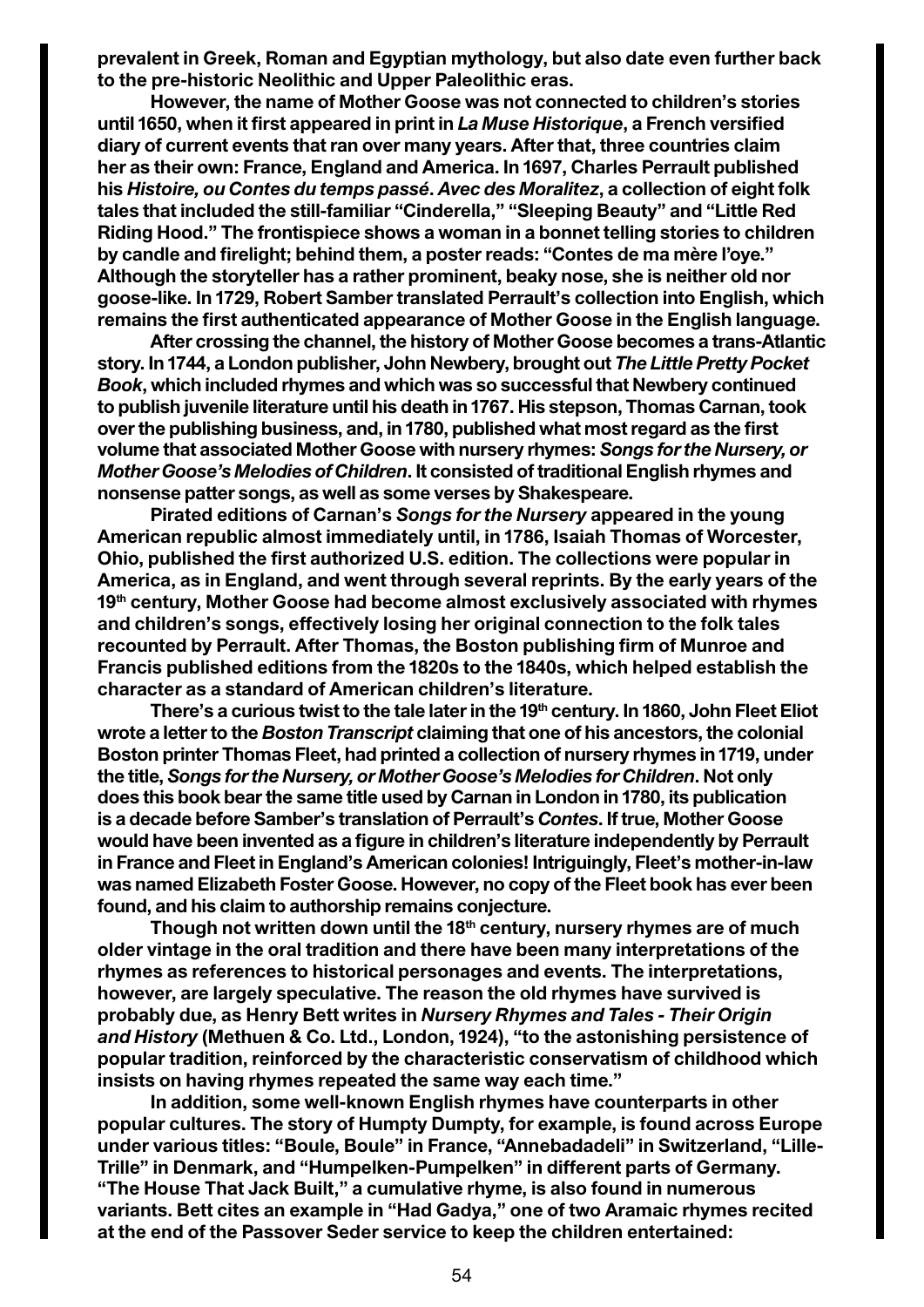**It begins: 'A kid, a kid! My father bought a kid for two zuzim.' Then it proceeds to relate that a cat worried the kid, a dog bit the cat, and so forth. The splendid climax of the tale (possibly influenced by St. Paul's words in 2 Tim. i, 10) is as follows: 'then came the Holy One — blessed be He! — and destroyed the Angel of Death, who killed the butcher, who had slaughtered the ox, that had drunk the water, that had quenched the fire, that had burned the staff, that had smitten the dog, that had bitten the cat, that had worried the kid, that my father bought for two zuzim. A kid, a kid!'**

**The Rabbis explained it as a parable of the persecutions of Israel. The Hebrew nation is the kid; the two zuzim (pieces of money) were Moses and Aaron; the cat represented Assyria; the dog, Babylonia; the stick, Persia; the fire, Alexander the Great; the water, Rome; the ox, the Saracens; the butcher, the Crusaders; the Angel of Death, the Turks. The Holy One is the Messiah. The edition of the Haggadah printed in Prague in 1526 does not contain the tale, but the edition of 1590, published in the same city, prints it with a German translation.**

**Numerous collections of Mother Goose rhymes and songs have been published right up to the present day. She is an intriguing character, always a single woman, though one who has assumed several forms. She has been portrayed as an old crone in human form, sometimes in a witch's conical hat. In** *Mother Goose: The Old Nursery Rhymes* **(1913), English illustrator Arthur Rackham represented her as a kindly looking witch flying on a goose. In the Denslow version, she is an anthropomorphic goose wearing an 18th-century American country wife's costume, with a hand-crocheted shawl and a flowered bonnet.**

**One common element in her history is that she has always been a collector or curator, whether of the original folk tales or of the nursery rhymes. Moreover, her collections are much older than she is. In the case of the rhymes, especially, she is the curator of some of the oldest attempts to clarify and codify human experience. Bett persuasively shows how the origin of rhymes can be traced back to myth and early history as vestiges of our attempt to make sense of the world and the dynamic forces—natural and man-made—that have shaped human experience. In a sense, then, Mother Goose has always been much more than a literary device to entertain, educate or soothe children; she has also been the custodian of the enduring collective memory and experience from the childhood and adolescence of mankind itself.**

#### **1.1** *Jumeau Triste* **or "Long-faced"** *Bébé Jumeau***, Maison Jumeau, Montreuilsous-Bois, France, c. 1885**

 Doll with fully articulated wood and composition body, jointed wrists; bisque head, impressed "13" on neck, old blonde mohair wig, flowered cap, lightly outlined closed mouth with white space between lips (small pink line at corner of mouth where the painter's hand slipped), large applied ears with earrings, with paper label "Bébé Jumeau Diplome d'Honneur," white cotton undergarments and white lawn dress with lace insertion, brown leather shoes with Jumeau bee imprint on sole 73.7 (h) x 25.4 x 15.2 cm

**The outstretched arm gesture of the doll—her "show-and-tell" gesture to Mother Goose—is one of many body-language communications made with limbs. In this scenario, the articulated arm is posed stiffly in a straight-arm salute, alongside the goose, the gait of which inspired the goose-step military march favoured by Stalin, Hitler and Mussolini and still in use in many countries around the world. Although the distinctive straight-legged gait of the goose-step originated in military practice**  in Prussia in the 18<sup>th</sup>-century, the term is of later English origin. It is thought to **come from a training drill in which recruits adopted a gait that had them standing alternately on one leg while swinging the other backwards and forwards. "Goosestep" appears to reference the way geese often stand on one leg.**

**George Orwell extrapolated upon the menacing nature of the goose-step in his wartime essay, "The Lion and the Unicorn: Socialism and the English Genius"**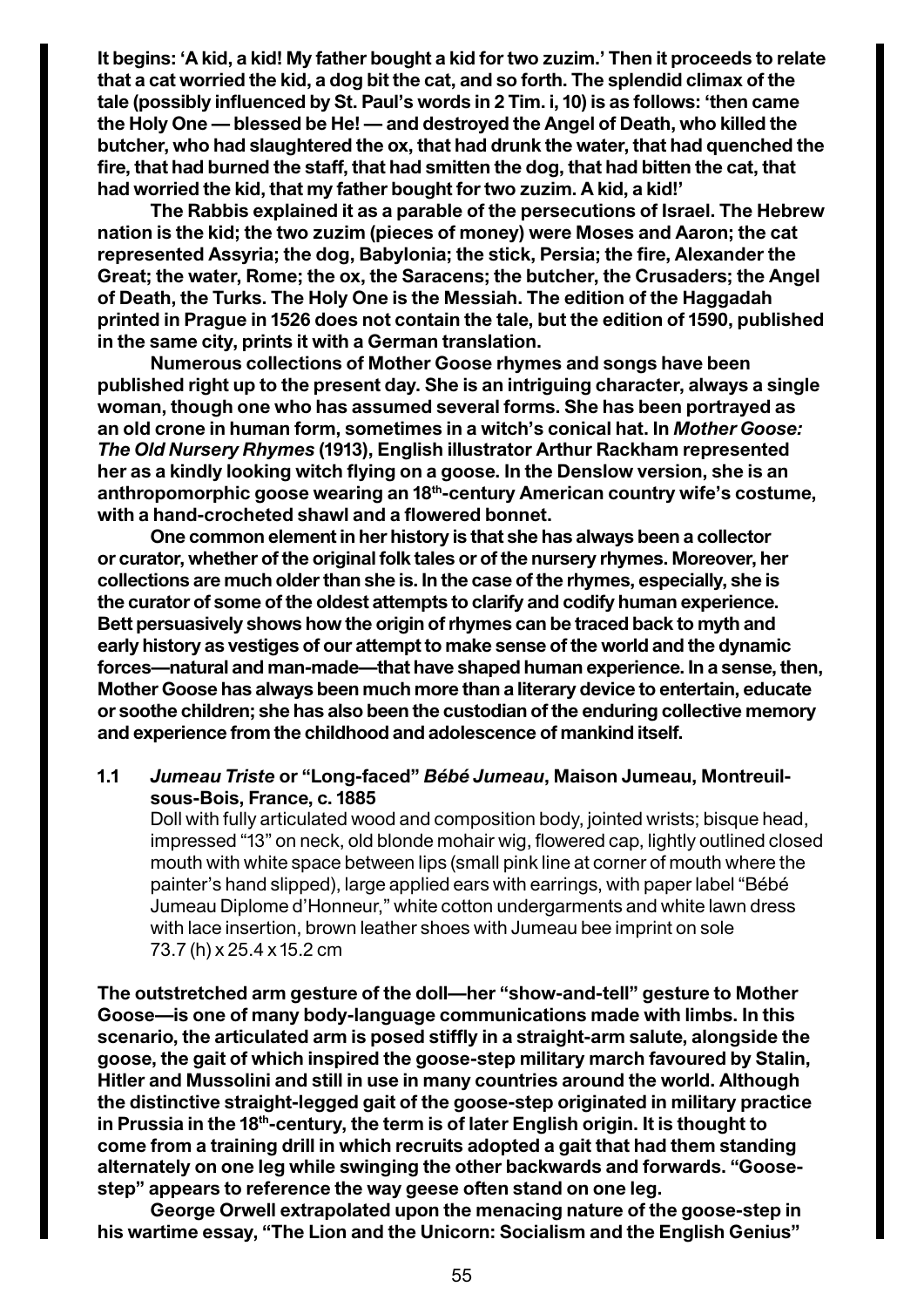**(1941). Sitting in Britain, while "highly civilized human beings are flying overhead, trying to kill me," he wrote:**

 **One rapid but fairly sure guide to the social atmosphere of a country is the parade-step of its army. … The goose-step, for instance, is one of the most horrible sights in the world, far more terrifying than a dive-bomber. It is simply an affirmation of naked power; contained in it, quite consciously and intentionally, is the vision of a boot crashing down on a face. Its ugliness is part of its essence, for what it is saying is 'Yes, I am ugly, and you daren't laugh at me.' … Beyond a certain point, military display is only possible in countries where the common people dare not laugh at the army.**

**In anti-Fascist propaganda, however, the goose-step was also ridiculed. As Mark Scheffler writes in "Marching Orders: Goose-stepping, the dance craze of tyrants" (***Slate.com***): "Where there isn't revulsion, there's humour. Years of sarcastic derision —both in the popular culture at large and by comedians such as Mel Brooks and ex-Monty Python cast member John Cleese—have ultimately relegated the goose-step to the realm of the ridiculous."**

**Historically, the American pledge of allegiance to the flag ("I pledge allegiance to my Flag and the Republic for which it stands; one Nation, indivisible, with Liberty and Justice for all"), written by Francis Bellamy in August 1892, had the palm of the hand turned downwards until the words "to my flag," when, as suggested by James Bailey Upham, who wrote the original drafts, it was then turned upwards and held like that to the end of the affirmation.**

**Even with the palm turned upwards, people later realized that the palm-down part of the original pledge had been appropriated (possibly from American films) by Germany's National Socialists, which converted it into the "Heil Hitler" military salute. To eliminate any similarity or confusion in these straight-arm gestures, the American Congress adopted a bent arm, hand-over-the-heart gesture instead of the straight-arm salute in the U.S. Flag Code of June 22, 1942.**

**1.2 Child's Chair, Gustav Stickley (American, 1858–1942), c. 1905** Quarter sawn oak with leather upholstery 60.3 (h) x 35.6 x 33.0 cm

**Gustav Stickley was a leading figure in American Arts and Crafts, his company's introduction of the experimental New Line of furniture in 1900 doing much to launch the form and aesthetic of the style. New York State-based, the Gustav Stickley Company in 1903 became the Craftsmen Workshops, and while remaining primarily a furniture maker, branched out into other areas, including home design.** 

**In the context of rapid industrialization, the philosophical aesthetic of the Arts and Craft Movement inclined towards plain and simple design emphasizing "honest" and quality craftsmanship to afford any household well-designed furniture that was good for the soul and mind. Stickley incorporated an old Flemish craftsman's phrase,**  *Als ik Kan* **(To the Best of My Ability), in a number of his branding marks. It was a "back-to-basics" philosophy of integrity, of objects crafted with "honest materials and honest labour," of furniture made with sturdy hardwoods in geometric and vernacular forms that primarily served function. Decoration was often limited to the natural look of the materials or to the details of construction—large key tenons or exposed joinery, for example. Much of the furniture, even the cheaper-quality items, lasted for years. Evolving to some degree out of Gothic furniture, Shaker furniture and Japanese designs, the Arts and Craft style's "form-follows-function" approach to design was also a critical precursor to Modernism**

**American Arts and Crafts was a high-minded movement. The desire was to go back to a time when things were made by hand––the era of guilds. It was a reaction**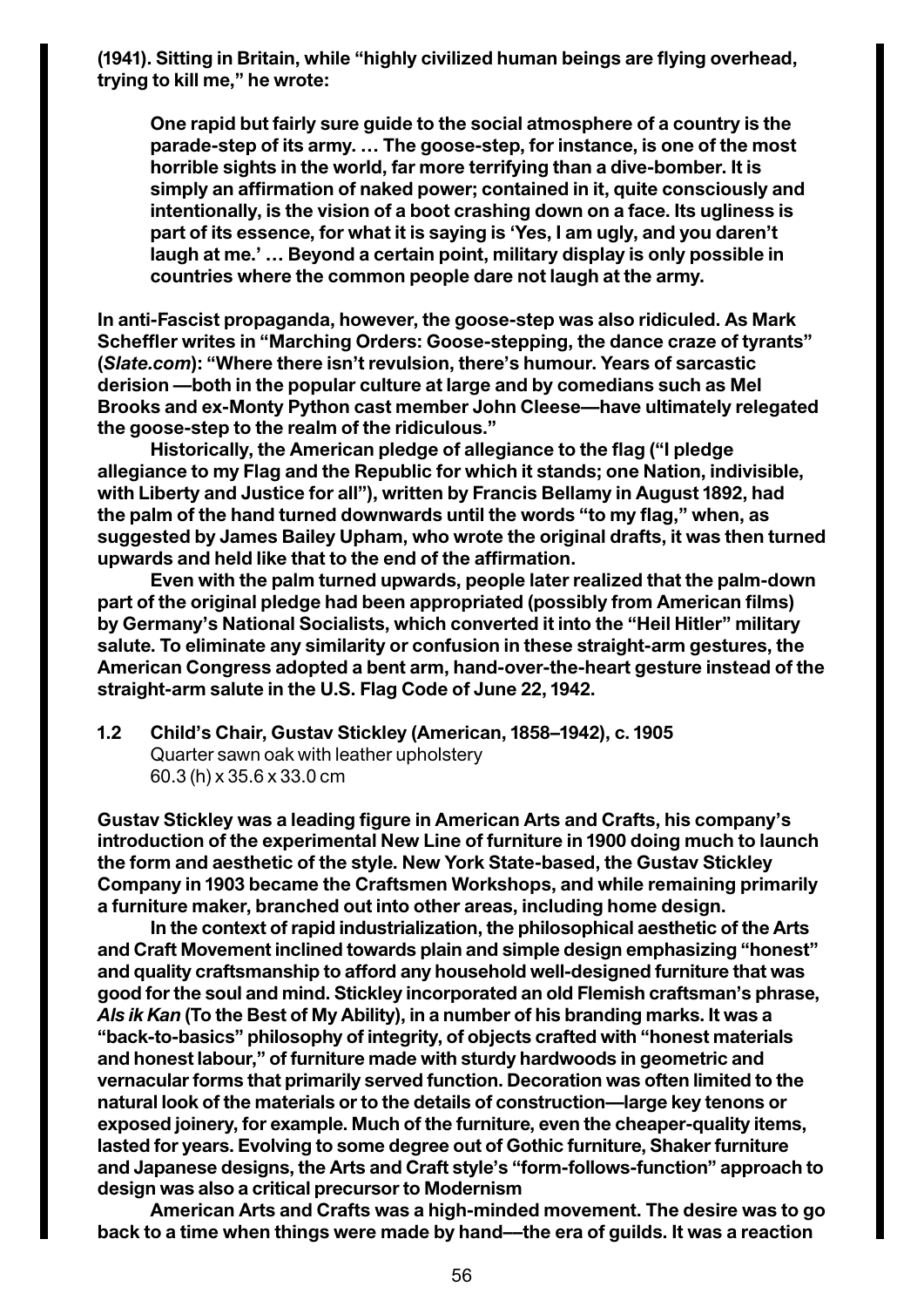**to the forces of industrialization and mechanization that began to drive society**  in the later 19<sup>th</sup> century. The movement's work expressed a wistful longing for an **earlier age that valued individual craftsmanship and a lifestyle that was more in harmony with the natural world.** 

**At the same time, as Kevin W. Tucker makes clear in his survey of the evolution of Stickley's enterprise (***Gustav Stickley and the American Arts & Crafts Movement***, Dallas Museum of Art, Yale University Press, 2010), Stickley and his designers were keenly aware of and influenced by the work of contemporary European furniture designers, such as the English architect-designer, Mackay Hugh Baillie Scott (1865–1945). Stickley visited England and purchased furniture there, and the transatlantic connections of his approach were readily appreciated. Reviewing an exhibition organized by Stickley in 1903,** *The Rochester Herald* **noted under the headline,** *Arts and Crafts: Wonderful Exhibition in Mechanics Institute***: "Every bit of the furniture is made by hand. The big old fashioned [settles] and the goodly proportioned Morris chairs suggest some baronial hall or some rustic English country seat. There is a dining room, all furnished, every article handmade. It is indeed a revelation to one who has lived all his life in a machine-made world" (quoted in Tucker, p. 44).** 

**The tall, butterfly-jointed settle in Hendeles's collection appeared in that 1903 show, introduced as a unique piece and perhaps made on commission. The only extant example of this form, it is the model for the custom-fabricated versions used in** *From her wooden sleep…***.**

**Even though most American Arts and Crafts furniture was built by machine, consumers believed they were buying quality, handcrafted products, usually oak with strong joints. Arts and Crafts furniture functioned like a sturdy protective forest. Frequently slatted seating designs also included oak "settles," wooden benches with high backs as a protection from draughts, most frequently placed near the fire in a sitting room. The kitchen was particularly important as the central hearth of a house, where food is cooked and eaten. The practical design philosophy was expressed in down-to-earth moralizing mottos, such as this one for the kitchen: "A place for everything and everything in its place."**

**The aesthetic colour palette of the American Arts and Crafts school was philosophically based and essentially autumnal. It celebrated the harvest moment in the seasonal cycle of fall in the northern hemisphere, where everything is about to die in winter. But every spring, God, or Mother Nature, brings back new life, completing the cycle of birth, death and rebirth. This movement glorifies the glowing fall fruits of the land.** 

**The attempt to reconnect with some far-off, pre-industrial age is patently evident in prominent design elements, such as the medieval-looking leather coverings attached by large round-headed nails. As Wendy Kaplan wrote in** *The Arts and Crafts Movement in Europe & America, 1880–1920: Design for the Modern World* **(Thames and Hudson, London, 2004): "Arts and Crafts ornament was thus meant to carry the mind out to the countryside, just as the historical inspiration of Arts and Crafts work carries the mind back to the past. Nature and the past were the twin dream worlds of the 19th-century Romantic imagination, the opposites of the city and the modern. Antimodernism runs deep in the Arts and Crafts."**

**William Morris (1834–1896), one of the most important cultural voices in England during the Victorian era, was also an important influence. In 1903, Stickley even republished a compendium of his socialist writings about the current "conditions of manufacture" and outlining a vision for the modern enlightened factory in his magazine,** *The Craftsman***. Perhaps the most conspicuous production crossover between Morris and Stickley was the popular "Morris chair" referred to in the review of Stickley's 1903 show. It's a slant-backed, adjustable reading chair with moderately high arm rests on which one can balance a book. The original design was popularized in England by Morris himself, produced by his own**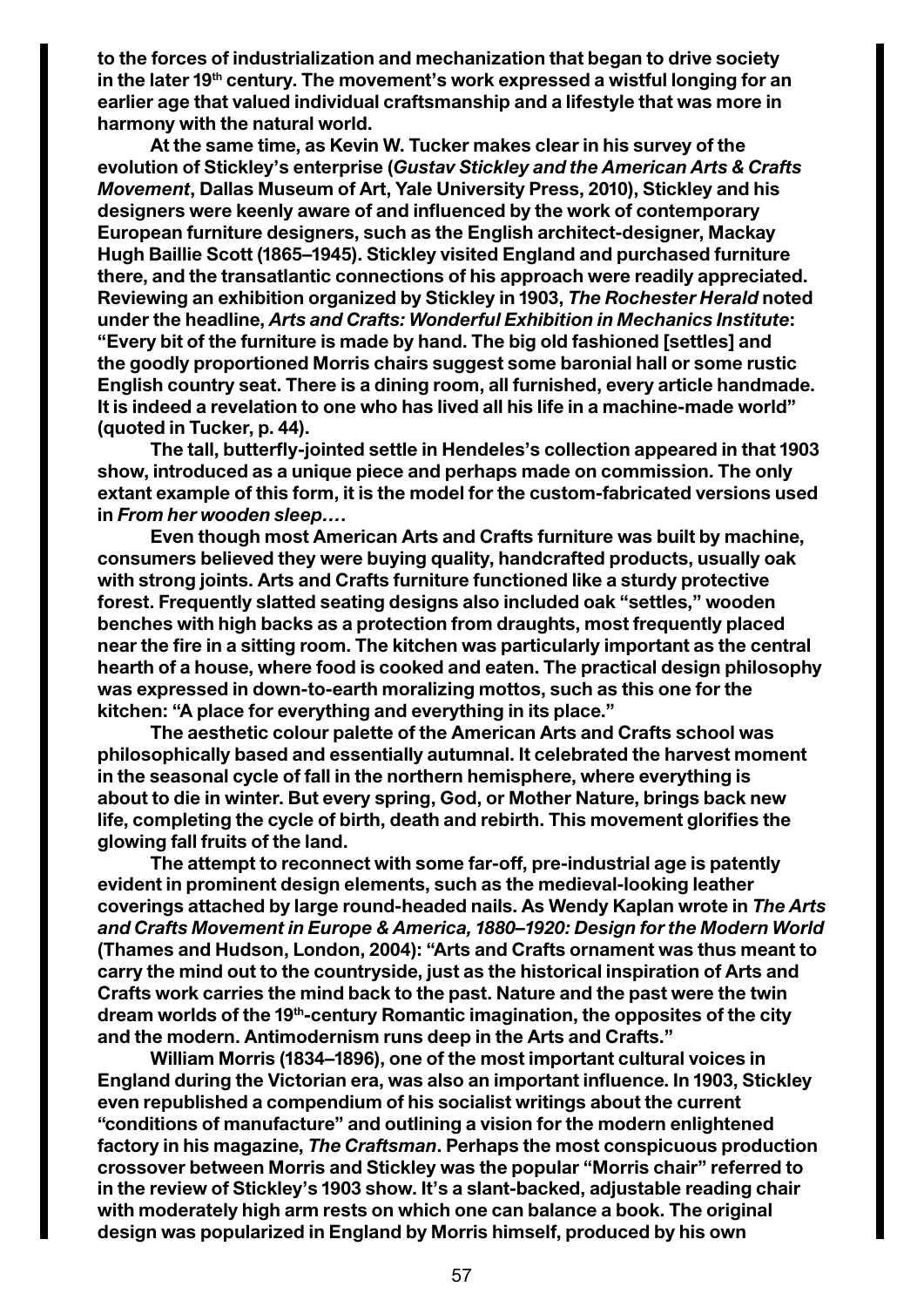**company, Morris & Co., from about 1866 based on the design of a chair found in the possession of an old Sussex carpenter.**

**Morris expressed disdain for the progressive dehumanization of the world in the 19th century. In keeping with his philosophy, the myth of the "noble savage" was revitalized in the form of a gratifyingly idealistic belief in living close to the land, in harmony with it and not disturbing the environment. One uses what one needs and no more, allowing nature to replenish itself. Whole communities were established on Arts and Crafts Movement principles, a leading one being Roycroft House and the Roycrofters Group in East Aurora, New York.**

**But the American Arts and Crafts philosophy of handmade products of integrity, utility and simple style was not the reason why most people bought the furniture. Indeed, the movement was beset with contradictions. As Stickley grew more successful, he increasingly relied on machines, albeit never in the grim factory settings characteristic of other industries and never utilizing a dehumanizing assembly-line process. However, his business was increasingly caught between the ideals of the Arts and Crafts Movement and commercial practicalities.**

**Unlike the more flexible and more commercial company formed by his younger brothers, L. & J. G. Stickley, Gustav was staunchly unwilling to make compromises. Tucker argues that his commitment to the ideals "was genuine, leaving him to obligate his financial resources to championing its principles and works, well beyond the point when it was commercially logical to do so. Both idealistic and ambitious, Stickley can rightly be perceived as one who was particularly well suited to reconcile the progressive aspirations of early twentiethcentury America with the established principles of the English Arts and Crafts movement of the nineteenth-century, with its exhortation of the virtues of the simple life, celebration of the handmade, expression of natural materials, and emphasis on the unity of design, creation, and use."** 

**In the end, the American Arts and Craft Movement was not commercially viable and devolved into a trend of the times. Handmade furniture was then, as it is now, costly. With much of the American furniture made by machine, the sturdy pieces had become accessible to a wider market but never a mass market. That, ironically, became the preserve of the mail-order enterprise of Sears Roebuck and Company, which was established in 1893. This was how most people outfitted their homes. In fact, by 1908, the company sold entire houses as kits, marketed as Sears Modern Homes.**

**By the time Roycrofters founder Elbert Hubbard (1856–1915) died in the sinking of the RMS** *Lusitania* **in 1915, the movement was already in decline. When Gustav Stickley's Craftsmen enterprise went bankrupt in 1916, he moved in with his daughter, Barbara, and lived with her until his death 23 years later. Modernism and Art Deco had begun to thrive, alongside the return to luxury materials and design extravagance. After World War I, tastes changed and other philosophies prevailed.** 

**Summing up Stickley's achievement, Tucker might be speaking by extension about the whole Arts and Crafts Movement: "Having shaped a style through his efforts, he found that it could not be sustained indefinitely within a consumer culture driven by changes in fashion. Nonetheless, Stickley's underlying principles of carefully considered and emphasized function, proportions, materials, and construction, would resonate throughout the following decades as a precursor to Modernism's own tenets, which glorified the possibilities of the city and the machine over the Arts and Crafts movement and its romance of the country and nature."**

**Just a few decades after Stickley went bankrupt and American Arts and Crafts had gone out of style, Morris's writings would experience a resurgence in popularity and find a place in the development of Germany's post-World War I sentimental and patriotic interest in folklore, with its attendant back-to-the-land movement. The embrace of the** *völkisch***, with its connotations of folklore and populism, comes out of the German term** *Das Volk* **("The People" as a nation).**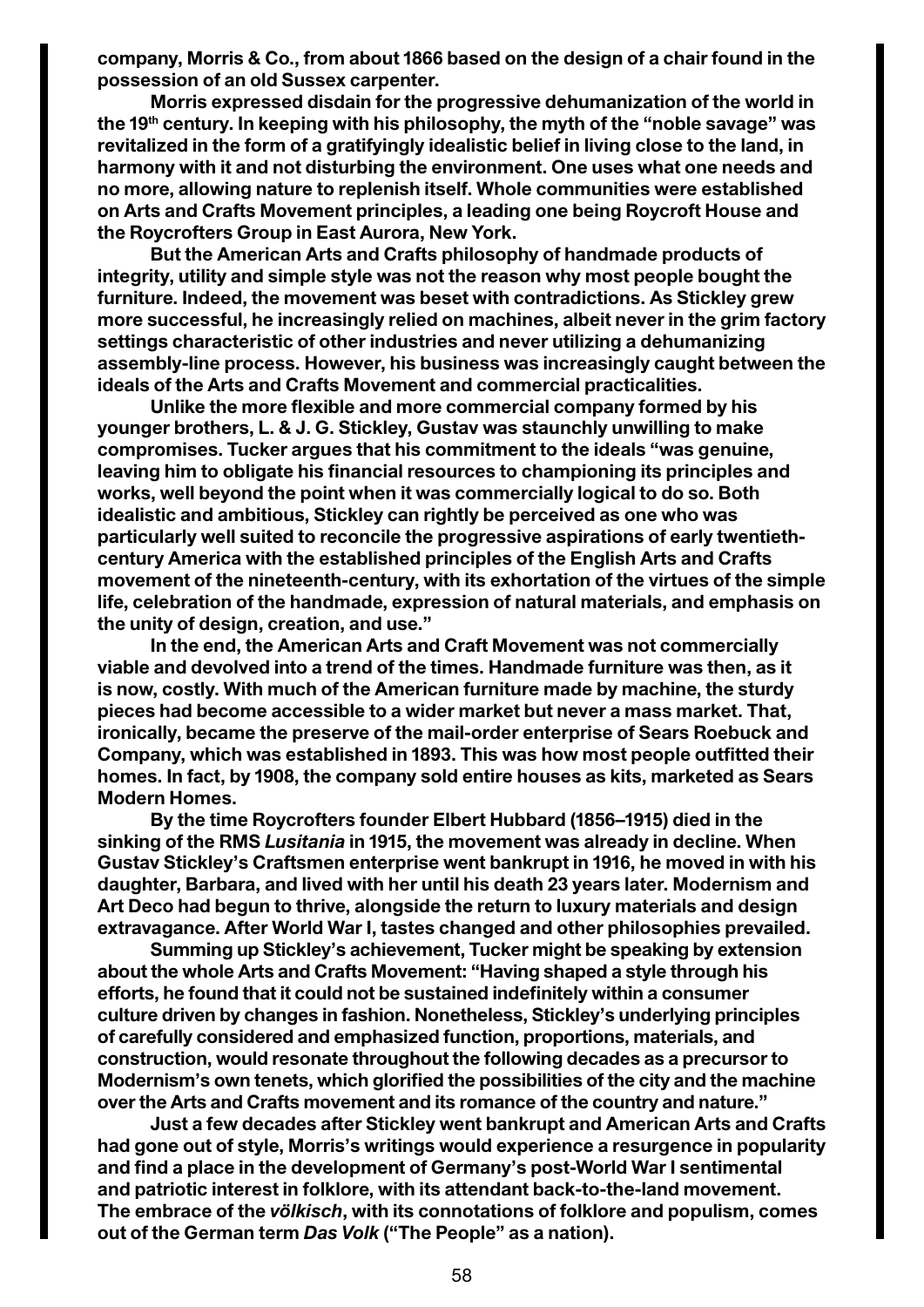**In 1932, Adolf Hitler conceived the idea of the Volkswagen (the "people's car") at a time when only the economic elite owned cars. Hitler believed that everyone should own a car and enjoy it for vacation travel. He called the 1936 version of the car, which, Ferdinand Porsche designed, the KdF-Wagen ("Kraft durch Freude" or "Strength through Joy"). His, too, was an anti-urban populism that aspired to a selfsufficient life in a mystical relationship with the land. Another good idea going bad.**

#### **1.3 Cobweb card, German, c. 1840**

 Watercolour country scene. Pulling up the centre string creates a paper cage and reveals a watercolour of a songbird on a perch 10.5 cm, in diameter 7.0 cm in height when suspended Frame: 30.8 x 30.8 x 4.8 cm

**The child manikin in the vitrine is holding in her hand what turns out to be the final filmic frame of an animated paper puzzle. She is showing the Mother Goose figure the answer to the riddle of what is inside the antique card beneath the romantic pastoral scene (a foretaste of later sentimental longing in the Arts and Crafts movement). It is a small magic trick.**

**In the book** *Eyes, Lies and Illusions* **(Hayward Gallery Publishing, London, 2004), a catalogue for an exhibition of curiosities from the Werner Nekes Collection, this type of intricately cut, handmade paper is also described as a "beehive paper animation." The Werner Nekes Collection has an example that opens up to show a rat caught in the paper cage.**

**Propped against the child's chair is a frame displaying the original antique cobweb card closed; the exhibition replica hanging open from the manikin's hand was crafted by artist David Armstrong Six. It is as if she has brought the card to the**  *Antiques Roadshow***, the popular television series that originated in Britain in 1979 but has given rise to similar shows elsewhere. In North America, the Public Broadcasting Service has touted its series at its "most watched, thanks to an addictive mix of suspense, history, and dramatic revelations—in bite-sized segments. It's the alchemy of turning trash into treasure (and sometimes vice versa) before our very eyes, performed by some of the world's most adept antiques and collectibles experts. Each appraisal reveals a new surprise — and that never gets old."**

**The appraisers are often noted dealers, themselves in search of fresh material to sell in their own shops and auctions. Their knowledgeable status functions as a calling card to lure items to the marketplace.**

**1.4 Handbag in form of French poodle, Belgian (made for Walborg Corp., USA), 1950s** Handmade beaded purse with hand-strap at collar and concealed zippered back, Walborg Corp. label affixed to interior of purse 33 x 27.9 x 12.7 cm

**Although there is no general agreement on the exact timeline, Hilde Cahn Weinberg (1905–1976) founded the Walborg Corp. as a specialist manufacturer of high-fashion purses and bags in the late 1940s. She had been an executive in a cosmetics company, although her involvement in that industry seems to have come to an end after she and the distribution company of which she was vice-president were charged and found guilty of trading in cleansing creams adulterated with "uncertified coal-tar colours" (she was put on probation for one year and, along with the company, fined US\$1,500). She then apparently studied bag design and construction for a period before launching what through the 1950s and 1960s would become a very successful enterprise. Besides running the company alongside her husband, she also served as its chief designer. Her beaded bags were particularly notable and popular, valued not only for their design but also for**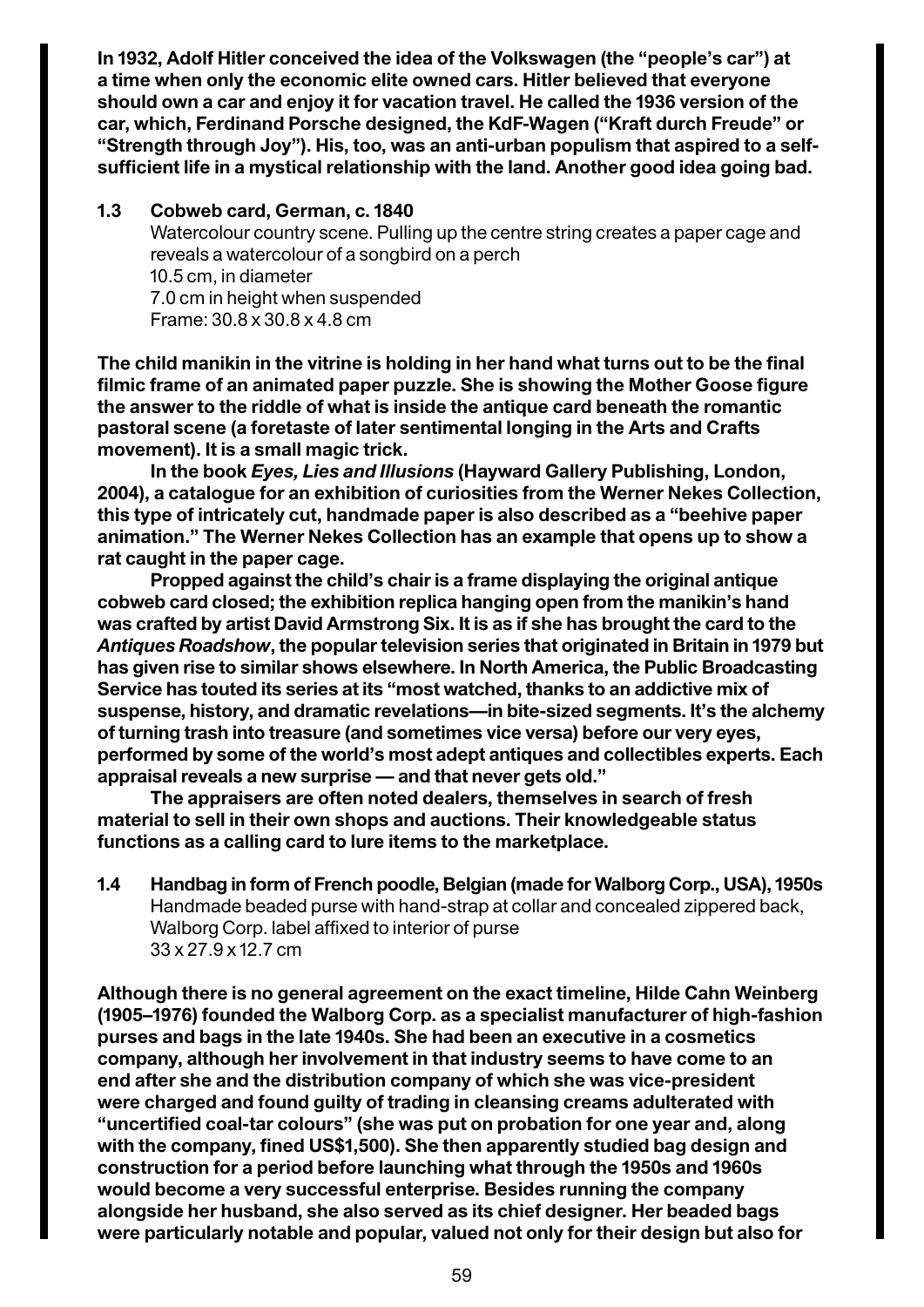**their first-class construction. In the 1950s, most of them were made in Italy, France or Belgium, although later, for economic reasons, manufacture shifted to Asia. An astute businesswoman, Hilde maintained a high-profile, central location for the company on Madison Avenue, she and her husband were prominent in New York's commercial society, and she would be officially honoured by Belgium, Italy and Hungary for her role in developing international markets. The company was sold in 1974, two years before her death.**

**1.5 Custom-made disassemblable display vitrine, 2005** Mahogany, linen, double curved glass showcase with bow front and back, side doors (keyed) for access, brass hardware Fabricated by Michael Buchanan, Toronto 204.5 (h) x 177.0 x 156.1 cm

**The choice of wood, mouldings and fittings references well-appointed, 19th-century libraries. The double-curved glass panels reference snow globes and 19th-century museum dioramas, while the surrealist reflections created under the exhibition lighting recall the ghostly imagery captured in Eugène Atget's photographs of Paris store fronts.**

**2.** *Denslow's Mother Goose***, McClure Philips, New York, 1901** Illustrated by William Wallace Denslow (American, 1956–1915), verses hand-lettered by Frederic Goudy (American, 1865–1947) Colour lithographic process, cloth-bound First edition issue Presented on a stand as a book in the vitrine, and with the pages in a grid of 49 ebonized oak frames on the wall. Stand: 20.3 (h) x 17.8 x 8.9 cm Book: 28.3 x 22.5 x 1.9 cm Each sheet: 27.6 x 21.6 cm Each frame: 51.9 x 35.6 x 3.2 cm Overall installation (frames): 250.5 x 363.7 x 3.2 cm

**Frederic W. Goudy was a world-renowned type designer whose classic fonts, created in consciously archaic styles, are still widely used. Goudy drew all his letters by hand, and would not let the large commercial foundries translate his designs into commercial type. He also insisted on achieving a hand-lettered look in lithographed books, such as the Denslow on display. To achieve his vision of a harmony of design and production, he opened his own foundry in 1925, personally engraving his matrices. After the enterprise ran into economic difficulties, he went on to design type, becoming an instructor and lecturer for the next 50 years.**

**Goudy's attempt to capture the essence of what is handmade even though it would be realized by machine in the printing process is an example of a cultural dichotomy in his own time. In our own time, his handcrafted fonts have been made available digitally for mass use.**

**William Wallace Denslow was the original illustrator of L. Frank Baum's** *The Wonderful Wizard of Oz* **(1900) and held, with Baum, joint copyright to the book. With his portion of the royalties from the book and its first staging (as** *The Wizard of Oz),*  **Denslow bought himself an island off Bermuda, crowned himself King Denslow I, drank away his money and died of pneumonia in obscurity. Denslow and Baum achieved their first success with** *Father Goose, His Story* **in 1899, one year before the** *Oz* **book. By the time Denslow produced the Mother Goose volume two years after, his playful, juvenile style was well-established and hugely popular, albeit some renderings of non-white characters, although innocently conceived, are considered offensive caricatures today.**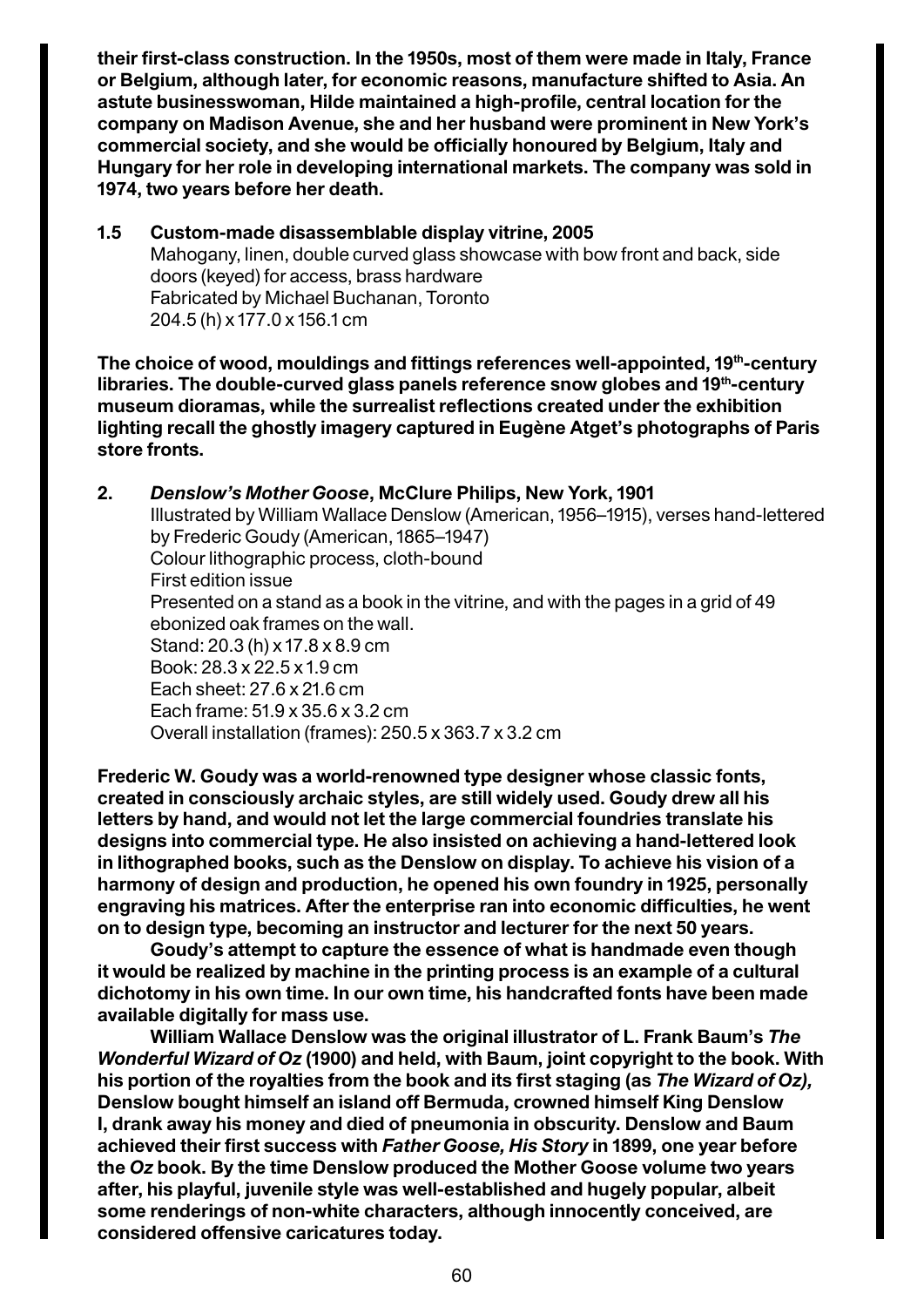**3.** *Quelle Idole* **or** *Kelly Doll* **purse, Hermès International S.A., Paris, 2000** Swift leather; posable arms, palladium eyes and turn-lock clasp nose; displayed on custom white-painted wooden pedestal and linen-covered riser, under acrylic cover Designed under the direction of Jean-Louis Dumas (French, 1938–2010) and produced as an edition of 50 Purse: 18.4 (h) x 16.5 x 11.4 cm Linen risers: 7.6(h) x 21.6 x 21.6 cm and 1.0 x 19.1 x 8.9 cm Pedestal with cover: 150 (h) x 38.1 x 38.1 cm

**Family-owned for five generations, Hermès is one of France's preeminent international enterprises specializing in luxury fashion goods and accessories.**  The business was founded in Paris in the early 19<sup>th</sup> century by Thomas Hermès, **who parlayed his training as a leather maker into a successful business crafting harnesses and other related goods for an age in which horses provided the main means of transportation. By the mid-century, the Hermès name was already widely respected for fine craftsmanship and the company built up a wealthy and influential clientele. After Thomas died in 1878, the business was developed by his son, Charles-Emile, who moved the business's headquarters to Rue du Faubourg Saint-Honoré, where it now counts most of the major fashion houses as neighbours. The company's early focus on leather goods for the horse-and-carriage trade, still referenced in the graphic that is part of the corporate logo, continued up to the rapid development of mechanized transport after World War I. By this time, the company was controlled by Charles-Emile's son, Emile-Maurice, who, through the interwar years, expanded the lines to include handbags, couture and fashion accessories. Today, Hermès stands as the last high-end global brand that is still in private hands. While most other luxury brands have gone public, Hermès has resisted takeover, most recently the controversial and bitterly contested attempt by Maisons LVMH (the conglomerate including Louis Vuitton and Moët Hennessy).** 

**The trapezium-shaped Kelly Bag is one of Hermès's most distinctive and successful products. With long handles and a studded, reinforced bottom that allows it to stand on the ground, it owes its origins to a large bag designed by the company in the early 1890s to hold saddles. It was redesigned in the 1920s to fit into a car door (the primary purpose still to hold saddles) and then again in the 1930s, when it was refashioned as a spacious travel bag called a** *sac à dépêches***. The bag remained a low-key element in the Hermès line until the mid-1950s, when its popularity surged through celebrity association. The costume designer Edith Head used Hermès products in Alfred Hitchcock's** *To Catch a Thief***, which starred American actress Grace Kelly alongside Cary Grant. Kelly's first encounter with the bag in the movie turned her into a life-long customer as well as (albeit inadvertently) one of the bag's biggest advertisers when she was frequently photographed with one after she became Princess Grace of Monaco. Photos of Kelly appearing in** *Life* **magazine, including a 1956 cover photo in which she clearly uses the bag to hide her pregnancy, were particularly influential in turning the accessory into a fashion statement for the well-heeled. Indeed, so close was Kelly's association with the bag that eventually her name became the name of the product itself.**

**Only 50 of the Kelly Doll bags were made (for adults and not for children), the vintage example from Europe in the exhibition made of smooth, fine-grained "Swift" leather rather than pebbled "Togo" leather. Today, Hermès uses the "Kelly" name on bags and accessories in a range of sizes and materials. Very few of the original Kelly Bags are made, however, and are unattainable for most even if they can afford them. Some high-profile would-be customers have been turned away at Hermès stores, including, in 2005, a widely reported rebuke of American media mogul Oprah Winfrey, who was turned away from the signature Paris boutique. The company apologized for the misunderstanding, but the incident is emblematic of the extent of exclusivity that has grown up around the brand and become an important element**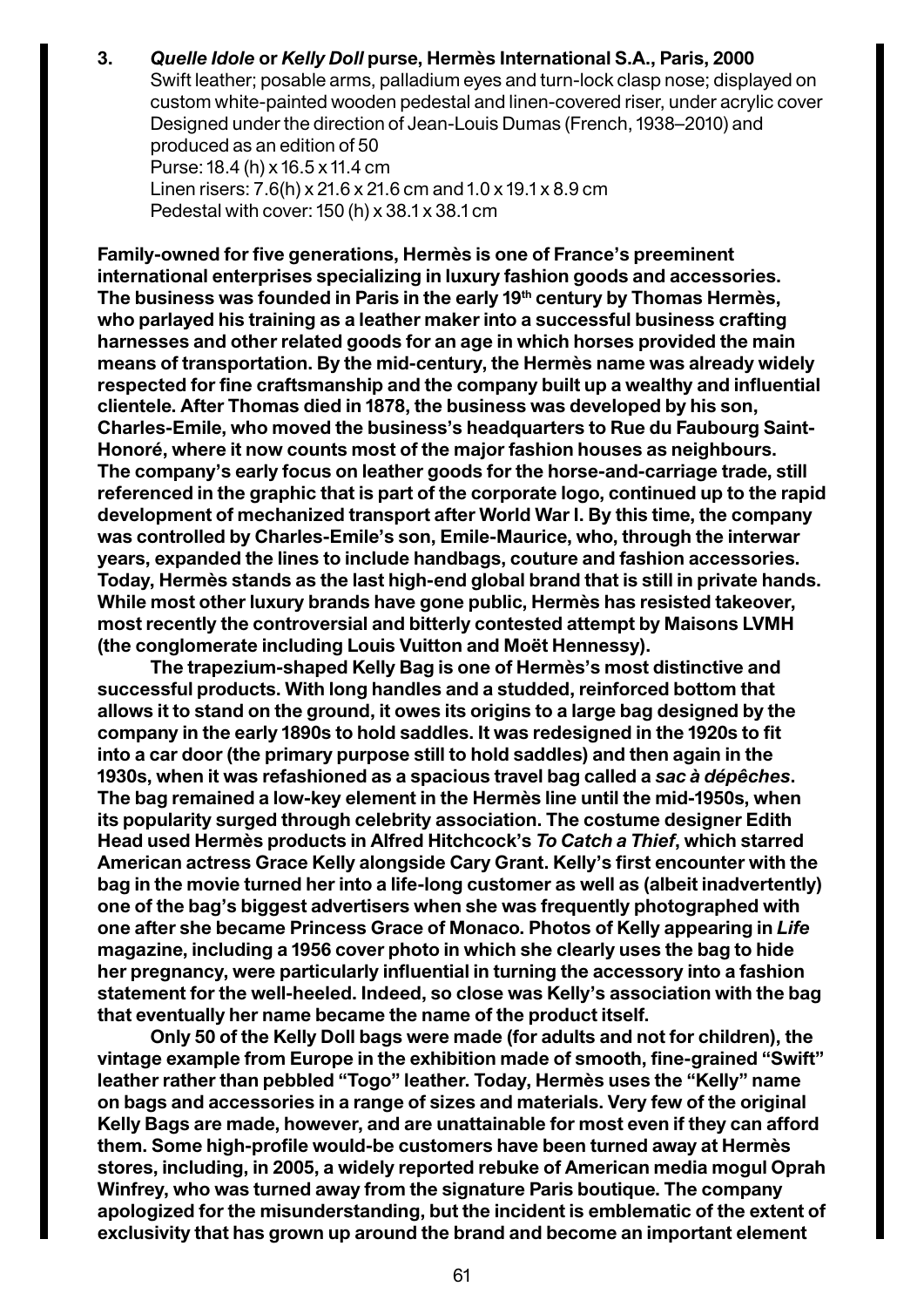**in its marketing. Offered exclusively and discreetly to selected clients in private rooms in stores, Kelly Bags have acquired additional status as finely crafted rare objects, and, as with the best of artworks, an active secondary market has grown up around them. One recent study has shown that the price appreciation for the related line of Birkin Bags (created for and subsequently named for actress Jane Birkin) has outpaced the S&P 500 on Wall Street over the 35 years from 1980 to 2015.** 

**It takes a trained craftsperson about 25 hours to make a Kelly Bag by hand, which contributes to the comparative rarity of the goods produced. There used to be waiting lists of five years or more, although the company now claims greater availability. Still, the desire and demand for the coveted bags serves the company well to market its range of more-accessible products, from scarves and jewellery to clothing and fine china.**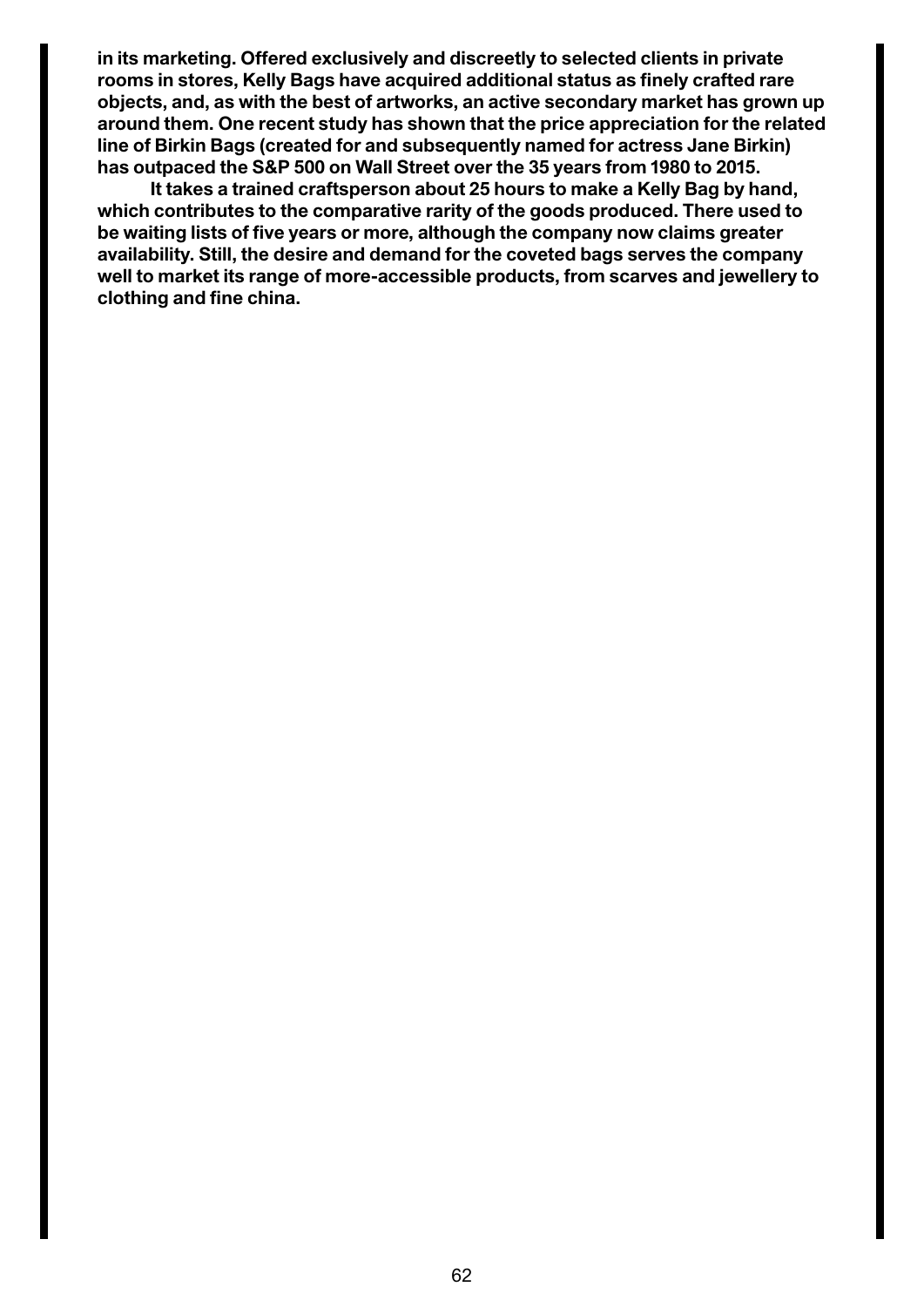## Upper Floor - No. 5



### *Marburg! The Early Bird!***, 2008–2016**

This work is composed of three chapters:

- **I.** *Marburg! The Early Bird! (Church & State)***, 2008**
- **II.** *Marburg! The Early Bird!***, 2010**
- **III.** *Marburg! The Early Bird! (The Milliner's Daughter)***, 2016**

**Elements of this work were originally part of a group show Hendeles curated for the Marburger Kunstverein in Germany. It also included artworks from her collection by Ian Carr-Harris, John Massey, Liz Magor, Colette Whiten and André Kertész, together with other objects. She has since reworked and reimagined it as a single artwork in three scenes. The title was inspired by the timing of her birth. Of four children born in Marburg to the small flock of family and friends who survived the Holocaust, she came second but was the firstborn in her family. Her cousin, Joel, was born five months after to her mother's sister.**

- **1.** *Marburg! The Early Bird! (Church & State)***, 2008**
- **1.1 Custom-made disassemblable display vitrine, 2010** Mahogany, linen, six-paneled, curved-glass showcase with bow front and back, double side doors (keyed) for access, brass hardware Fabricated by Michael Buchanan, Toronto 252.7 (h) x 350.5 x 238.1 cm
- **1.2** *Le Chat Bott*é (Puss in Boots) **automaton, Roullet et Decamps, Paris, c. 1900** Papier-mâché cat with white, rabbit-fur coat, green glass eyes and pink nose Posed standing, with papier-mâché front paws and black wooden boots with tan leather cuffs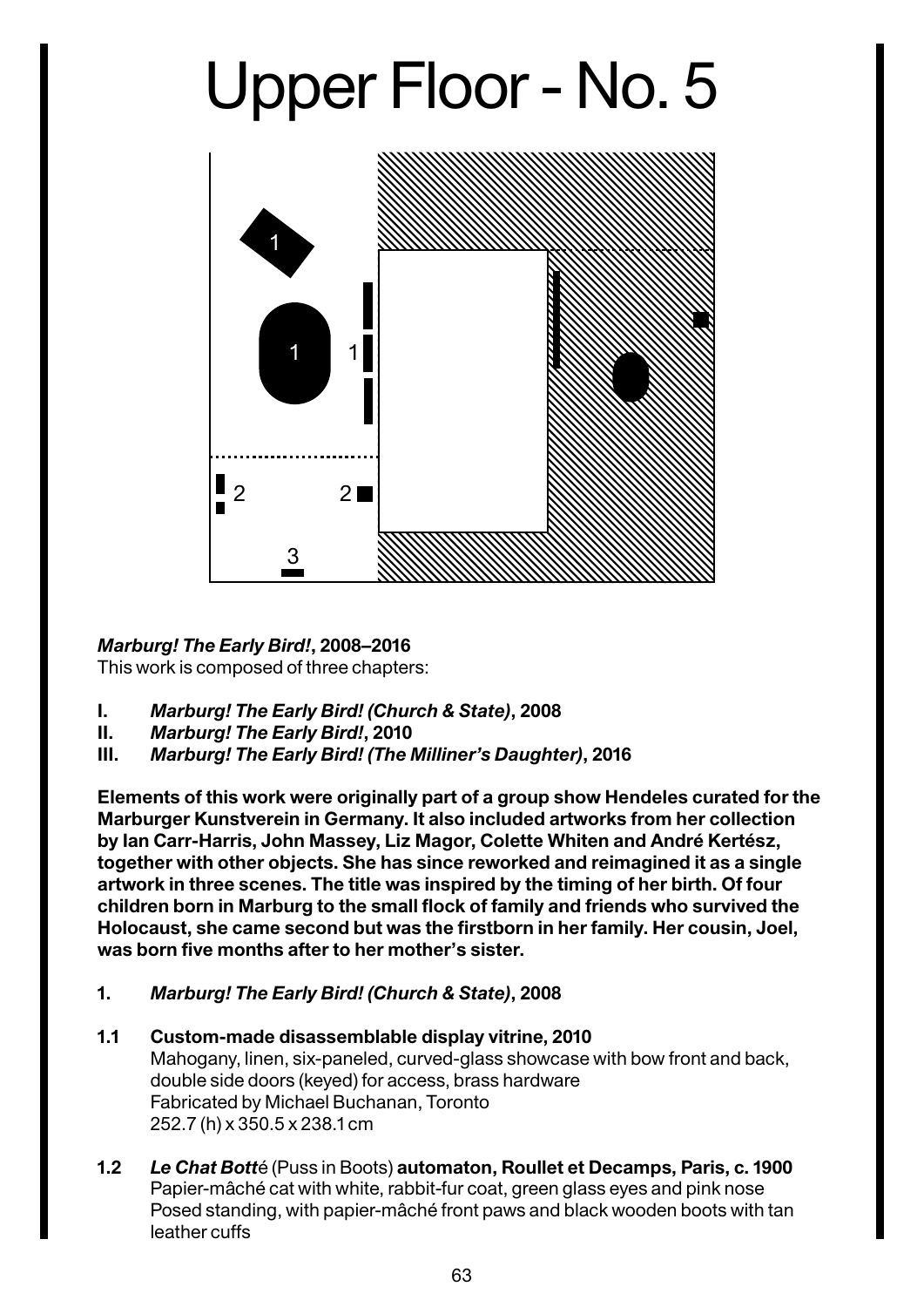Internal key-wind clockwork mechanism activates head, hands and internal music box, original key Metal lift-up lever located at belly starts and stops mechanism 36.2 (h) x 16.5 x 12.1 cm

**From about 1860 to the outbreak of World War I, Paris was renowned as a centre for clockwork and mechanical automata, with Roullet et Decamps one of the most highly regarded manufacturers.** 

**The automaton here represents a much-loved figure in France. Charles Perrault (1623–1703), a retired civil servant and a member of the Académie française, told the tale of** *Le Chat Bott***é, Puss in Boots, in his 1697 book of fairy tales,** *Histoires ou contes du temps pass***é. Though not necessarily the earliest version of the story about the trickster cat, it remains the most widely known. The toy automaton also has a windup, mechanical musical instrument embedded in its body. After winding, music plays as the figure turns its head from side to side and its hands rotate at the wrists as though opening or closing a sack, or conniving its next move. The standing cat automaton and its movements reflect details of the story. At the outset, Puss in Boots tells his new master, a miller's youngest son, that all he needs to improve his master's fortune as the poorest of the three inheritors is a pair of boots to walk in the woods and a pouch or sack. The cat uses the pouch to trap animals and birds and carry them as gifts to curry favour with the king.**

**The cat perches precariously on the back of a high-flying eagle that looks as if it has just landed. The cat's head rotates and its hands twirl back and forth as he conjures up new ideas and new tricks.**

#### **1.3 Eagle lectern, German, 19th century**

 Hand-carved oak on a previously truncated post; custom-made wooden shelf; custom-made Belgian Black (Noir Belge) marble base 105.4 (h) x 87.6 x 71.1 cm

**Eagle lecterns are common in churches and cathedrals throughout Europe, some dating back to medieval times. This imposing lectern depicts a proud bird, its wings outstretched and its head cocked attentively to one side, clutching a dragon or winged serpent.** 

**In early Christianity, pictorial symbols taken from the natural world were used to represent people and ideas as a means of communication before the advent of print. The eagle is associated with Saint John the Apostle, for example, and has also been widely used as a symbol for angels and for Christ. The latter is perhaps the more likely representation here, since it holds dominion over a winged serpent, a common Christian symbol for the Devil.**

**1.4 Bisque-head manikin with articulated wooden arms and legs and regimental uniform, attributed to Maison Jumeau, Montreuil-sous-Bois, France, c. 1885** Hand-sculpted and -painted bisque head with brown glass eyes on original twill-over-form torso; wooden limbs dowel-jointed for infinite articulation at the shoulders, elbows, wrists, hips and knees; wooden hands with fully articulated finger joints; carved knee-high boots with applied gilded decorations Original blue and white wool regimental uniform, including golden brass buttons embossed with the French Imperial eagle, grasping a thunderbolt in its talons with a crown above its head; original wig made of natural hair Labelled "Musée Grévin, 10 Bd Montmartre, Paris 9e" on the inside of the waist of the wool trousers; "Grenadier" is hand-written on the label]

Body form stamped "Stockman, Paris"

 Undervest and overcoat hand-labelled "Junot" Possible reference to Jean-Andoche Junot (1771–1813), who participated in the French Revolutionary War and became a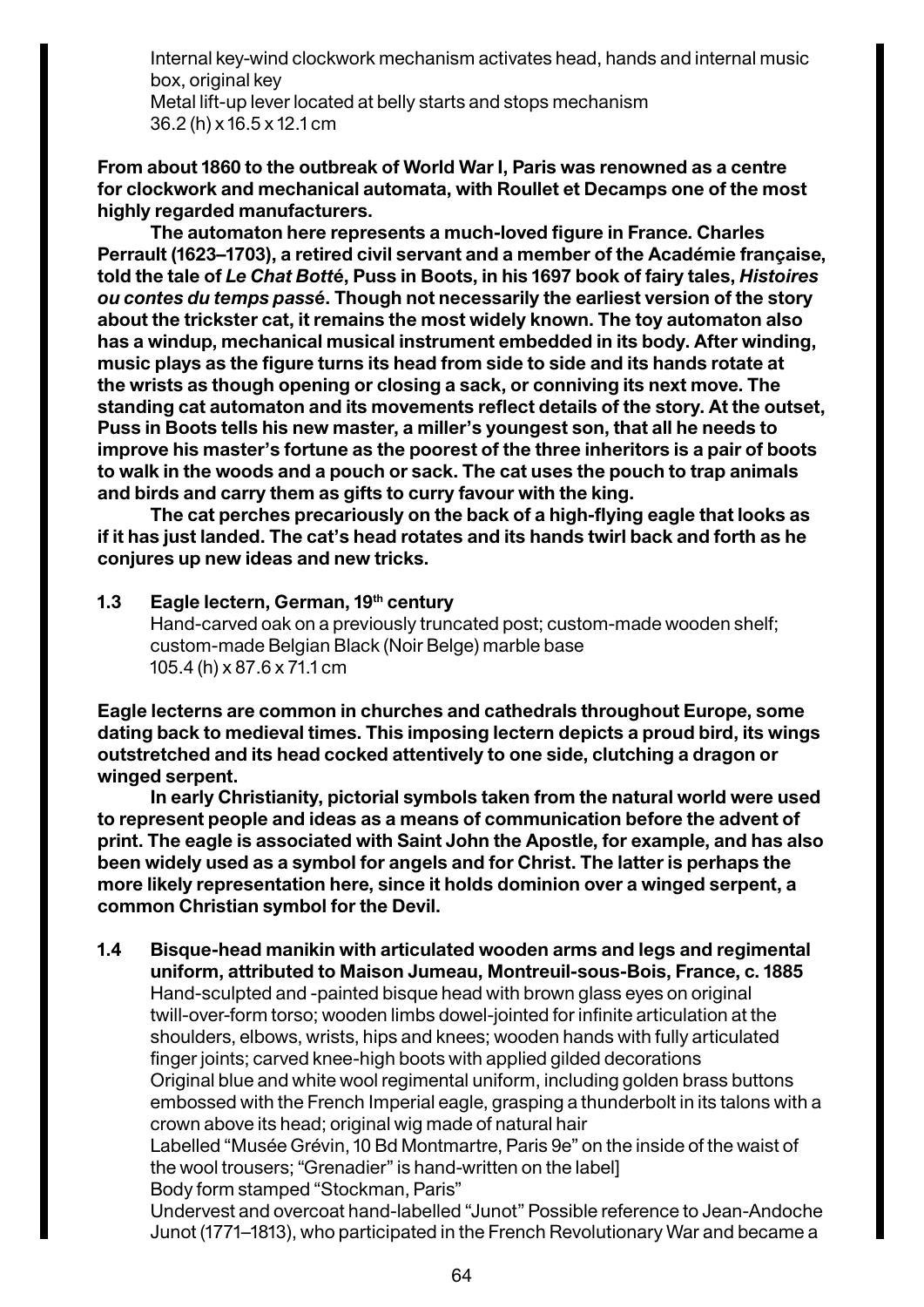First Empire General Overall: 170.8 (h) x 48.9 x 27.9 cm Bisque-head: 24.1 (h) x 19.1 x 22.2 cm

**The doll-making firm Maison Jumeau was founded in the early 1840s, originally as a partnership between a ship's captain, Louis-Desire Belton (died c. 1846), and Pierre-François Jumeau (1811–1895), who had worked as a young man in the fabric trade. After the partnership dissolved, Jumeau went into business on his own and built his enterprise into a leading doll-making company highly respected for the quality of its work. Its heyday was in the final decades of the 19th century. The bisque head here is attributed to Jumeau, based on stylistic attributes and the fine quality of the workmanship. With its unique bisque face, this is an adult manikin version of the articulated Jumeau doll shown in** *Predators & Prey (Denslow's Mother Goose)* **(Toronto, 2006).** 

**According to verbal documentation, in 1885 or thereabouts the manikin appeared in the workshop of a French tailor who specialized in regimental uniforms. The uniform is that of the Imperial Guard, which started out as a small elite corps serving Napoleon I but developed into a full-scale army over the years leading up to the Emperor's final defeat at the Battle of Waterloo in 1815. The buttons on the uniform, which are embossed with the French Imperial Eagle flying under a crown and with lightning bolts in its talons, are key identifiers. Napoleon's regiments, like Roman legions, liked to carry eagle emblems at their head and their capture was a mark of defeat and shame. The bronze-cast eagles carried by the regiments had outstretched wings and their heads cocked to one side, much like the carving on the lectern in this vitrine.** 

**1.5 Percussion-action truncheon pistol, English, designed by John Day, c. 1830** Brass, with an eagle-head handle containing compartment for shot, swamped blunderbuss barrel and screw-affixed metal label ("DAY's PATENT") 40.0 (h) x 7.6 x 3.5 cm

**John Day, of Barnstable, Devonshire, designed and invented weapons intended for police enforcement or self-defence, including truncheons, cane guns, rifle sticks and this unique combination of truncheon and pistol. The eagle head, large enough to store three shots, screws off, and the percussion-cap mechanism has an ingenious under-hammer design. An innovator in his field, Day was granted many patents, including English Patent #4861 for an "under-hammer percussion-cap lock." He designed the weapon around 1823 to supply London police (an organized police force in the capital wasn't set up until 1829) with a reliable gun and truncheon, but there is no evidence the weapon was ever purchased or used officially.**

**The truncheon in the tableau is hidden from sight when a visitor enters the gallery. While the vitrine presents like a history museum display, it functions more as a book illustration or a film frame. Unlike a flat image, however, this picture is three-dimensional, free-standing and viewable on all sides. It is a sculpture in the round. The full scenario only unfolds when the viewer approaches and walks around the vitrine. There to be discovered on the lap of the male figure, gripped in his hand, is the cocked truncheon. Staged to pose a direct threat to the cat's survival, the truncheon immediately animates the interplay between the three primary players and piques individual viewers to grapple with what this psychological constellation might mean.**

#### **1.6 Armchair, Chinese, 20th century**

Mahogany

 Chair form and hand-carved decorations incorporate elements typically found in furniture of the late Ming period (early to mid-17th century), towards the end of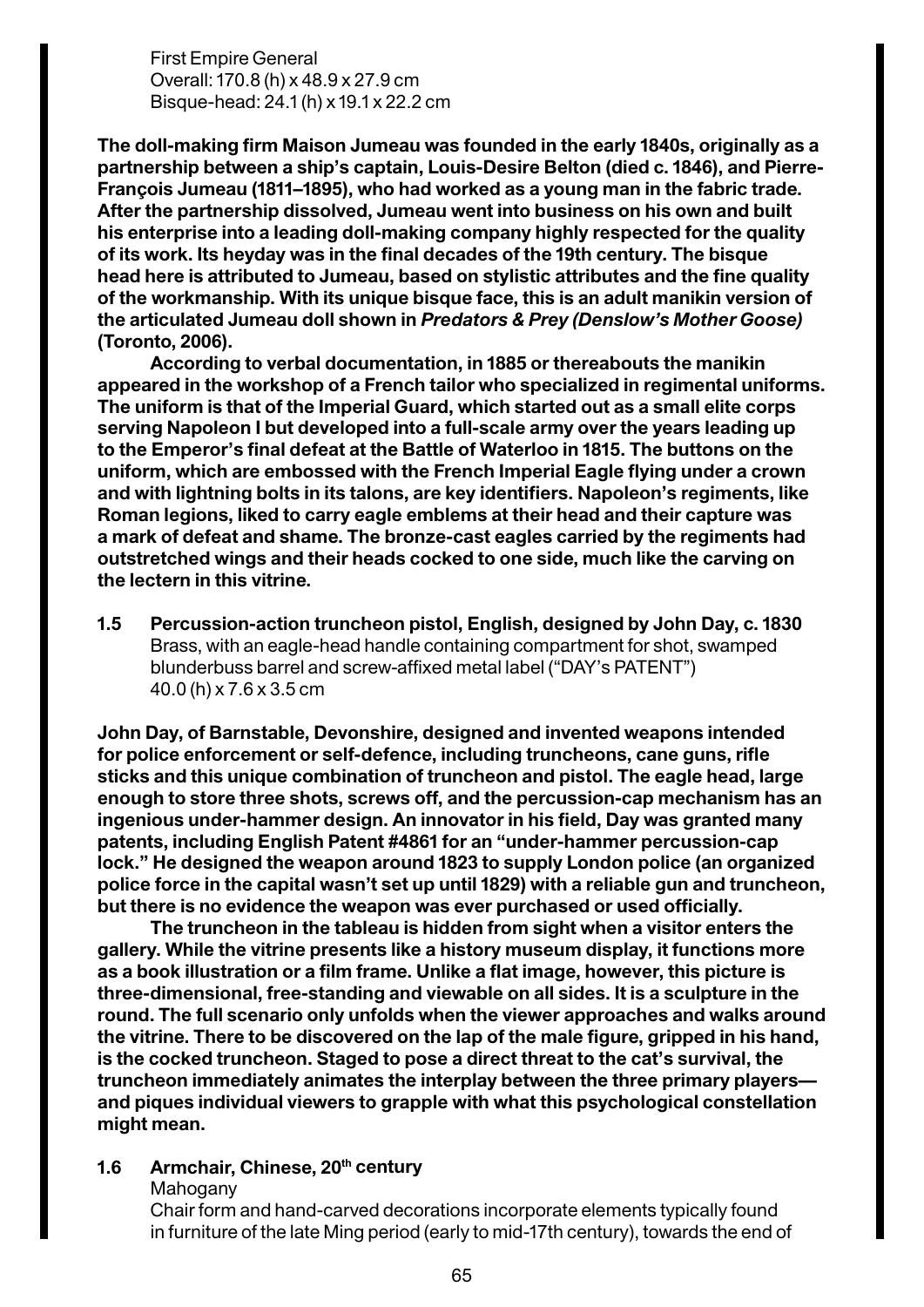a long-ruling dynasty that brought social stability and orderly though autocratic government to China. 88.3 (h) x 55.8 x 55.2 cm

#### **1.7** *Märchen nach Perrault neu erzählt von Moritz Hartmann. Illustriert von Gustav Dor*é**, Eduard Hallberger, Stuttgart, c. 1870**  Two copies of the third edition

 Large quarto, gilt edges. Front cover has gold-embossed Gustave Doré illustration of Puss in Boots 35.7 (h) x 29.2 x 2.2 cm

**The** *Puss in Boots* **story was known in Germany through numerous sources. This German edition was published within a few years of the original French edition illustrated by Gustave Doré (***Les Contes de Perrault, dessins par Gustave Dor***é, J. Hetzel, Libraire-Éditeur, Paris, 1862).** 

#### **1.8 Davenport desk, English, c. 1880**

 Exotic woods, with burled-walnut veneer, slant top fitted with red leather decorated with gold tooling, with four side drawers and a decorative railing at the top with four small drawers; finished on all four sides for a variety of room placements 94.0 (h) x 61.6 x 58.4 cm

**The desk is named for a Captain Davenport, who apparently commissioned this compact and practical design for a writing desk towards the end of the 18th century. The inclined, hinged desktop, rather like a traditional school desktop, is a common feature, as are side drawers and other cubbyholes to store paper and supplies. Often the desk has two front legs for support, though the example here is of a pedestal design. The desk is like portable campaign desks carried by officers to the field (or to sea) on active service and the style became popular in English and**  American homes in the 19<sup>th</sup> century.

### **1.9 "Canary Songster," American, patented 1923** Brass whistle with water reservoir. Three of the four examples here are of the same form, but only one is marked on top of reservoir: "RISDON MFG CO. NAUGATUCK, CONN. PAT. 3-13-23 USA" 9.2 (h) x 8.2 x 2.9 cm

**1.10 "Canary Songster (fat)," unmarked, probably Victory Sparkler & Specialty Co., Elkton, Maryland, USA, c. 1925** Brass whistle with water reservoir 10.8 (h) x 5.7 x 2.9 cm

**Although initially developed as a child's toy or amusement, bird whistles had a practical application as commercial photography developed in the later 19th century. Photographers used the brightly coloured whistles -to get the attention—and perhaps a smile—of their subjects, especially children. This simple tool gave rise to the still widely used English idiom when taking a photograph: "Watch the birdie!" The number of songster whistles here is the same as the number of children born in Marburg in the Hendeles circle of family and friends.** 

**1.11 Folding spectacles, Chinese, c. 1850** Glass; brass fittings and clasp; hinged rubber foot Closed:  $6.4$  (h)  $x$  4.4  $x$  0.8 cm Open: 7.0 (h) x 10.5 x 2.6 cm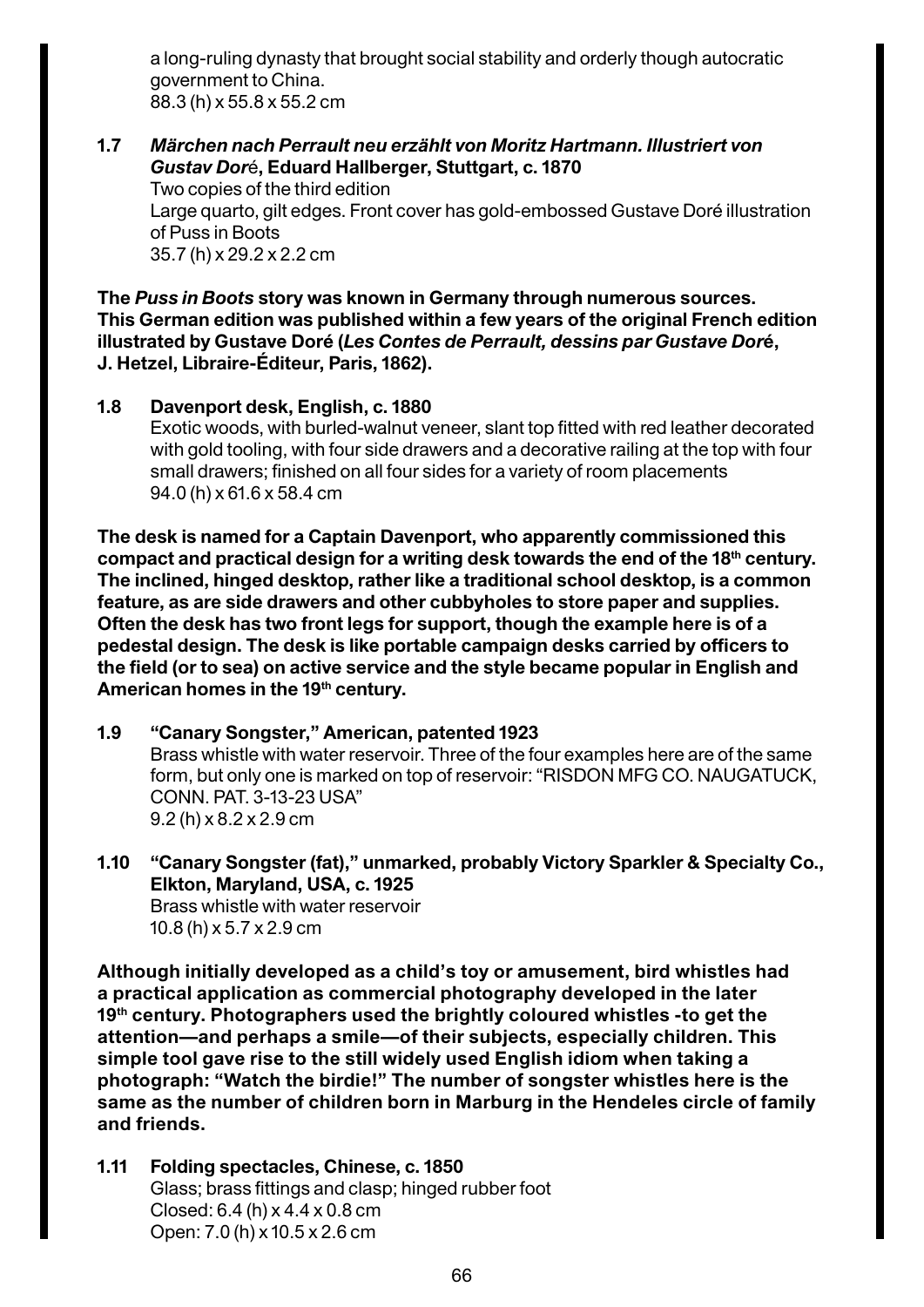**1.12 Oversize pince-nez, unknown maker, early 20th century** Tortoiseshell, glass and bronze fittings Store-window advertising item 35.5 (h) x 19 x 5 cm

**A pair of Chinese folding spectacles are on the right side of the book. The eyepiece on the left is a pince-nez. Although the pince-nez design has been traced back as far as the 15th century, the style of eyewear became increasingly common around the mid-19th century, reaching its peak popularity in the 1880s and**  1890s. The fashion for pince-nez died out by the mid-20<sup>th</sup> century.

**The pince-nez here is partially constructed of tortoiseshell. The material is obtained from the shell of a turtle, traditionally the Hawksbill. Over the years, demand put so much pressure on this natural source that the use of tortoiseshell is now illegal in many parts of the world.** 

**The text in the open book on the Davenport desk is displayed in another element outside the vitrine but on a gigantic scale, as are the four engravings that illustrate the story. The enlargements highlight details that may be difficult to discern and admire in the original volumes. Enlarged scale not only augments images physically, but can also amplify our appreciation. Items in differing scales have a significant effect on our visceral experience of the world. They can startle and enchant us with memories that take us back to feelings we had as children, giving us permission to escape into the realm of fantasies and dreams and possibly gain access to our inner reality.**

**Marburg has Germany's largest school for the blind. In the Carl-Strehl-Schule, assistants help with research, photocopying and recording texts on tape. The entire town is navigable by the visually impaired. Indeed, with the help of elevators and special lights at every crossing, young people with white canes are part of everyday life.**

**1.13 Sighthound stirrup cup, British, c. 1840** Hand-carved ivory 6.4 (h) x 16.8 x 6.0 cm

**A stirrup cup was traditionally a drink served to departing guests when they already had their feet in the stirrups and were ready to ride away. (In later idiom, the parting drink would be referred to as "one for the road.") A stirrup cup also became the name of the drink offered to mounted hunters before they rode to hounds, and, by extrapolation, of the cup in which the drink was served. Such hunting cups developed as a distinctive art form, usually crafted in silver and in the shape of a fox's head or, less often, that of a hare or a hound. This finely carved stirrup cup is of a sighthound.**

**Over thousands of years, these have been bred to sight their prey first and then to pursue and kill through speed and strength. There are numerous breeds of sighthounds, including smaller-framed animals such as whippets and greyhounds (prized particularly for their speed) and larger dogs like Scottish deerhounds and Irish wolfhounds.**

**Like tortoiseshell, the use of ivory is now illegal in many countries because its acquisition involves killing elephants, which are an endangered species.**

**1.14 Anatomical teaching model of human eye, German, workshop of Stephan Zick, 18th century**

 Turned ivory, wood, glass, the carved eye parts contained in an ornate cup that also serves as a display stand for the assembled piece Displayed: 15.2 (h) x 4.4 x 4.1 cm Stored: 14.3 (h) x 4.4 x 4.4 cm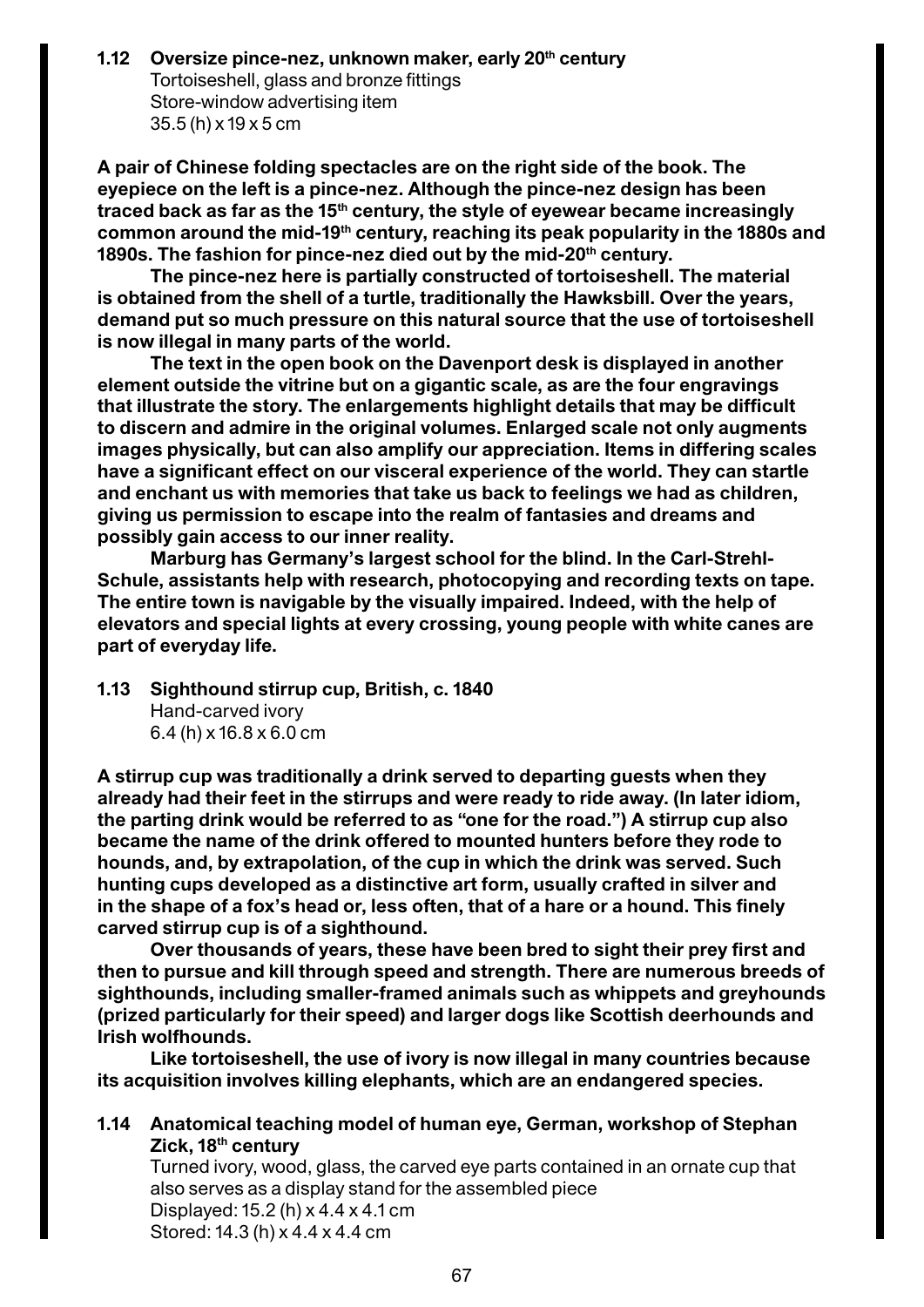**Examples of carved ivory date back to prehistoric times, and in Europe, craftsmanship had already reached a high level by the Renaissance. Although the source material came mainly from African and Asian countries, there were already workshops renowned for working with ivory before the age of concerted European colonial expansion. The piece here is from the Nuremberg workshop of Stephan Zick (1639–1715), well known in Europe for his exact ivory carvings of eyes and of pregnant women. Many sources characterize Zick's models as teaching tools for medical students in an age when the workings of the human body were only recently and perhaps still imprecisely understood. There has, however, also been a suggestion that because the internal organs are not always exactly located according to contemporary knowledge (and also because the models were often made with coffin-like enclosures), the pregnant women models were created as**  *memento mori***. The figures were, after all, produced in an age when infant mortality rates and the risks associated with childbirth were still quite high.**

**Zick came from a line of renowned carvers and turners, originally specializing in wood. His grandfather, Peter Zick (1521–1629), had been an instructor of the Emperor Rudolf II, an important Renaissance patron of the arts, while his father, Lorenz Zick (1594–1666), had instructed the Emperor Ferdinand III and held the appointment of Crown Turner to the Imperial Court.** 

**Carving and turning are quite distinct skills. Carving generally involves handcrafting an object held firm, whereas turning involves the cutting and shaping of an object turning in a mechanical lathe. In a turned object, for example, the thinness of the finished object is a mark of the craftsman's skill. Zick was a master of both carving and turning.** 

#### **1.15** *After Gustave Dor*é: Der gestiefel*te Kater (1.)*

Original signed by Doré & Adolphe-François Pannemaker Oversize book-form model: two black-and-white pigment prints on archival paper; gold hand-painted medium-density fibreboard; fabric spine; black leather cover; archival adhesive tape; glue 7.0 (h) x 230.5 x 145.4 cm

## **1.16** *After Gustave Dor*é*: Der gestiefelte Kater (2.)*

Original signed by Doré & Jean François Prosper Delduc Black-and-white pigment print on archival paper in ebonized poplar frame 124.9 (h) x 156.1 x 5.2 cm

## **1.17** *After Gustave Dor*é*: Der gestiefelte Kater (3.)*

Original signed by Doré & Héliodore-Joseph Pisan Black-and-white pigment print on archival paper, ebonized poplar frame 156.1 (h) x 124.9 x 5.2 cm

#### **1.18** *After Gustave Dor*é*: Der gestiefelte Kater (4.)*

Original signed by Doré & Adolphe-François Pannemaker Black-and-white pigment print on archival paper, ebonized poplar frame 124.9 (h) x 156.1 x 5.2 cm

**Four enlarged etchings of illustrations by Gustave Doré for** *Der gestiefelte Kater***, the first, accompanied by the beginning of the text, mounted on an oversize wooden book form on the floor and the subsequent three mounted sequentially on the wall.** 

**The Strasbourg-born Gustave Doré (1832–1883) was one of the most**  influential artists and illustrators of the 19<sup>th</sup> century. He was equally at ease **artistically with classical and contemporary authors, and he and his studio were also noted for their illustrations for religious texts, including the Bible. So influential**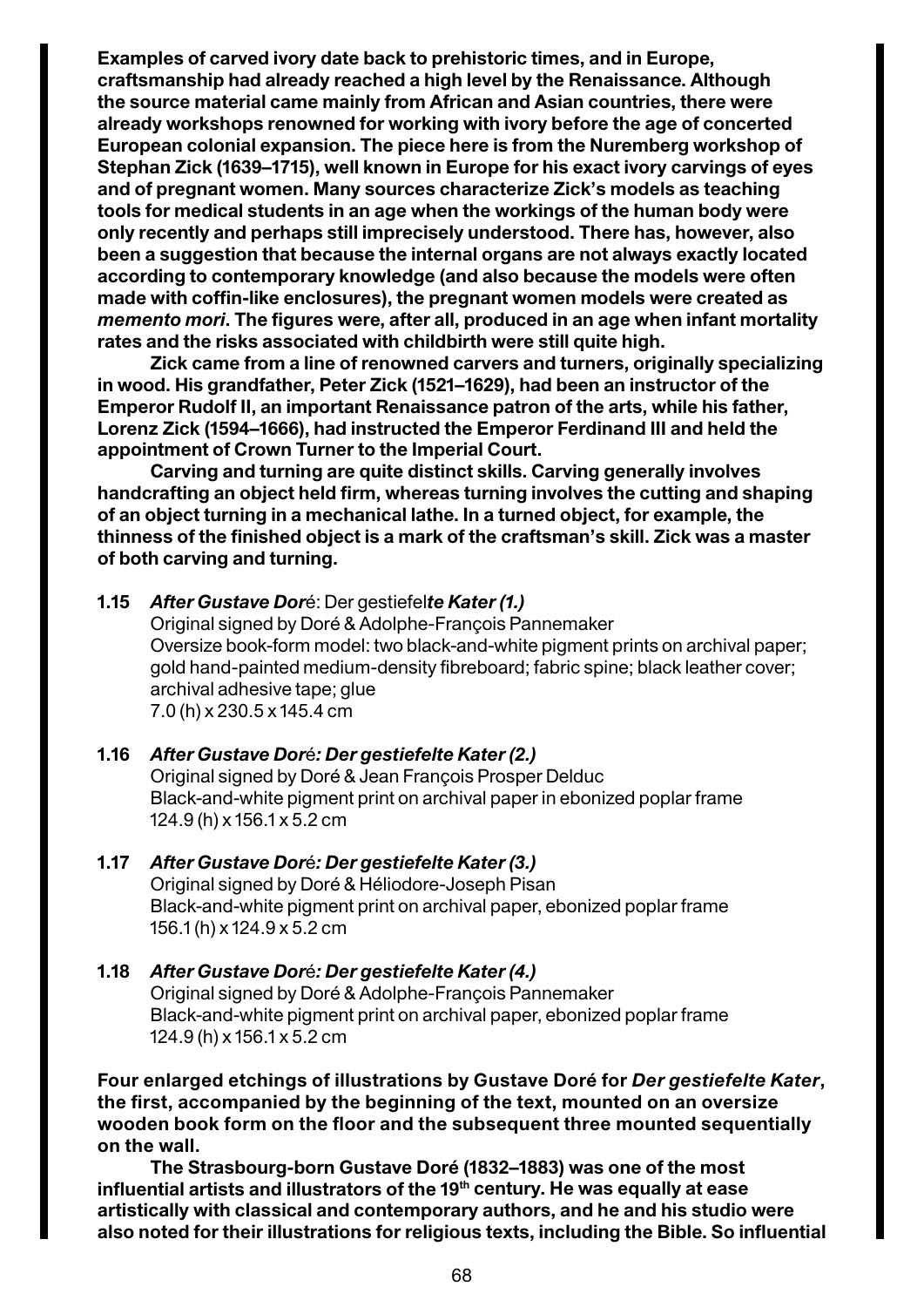**were Doré's designs that in some cases they had a defining impact on the way their subjects would subsequently be perceived and imagined. These are the four Doré illustrations for** *Der gestiefelte Kater***, originally drawn and engraved for** *Les contes de Perrault, dessins par Gustave Dor***é, published by J. Hetzel, Libraire-Éditeur, Paris, in 1862. These illustrations were subsequently published in** *M***ärchen** *nach Perrault neu erzählt von Moritz Hartmann* **in the next decade. The illustrations were created from Doré's drawings by three master engravers: Adolphe-François Pannemaker (1822–1900), Héliodore-Joseph Pisan (1822–1890) and Jean François Prosper Delduc (1829–1885).** 

**The first Doré illustration, in the oversize book-form model, shows Puss in Boots on the riverbank as the King's carriage approaches, calling for help and claiming his master is drowning. The cat wins the King's sympathy with an elaborate lie about how his master, the miller's son—Puss represents the boy as the Marquis of Carabas—has had his clothes stolen by thieves. This is the first of the charades engineered by the cat that will eventually end in the so-called Marquis acquiring a castle, great wealth and the hand of the King's daughter.** 

**In the illustration at left on the back wall, Puss in Boots is threatening local farmers harvesting their fields with dire consequences if they do not tell the king, who is approaching in his horse-drawn carriage behind the cat, that all the lands around belong to his master. In the background to the right is the ogre's castle.** 

**In the middle illustration, Puss is asking local farmers about the wealthy ogre before he enters his castle, which sits high on the hill behind.** 

**In the illustration at right, Puss is in the castle with the wealthy ogre, who is seated on an eagle-like throne chair at a table filled with food (complete with human babies on a platter) because he is expecting guests to a feast. The image of the bird of prey harkens back to the eagle lectern in** *Marburg! The Early Bird! (Church & State)*

**Once inside the castle, Puss tricks the ogre by asking him to show how he can transform himself into other animals. First, he asks him to transform himself into something big, like an elephant or a lion. After feigning fear at the sight of the lion, Puss asks the ogre if he can transform himself into something very small, like a cat or rat. When the ogre becomes a rat, the cat eats him and gains the castle for his master. When the King arrives with his daughter, Puss suggests the miller's son has prepared the feast for them. In another example of popular culture crossing over to high art, composer Richard Wagner (1813–1883) would adapt this episode for Wotan and Loge to capture Alberich and the gold in Scene III of the 1869 music drama,** *Das Rheingold* **(composition completed 1854, first performed 1869).** 

**Trickster cats have turned up in some guise in stories that predate Charles**  Perrault's first literary treatment in the late 17<sup>th</sup> century, including a collection of **5th-century Hindu tales and earlier 16th-century Italian publications. Animals with human (or even superhuman) powers are a common phenomenon across world cultures, and are still embraced by children in contemporary popular culture. There is, for example, a Puss in Boots character in the popular** *Shrek* **series of animated movies. The character—only loosely based on the Perrault original, insofar as the sanitized character does not lie and deceive—made its first appearance in** *Shrek 2* **(Dreamworks Animation, 2004) and its own spinoff** *Puss in Boots* **animated 3D movie in 2011.**

**In Germany, there is also a version of the** *Puss in Boots* **story in the collection of Jacob (1785–1863) and Wilhelm Grimm (1786–1859), whose interest in folk and fairy tales was first triggered by the jurist and historian Friedrich Carl von Savigny (1779–1861), one of their professors at the University of Marburg. Further north, about 30 km from Kassel along the heavily promoted** *Fairy Tale Route* **in German tourism, the borough of Oedelsheim in the Upper River Weser region has adopted** *Puss in Boots* **as its mascot, with the character representing the town in local events.**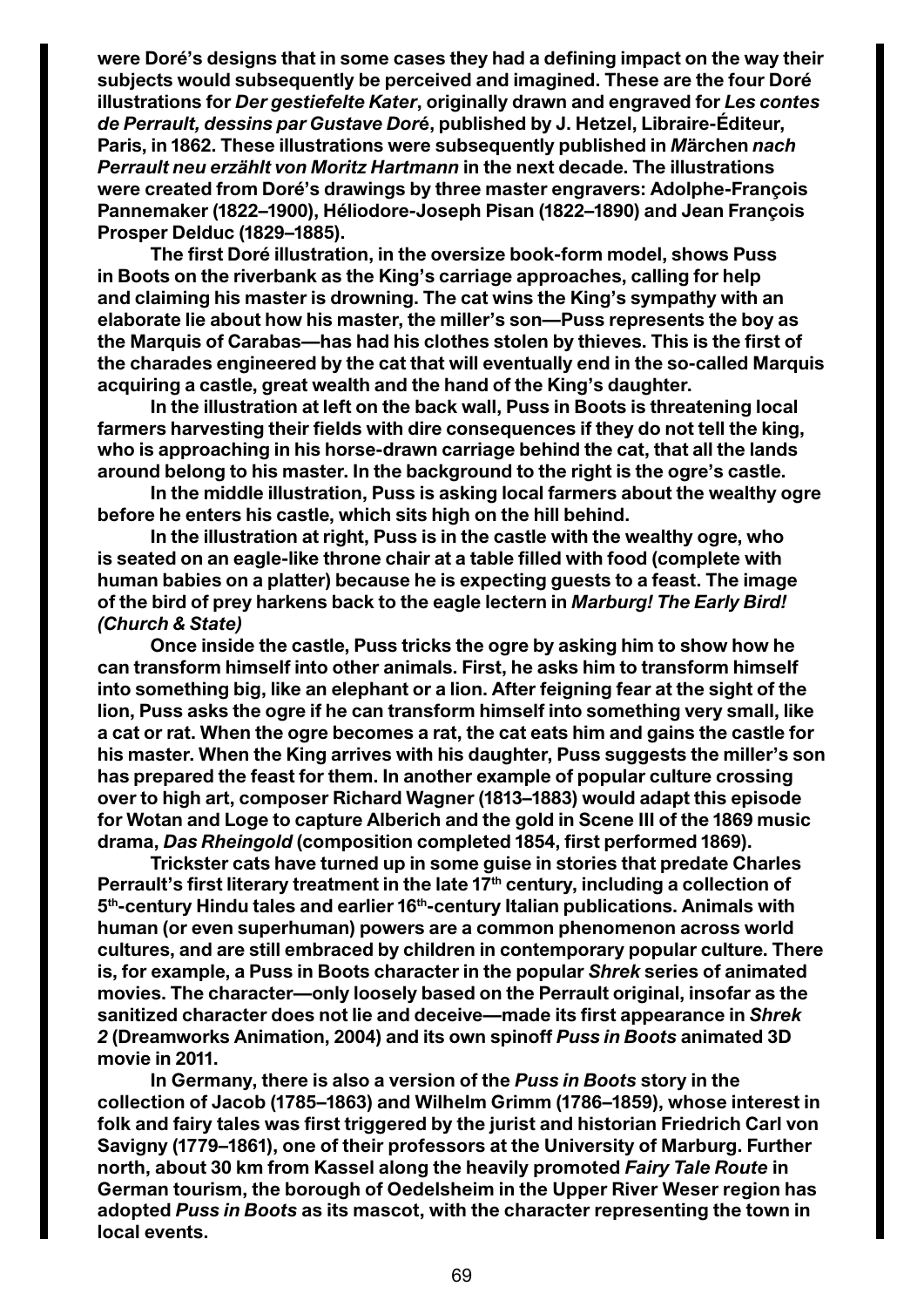#### **1.19 Oversize pince-nez, unknown maker, late 19th/early 20th century**

Glass, silver-over-bronze fittings Store-window advertising item Overall: 38.1 (h) x 118.1 x 2.5 cm Each lens: 45.7 (h) x 34.3 x 1.0 cm

**The oversize pince-nez here would have been used as an advertising and marketing tool for a store window, similar to the large bicycle bell elsewhere in the exhibition.** 

#### **2***. Marburg! The Early Bird!***, 2010**

 Handmade earthenware child's mug**;** lithographed tin-plate, key-wind clockwork toy; framed colour pigment print

#### **2.1 "THE EARLY BIRD," Saturday Evening Girls, Boston, 1909**

 Handmade earthenware mug, displayed on custom white-painted wooden pedestal and linen-covered riser, under acrylic cover

Child's mug incised with roosters on a green ground, and "THE • EARLY • BIRD" Painted by Frances Rocchi (1890–1965), 1909, as marked in ink on bottom: "SEG FR 26-5-09"

 Cup: 10 cm (h); 7.5 cm (diameter at base); 6 cm (diameter at top); 10 cm (overall width with handle)

 Pedestal with cover: 150 (h) x 38.1 x 38.1 cm Only known example with roosters

**The Saturday Evening Girls club was the product of forces reshaping America's**  burgeoning industrial urban centres in the last decades of the 19<sup>th</sup> century. In **architecture and interior design, there was a reaction to the effects of rapid industrialization. It found expression in the Arts and Crafts Movement, which, harking back longingly to medieval guilds, stressed individual craftsmanship and an interest in nature and the natural world. The high-minded movement strove to make good quality items affordable not just for the wealthy, but for everyman.** 

**In society, the pace of change in the role of women quickened as they took a more active part in social and economic life, particularly in health and education. Women played a big part in the Settlement House Movement, for example, which aimed to assist through education and other means the vast number of poor immigrants flocking to the urban centres and settling in overcrowded and economically depressed neighbourhoods.**

**The founding members of what would become the Saturday Evening Girls club—Edith Guerrier (1870–1958) and Edith Brown (1872–1932)—were both teaching in schools associated with the Settlement House Movement around Boston. In the fall of 1906, on a European vacation, a visit to a small pottery in Switzerland exposed the pair to folk and peasant pottery. This seems to have germinated the idea of adding pottery to Guerrier's Saturday Evening Girls club so the young women could earn a little money.**

**By 1911, the cottage industry had become very successful, with 60 girls spending an hour a week to maintain and run the pottery and 12 working full-time as decorators. It became a model of social activism and functioned until 1942. Frances Rocchi, whose signature mark is on the cup in this artwork, was among the first decorators employed by the pottery.**

**This small mug for children tells a story of two roosters in a power struggle. Perhaps as a double entendre, it may also for adults make a knowing nod to male sexuality. The cockerel on top of Marburg's clock-tower, which dominates the town square, was the inspiration for including the mug here. The tower remains from an earlier time, when it marked the hours for field**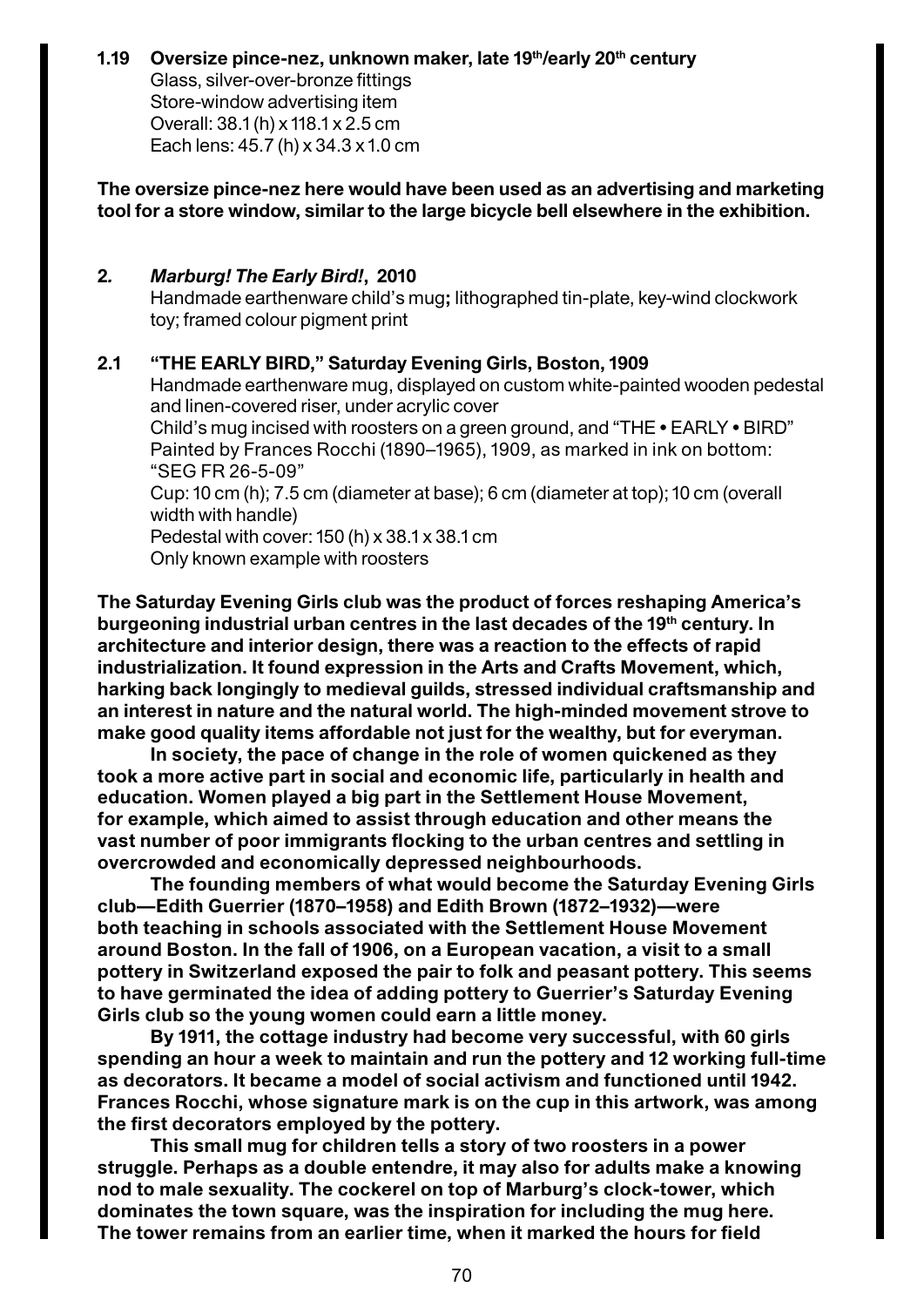**workers in the agrarian culture much romanticized by the "back-to-the-land" ethos of the Arts and Crafts Movement.** 

**The decorative image on the mug summons a playful scenario to entertain children. Hendeles's of it here, however, has a different and darker agenda. It is both whimsical and not. By taking it out of one context and putting it into another, she torques its meaning. The conflict between the roosters becomes a way of talking about power struggles. There were small-town conflicts between the existing community and the newly formed one that descended on Marburg after the war. As well, there were conflicts within this new community and within the family itself. So, what might seem innocent and benign at first is not necessarily so.**

**Hendeles often works with images rooted in her personal history, not to illustrate her life but to imagine a wider story. What may initially seem sweet and unthreatening can surprise and perhaps even shock a little as viewers realize the story has undercurrents moving to another reality. Conflict, danger and drama often lurk beneath the surface of her work. In this way, she can make art about the human condition, reflecting on the effects of trauma while also addressing social dilemmas such as assimilation.**

#### **2.2 "Ludwigsbahn," Model 325, Karl Bub, Nuremberg, 1935**

"Adler" locomotive

 Lithographed tin-plate, key-wind clockwork penny toy with original key stamped "K.B." and lithographed cardboard presentation base with box flaps Train: 4.8 (h) x 7.3 (diam.) cm Cardboard base: 0.2 x 17.5 x 17.5 cm Key: 3.2 x 3.5 x 0.6 cm (key) White wood wall-mounted vitrine with Plexiglas cover Overall: 28.6 (h) x 22.2 x 21.6 cm Plexiglas cover: 10.5 (h) x 22.2 x 21.6 cm

**In the centre of the cardboard base of the toy's original 1935 issue, where the train sits, a field of text in Fraktur font reads: "Nürnberg die Stadt der Reichsparteitage" ("Nuremberg, the City of the Reich's Party Rallies").** 

#### **2.3 Marburger Schloss from the Rathaus, December 1st, 2010** Colour pigment print on archival paper in ebonized maple frame 57.3 (h) x 49.5 x 3.5 cm

**This Nazi-era souvenir toy train was produced to commemorate the centenary of the first steam-driven railway system in Germany, the Bayerische Ludwigseisenbahn (Bavarian Ludwig Railway), also known as the Ludwigsbahn. Founded in 1833, the company was granted the right to operate a railroad by Bavaria's King Ludwig I the following year. Named the** *Adler* **(Eagle), the locomotive made its first run on December 7, 1835, between Nuremberg and Fürth, a distance of 7.45 kilometres. It could pull up to 12 cars and ran for 22 years before it was scrapped in 1857.**

**In 1935, a replica of the** *Adler* **and its carriages was constructed in Nuremberg to celebrate the anniversary, along with wind-up toys such as this one. The key is stamped with the initials K.B., indicating that it was made by Karl Bub, a manufacturer of clockwork toys in Nuremberg from 1851 until 1966. The toy was listed in the Karl Bub catalogue as Model 325 under the name "Ludwigsbahn." The base of the tin toy shows a silhouetted, skyline view of Nuremberg and a view of the train with waving bystanders, along with the dates 1835 and 1935. Three of the display box's flaps depict scenes of Nuremberg—the skyline with the two spires of the Church of St. Sebaldus, the Nürnberger Burg (Nuremburg Castle) and the**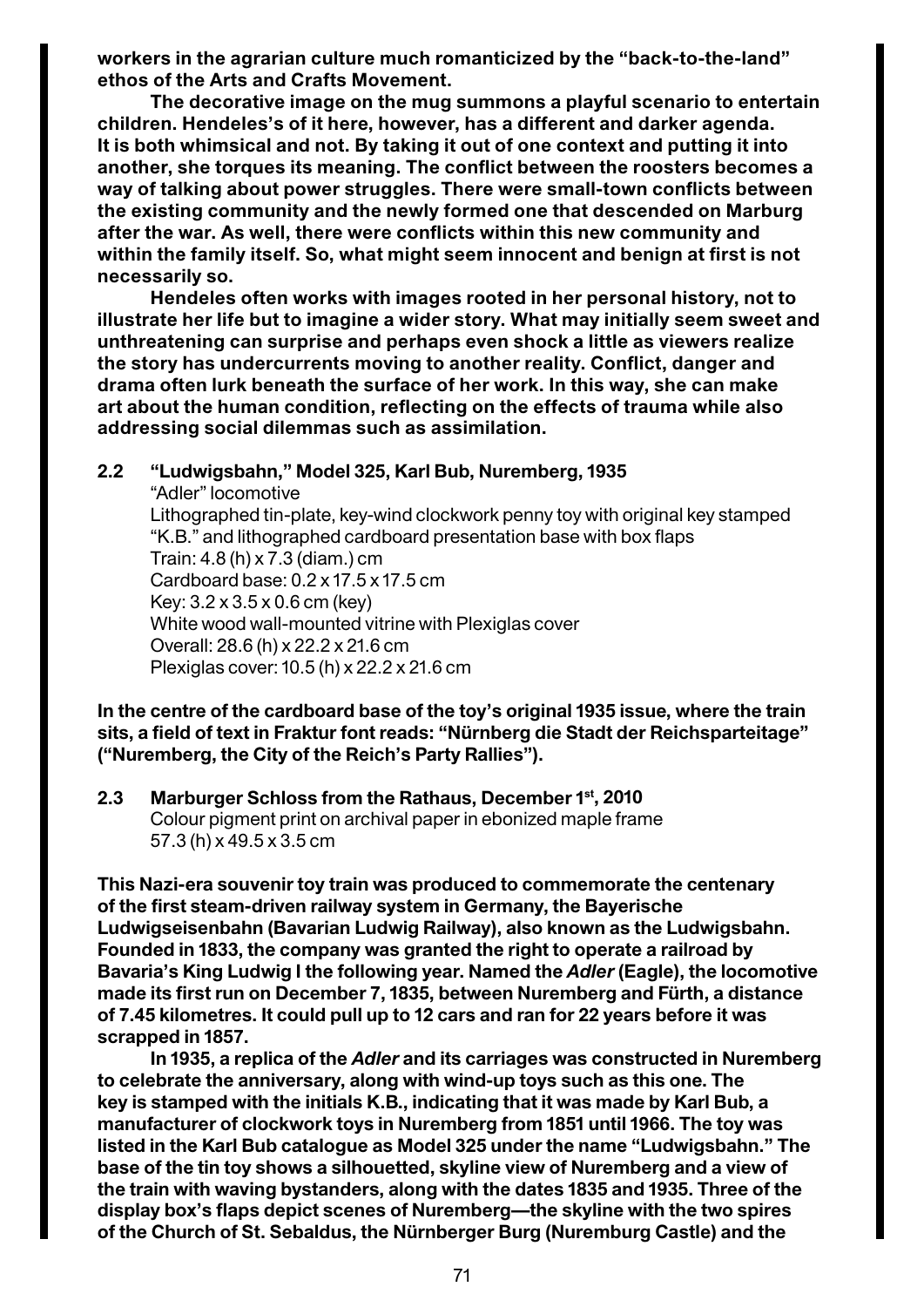**Sinwellturm (Sinwell Tower); the Henkersted (Hangman's Bridge); and the Heilig-**Geist-Spital (Holy Spirit Hospital), dating from the 14<sup>th</sup>-century. On the fourth flap is **a picture of the Rathaus (City Hall) in Fürth.**

**The toy celebrates a centenary that fell just weeks after the promulgation of the Nuremberg Laws, which would provide a quasi-legal framework for the Final Solution. The extensive and efficient German railway system, whose origins were celebrated in the Ludwigsbahn toy, would become an essential tool in this as the main means of transportation to the camps. After the war, what was left of the same rail system played a role in the re-establishment of the ruined state and countless ruined families.** 

**The photograph features the emblematic cockerel standing on the top of the 16th-century town hall in Marburg. It is part of the clockwork mechanism fabricated by Christoph Dohrn, dating from 1581. The mechanism controls the clock and bells in the tower as well as the cock and other figures near the clock face. These include the figure of Justice with a scale, a guardian with a trumpet and death with an hourglass. Marking the passage of time, a bell chimes the hour while the guardian's trumpet makes a comical, air generated sound like a foghorn and the cock appears to crow and flaps its wings.**

**In the background, the photograph shows the Marburger Schloss (Marburg Castle), with the chapel and south wing visible. The building as it stands today was largely complete by the end of the 1400s, though the origins of this fortified seat of secular power are considerably earlier.**

**The cardboard flaps of the toy's box show scenes of other German cities much like those that identify Marburg—a church, a castle, a hospital and a town hall. The toy train is destined to travel in a circle, like the German trains that took people to the camps and then away from them when the war was over—and like this narrative, which loops from the past to the present and round again. The present is haunted by the past; the reality and then the memory of the Holocaust is a terrible haunting f**or the victims, the perpetrators and the offspring of both.

#### **3.** *Marburg! The Early Bird! (The Milliner's Daughter)***, 2016**

#### **3.1 Gustave Doré (French, 1832–1883),** *Puss in Boots***, c. 1870**

 Oil on canvas, based after the artist's original woodcut design for the book *Les Contes de Perrault* (Paris, 1862). Signed "G Doré" at lower left. In period hand-carved and plastered gilt frame Canvas: 76.5 (h) x 46.7 x 1.9 cm Frame: 94.0 (h) x 67.3 x 7.6 cm

**This original oil painting of** *Puss in Boots* **by Gustave Doré, although based on one of his own woodcut designs for an 1862 French edition of Perrault's fairy tales was made after the book's publication.**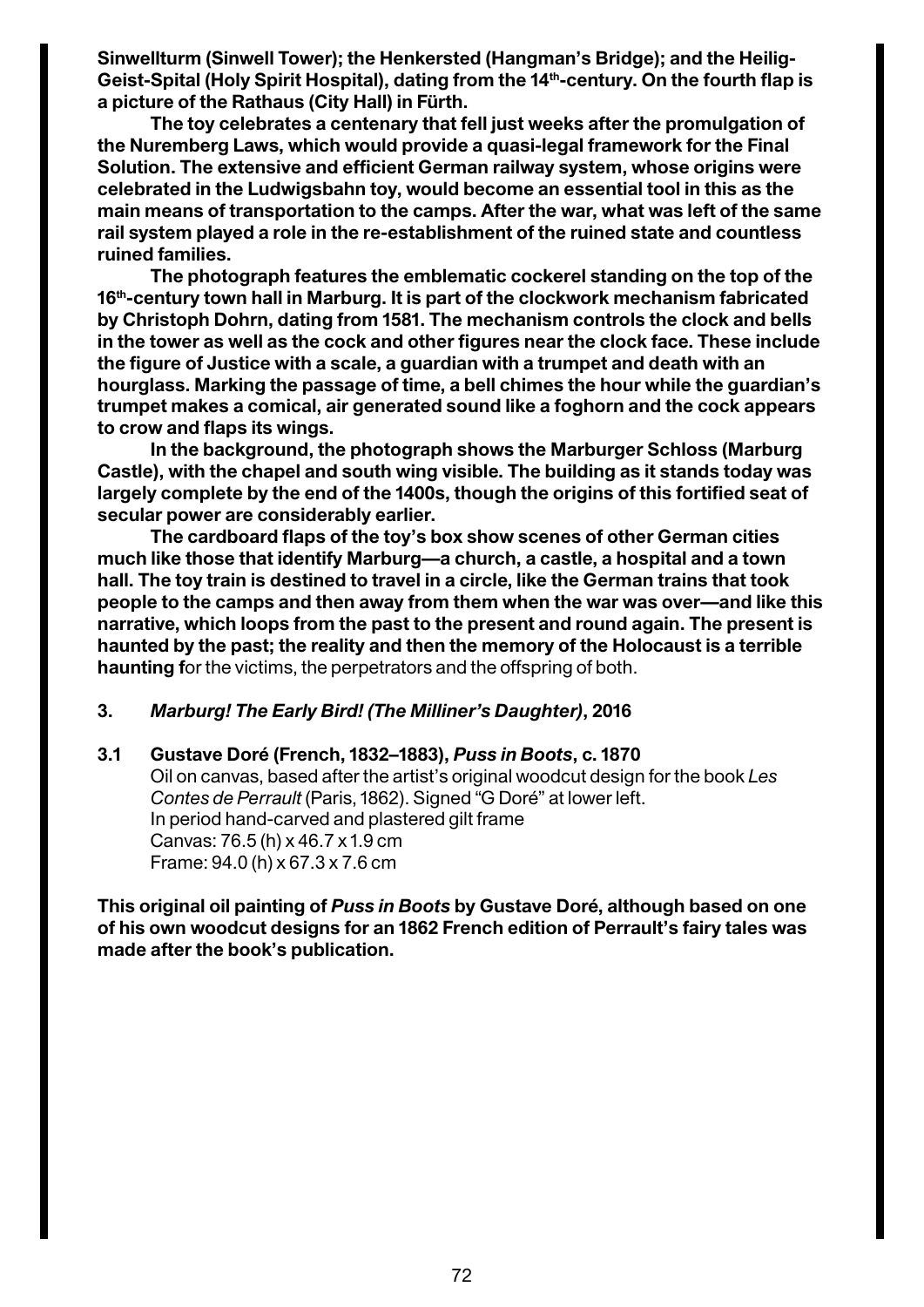# Upper Floor - No. 6



# *Death to Pigs***, 2015–2016**

A Narrative in Nine Scenes

# **1.** *Prize***, 2015**

 Oil painting suspended from painted steel chains, anatomical model, child's table Installation dimensions: 294.6 (h) x 91.4 x 61.0 cm

# **1.1 Farmer with Prize Pig, English Naïve School, c. 1860**

Oil painting on stretched canvas in ebonized obeche frame Canvas: 20 (h) x 29 with steel supportsngs livestock, including almost 200 images for the leading Farmer'ming magazines, 50.8 (h) x 75.9 cm Frame: 65.1 (h) x 88.9 x 3.8 cm

**English Naïve School images of farm livestock were popular in the 19th century, with some exponents making a living as itinerant artists travelling to fairs, markets and estates to paint prize-winning animals, sometimes with their proud owners standing by. Pigs were rare as subjects compared to cattle, horses and sheep, perhaps reflecting the animal's perceived status as unclean and living in its own filth. While some religions have specific objections to the consumption of pork, including both Islam and Judaism (though for different reasons), the animal's bad reputation is more pervasive through popular culture, to the point that it is a primary metaphor for bad human behaviour and a common source of insult across multiple cultures and ethnicities.**

**The pig's reputation, however, masks its real qualities. Contrary to popular belief, pigs are relatively clean animals in their habits, never eating or sleeping in their own waste, for example, if given enough room. And you can't sweat like a pig because pigs don't sweat. Moreover, numerous studies suggest that pigs are at least as, or even more intelligent than, dogs or cats, and are equally capable of empathetic behaviour. Disregarding or ignoring the pig's real qualities is perhaps a mass rationalization that helps us accept the prominence of pork in diets around the world.**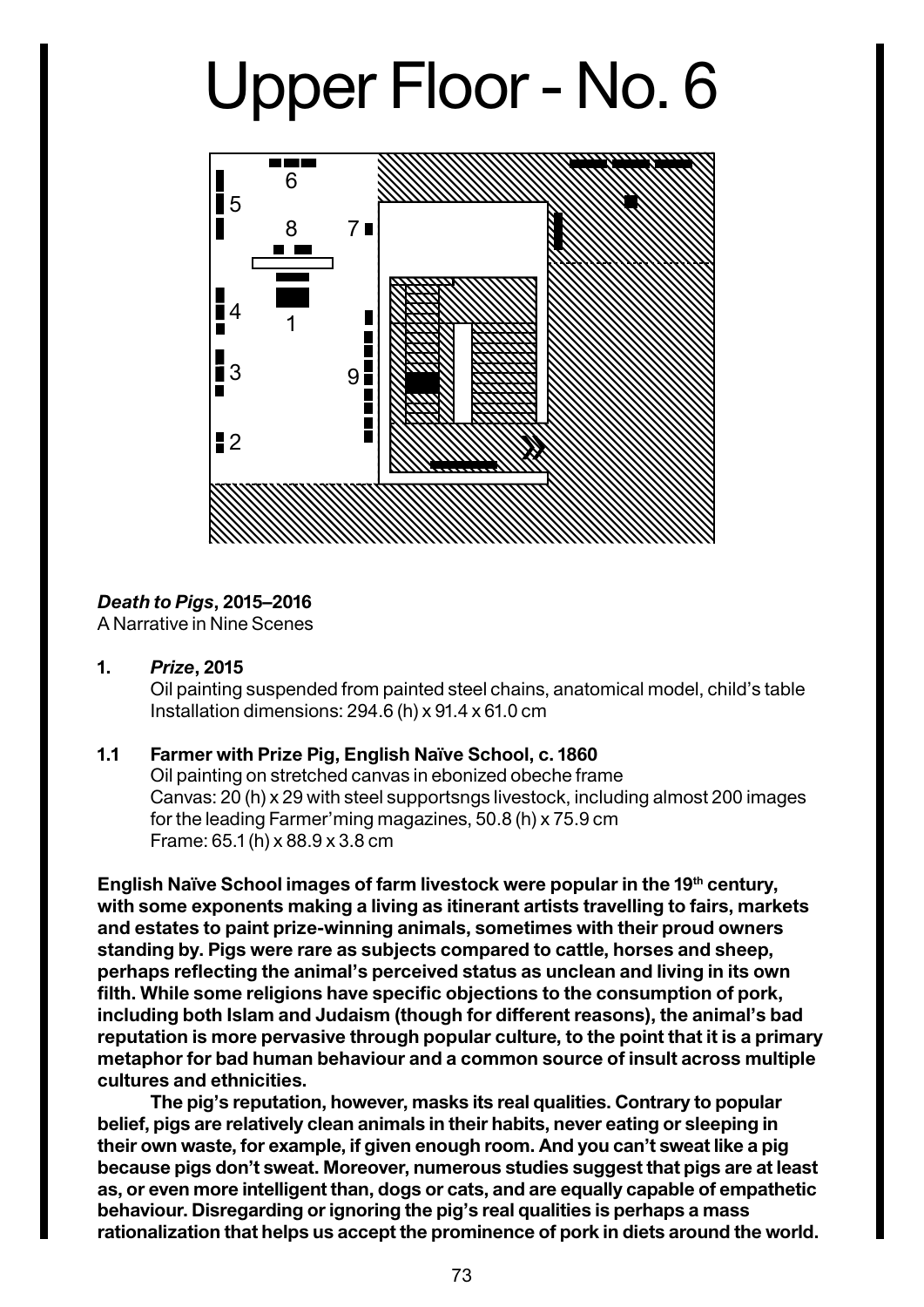**As mammals, pigs share numerous characteristics with humans. Pig heart valves are already used to repair human hearts, while recent research concludes that pigs are genetically even more closely related to primates than previously thought. Some scientists now believe it might be possible to use pig organs for human transplants. It has even been hypothesized that humans might be descendants of a cross between a pig and a chimpanzee, the latter long thought to be our closest relative in the animal world. This exhibition, in part, explores a metaphorical anthropomorphization of pigs.** 

**1.2 Anatomical teaching model of a domestic sow, German, c. 1930** Hand-painted plaster, fixed to a wooden base with steel supports Maker's label on base: "Louis M. Meusel, Sonneberg, Thüringen, Germany" 44.1 (h) x 83.8 x 29.2 cm

**The model is approximately half life-size, with the right side showing the sow's natural surface anatomy and the other its muscular system. Both the model and the base are bisected along their lengths and the two halves separate to reveal a third layer that contains the sow's internal anatomy. (The two halves can be locked together with a pair of brass hooks and eyes.) The left side of the interior section carries the thoracic and abdominal organs as removable three-dimensional models, while the other side holds the thoracic and abdominal organ covers. The model is comprised of ten parts: two body halves, two removable ears, lung, heart with removable ventricle wall, stomach, liver and intestines.**

**1.3 Child's table (catalogue no. 639), designed by Gustav Stickley (American, 1858–1942), c. 1904**

Quarter sawn stained oak

 Custom-fabricated from an original antique fumed-oak example in the collection of Ydessa Hendeles by Michael Buchanan, Toronto, 2012 55.8 (h) x 61.0 x 91.4 cm

**The Arts and Crafts Movement adopted a utopian, "back-to-the-land" aesthetic that stressed solid, plain and simple design in high-quality, handmade furniture for Everyman as it was made in the era of guilds. It was a reaction to the forces**  of industrialization and mechanization that drove society in the later 19<sup>th</sup> century. **These high-minded, decorative art furnishings expressed a wistful longing for an earlier age that valued individual craftsmanship and a lifestyle that was more in harmony with the natural world.** 

**The furniture was made with sturdy hardwoods in geometric and vernacular forms that primarily served function. Decoration was often limited to the natural look of the materials or to the details of construction—for example, the large key tenons and exposed joinery seen on the sides of this table.**

**The practical design philosophy was derived from the Socialist writings of William Morris (1834–1896) and embodied down-to-earth precepts, such as "fitness for purpose" or "truth to materials." Such quasi-moralistic precepts have been compelling through history, though they have their dark complements in dystopias, such as the National Socialists' "Arbeit macht frei" ("Work Makes You Free"), placed on the gates of Auschwitz and other concentration camps, or "Four Legs Good, Two Legs Better," the self-aggrandizing motto of the corrupted leader pigs in George Orwell's** *Animal Farm***.**

#### **2.** *Princess (1964)***, 2015**

 Black-and-white pigment print on archival paper and first-edition copy of *Animal Farm* (1945) by George Orwell, both framed in hand-painted white poplar frames Frame dimensions: 36.8 (h) x 30.5 x 3.5 cm each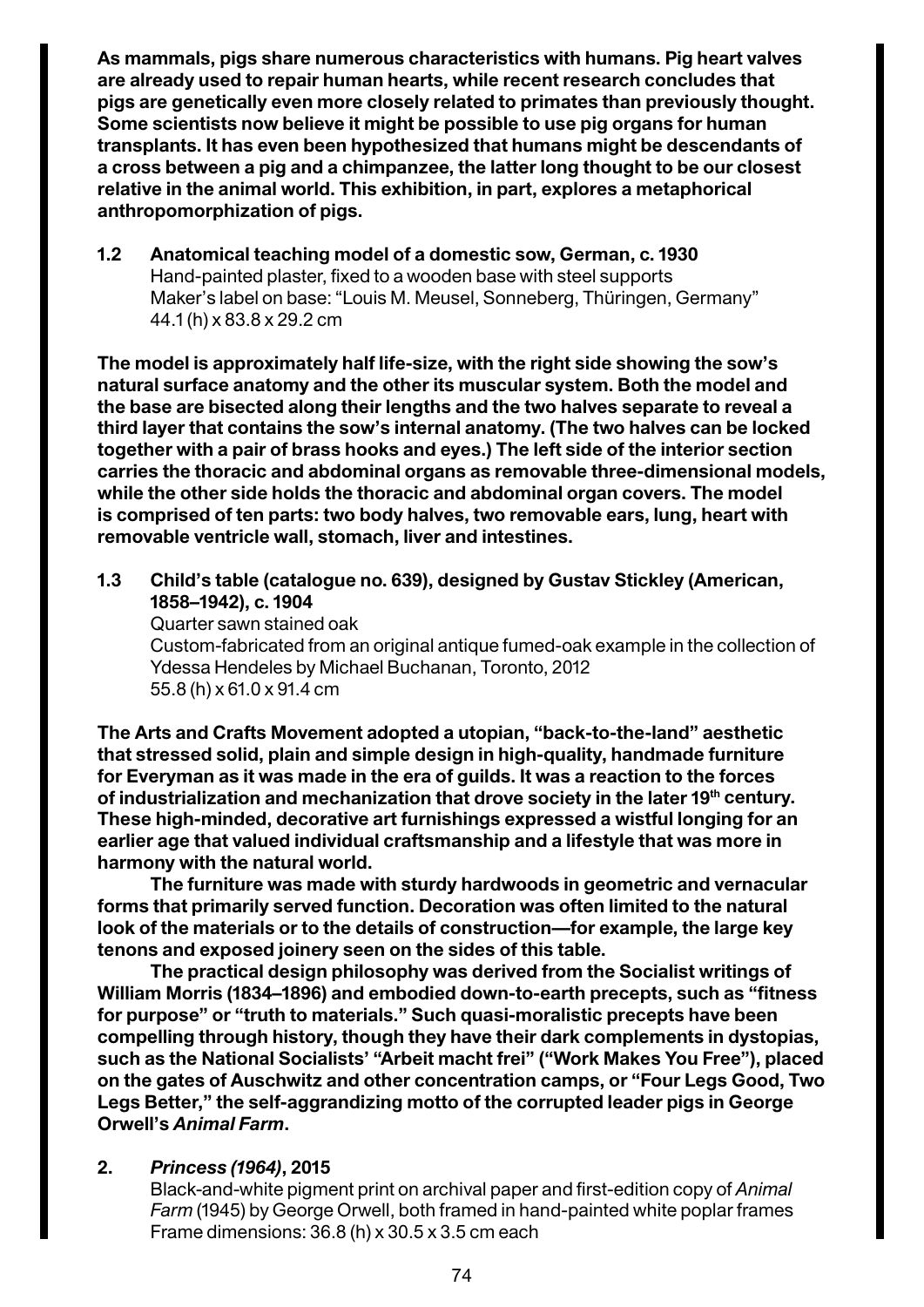The book support is marked with a custom blind deboss (2.9 x 4.4 cm) Installation dimensions: 36.8 (h) x 62.4 x 3.5 cm

#### **2.1 Leslie Van Houten as Homecoming Princess**

 Source material: page 129 of the 1964 yearbook of the Monrovia High School (Monrovia, California) Printed image dimensions: 21.0 (h) x 14.6 cm The original yearbook is in the collection of the artist.

**The photograph shows Leslie Van Houten (b. 1949) as a Freshman Princess presiding over Homecoming celebrations at her high school in November, 1963. Van Houten later became associated with Charles Manson (1934–2017) and the notorious "Manson Family" of young, mostly female "flower children" who sought a more meaningful lifestyle. Under Manson's control, they became a pseudo-family and a cult that aspired to a communal, hippie, free-love philosophy on the Spahn Ranch north of Los Angeles. Initially, this counter-culture movement had utopian back-to-nature aspirations. However, in July and August, 1969, the experiment took a murderous turn. Reputedly inspired by his perverted interpretations of songs on the Beatles'** *White Album* **(1968), Manson masterminded a series of gruesome killings. "In Manson's mind," author Kory Grow wrote in a 2017 essay, "benign songs like 'Blackbird,' 'Piggies' and, most prominently, 'Helter Skelter,' foretold a bloody, apocalyptic race war. But when the battle never began, he decided to kickstart it with the murders." ("Charles Manson: How Cult Leader's Twisted Beatles Obsession Inspired Family Murders,"** *Rolling Stone***, August 17, 2017)**

**Undertaken by followers he assigned, the victims included Sharon Tate, the actress and model married to film director Roman Polanski, who was butchered in a house with four friends on August 8. Van Houten was not involved in that, but on the following night she asked to be part of the group that murdered Leno and Rosemary LaBianca at their home in the Los Feliz district of Los Angeles. Both victims died from multiple stab wounds, and "Death to Pigs" were smeared on the living-room wall in their blood. For her role in the killings, Van Houten is currently serving a "life sentence with the possibility of parole" in California.** 

**After denying her appeals 19 times, the state Board of Parole, despite receiving a petition with 140,000 signatures opposing release, granted it in April 2016. However, California Governor Jerry Brown vetoed the decision in July, citing Van Houten's failure to explain her transition from model teen to brutal killer. "Both her role in these extraordinarily brutal crimes and her inability to explain her willing participation in such horrific violence cannot be overlooked and lead me to believe she remains an unacceptable risk to society if released," he wrote. In September 2017, the Board again recommended parole, but Brown vetoed this in January 2018. Van Houten's lawyer has vowed to continue the efforts on behalf of his client until her release is secured.**

**The photograph is taken from the 1964 yearbook of the Monrovia High School in Monrovia, California, where Van Houten was a student. She was a 14-year-old freshman at the school that year and was evidently an active and popular pupil. In addition to her student photograph, she appears as a Freshman Class Officer, as a member of the Senior Band and as a Homecoming Princess, chosen by the boys in her year. Van Houten and her fellow Homecoming Princesses appear in a doublepage spread of photographs under the title "ROYALTY," the text reading in part:** 

**November 1, 1963, was a day of thrill and excitement for twenty Monrovia High School co-eds. Chosen by the boys of their class to reign over Homecoming festivities, they enjoyed being known as Royalty for one week. Midnight, Friday, found some very tired Cinderellas with very tired feet.** 

**The yearbook, now in the collection of the artist, originally belonged to Mark Hoffmann, who was a member of the 1964 graduating class and appears with Van**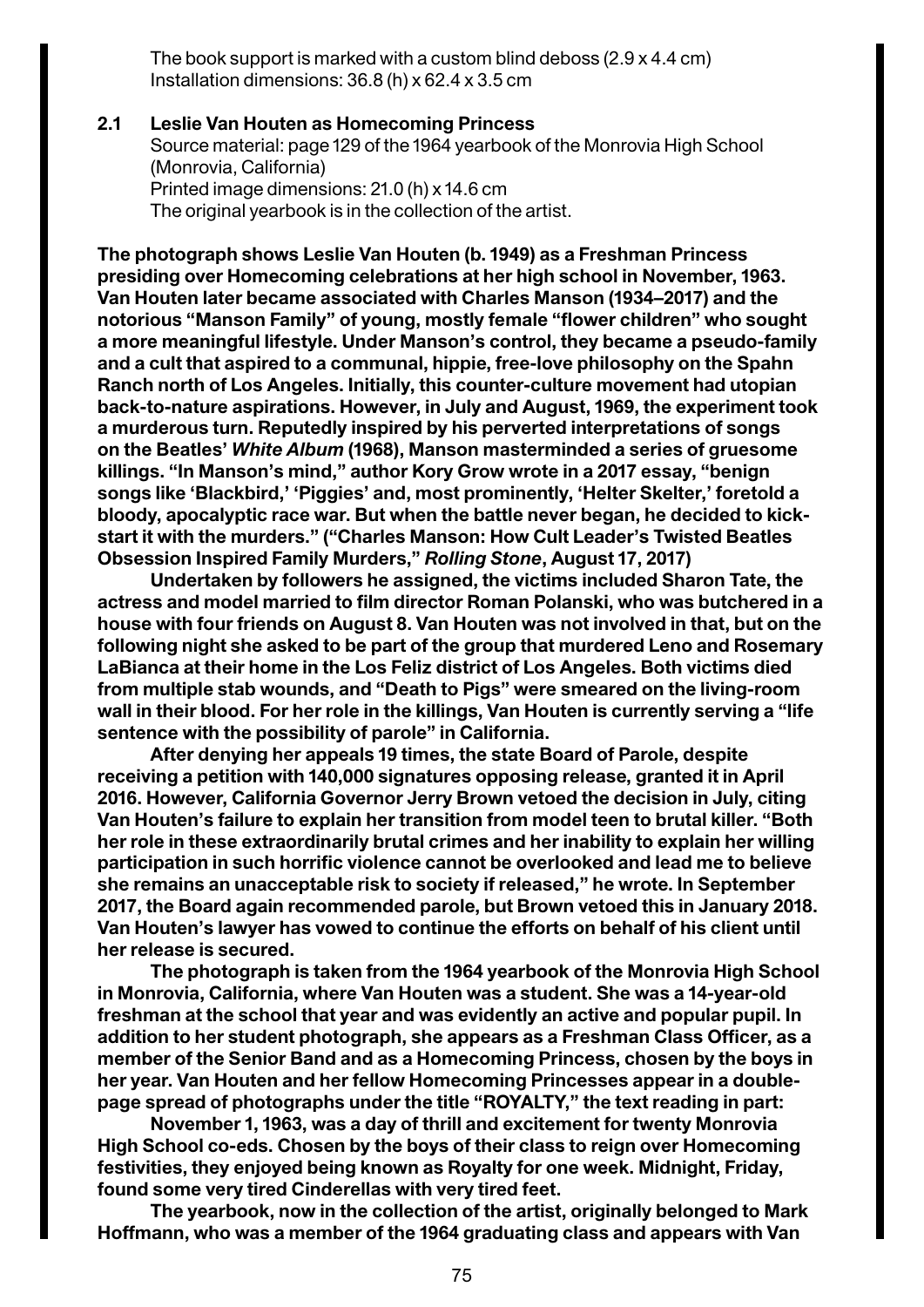**Houten in the photo of the Senior Band. The pages of the book are filled with notes of goodwill from Hoffmann's friends and classmates, recalling their time together at school and looking ahead optimistically to future endeavours. Hoffmann earned a Bachelor of Arts degree at the University of California, Los Angeles, and a Master's at California State University, Fullerton. Considered an expert in rain-forest and desert ecologies, he taught life sciences at Santa Monica College until his death, at age 40, on September 26, 1986, from complications due to cystic fibrosis.** 

**2.2** *Animal Farm: A Fairy Story***, George Orwell (born Eric Arthur Blair, English, 1903–1950), Martin Secker & Warburg, London, 1945** First edition issue 18.7 x 12.7 x 1.0 cm 92 pages

**The subtitle "***A Fairy Story***" was left off the first American edition in 1946 and subsequently omitted from all but one known translation. In some later editions, the subtitle became "A Satire."**

**The copyright page states that the book was "First published May 1945," which was also the month Hendeles's parents were released from Auschwitz. Due to paper shortages and other factors, however, the book's publication was delayed until August, 1945. The book was printed and bound in accordance with the Wartime Economy Standard mandated by the British Government in the Book Production War Economy Agreement of 1942. As a result, this first edition was made with thin paper and boards and the fragile paper book jacket is usually in pieces or missing altogether.**

**Orwell wrote his satire on the Russian Revolution and its devolution into the Stalinist Soviet Union in the few months between November, 1943, and February, 1944. As a democratic socialist, he was disillusioned by what had happened to the ideals of the Revolution, though at the time of writing Britain and the U.S. were close allies of the Soviet Union in the fight against Hitler and Fascism. Publishers on both sides of the Atlantic were, as a result, reluctant to publish Orwell's critical text, including his London publisher, Victor Gollancz. Although not a universal critical success on first publication, it sold well. Shortly after publication, however, political attitudes changed and the book would be promoted for its prescience when the Iron Curtain was drawn rigidly to separate communist and non-communist blocs at the outset of the Cold War. Today,** *Animal Farm* **figures prominently on rosters of the greatest English-language novels.** 

**Orwell cleverly limns Russian and Soviet history in his tale of downtrodden animals who rise against their drunken human master and take over the farm. The political consciousness of the animals is first raised by the Marx-like figure of Old Major, an old boar, though after his death the revolt itself is led by two younger pigs, Snowball (Trotsky/Lenin) and Napoleon (Stalin). The new order is established on egalitarian principals ("All animals are equal" is a primary maxim) and adamant in its refusal to compromise with the farm's previous owners ("Whatever goes on two legs is an enemy" is another maxim). Though things go well at first, Orwell's story parallels events in the course of Russian history after the Revolution, including the German invasion and Great Patriotic War (Battle of the Windmill in the book). The emergence of Napoleon, the Stalin figure, is the major satirical focus, however, and the way his increasingly autocratic rule debases the ideals of the original revolution. The maxims start to change under Napoleon's leadership. "No animal shall kill any other animal" becomes "No animal shall kill any other animal without cause" (which allows for the disappearance of dissenters) and the fundamental principal that "All animals are equal" becomes "All animals are equal but some animals are more equal than others." Increasingly, Napoleon and his sycophantic followers assume the characteristics and behaviour of the humans they overthrew, to the point where,**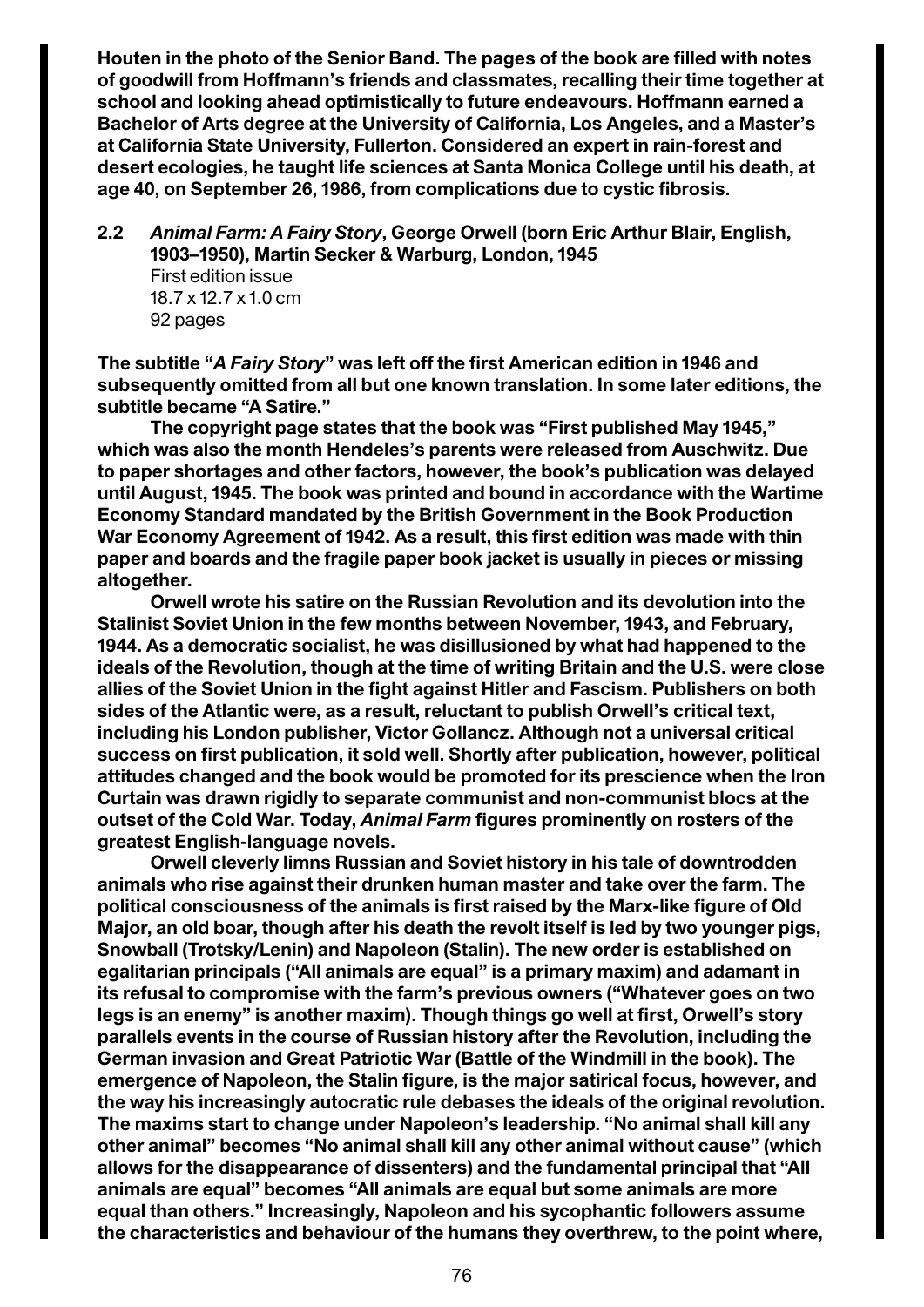**in the end, the other animals can't tell the difference between the humans and the ruling pigs. The most graphic sign that the smarter pigs have become like their former oppressors is that they are seen to be walking upright on their hind legs like humans. The first maxim of the revolution had been: "Whatever goes on two legs is an enemy." This is replaced in the failed utopian community by: "Four legs good, two legs better!"**

#### **3.** *Hope***, 2015**

 Five colour pigment prints on archival paper, framed in hand-painted white poplar frames Frame dimensions:  $38.4$  (h) x  $43.5$  x  $3.5$  cm (four frames) and  $44.8$  (h) x  $37.1$  x  $3.5$  cm (one frame)

Installation dimensions: 78.1(h) x 134.6 x 3.5 cm

#### **3.1 Five photographs of** *Paddy's Pride* **(model no. 130), Walter Stock, Solingen, Germany, c. 1925**

 Lithographed tinplate, key-wind clockwork toy with additional homemade, handpainted markings in red Toy: 14.0 (h) x 20.3 x 8.9 cm The original antique toy is in the collection of the artist.

**The toy depicts a butcher seated on a two-wheeled butcher's barrel cart drawn by a pig. Wearing his apron, the butcher grips a whip (also suggestive of a pigsticker, the traditional sharp knife used for slaughter and letting blood from the animal's throat) in his right hand and braided cloth reins attached to the harnessed pig's ears in the other. The toy may be taken to show the pig fleeing from the butcher and the boiling barrel he intends to use to render the animal. The irony is that the pig is harnessed to his pursuer and cannot easily escape; but despite the seeming hopelessness of its condition, the pig still has the will to flee and live.**

**The maker's logo and "Marke Stock" are printed on both sides of the pig's decorative harness. The logo is also printed on the barrel, as is "Made in Germany" and the German design patent mark "D.R.G.M." (acronym for**  *Deutsches Reichs Gebrauchsmuster***). The red paint applied to the cart's wheels and also to define the lips and eyebrows of the pig was probably added by a parent of one of the toy's owners.**

**When the key to the clockwork mechanism is wound, the wheels turn and propel the cart forward. The butcher raises and lowers his arms, thus pulling and easing the reins and causing the pig's ears to move back and forth.**

#### **4.** *Mother***, 2015**

 Seven colour pigment prints on archival paper, framed in hand-painted white poplar frames

 Frame dimensions: 38.4 (h) x 43.5 x 3.5 cm (six frames) and 44.8 (h) x 37.1 x 3.5 cm (one frame)

Installation dimensions: 118.4 (h) x 135.6 x 3.5 cm

# **4.1 Photograph of handmade, painted ceramic figure of Alice holding a pig, English, c. 1894**

Figure: 10.2 (h) x 5.1 x 5.1 cm The original ceramic figure is in the collection of the artist.

**The figure captures a scene in "Pig and Pepper," the sixth chapter of** *Alice's Adventures in Wonderland***, the novel by English mathematician Charles Lutwidge Dodgson (1832–1898), written under the pseudonym of Lewis Carroll and published in 1865 by Macmillan and Co., London.**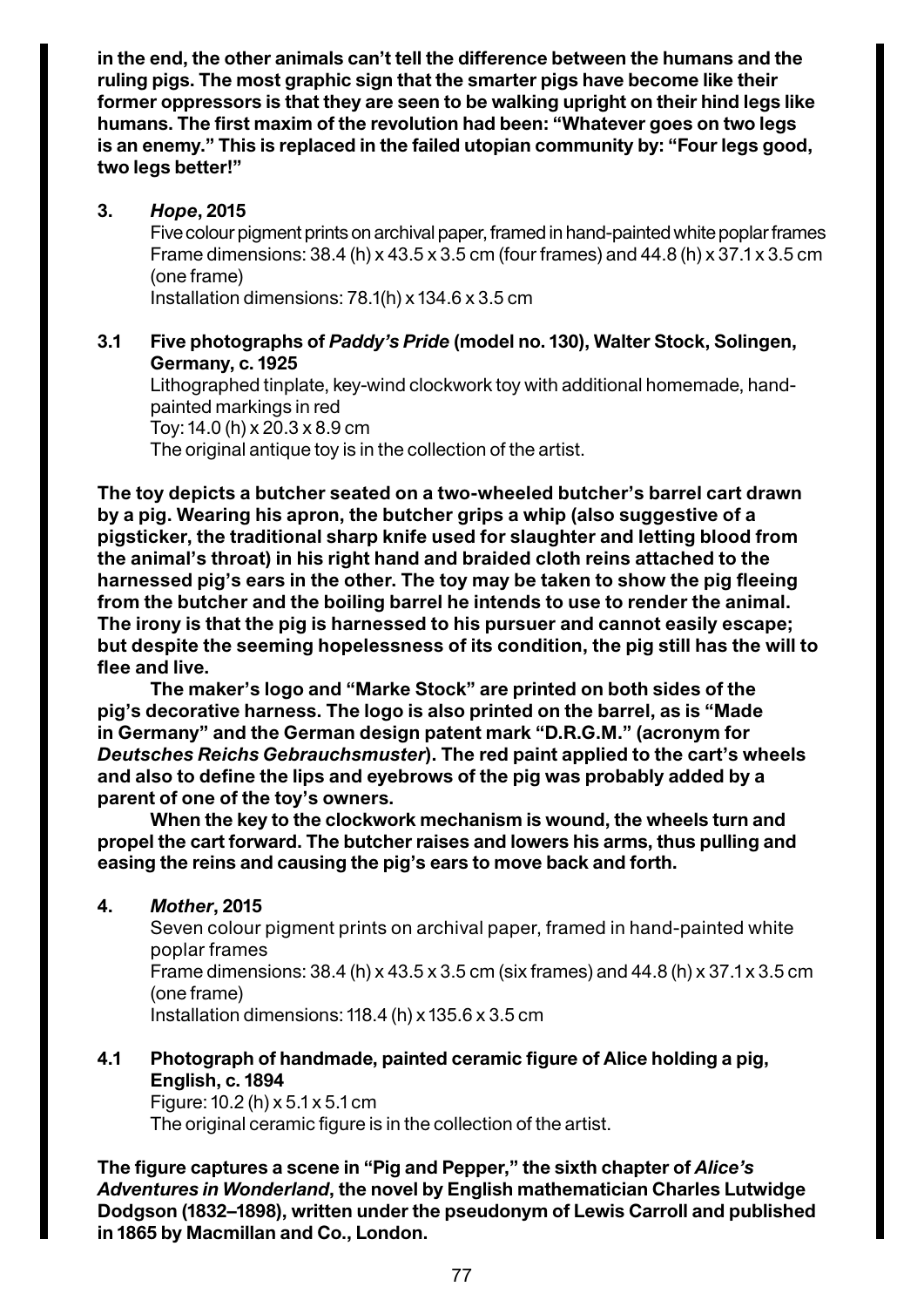**In the chapter, Alice gains entry to the chaotic, pepper-filled kitchen of the Duchess's palace to find a cook, the Cheshire cat and the Duchess, who is nursing a wailing, sneezing baby. There's a constant undertow of violence in the scene, with the cook throwing kitchen tools and dishes at the Duchess and the baby and the Duchess physically abusing the child as she sings a mock lullaby ("Speak roughly to your little boy/And beat him when he sneezes/He only does it to annoy/ Because he knows it teases"). When the Duchess leaves the kitchen, she flings the baby to Alice to nurse it. Alice barely manages to hold on to the "queer-shaped little creature," but resolves to carry it away to safety: "If I don't take this child away with me, they're sure to kill it in a day or two: wouldn't it be murder to leave it behind?"**

**As she carries it away, the grunting baby begins to take on the anatomical features of a pig. "'If you're going to turn into a pig, my dear,' said Alice, seriously, 'I'll have nothing more to do with you. Mind now!'" When, shortly after, Alice realizes that her charge is unmistakably a small pig, she releases it and it trots off. "'If it had grown up,' she said to herself, 'it would have made a dreadfully ugly child: but it makes rather a handsome pig, I think.' And she began thinking over other children she knew, who might do very well as pigs…"**

**The idea of the flying pig, in popular speech often a metaphor for the practically impossible, also figures in Carroll's Alice stories. In "The Mock Turtle's Story," chapter nine of** *Alice's Adventures in Wonderland,* **the following exchange occurs with the Duchess:**

**'Thinking again?' the Duchess asked, with another dig of her sharp little chin. 'I've a right to think,' said Alice sharply, for she was beginning to feel a little worried. 'Just about as much right,' said the Duchess, 'as pigs have to fly…'**

**And in the sequel,** *Through the Looking Glass, and What Alice Found There* **(Macmillan & Co., London, 1872), there is the following stanza in "The Walrus and the Carpenter," the poem recited by Tweedledum and Tweedledee in chapter four:**

**"'The time has come,' the Walrus said, 'To talk of many things: Of shoes—and ships—and sealing-wax— Of cabbages—and kings— And why the sea is boiling hot— And whether pigs have wings.'"**

#### **4.2 Six photographs of an anatomical teaching model of a domestic sow, German, c. 1930**

Hand-painted plaster, fixed to a wooden base with steel supports Maker's label on base: "Louis M. Meusel, Sonneberg, Thu ringen, Germany" Overall: 44.1 (h) x 83.8 x 29.2 cm

#### **The anatomical model is a component of** *Prize* **(2015), also in this exhibition.**

#### **5.** *Sow (1904***), 2015**

 One black-and-white and two colour pigment prints on archival paper, with custom blind deboss (3.8 x 6.4 cm), mounted on museum-board, in ebonized ash frames Source material: *The Story of the Three Little Pigs with drawings by L. Leslie Brooke*, Frederick Warne & Co., London & New York, 1904 Frame dimensions: 83.2 (h) x 67.3 x 3.8 cm each Installation dimensions: 83.2 (h) x 224.8 x 3.8 cm

#### **L. (Leonard) Leslie Brooke (English, 1862–1940) was an artist, illustrator and author of children's books. Although he launched his career as a portrait painter, he is**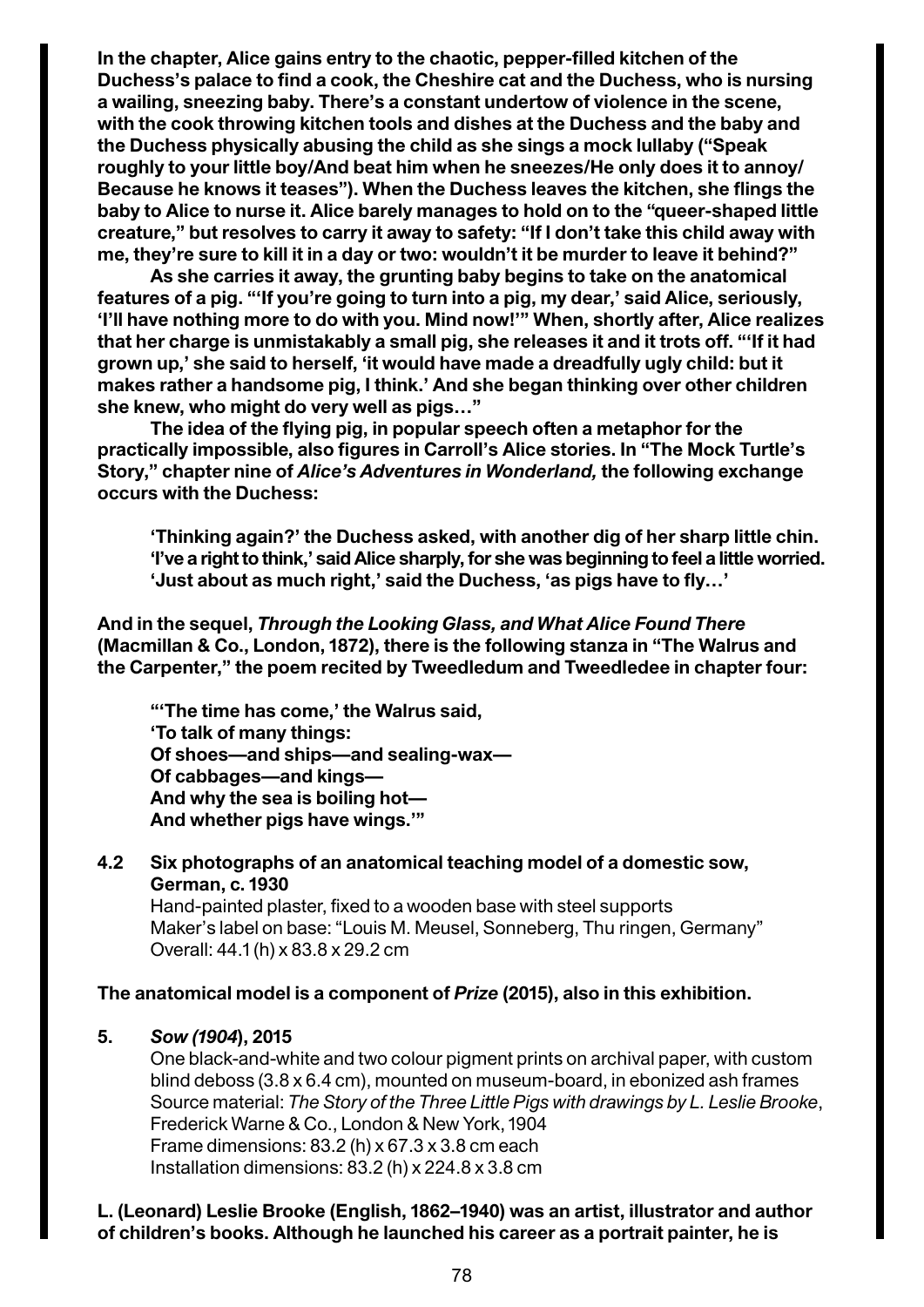**remembered mainly as an illustrator of children's stories, rhymes and fairy tales. Beginning in the 1890s, Brooke was engaged to illustrate books by many authors, including the popular Victorian children's novels by Mrs. (Mary Louisa) Molesworth and Andrew Lang's** *The Nursery Rhyme Book* **(1897). By 1903, Brooke was writing and illustrating his own stories, including** *Johnny Crow's Garden* **(1903),** *Johnny Crow's Party* **(1907) and** *Johnny Crow's New Garden* **(1935).**

**In 1904, he illustrated a retelling of the familiar fairy tale,** *The Story of the Three Little Pigs***, published as a "Shilling Book" by Frank Warne & Co. in London. The issue included eight full-page colour illustrations (halftone prints of Brooke's watercolours) and more than 15 black-and-white illustrations. The story was republished the following year in Brooke's popular collection,** *Golden Goose Book***, which also included** *Tom Thumb***,** *The Three Bears* **and** *The Golden Goose***.**

**Brooke's version of** *The Story of the Three Little Pigs* **begins when an old mother sow sends her three offspring into the world to seek their fortune and continues through each young pig's encounter with a predatory wolf. The first pig built a house of straw, but the wolf knocks it down and eats him. The second pig built a house of furze (shrubbery branches), but again the wolf knocks it down and makes a meal of the pig. Each encounter begins with a rhyming refrain as the wolf demands entry to each pig's house:**

**Wolf: "Little pig, little pig, let me come in" Pig: "No, no, by the hair of my chinny chin chin" Wolf: "Then I'll huff, and I'll puff, and I'll blow your house in!"**

**The third little pig built a house of brick, which the wolf cannot blow down. He makes three attempts to trick the pig into going outside, but is outwitted each time. Finally, frustrated and angry, the wolf climbs down the chimney to reach his prey, but the pig, after learning of the wolf's plan, has prepared a cauldron of water over a fire in the hearth. When the wolf falls into the cauldron, the pig quickly covers it to cook the wolf, eats him for supper and "lived happily ever after."**

**Brooke's source appears to be Shakespearean scholar James Orchard Halliwell (1820–1889), who included the first known printed version of** *The Story of the Three Little Pigs* **in this form in a later edition of his** *The Nursery Rhymes of England***, first published in 1841 though not then including this tale. The origins of the folktale itself are unclear, but the plot is common in oral traditions. A version appears in** *The Wolf and the Seven Young Kids* **(***Der Wolf und die sieben jungen Gei***ßlein) by German brothers Jacob and Wilhelm Grimm, who included it in their 1812 collection,** *Kinder- und Hausmärchen (***commonly known in English as** *Grimms' Fairy Tales***). In English, one of the earliest printed versions is a variant,** *The Fox and the Pixies***, which was included in** *English Forests and Forest Trees: Historical, Legendary and Descriptive* **(Ingram, Cooke, & Co, London, 1853); in this, the houses are built of wood, stone and iron, and the wolf finally falls victim to a pixie spell. Another early English variant is** *The Fox and the Geese***, included in** *A Treasury of Pleasure Books for Young People***, ed. J. Cundall (Sampson Low & Son, London, 1856). In some variants, the two pigs whose houses are destroyed are not eaten, but take refuge with their smarter sibling.**

**The three panels of** *Sow (1904)* **tell a new story. The narrative presents the wolf threatening just one pig, and that pig outwitting the wolf to neutralize the threat. Like the leader pigs in Orwell's** *Animal Farm***, the pig here has distinguished itself by learning to walk on two legs. She has found her feet to stand up for herself, survive the threat and do away with the predator.** 

**The wolf in fairy tales is traditionally an undomesticated wild beast. German Shepherd dogs, renowned for their intelligence, capacity to work and aggression as guard dogs, were first bred in Germany in 1899 by Max von Stephanitz from stock that was known to have partial wolf or wolf-dog parentage.**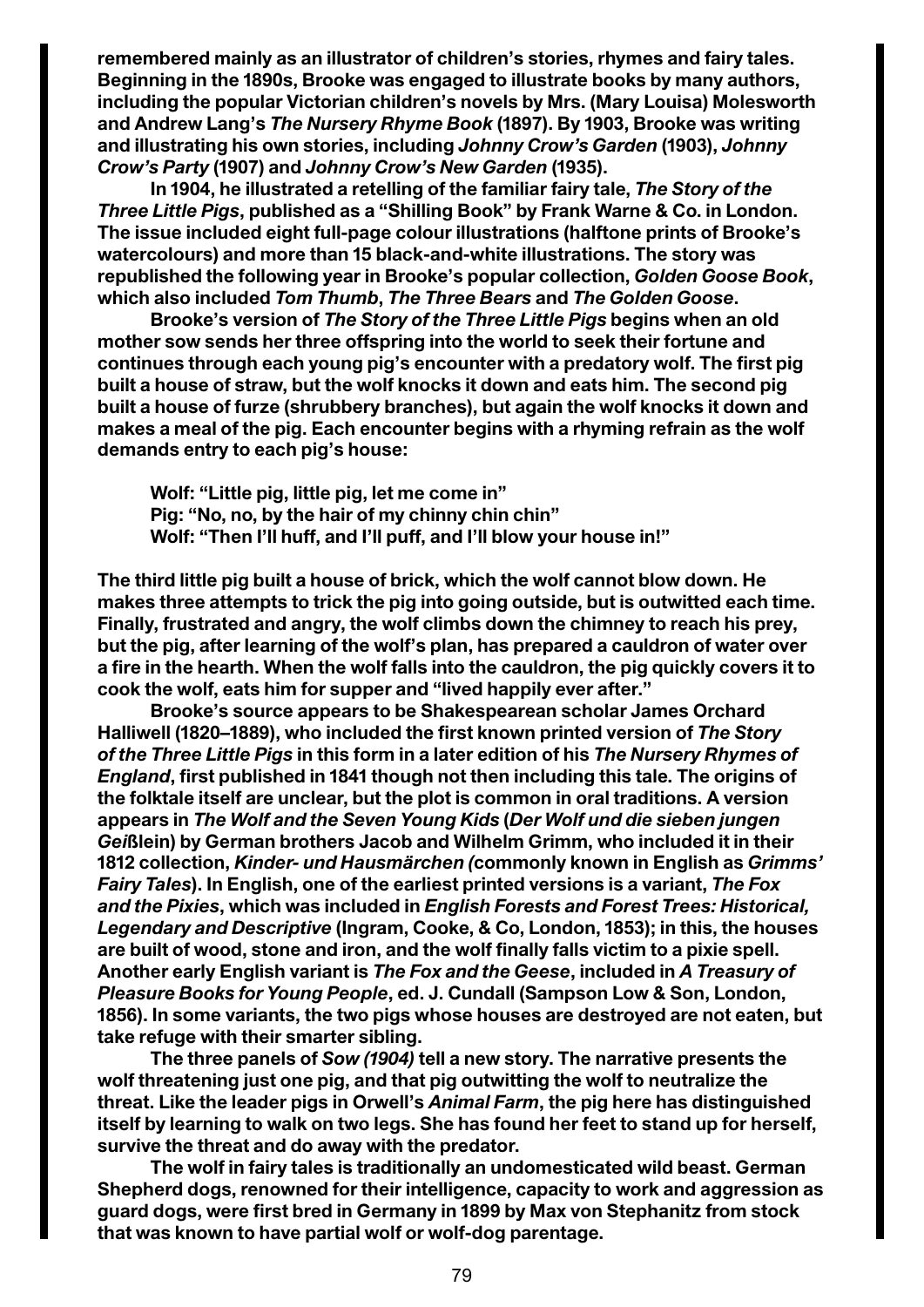# **6.** *Nose***, 2015**

 Seven colour pigment prints on archival paper, framed in hand-painted white poplar frames Frame dimensions: 38.4 (h) x 43.5 x 3.5 cm each

Installation dimensions: 118.4 (h) x 141.3 x 3.5 cm

#### **6.1 Three photographs of a cast and chased Sterling silver, key-wind clockwork bell in the form of a standing pig, William Edward Hurcomb, London, 1912**

 Body cast in halves, but with snout and tail cast separately; chased fine detail; fixed brass key on underbelly; internal bell (rung by pressing pig's nose or curly tail); hallmarks on all components

Overall dimensions: 8.3 (h) x 15.6 x 6.7 cm

Total weight (including mechanism): 644 g,

 Provenance: Passmore family, England. The original bell was given to a member of the family as a christening present.

The original bell is in the collection of the artist.

#### **6.2 Two photographs of a key-wind clockwork, walking toy pig, Roullet & Decamps, France, c. 1890**

 Covered in pigskin, with glass eyes; painted snout, eyes, ears, mouth and hooves; curly tail; activation lever on underbelly, with original key

 When activated, the pig moves forward on serrated wheels under each hoof, its head moving from side to side and emitting grunting sounds.

Pig: 13.3 (h) x 28.6 x 8.3 cm

Key: 7.9 cm in length

The original toy is in the collection of the artist.

# **6.3 Two photographs of a handmade and painted terracotta sow, Neapolitan, 18th century**

Figure from a crèche (Christmas nativity scene), with painted glass eyes Overall dimensions: 9.5 (h) x 15.9 x 5.7 cm The original crèche figure is in the collection of the artist.

# **7.** *Family***, 2015**

Colour pigment print on archival paper, framed in hand-painted white poplar frame Frame: 42.5 (h) x 48.6 x 3.5 cm

# **7.1 Photograph of three small bisque porcelain dolls, German, c. 1930**

 A child figure with sculpted hands and hair and two pig figures without hair, each with wire-jointed limbs and hand-painted facial features (the child also with painted hair) Child: 13.3 (h) x 7.0 x 3.2 cm Large pig: 11.1 (h)  $\times$  5.4  $\times$  3.8 cm Small pig: 8.9 (h) x 5.7 x 3.5 cm The original figures are in the collection of the artist.

# **8.** *Three Little Pigs***, 2015**

 Sound video housed in custom-made, wall-mounted steel box with key-lock door and antique chain; cast-bronze sculpture on wall-mounted steel shelf Installation dimensions: 88.9 (h) x 56.8 x 12.1 cm

# **8.1 Solid, polished solid cast-bronze sculpture of a pig lying on its side displayed on wall-mounted shelf**

"*Death to Pigs*" and the edition designation stamped on the bottom of the pig Source of form: Two-part tin chocolate mould made by Anton Reiche, Dresden, Germany, c. 1920s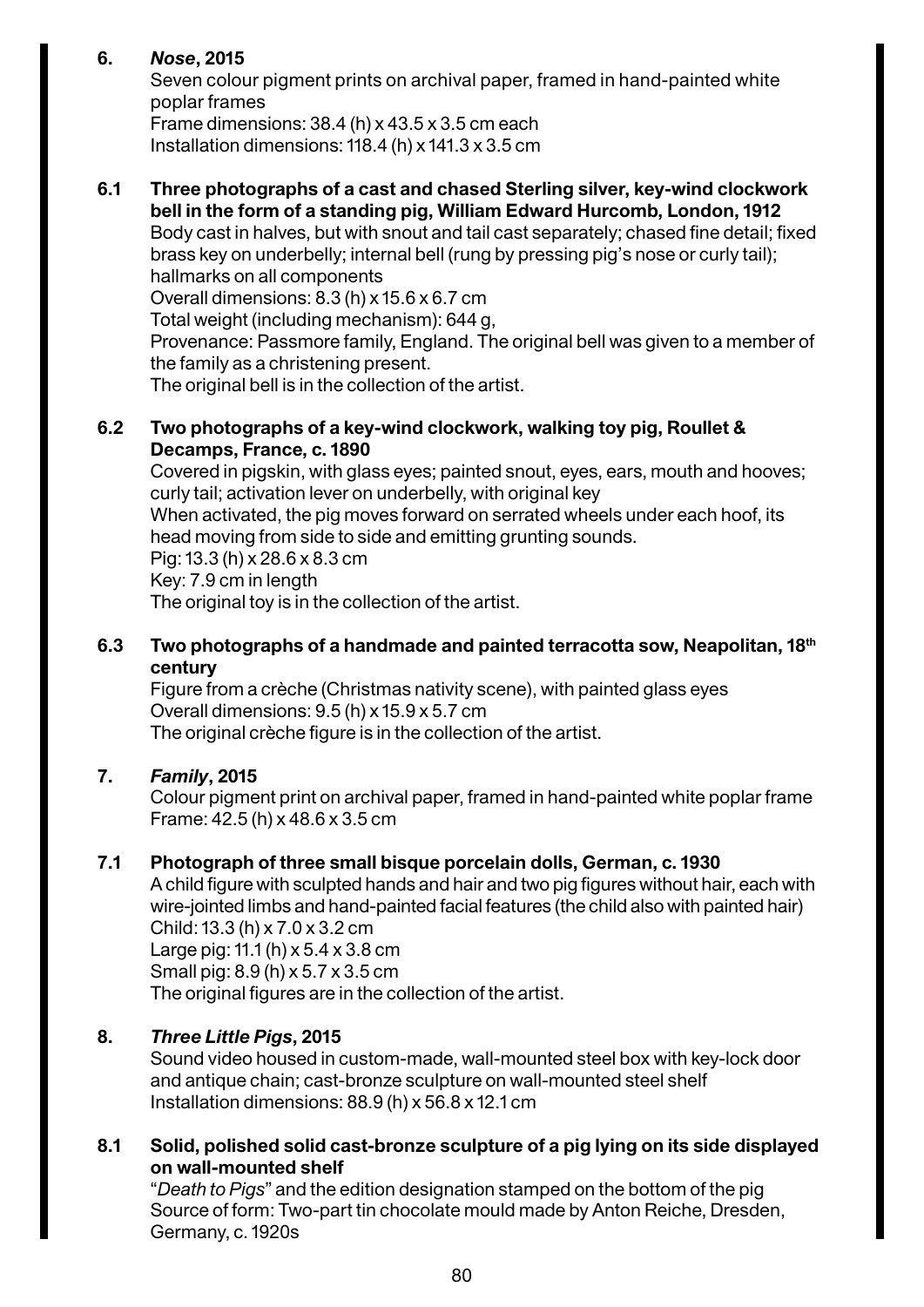Steel shelf: Stephen Richards, Toronto Bronze sculpture dimensions: 3.5 (h) x 9.5 x 6.0 cm Steel shelf dimensions: 4.4 x 12.7 x 10.2 cm The original chocolate mould is in the collection of the artist.

#### **8.2 Video with found documentary footage and custom-mixed soundtrack using original documentary audio, Jewish liturgical music and additional found digital audio elements**

Steel box housing for video: Stephen Richards, Toronto Video duration: 00:01:34 Steel box dimensions: 26.7 (h) x 26.7 x 12.1 cm Antique chain length: 48.9 cm LCD screen dimensions: 17.8 cm (measured diagonally) Video fragments copyright Aussie Farms Inc. (used with permission) Excerpt from "Kehilot haKodesh": copyright Cantor David Weinbach (Tel. 050.412.0040), Israel (used with permission) Video editor: Yoav Bezaleli, Tel Aviv Sound editor: Isabelle Noël, Toronto

**The** *Three Little Pigs* **video is presented in a wall-mounted, key-lock blue steel box accessed by a hinged door. The box opens to reveal a (17.8 cm) LCD screen above a push-button controller and volume-control knob. The audio for the piece is heard through a single set of wireless headphones stored on the interior of the door. The viewer puts on the headphones and pushes the button to play the video through once. By limiting the audio play-back to one pair of headphones and presenting the video on a small screen,** *Three Little Pigs* **offers the viewer a private, immersive audio-visual experience.**

**In 2014, Aussie Farms Inc., a not-for-profit animal-rights organization based in Glenside, a suburb of Adelaide, South Australia, released a 13 ½-minute video of hidden-camera footage documenting the stunning of pigs by asphyxiating gas, known in the animal-farming industry as "controlled atmosphere killing." When performed properly, the method is touted as more humane than electrical or mechanical stunning, with the animals, supposedly unaware of the gas, falling into unconsciousness due to lack of oxygen prior to slaughter.** *Three Little Pigs* **includes fragments from the Aussie Farms video.**

**Setup for the "controlled-atmosphere killing" process, as depicted in the video, consists of a vertically rotating system of side-entry gondolas. At the top of the rotation, pigs are forced into a gondola, which then descends into a gas**  chamber filled with Carbon Dioxide (CO<sub>2</sub>). As the pigs are lowered into the chamber, **the video shows them in immediate and continuous physical distress. They desperately and noisily try to escape, throwing themselves with flailing trotters against the caged sides of the gondola, scrambling over each other and thrusting their snouts between the bars in a frantic effort to breathe. The struggle can last 30 seconds before the pigs finally lose consciousness, though unfortunately, some do recover from the stunning before being hung on one hind hoof to drain the blood. If the pig is flailing about and the worker is unable to slit its throat, the animal will be carried to the next stage and boiled while conscious.**

**Argon is recommended for the gassing of pigs because it is inert and undetectable when inhaled. However, the most common agent used in "controlled**atmosphere killing" is CO<sub>2</sub>, which is aversive to pigs (as it is to humans at **concentrations in excess of 8–15 per cent). There is evidence that pigs exposed**  to concentrations of CO<sub>2</sub> of up to 20 per cent show few signs of distress, but for **reasons of commercial efficiency, farming operations around the world routinely use concentrations greater than 85 per cent, which triggers an immediate suffocation response.**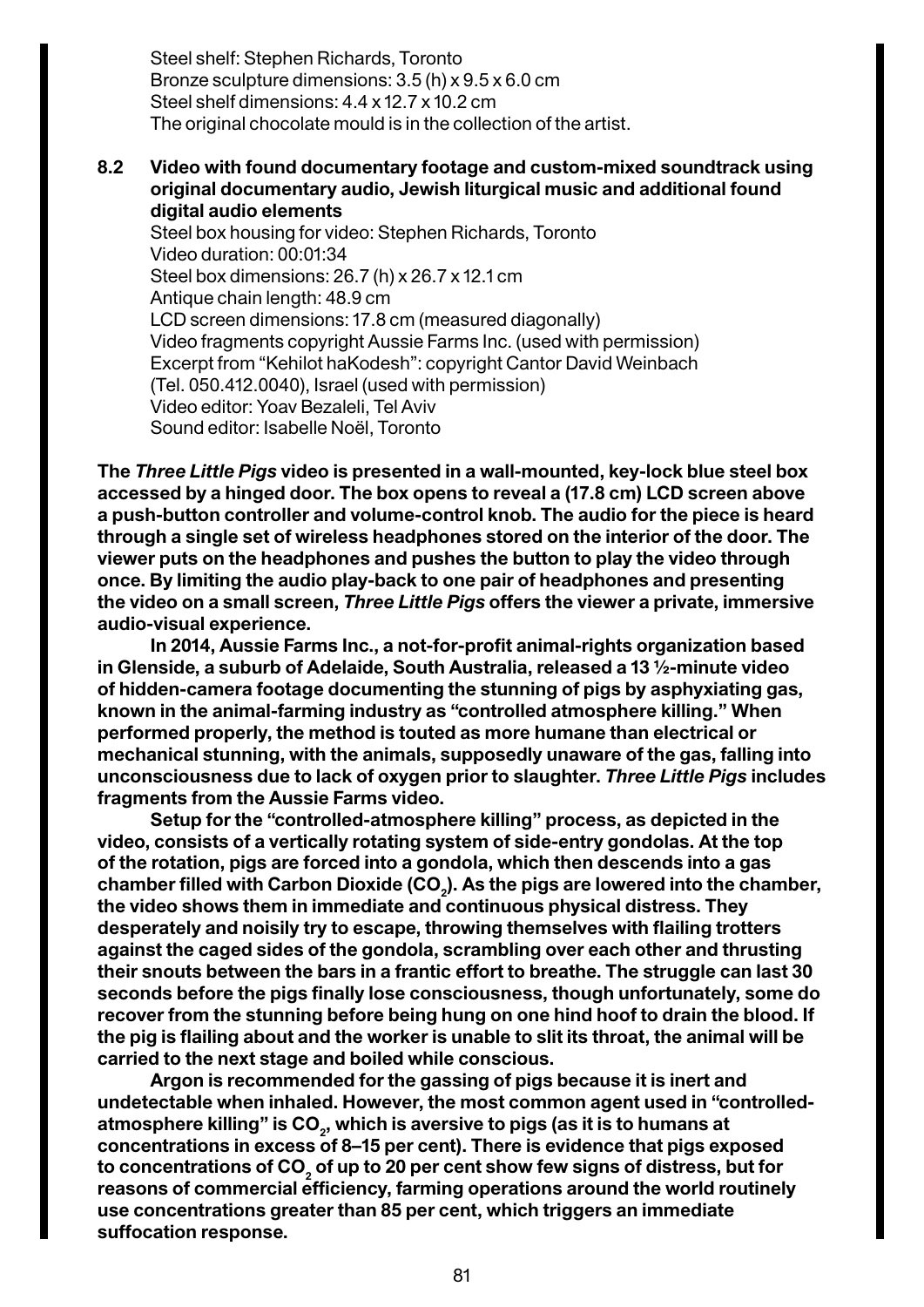**In the same year Aussie Farms released its video, Toronto's last pork-processing plant and pig abattoir, Quality Meat Packers Ltd. and Toronto Abattoirs Ltd., closed their doors. Prior to closing, Toronto Abattoirs had introduced controlled-atmosphere killing in an operation that had the capacity to slaughter 6,000 hogs in one day and that accounted for 25% of Ontario's pork production. Indeed, the large scale of pork production through much of Toronto's history gave rise to the city's nickname of "Hogtown" according to some accounts, although others believe the name was coined more to describe the rapacious appetites of Torontonians. As an editorial in the** *Globe* **newspaper put it in 1898:**

**The remark originally had no relation at all to our friend the hog, but was merely intended to convey an impression that the citizens of Toronto were porcine in their tendencies and had their fore feet in anything that was worth having… This is Hogtown and growing more hoggy all the time.**

**Whatever the origin, the name stuck, and Toronto was at one time the largest pork producer in the British Empire, in North America surpassed only by Chicago in the number of pigs slaughtered and processed. Until they closed, Quality Meat Packers and Toronto Abattoirs operated together on a four-and-a-half-acre complex at Tecumseth Street and Wellington Street West in a historically mixed industrial and residential neighbourhood on the western edge of the city's downtown. Pork production had begun on the site in 1914 with the establishment of the Toronto Municipal Abattoir, operated by the city until 1960, when it was sold to Ontario Meat Packers Ltd. The complex was just a block away from a former uniforms factory at 778 King Street West, where the Ydessa Hendeles Art Foundation presented its exhibition programme from 1988 to 2012. The gallery was well within the multiple block radius routinely enveloped with the pungent odour of pig manure and slaughterhouse smells emanating from the abattoir and from the dozens of trucks loaded with hogs that navigated neighbourhood streets heading to the facility.** 

**Two principal streams make up the audio track of** *Three Little Pigs***: sound from the original video, recorded live inside the Australian abattoir as the pigs were gassed but specifically sound-edited to give the viewer the perception of being inside the steel box, and a recording of David Weinbach, an Israeli tenor cantor, singing the Jewish liturgical dirge, "Kehilot haKodesh" ("Holy Communities"), with organ and chorus. The soundtrack also includes added elements, including a heartbeat heard at the beginning and end.** 

**The lyrics to "Kehilot haKodesh" come from the memorial prayer "Av haRachamim" ("Father of Mercy"), recited to honour Jewish martyrs and persecuted communities. The video uses the opening lines of the prayer:**

**The Father of mercy who dwells on high in His great mercy will remember with compassion the pious, upright and blameless the holy communities, who laid down their lives for the sanctification of His name.**

The origins of "Av haRachamim" date back to the turn of the 11<sup>th</sup> and 12<sup>th</sup> centuries, **following the destruction of Jewish Ashkenazi communities along the Rhine valley by Christian crusaders in the early phases of the First Crusade (1095–1099). In 1095, Pope Urban II had called for a Christian conquest of Jerusalem to free the city from Muslim control under the Seljuk Turks. In response, groups of poorly organized and ill-equipped peasants banded together under dubious leadership in France and throughout the Holy Roman Empire to undertake the crusade. As these forces moved along the Rhine in the spring and summer of 1096, the Jewish communities in such centres as Speyer, Worms and Mainz were repeated targets of Christian violence. The renegade crusaders pillaged the communities for money and supplies, forcing**